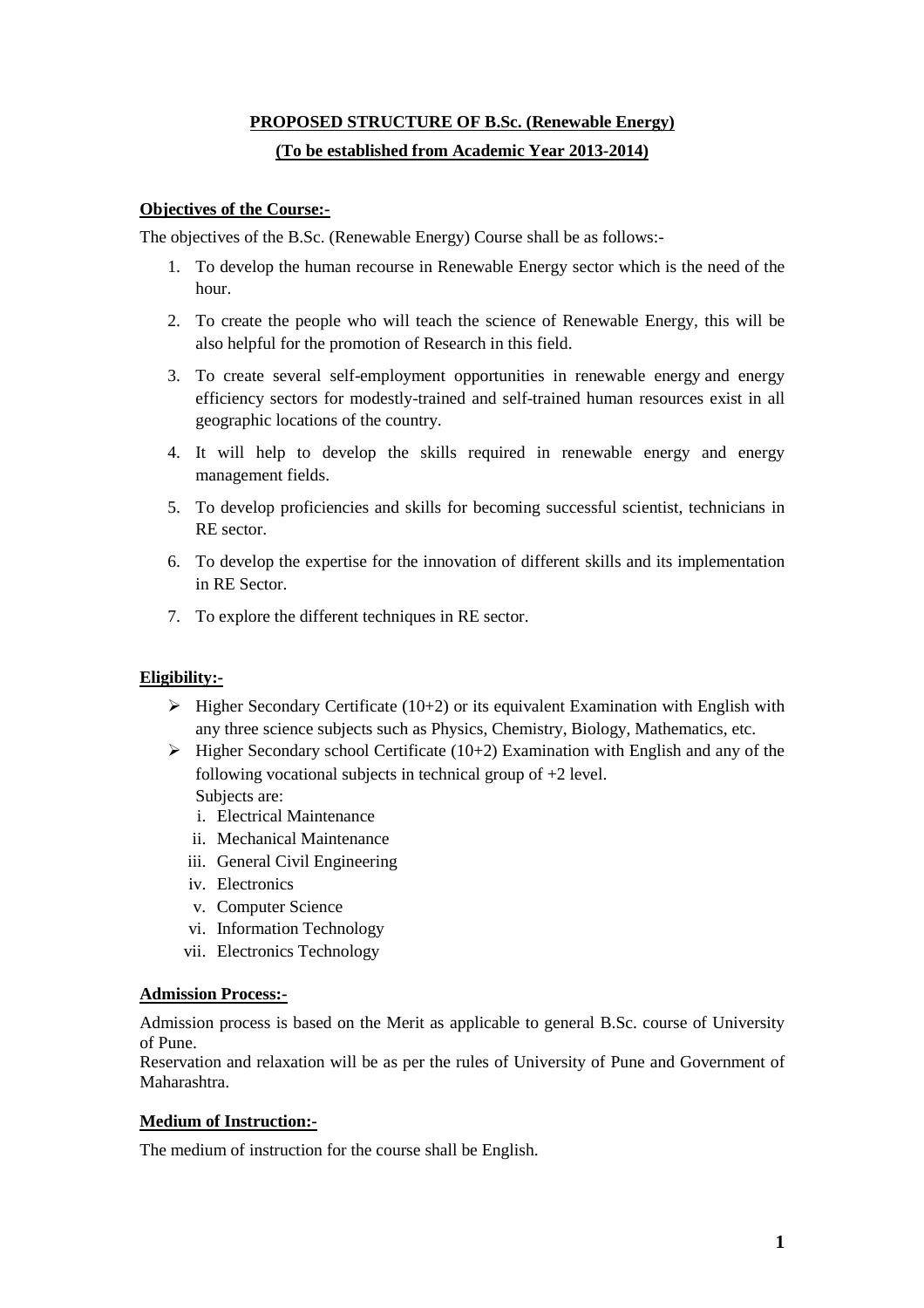#### **Duration:-**

The duration of B.Sc. (Renewable Energy) course shall be of Three years.

#### **Standard of Passing:-**

Standard of passing will be as per general B.Sc. degree course of University of Pune.

#### **Rules of A.T.K.T.:-**

Rules of A.T.K.T. rules will be as per general course of University of Pune.

#### **Fees:-**

Fees of the course will be decided by competent authority of university.

**Qualification of Teacher:-** The teachers to be appointed for B.Sc. Renewable Energy Course should be having following qualification:

- i. M.Sc. (Physics / Chemistry / Mathematics)
- ii. M.Sc. / M-Tech (Energy Studies)
- iii. ME / M-Tech (Mechanical / Electrical with Renewable Energy Socialization)
- iv. ME / M-Tech (Energy Management & Energy Conservation)

#### **Examination Pattern:-**

#### **1. First Year: Total Marks 1200 Marks (Annual Pattern)**

800 Marks for Theory Papers

400 Marks for Practicals

Examinations will be conducted as per the University Guidelines.

#### **2. Second and Third Year: (Semester Pattern)**

The Semester Pattern followed for B.Sc. Degree will be applicable.

600 Marks (50 marks for each paper) for 6 Theory Papers per semester. 300 Marks for 3 Practical Courses per year.

**\*Note:-Second & Third Year Practical Examination for all the Six Practical Courses will be conducted at the end of the respective Academic Year. Each Practical Course will be evaluated for 50 marks. Total Marks for Practical examination is 300. i.e.** 

#### **SECOND YEAR PRACTICAL EXAMINATION** (Each Practical for 100 Marks)

- **1. Practical Paper I** Practical Course Paper-I (Sem. I ) + Practical Course Paper-I ( Sem. II )
- **2. Practical Paper II** Practical Course Paper-II (Sem. I ) + Practical Course Paper-II  $(Sem. II)$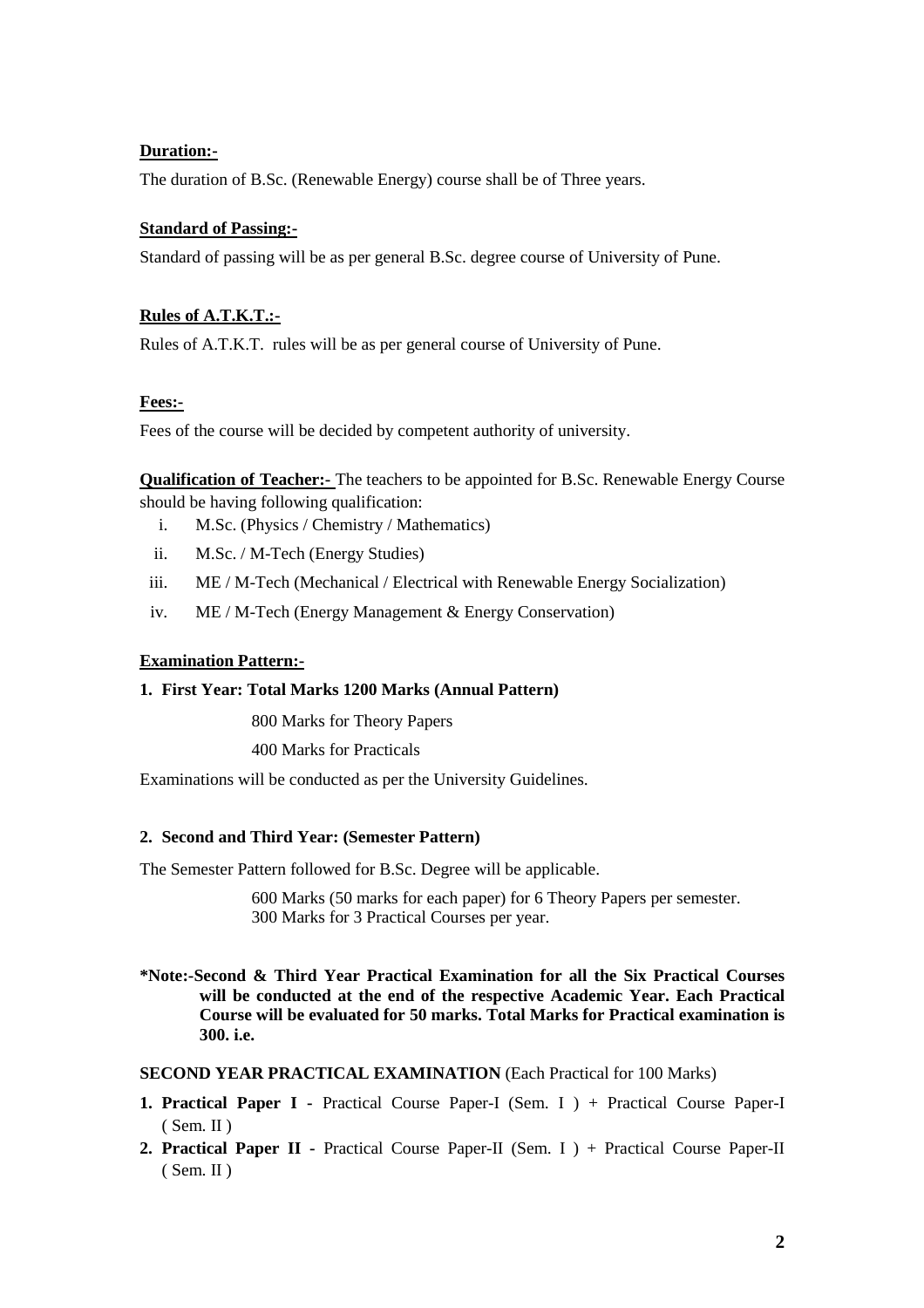**3. Practical Paper III -**Practical Course Paper-III (Sem. I ) + Practical Course Paper-III ( Sem. II )

#### **THIRD YEAR PRACTICAL EXAMINATION** (Each Practical for 100 Marks)

- **1. Practical Paper I** Practical Course Paper-I ( Sem.III ) + Practical Course Paper-I ( Sem. IV)
- **2. Practical Paper II** Practical Course Paper-II ( Sem. III ) + Practical Course Paper-II (Sem. IV )
- **3. Practical Paper III -**Practical Course Paper-III (Sem.III) + Practical Course Paper-III (Sem. IV )

Examinations will be conducted as per the University Guidelines.

#### **Syllabus Framework :- ( Structure)**

#### **1) First Year B.Sc. (Renewable Energy)**

Theory Course:-

#### **A. Physics**

- i. Mechanics and Heat & Thermodynamics
- ii.Emerging Physics and Electricity & Magnetism

#### **B. Chemistry**

- i. Physical & Inorganic Chemistry
- ii. Organic & Inorganic Chemistry

#### **C. Mathematics**

- i. Algebra and Geometry
- ii. Calculus

#### **D. Renewable Energy**

- i. Fundamentals of Energy Systems
- ii. Energy Conversion System
- **\* Theory & Practical Course Examination shall be conducted at the end of the Year (Annual Pattern). Rules for paper setting & assessment are according to B.Sc. examinations.**

#### **2) Second Year B.Sc. (Renewable Energy)**

#### **Semester - I** (*Theory Courses*)

#### **A. Physics**

- i. Mathematical Methods in Physics
- ii.Electronics / Instrumentation\*

#### **B. Chemistry**

- i. Physical Chemistry
- ii.Organic Chemistry

#### **C. Renewable Energy**

i. Solar Photovoltaic Energy Conversion – 1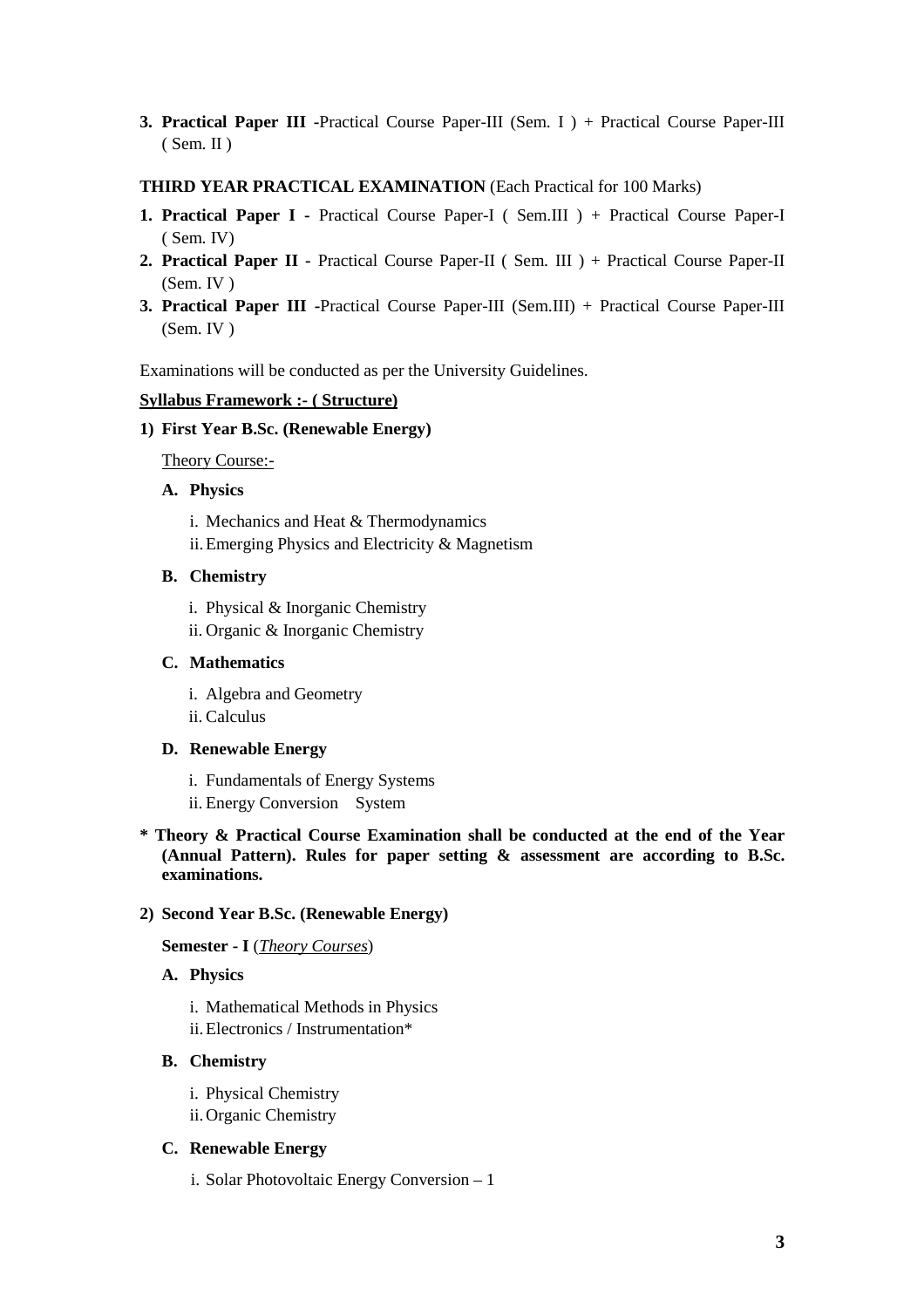ii.Bio-Energy – 1 (Biochemical Conversion Systems)

#### *Practical Course*:- Number of Practicals – 3

**Semester – II** (*Theory Courses*)

#### **A. Physics**

i. Oscillations, Waves and Sound ii.Optics

#### **B. Chemistry**

i. Inorganic Chemistry ii.Analytical Chemistry

#### **C. Renewable Energy**

- i. Solar Photovoltaic Energy Conversion 2
- ii. Bio-Energy 2 (Thermo-chemical Conversion Of Biomass)

*Practical Course: -* Number of Practicals - 3

#### **Note: - Examination for all the Six Practical Courses will be conducted at the end of Academic Year.**

#### **3) Third Year B.Sc. (Renewable Energy)**

**Semester - I** (*Theory Courses*)

#### **Renewable Energy**

- i. Solar Thermal Energy 1
- ii. Wind Energy 1
- iii. Energy Storage System 1
- iv. Other Renewable Energy sources 1
- v. Energy Efficiency in Building & ECBC
- vi. Energy Management

Practical Course:- Number of Practicals – 3

Project Work

#### **Semester – II** (*Theory Courses*)

#### **Renewable Energy**

- i. Solar Thermal Energy 2
- ii. Wind Energy 2
- iii. Energy Storage System 2
- iv. Other Renewable Energy Sources 2
- v. Project Management
- vi. Energy & Environment
- vii. Project

Practical Course:- Number of Practicals – 3

#### Project Work

**Note: - Examination for all the Six Practical Courses will be conducted at the end of Academic Year.**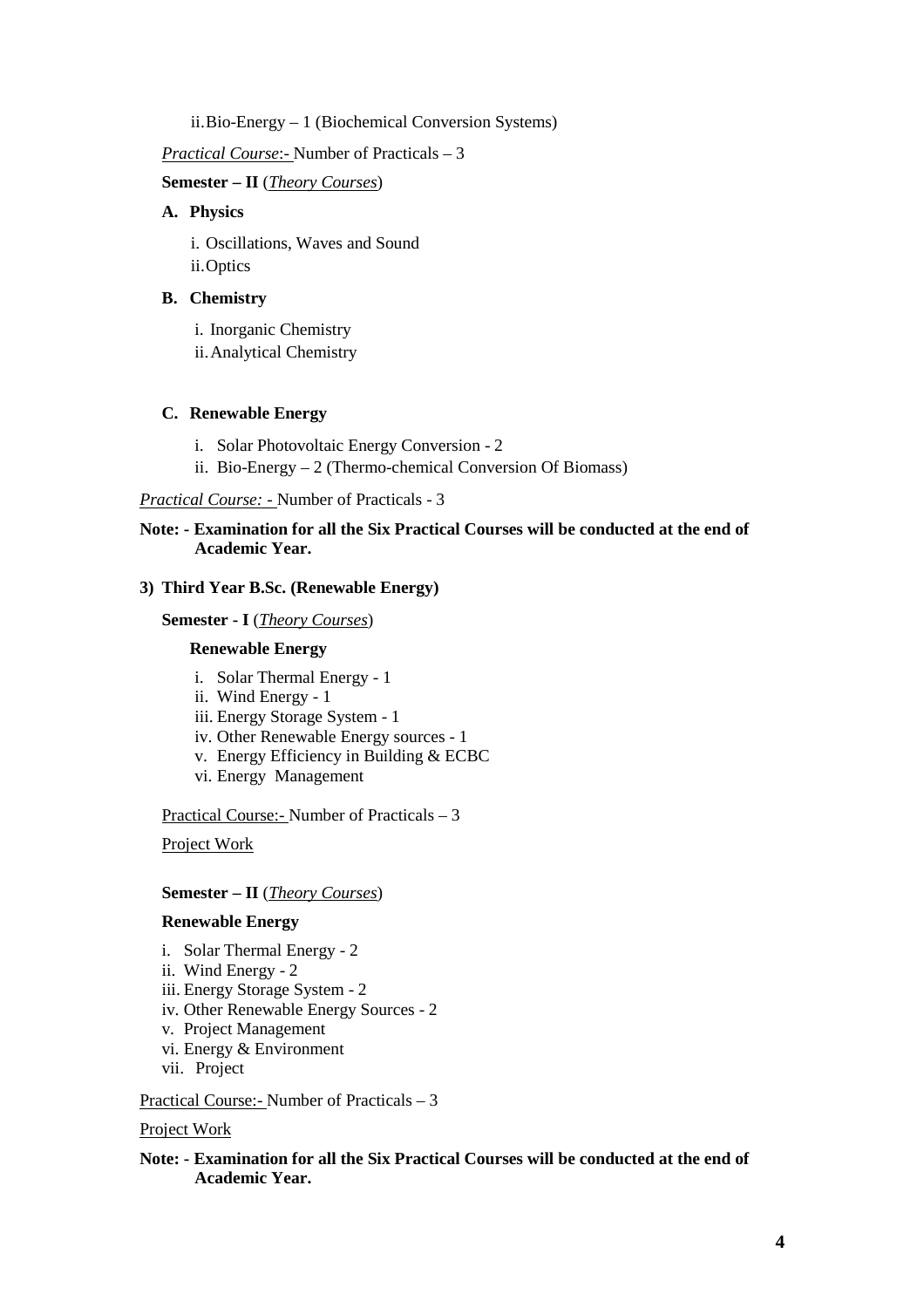# **Detailed Syllabus of B.Sc. Renewable Energy Course**

| <b>F. Y. B. Sc.</b> |                     |
|---------------------|---------------------|
| Semester - I        |                     |
| Paper No. 1         | <b>Marks: 50</b>    |
| <b>PHYSICS</b>      | No. of Lectures: 36 |

| Sr. No. | <b>Details</b>                                                                                                                                                                                                                                                                                                                                                                                                                                                                                                                                           | No. of<br><b>Lectures</b> |
|---------|----------------------------------------------------------------------------------------------------------------------------------------------------------------------------------------------------------------------------------------------------------------------------------------------------------------------------------------------------------------------------------------------------------------------------------------------------------------------------------------------------------------------------------------------------------|---------------------------|
|         | <b>MECHANICS</b>                                                                                                                                                                                                                                                                                                                                                                                                                                                                                                                                         |                           |
| 1.      | <b>Kinematics</b>                                                                                                                                                                                                                                                                                                                                                                                                                                                                                                                                        | 8                         |
|         | 1.1 Displacement, Time and Average Velocity (x-t graph<br>illustrations to be included)<br>1.2 Instantaneous Velocity (Finding of velocity on an x-t<br>graph)<br>1.3 Average and Instantaneous Acceleration (Illustration with v<br>$-$ t and a $-$ t graph)<br>1.4 Motion with Constant Acceleration (Illustration with $a - t$<br>and $v - t$ graph)<br>1.5 Freely Falling Bodies (Up and Down motion in fall with y-t<br>and vy-t graph)<br>1.6 Velocity and Position by Integration<br>1.7 Position and Velocity Vectors<br>1.8 Acceleration Vector |                           |
| 2.      | 1.9 Problems<br><b>Newton's laws of motion</b>                                                                                                                                                                                                                                                                                                                                                                                                                                                                                                           | 6                         |
|         | 2.1 Newton's First and Second Law and their explanation<br>2.2 Working with Newton's First and Second Law<br>2.3 Newton's Third Law of motion and its explanation with<br>problems, Various types of forces in nature (explanation)<br>2.4 Pseudo Forces (e.g. Centrifugal Force)<br>2.5 Problems                                                                                                                                                                                                                                                        |                           |
| 3.      | <b>Work and Energy</b>                                                                                                                                                                                                                                                                                                                                                                                                                                                                                                                                   | 8                         |
|         | 3.1 Kinetic Energy<br>3.2 Work and Work-Energy Theorem<br>3.3 Calculation of Work done with<br>i) Constant Force<br>ii) Spring Force<br>3.4 Work-Energy Theorem                                                                                                                                                                                                                                                                                                                                                                                          |                           |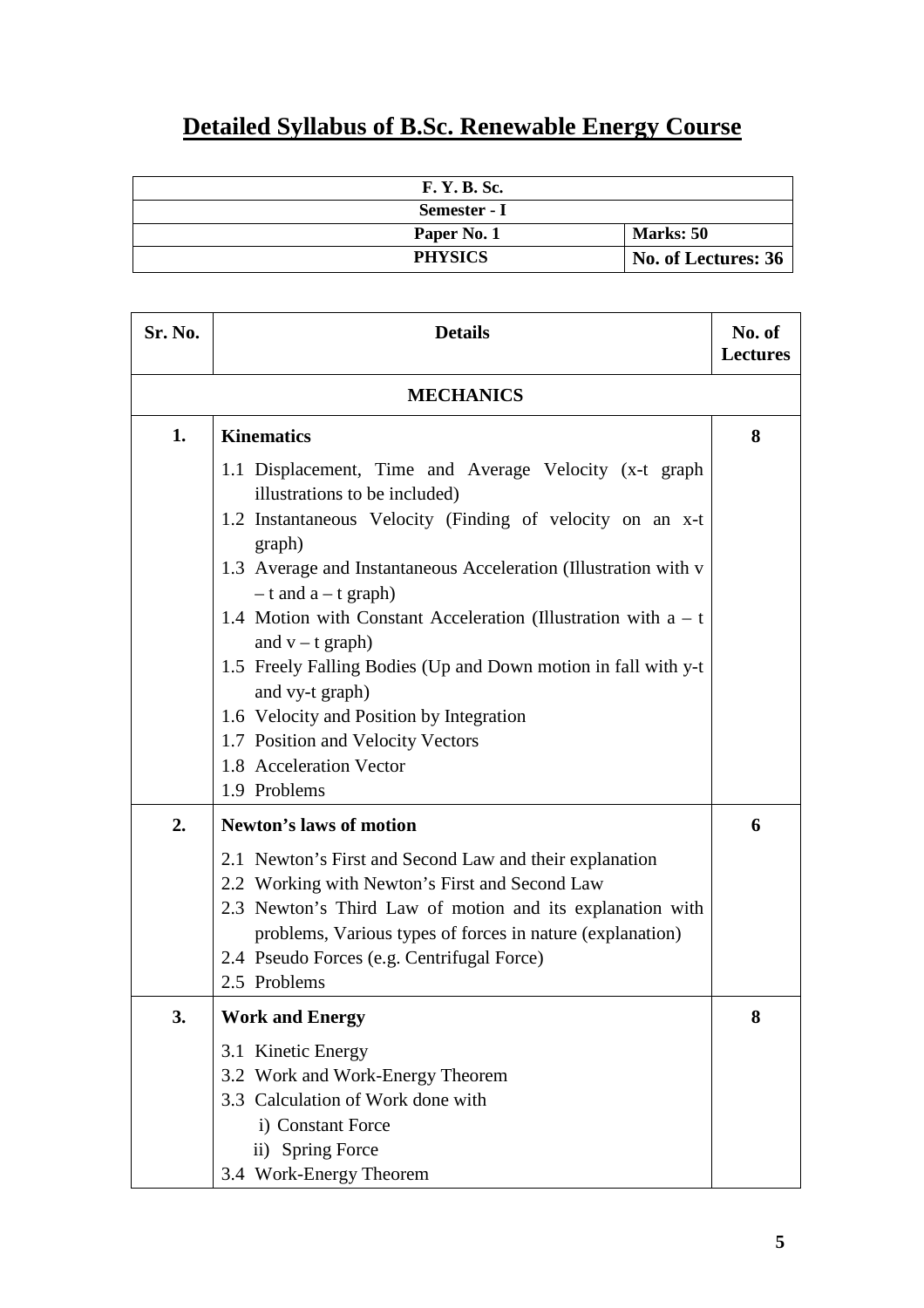|    | 3.5 Potential Energy                                                                                                                                                                                                                                                                                                                                                                                                                                                                                                                                                 |   |
|----|----------------------------------------------------------------------------------------------------------------------------------------------------------------------------------------------------------------------------------------------------------------------------------------------------------------------------------------------------------------------------------------------------------------------------------------------------------------------------------------------------------------------------------------------------------------------|---|
|    | 3.6 Conservative and Non-conservative Forces                                                                                                                                                                                                                                                                                                                                                                                                                                                                                                                         |   |
|    | 3.7 Definition of potential energy and conservation of                                                                                                                                                                                                                                                                                                                                                                                                                                                                                                               |   |
|    | Mechanical energy                                                                                                                                                                                                                                                                                                                                                                                                                                                                                                                                                    |   |
|    | 3.8 Change in the potential energy in a rigid body motion                                                                                                                                                                                                                                                                                                                                                                                                                                                                                                            |   |
|    | 3.9 Mass-energy equivalence, problems                                                                                                                                                                                                                                                                                                                                                                                                                                                                                                                                |   |
| 4. | <b>Surface Tension</b>                                                                                                                                                                                                                                                                                                                                                                                                                                                                                                                                               | 5 |
|    | 4.1 Surface Tension (Definition), Angle of Contact, Revision of<br>Capillary Rise Method.<br>4.2 Rise of liquid in capillary tube of insufficient length<br>4.3 Rise of liquid in a conical capillary tube.<br>4.4 Energy required to raise a liquid in capillary tube.<br>4.5 Rise of liquid between two parallel plates.<br>4.6 Factors affecting surface tension.                                                                                                                                                                                                 |   |
|    | 4.7 Jeager's Method for Determination of surface tension<br>4.8 Applications of Surface Tension                                                                                                                                                                                                                                                                                                                                                                                                                                                                      |   |
|    |                                                                                                                                                                                                                                                                                                                                                                                                                                                                                                                                                                      |   |
| 5. | <b>Viscosity and Fluid Mechanics</b>                                                                                                                                                                                                                                                                                                                                                                                                                                                                                                                                 | 9 |
|    |                                                                                                                                                                                                                                                                                                                                                                                                                                                                                                                                                                      |   |
|    | 5.1 Fluids, Friction in Solid surfaces in contact verses Friction<br>in Fluid<br>5.2 Pressure in a fluid (a) Definition of buoyancy<br>5.3 Pascal's law<br>5.4 Atmospheric Pressure and Barometer<br>5.5 Archimedes' Principle<br>5.6 Pressure difference and Buoyant Force in accelerating<br>fluids<br>5.7 Steady and Turbulent Flow.<br>5.8 Equation of continuity<br>5.9 Bernoulli's Principle<br>5.10 Application of Bernoulli's equation<br>. Speed of Efflux<br>ii. Venturi meter<br>iii. Aspirator Pump<br>iv. Change of plane of motion of a spinning ball. |   |
|    | v. Atomiser or spray<br>5.11 Aerodynamics, Concept of Aerofoil, Forces acting on                                                                                                                                                                                                                                                                                                                                                                                                                                                                                     |   |

### **MECHANICS**

### **Reference Books:**

- 1. University Physics, Sears and Zeemansky XIth edition, Pearson education.
- 2. Concepts of Physics H.C. Varma Bharati Bhavan Publishers
- 3. Problems in Physics P.K. Srivastava Wiley Eastern Ltd.
- 4. Applied Fluid Mechanics, Mott Robert Pearson Benjamin Cummir, VI Edition, Pearson Education/Prentice Hall International, New Delhi.
- 5. Properties of Matter, D. S. Mathur, Shamlal Chritable Trust New Delhi.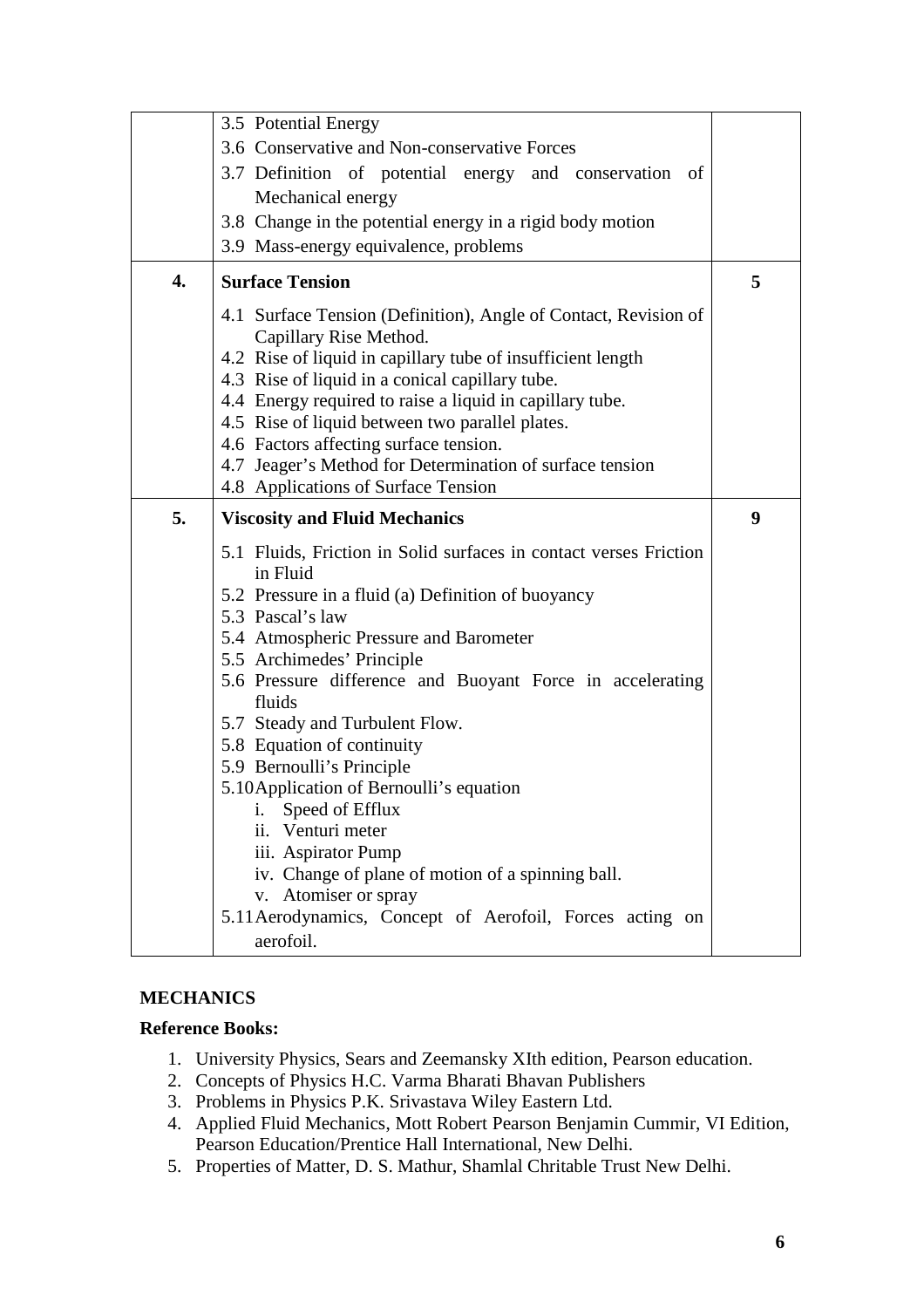| <b>F. Y. B. Sc.</b> |                      |
|---------------------|----------------------|
| Semester - I        |                      |
| Paper No. 2         | <b>Marks</b> : 50    |
| <b>PHYSICS</b>      | No. of Lectures : 36 |

| Sr. No.        | <b>Details</b>                                                                                                                                                                                                                                                                                                                                                                                                                                                                                                                | No. of<br><b>Lectures</b> |
|----------------|-------------------------------------------------------------------------------------------------------------------------------------------------------------------------------------------------------------------------------------------------------------------------------------------------------------------------------------------------------------------------------------------------------------------------------------------------------------------------------------------------------------------------------|---------------------------|
|                | <b>HEAT AND THERMODYNAMICS</b>                                                                                                                                                                                                                                                                                                                                                                                                                                                                                                |                           |
| 1              | <b>Basic Concepts of Thermodynamics</b>                                                                                                                                                                                                                                                                                                                                                                                                                                                                                       | 6                         |
|                | 1.1 Thermodynamic state of a system<br>1.2 Thermal Equilibrium<br>1.3 Zeroth law of Thermodynamics<br>1.4 Internal Energy of System-Concept of heat<br>1.5 Equation of State: The Ideal Gas Equation<br>1.6 Indicator Diagram<br>1.7 First law of Thermodynamics<br>1.8 Thermodynamic Process-Isothermal,<br>Adiabatic,<br>Isobaric, Isochoric.<br>1.9 Adiabatic relations of system for perfect gas.<br>1.10 Work done during Isothermal and Adiabatic changes.<br>1.11 Reversible and Irreversible changes.<br>1.12Problems |                           |
| $\overline{2}$ | <b>Second Law of Thermodynamics: Entropy</b>                                                                                                                                                                                                                                                                                                                                                                                                                                                                                  | 9                         |
|                | 2.1 Conversion of Heat into Work and its converse<br>2.2 Reversible and Irreversible Processes.<br>2.3 Examples of Irreversible Processes.<br>2.4 Carnot's Cycle and Carnot's Heat Engine and its<br>efficiency<br>2.5 Second law of Thermodynamics: Statements<br>2.6 Carnot Theorem<br>2.7 Entropy<br>2.8 Principle of Increase in Entropy<br>2.9 Generalised form of the First and Second laws:<br>Entropy changes for an Ideal Gas.<br>Ť<br>Entropy of van der Waals' gas.<br>$\overline{11}$<br>iii Problems             |                           |
| 3              | Heat engines & Refrigerators                                                                                                                                                                                                                                                                                                                                                                                                                                                                                                  | 9                         |
|                | 3.1 Heat Engines<br>Otto cycle and its efficiency<br>3.1.1<br>Diesel cycle and its efficiency<br>3.1.2<br>3.1.3<br>Comparison between Otto and Diesel cycle<br>3.2 Refrigerators:                                                                                                                                                                                                                                                                                                                                             |                           |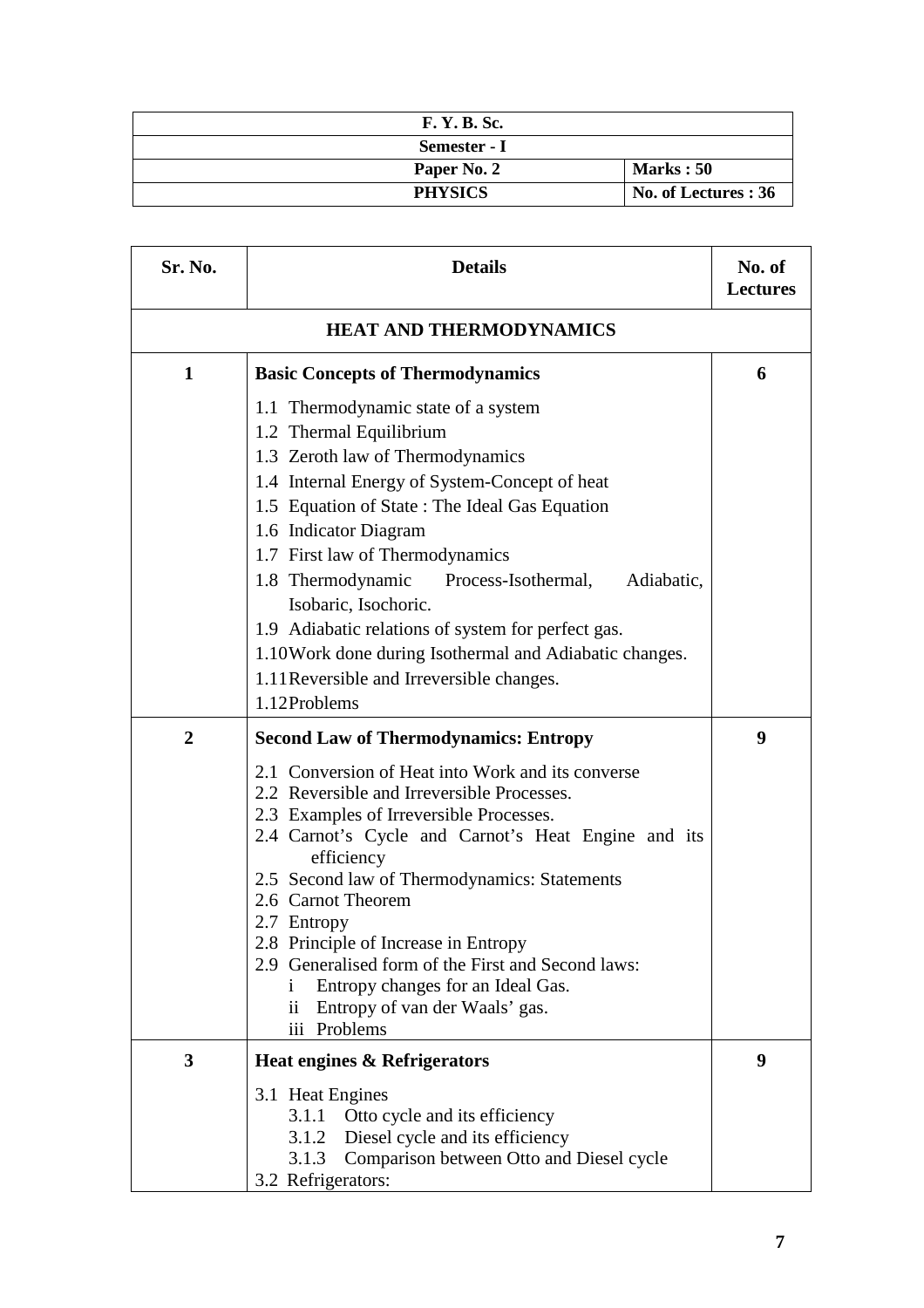|                         | Principle and Coefficient<br>3.2.1 General<br>of<br>performance of refrigerator & Heat Pump |   |
|-------------------------|---------------------------------------------------------------------------------------------|---|
|                         | 3.2.2 The Carnot Refrigerator & Heat Pump                                                   |   |
|                         | 3.2.3 Simple structure of vapour compression                                                |   |
|                         | refrigerator                                                                                |   |
|                         | 3.3 Air conditioning: principle and its applications                                        |   |
|                         | 3.4 Problems                                                                                |   |
| $\overline{\mathbf{4}}$ | <b>Equation of state and Thermodynamic relations</b>                                        | 8 |
|                         | 4.1 Various equations of state                                                              |   |
|                         | 4.2 Andrew's experiment                                                                     |   |
|                         | 4.3 Amagat's experiment                                                                     |   |
|                         | 4.4 van der Waals' equation of state, Critical constants,                                   |   |
|                         | 4.5 Reduced equation of state                                                               |   |
|                         | 4.6 Thermodynamic functions: Internal energy, Helmholtz'                                    |   |
|                         | function, Enthalpy, Gibb's function.                                                        |   |
|                         | 4.7 Problems                                                                                |   |
| 5                       | <b>Thermometry</b>                                                                          | 4 |
|                         | 5.1 Principle and Types of Thermometry                                                      |   |
|                         | 5.2 Gas filled and Liquid Filled Thermometers                                               |   |
|                         | 5.3 Problems                                                                                |   |

# **HEAT AND THERMODYNAMICS**

### **Reference Books:**

- 1. Physics, 4th Edition, Volume I, Resnick/Halliday/Krane JOHN WILEY & SONS (SEA) PTE LTD.
- 2. Heat and Thermodynamics Mark. W. Zemansky, Richard H. Dittman Seventh Edition, McGraw-Hill International Editions.
- 3. Thermal Physics (Heat & Thermodynamics) A.B. Gupta, H.P. Roy Books and Allied (P) Ltd, Calcutta.
- 4. Heat and Thermodynamics Brijlal, N. Subrahmanyam S. Chand & Company Ltd, New Delhi.
- 5. Thermodynamics and Statistical Physics J.K. Sharma, K.K. Sarkar, Himalaya Publishing House.
- 6. Concept of Physics H.C. Verma Bharati Bhavan Publishers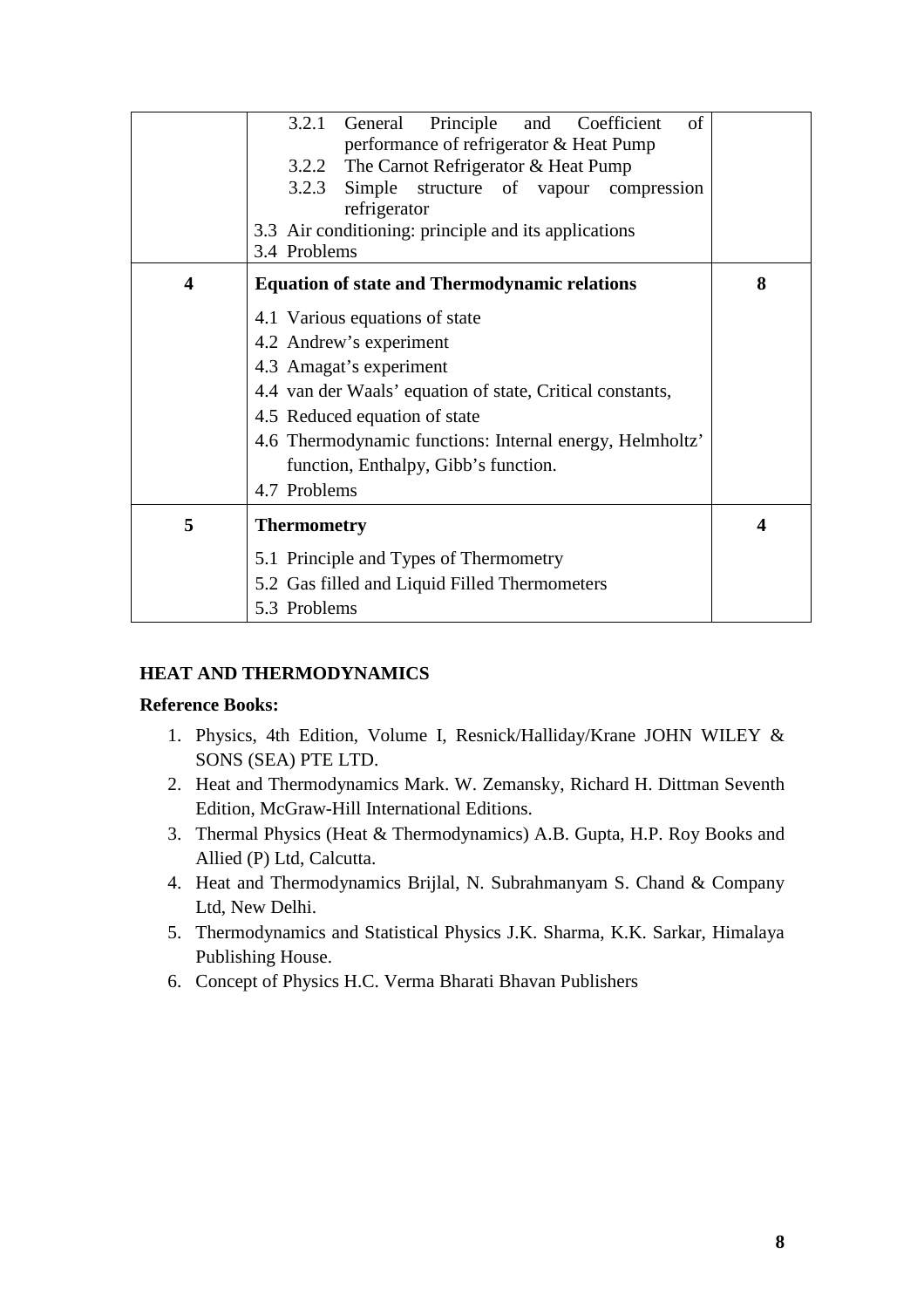| <b>F. Y. B. Sc.</b> |                      |
|---------------------|----------------------|
| Semester - I        |                      |
| Paper No. 3         | <b>Marks</b> : 50    |
| <b>CHEMISTRY</b>    | No. of Lectures : 36 |

| <b>Sr. No.</b>          | <b>Details</b>                                                                                                                                                                                                       | No. of<br><b>Lectures</b> |
|-------------------------|----------------------------------------------------------------------------------------------------------------------------------------------------------------------------------------------------------------------|---------------------------|
|                         | PHYSICAL & INORGANIC CHEMISTERYCHEMISTRY                                                                                                                                                                             |                           |
| $\mathbf 1$             | <b>Chemical Mathematics:-</b>                                                                                                                                                                                        | 10                        |
|                         | 1.1 Logarithm: Rules of logarithm, Characteristic and mantissa,<br>Change of sign                                                                                                                                    |                           |
|                         | 1.2 Graphical representation of equations: Rules for drawing<br>graph co-ordinates etc., Equation of straight line, slope and<br>intercept, plotting the graph from the data of chemical<br>properties and problems. |                           |
|                         | 1.3 Derivative: Rules of differentiation and partial differentiation,<br>Algebraic, logarithmic and exponential functions<br>and<br>problems.                                                                        |                           |
|                         | 1.4 Integration: Rules of integration, Algebraic and exponential<br>functions and problems.                                                                                                                          |                           |
| $\overline{2}$          | <b>Gaseous and Liquids State:-</b>                                                                                                                                                                                   | 8                         |
|                         | 2.1 Ideal and non-ideal gases, deviation of gases from ideal<br>behavior, compressibility factor (Z), van der Waal's equation<br>of state and its application to explain deviation of gases.                         |                           |
|                         | 2.2 Critical constant of gas in terms of van der Waal's constant,<br>Experimental determination of Pc, Tc and Vc, Reduced<br>equation of state, Law of corresponding state.                                          |                           |
|                         | 2.3 Measurable physical properties of liquid such as vapour<br>pressure, Surface tension and viscosity and their experimental<br>determination (One method of each)                                                  |                           |
| $\overline{\mathbf{3}}$ | <b>Chemical Thermodynamics:-</b>                                                                                                                                                                                     | 6                         |
|                         | 3.1 Second law of thermodynamics, Carnot cycle, mechanical<br>efficiency                                                                                                                                             |                           |
|                         | 3.2 Entropy changes for system and surroundings for reversible<br>and irreversible processes                                                                                                                         |                           |
|                         | 3.3 Entropy changes for an ideal gas in isothermal, isobaric and<br>isochoric changes                                                                                                                                |                           |
|                         | 3.4 Entropy Changes in chemical reactions. Entropy changes<br>accompanying fusion.                                                                                                                                   |                           |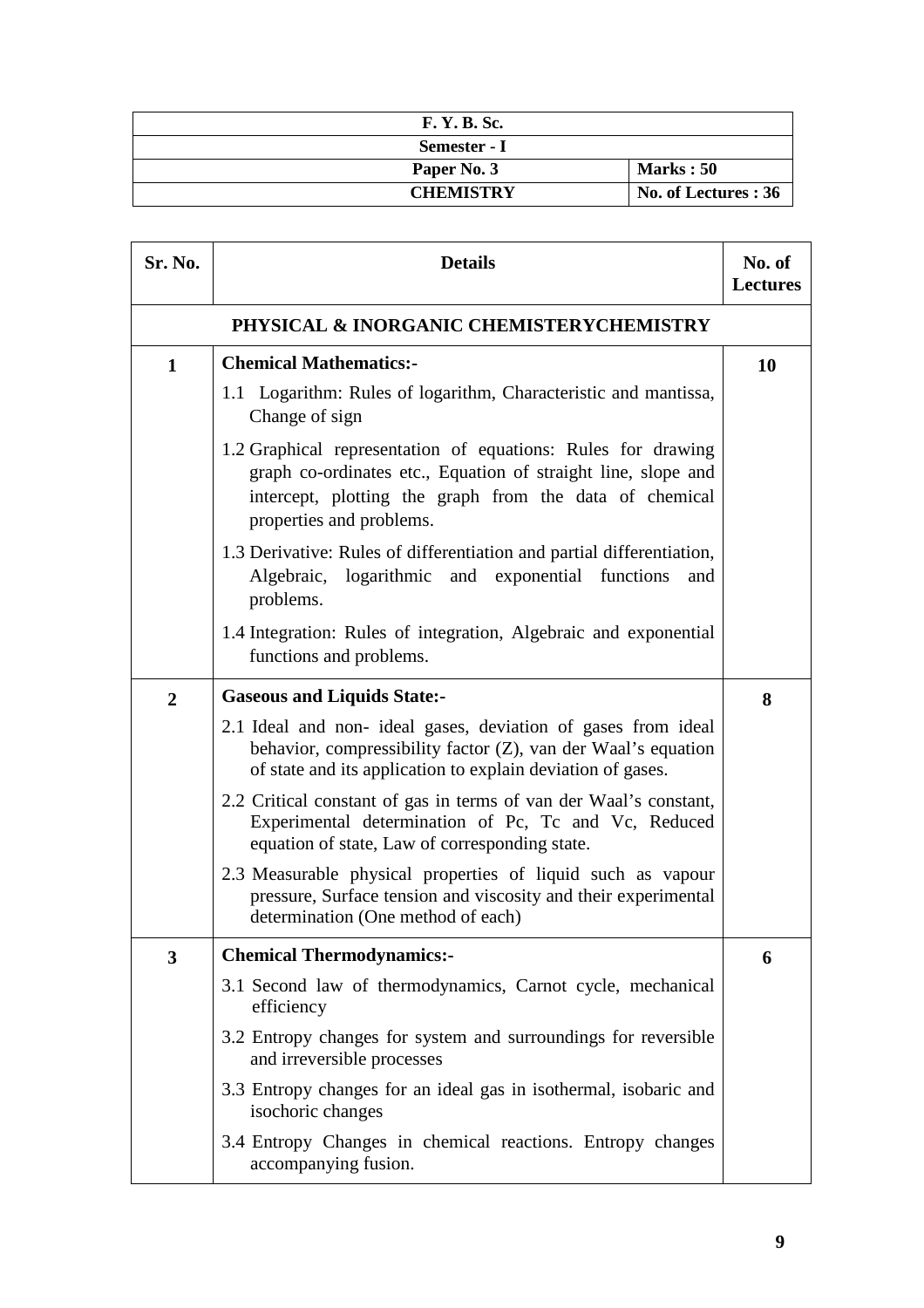| $\overline{\mathbf{4}}$ | <b>Chemistry of hydrogen</b>                                                                                                           |                |
|-------------------------|----------------------------------------------------------------------------------------------------------------------------------------|----------------|
|                         | 4.1 Position of hydrogen in periodic table,                                                                                            |                |
|                         | 4.2 Isotopes of Hydrogen,                                                                                                              |                |
|                         | 4.3 properties of Isotopes, heavy water, its preparation and<br>application                                                            |                |
| 5                       | <b>Hydrogen bonding</b>                                                                                                                | $\overline{2}$ |
|                         | 5.1 Types of hydrogen, bonding                                                                                                         |                |
|                         | 5.2 Effect of hydrogen boding on physical properties of<br>substances like. a) Physical State b) MP & BP c) Solubility d)<br>Viscosity |                |
| 6                       | <b>Stoichiometry</b>                                                                                                                   | 6              |
|                         | 6.1 Mole concept, Determination of mole wt. By gram molecular<br>volume relationship, problems based on mole concept.                  |                |
|                         | 6.2 Methods of expressing concentrations, strength, Normality,<br>Molarity & Molality, ppm.                                            |                |
|                         | 6.3 Standardization of solutions, primary and secondary standard<br>substances.                                                        |                |
|                         | 6.4 Preparation of standard solution of acids and bases, problems<br>related to acid base titrations only                              |                |

### **Reference Books :-(1 2 & 3)**

- 1. Mathematical preparation for physical Chemistry By F. Daniel, Mc. Graw Hill publication.
- 2. University General Chemistry. By C.N. R. Rao Mc. Millan Publication.
- 3. Principles of Physical Chemistry. By Maron and Pruton 4th Ed. Oxford and IBH publication.
- 4. Physical Chemistry. By G.M. Barrow.

### **Text Books (for Chapter 4 & 5)**

- 1. Concise Inorganic Chemistry By J.D. Lee, Chapman & Hall 5th Ed. (1996) ( Page No.  $240 - 247$ )
- 2. Advanced Inorganic Chemistry by Satya Prakash Tuli, Basu & Madan 6th edn. (page 301 – 303, 311-318, 319-322)
- 3. A new guide to Modern Valency Theory by G.I. Brown ( Pages 142 149, 154 160)

### **References: (6)**

- 1. College Chemistry by Linus Paulling (Page 165 to 171)
- 2. Calculation of Analytical Chemistry by Hamilton, Simpson &Ellis 7th Edn. ( Pages 154 – 199)
- 3. Quantitative Inorganic Analysis by A.I Vogal. (Page 257-262)
- 4. Analytical Chemistry by G.D. Christian relevant pages.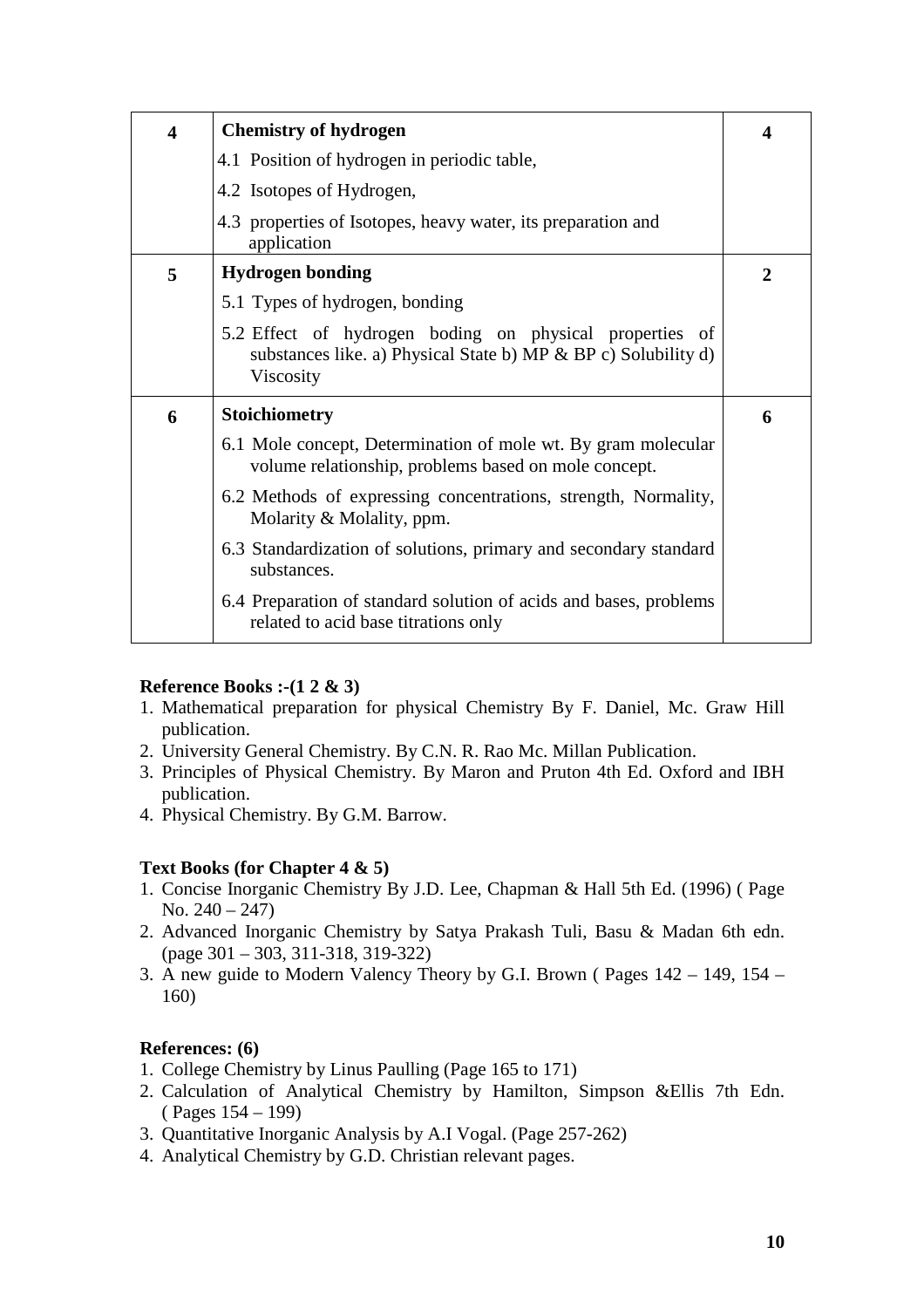| <b>F. Y. B. Sc.</b> |                      |
|---------------------|----------------------|
| Semester - I        |                      |
| Paper No. 4         | Marks: 50            |
| <b>CHEMISTRY</b>    | No. of Lectures : 36 |

| Sr. No.                 | <b>Details</b>                                                                                                                                                                                                                                                                | No. of<br><b>Lectures</b> |
|-------------------------|-------------------------------------------------------------------------------------------------------------------------------------------------------------------------------------------------------------------------------------------------------------------------------|---------------------------|
|                         | <b>ORGANIC &amp; INORGANIC CHEMISTRY</b>                                                                                                                                                                                                                                      |                           |
| $\mathbf 1$             | <b>Introduction to Organic Chemistry.-</b>                                                                                                                                                                                                                                    | $\overline{2}$            |
|                         | 1.1 Development of organic chemistry, unique Properties of<br>organic compounds.                                                                                                                                                                                              |                           |
|                         | 1.2 Sources of organic compounds, applications of organic<br>compounds.                                                                                                                                                                                                       |                           |
| 2.                      | <b>Structure &amp; Bonding in organic Molecules:-</b>                                                                                                                                                                                                                         | 8                         |
|                         | 2.1 Covalent bond, Hybridization in organic molecules (sp3,<br>sp2, sp), bond length, bond angles, bond energies, localized $\&$<br>delocalized chemical bond, vander Waal's interactions, Inter<br>$\&$ Intra molecular forces $\&$ their effects on physical<br>properties. |                           |
|                         | 2.2 Structural<br>effects<br>like inductive, Resonance,<br>Hyper<br>conjugation, steric effect, Hydrogen bounding                                                                                                                                                             |                           |
| 3                       | Isomerism in organic compounds:-                                                                                                                                                                                                                                              | 10                        |
|                         | 3.1 Concept of isomerism, type, (Structural chain, position,<br>functional group)                                                                                                                                                                                             |                           |
|                         | 3.2 Representation of organic, Molecules – zig- zag structures,<br>projection formulae – (Saw horse (Andiron), Newman,<br>Fisher $& Dotted - wedge)$                                                                                                                          |                           |
|                         | 3.3 Conformational isomerism in alkanes, free rotation about<br>carbon-carbon single bond, conformation of ethane, propane<br>n, butane, relative stability of different conformations.                                                                                       |                           |
|                         | 3.4 Optical isomers – Isomer number $\&$ tetrahedral carbon atom<br>chirality, optical isomerism with one asymmetric carbon<br>atom, Polarimeter, Specific rotation, Enantiomerism R & S<br>Nomenclature.                                                                     |                           |
|                         | 3.5 Geometrical isomerism – Definition, conditions<br>for<br>geometrical isomerism, cis-trans & E-Z nomenclature,<br>physical & chemical properties of geometrical isomerism                                                                                                  |                           |
| $\overline{\mathbf{4}}$ | Modern Periodic table and electronic configurations of<br>elements:-                                                                                                                                                                                                          | 4                         |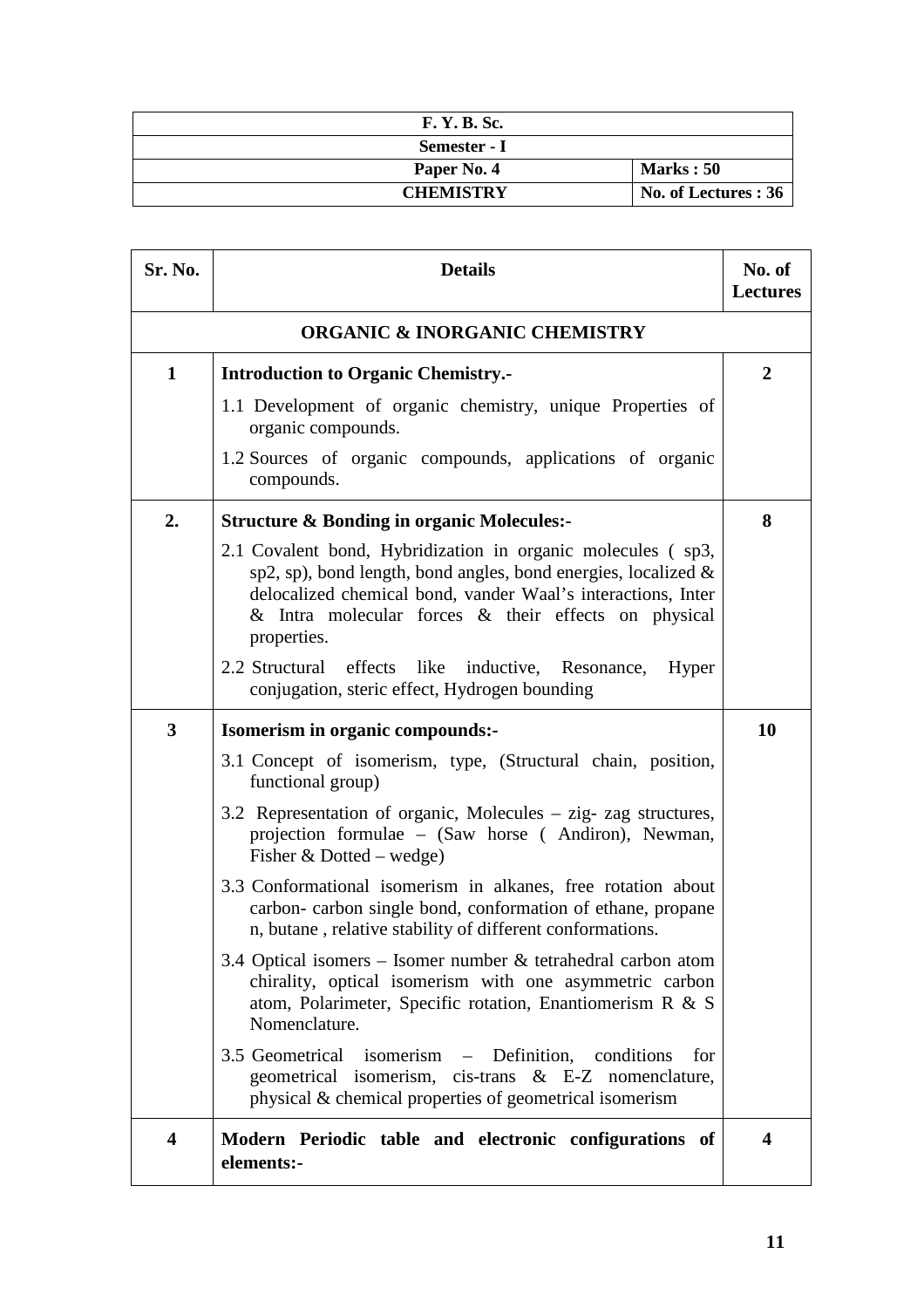|   | 4.1 Electronic Configuration of Elements, Aufbau principle,                                                                |   |
|---|----------------------------------------------------------------------------------------------------------------------------|---|
|   | Hund's rule of Maximum multiplicity, $(n+1)$ rules, shapes of                                                              |   |
|   | s, p, and d orbital, Paulis exclusion Principle, Heisenberg's                                                              |   |
|   | uncertainty principle and problems based on uncertainty in                                                                 |   |
|   | velocity and position                                                                                                      |   |
|   | 4.2 Periodic table Types of elements: inert gases, representative                                                          |   |
|   | elements, transition and inner transition elements, Blocks in                                                              |   |
|   | periodic table S, p, d $&$ f blocks.                                                                                       |   |
|   | 4.3 Nomenclature of super heavy elements periodic law                                                                      |   |
|   | periodicity in properties throughout the periodic table (Only<br>general trends in each block.)                            |   |
|   | a) Size and atoms of ions.                                                                                                 |   |
|   | b) Ionisation energy                                                                                                       |   |
|   | c) Electron affinity                                                                                                       |   |
|   | d) Electro negativity.                                                                                                     |   |
|   |                                                                                                                            |   |
|   | 4.4 Shielding effect and shielding constant, Slater's rule to<br>calculate shielding constant, numerical Problems bases on |   |
|   | shielding constant.                                                                                                        |   |
|   |                                                                                                                            |   |
| 5 | <b>Oxidation &amp; Reduction:-</b>                                                                                         | 8 |
|   |                                                                                                                            |   |
|   | 5.1 Introduction, definition of related terms like oxidation,<br>reduction, oxidizing agent and reducing agent.            |   |
|   | 5.2 Balancing of redox reaction using ion electron method and<br>oxidation number method.                                  |   |
|   | 5.3 Rules to find oxidation number.                                                                                        |   |
|   | 5.4 Problems based on equivalent weight of oxidant and<br>reluctant.                                                       |   |
| 6 | <b>Chemistry of Alkanes</b>                                                                                                | 4 |
|   | 6.1 Classification                                                                                                         |   |
|   | 6.2 Higher Alkanes Homologous Series                                                                                       |   |
|   | 6.3 Nomenclature                                                                                                           |   |
|   | 6.4 Physical Properties                                                                                                    |   |
|   | 6.5 Laboratory Methods of Preparation                                                                                      |   |
|   | 6.6 Industrial Methods of Preparation                                                                                      |   |
|   | 6.7 Reactions of Alkanes                                                                                                   |   |
|   | 6.8 Combustion, Pyrolysis, Cracking                                                                                        |   |
|   | 6.9 Analysis of Alkanes                                                                                                    |   |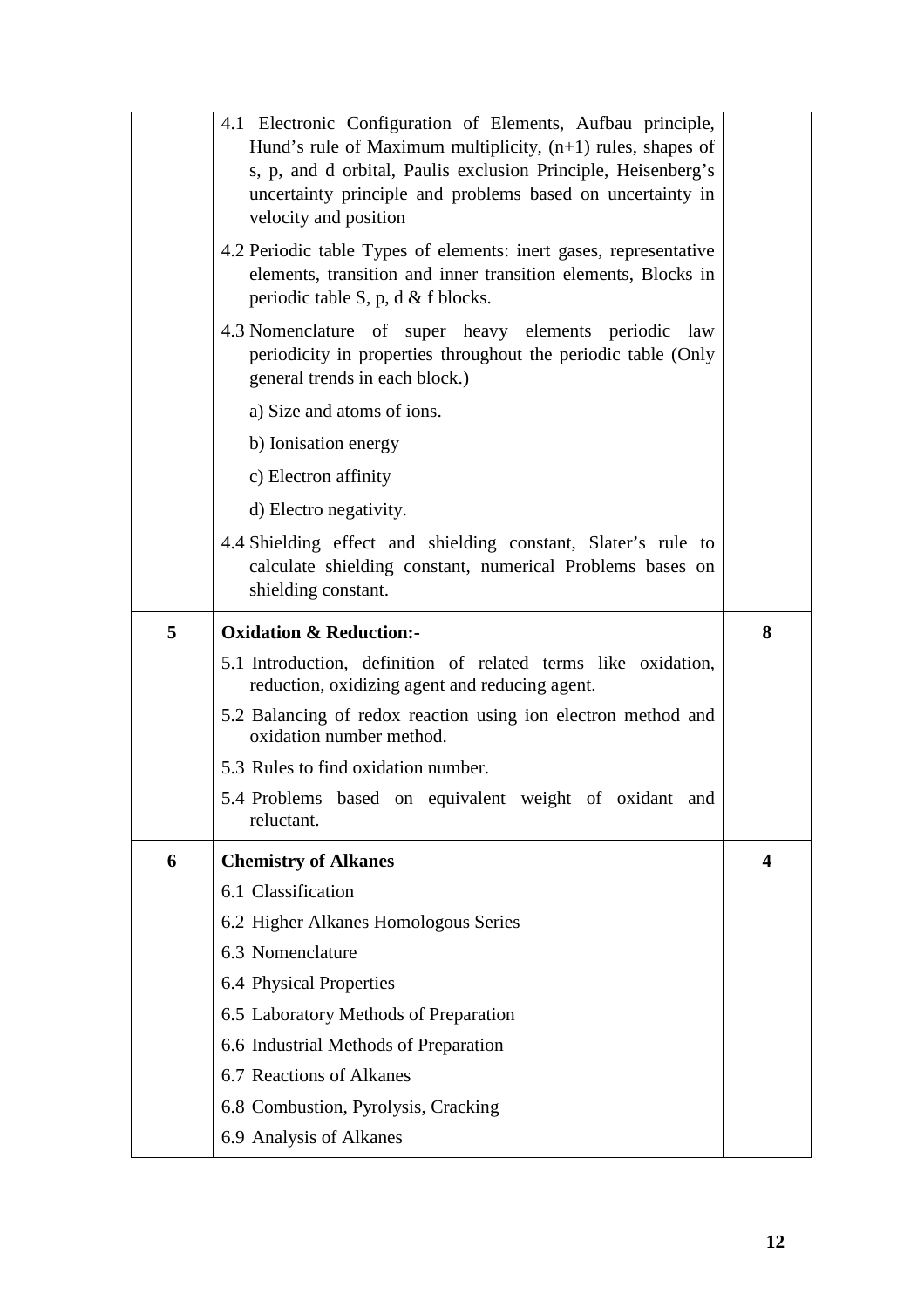# **References (Organic Chemistry)**

- 1. Ref 1 : 1 to 12
- 2. Ref : 2, Sec. 1.8 to 1.22, pages 45 to 72. Ref : 3 : Sec. 1.2 to 1.6 , Pages – 4 to 26
- 3. Ref. 2 Sec. 4.1 to 4.11, 4.13 to 4.16, Pages 161 to 179, sec. 8.7 , pages 315 to 318.
- 4. Ref. 2. Sec, 3.1, 3.6 to 3.15, 3.18, 3.34, Pages. 113, 114, 122 to 135, 138, 139, 158.

# **References: (Inorganic Chemistry)**

- 1. Consicse Inorganic Chemistry by J.D. Lee, Chaman and Hall, 5th edn. ( 1996) ( Pages 17 to 24).
- 2. Theoretical Inorganic Chemistry by Day & Selbin.
- 3. Chemistry by Raymond Chang ( pages 292 314)
- 4. Concepts, Models of inorganic chemistry by B. Douglas & D. Mc. Daniels, J. Alexander, Mohan wiley & sons 3rd Edn (2007) Relevant Pages.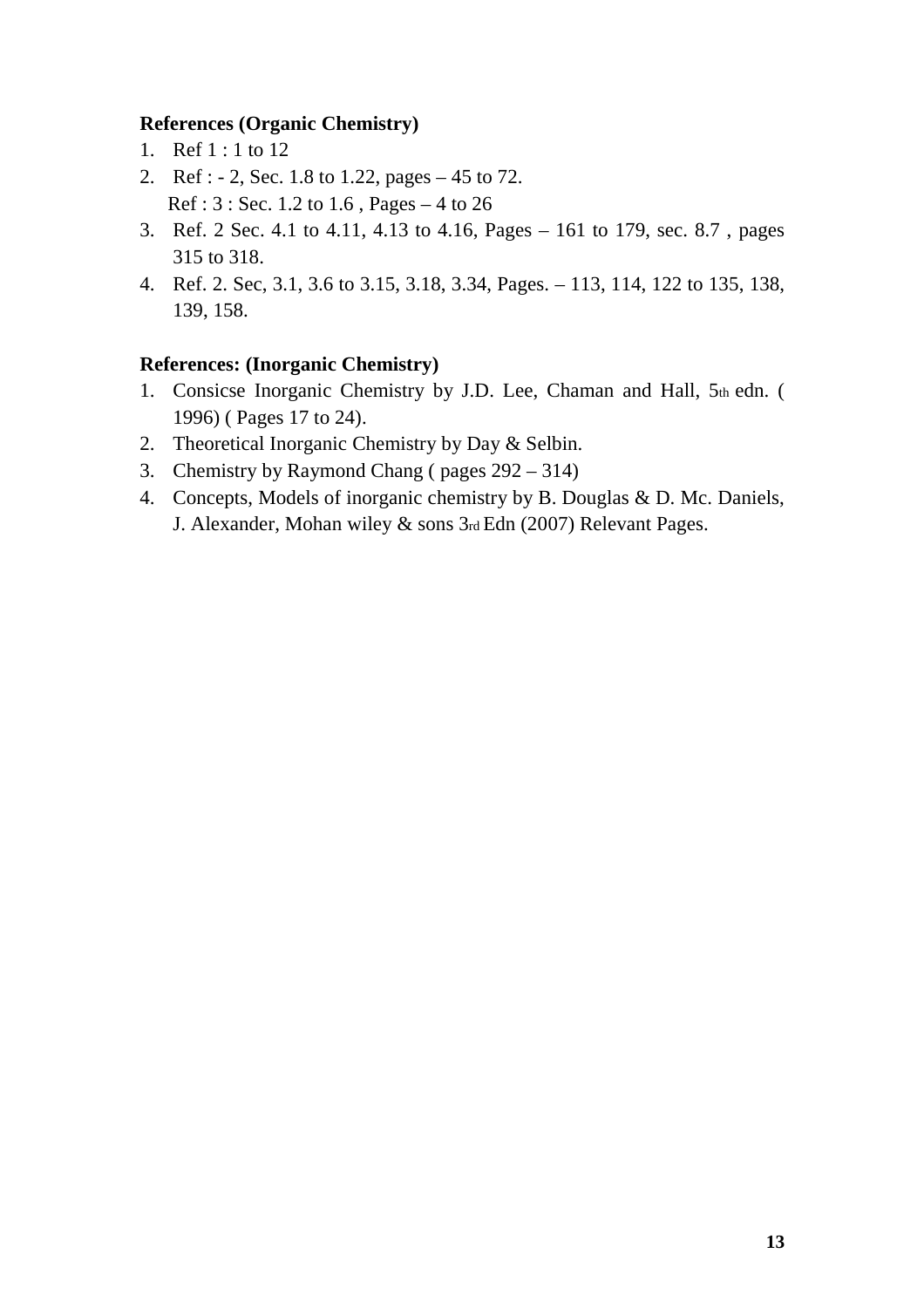| <b>F. Y. B. Sc.</b> |                      |
|---------------------|----------------------|
| Semester - I        |                      |
| Paper No. 5         | Marks: 50            |
| <b>MATHEMATICS</b>  | No. of Lectures : 36 |

| <b>Sr. No.</b>   | <b>Details</b>                                                                                                                                                                                                                                                                                                                                                                                                                                                                                                                                                                                     | No. of<br><b>Lectures</b> |  |
|------------------|----------------------------------------------------------------------------------------------------------------------------------------------------------------------------------------------------------------------------------------------------------------------------------------------------------------------------------------------------------------------------------------------------------------------------------------------------------------------------------------------------------------------------------------------------------------------------------------------------|---------------------------|--|
|                  | <b>ALGEBRA AND GEOMETRY - II</b>                                                                                                                                                                                                                                                                                                                                                                                                                                                                                                                                                                   |                           |  |
| 1.               | <b>Sets</b><br>1.1 Power set of a set, Product of two sets.<br>1.2 Equivalence relations, partitions of sets, Equivalence classes                                                                                                                                                                                                                                                                                                                                                                                                                                                                  | $\overline{\mathbf{4}}$   |  |
| 2.               | <b>Functions</b><br>2. 1 Definition of a function. Domain, co-<br>domain and the range<br>of a function. Review of injective, surjective and bijective<br>functions, Composition of functions. Invertible functions and<br>the inverse of a function.<br>2. 2 Binary operations.                                                                                                                                                                                                                                                                                                                   | $\overline{\mathbf{4}}$   |  |
| 3.               | <b>Integers</b><br>3.1 Well Ordering Property (W.O.P) for N.<br>3.2 Divisibility in Z: Definition and elementary properties.<br>Division Algorithm, G.C.D. and L.C.M of two integers. Basic<br>properties of G.C.D. including G.C.D. for any two integers a<br>and b if it exists, is unique, and can be expressed as ua+vb.<br>Euclidean Algorithm.<br>3.3 Primes. Euclid's Lemma, Unique Factorization Theorem.<br>3.4 Congruences: Definition and elementary properties. The set<br>Zn. Fermat's Theorem. Euler phi-function. Addition modulo<br>n, multiplication modulo n and its properties. | 14                        |  |
| $\overline{4}$ . | <b>Complex Numbers</b><br>4.1 Addition and multiplication of complex numbers, Modulus<br>and amplitude of a complex number. Real and imaginary<br>parts and the conjugate of a complex number. Geometric<br>representation of the sum, difference, product and quotient of<br>two complex numbers as well as of the modulus, amplitude<br>and the conjugate of a complex number.<br>4.2 De-Moivre's Theorem. Roots of unity. Solutions of the<br>equation $wn = z$ .                                                                                                                               | 10                        |  |
| 5.               | <b>Polynomials</b><br>5.1 The set $Q[x]$ of polynomials in one variable with rational<br>coefficients. Division Algorithm (without proof). G.C.D of<br>two polynomial (without proof)<br>5.2 Remainder Theorem, Factor Theorem (with proof).<br>5.3 Relation between the roots and the coefficients of a<br>polynomial. Examples.                                                                                                                                                                                                                                                                  | $\overline{\mathbf{4}}$   |  |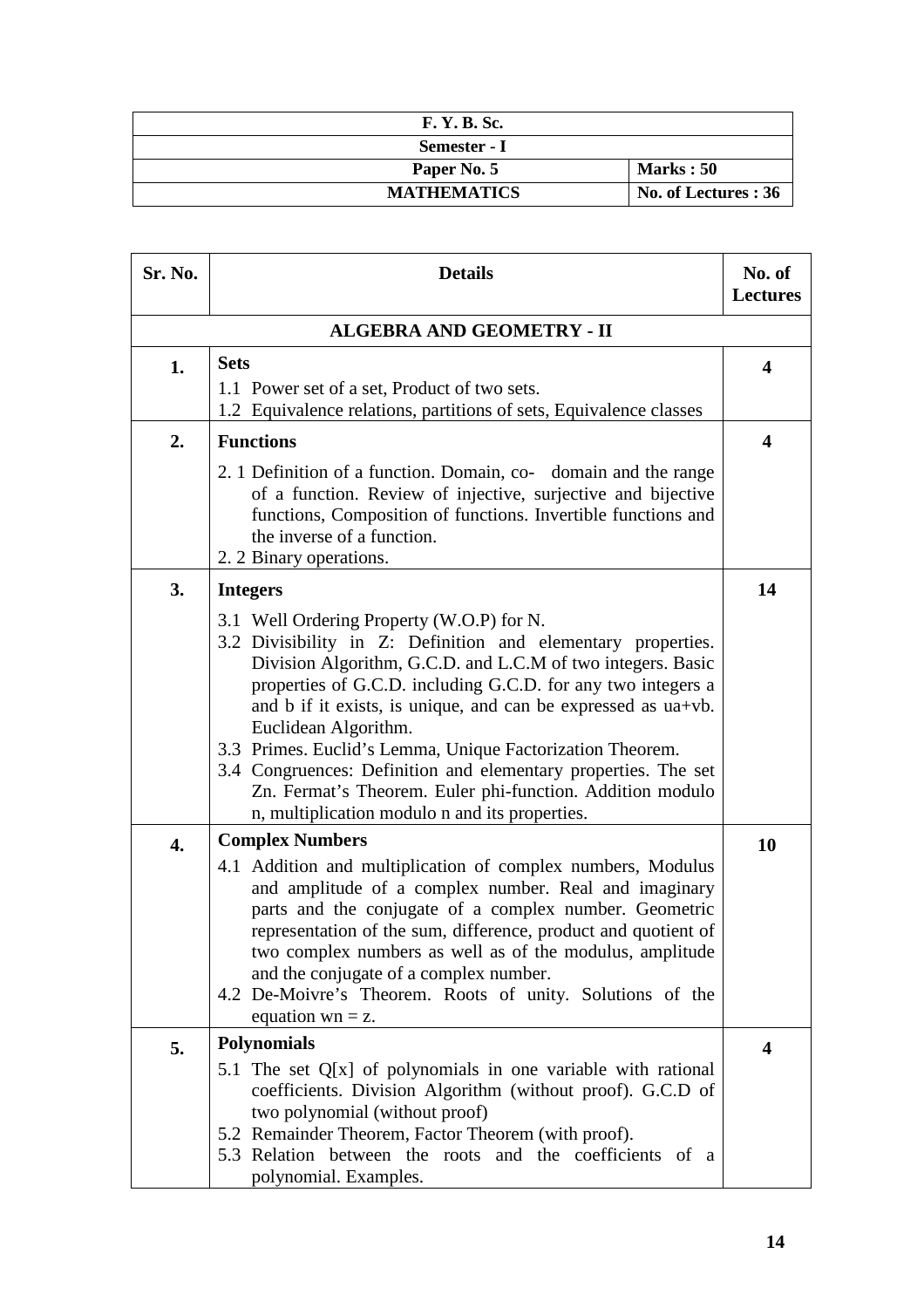# **TEXT BOOKS:**

- 1. Complex Variables and Applications: Ruel. V.Churchill; McGraw Hill Co.
- 2. Elementary Number Theory: David Burton; Tata McGraw Hill (Walter Rudin Series), Indian Edition.
- 3. Matrices : Shanti Narayan; S.Chand & Co. N. Delhi
- 4. Analytical Geometry of Two and Three Dimensions: Qazi Zameeruddin; Narosa Publ.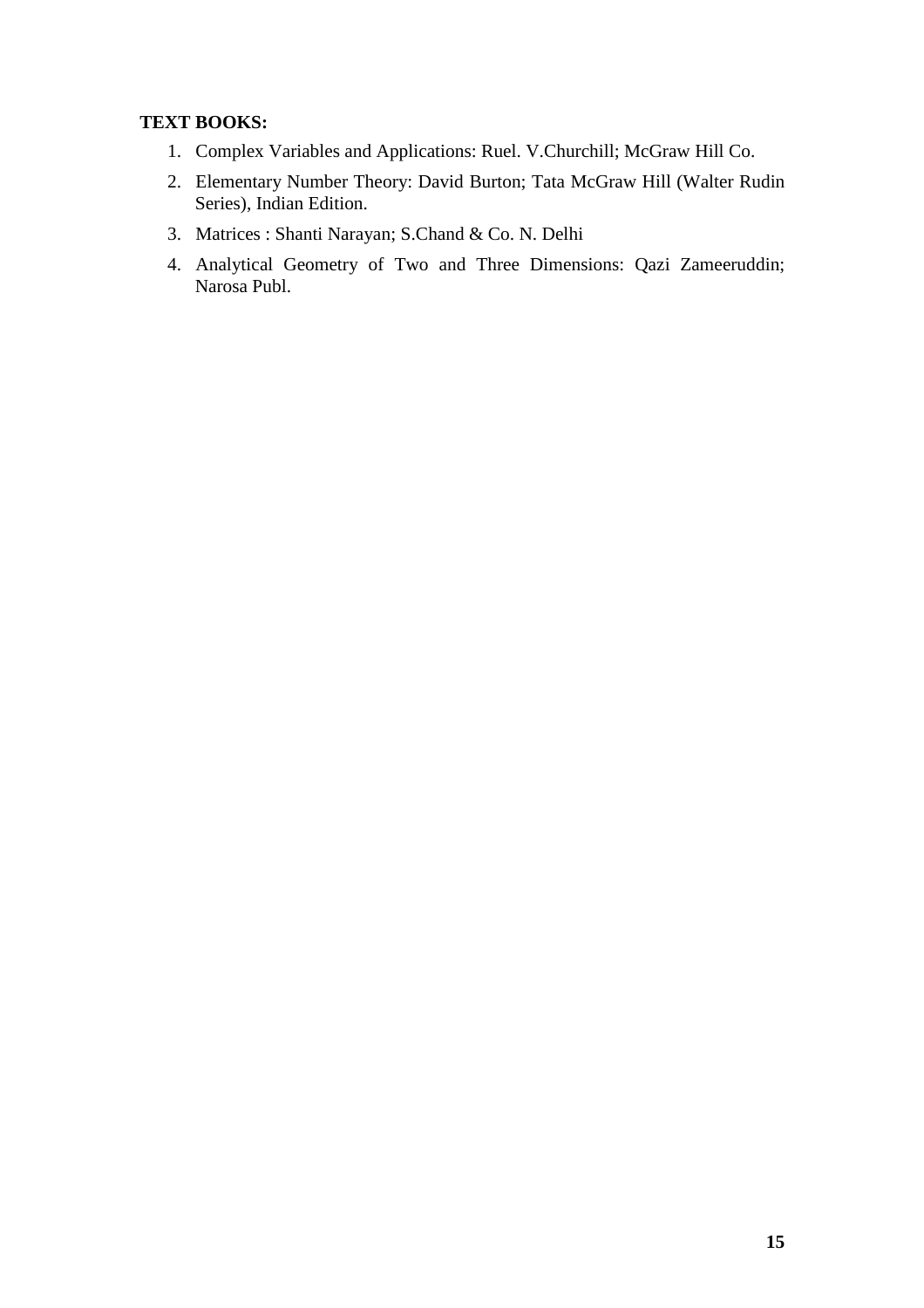| <b>F. Y. B. Sc.</b> |                      |
|---------------------|----------------------|
| Semester - I        |                      |
| Paper No. 6         | <b>Marks</b> : 50    |
| <b>MATHEMATICS</b>  | No. of Lectures : 36 |

| Sr. No. | <b>Details</b>                                                                                                                                                                                                                                 | No. of<br><b>Lectures</b> |
|---------|------------------------------------------------------------------------------------------------------------------------------------------------------------------------------------------------------------------------------------------------|---------------------------|
|         | <b>CALCULUS - I</b>                                                                                                                                                                                                                            |                           |
| 1.      | <b>The Real Numbers</b>                                                                                                                                                                                                                        | 8                         |
|         | 1.1 Algebraic and order properties of R<br>1. 2 Absolute Value and the Real Line<br>1.3 The Completeness Property of R<br>1.4 Applications of the Supremum Property                                                                            |                           |
| 2.      | <b>Sequences of Real Numbers</b>                                                                                                                                                                                                               | 20                        |
|         | 2. 1 Sequences and their Limits<br>2. 2 Limit Theorems<br>2. 3 Monotone Sequences<br>2.4 Subsequences and Bolzano - Weierstrass Theorem<br>2.5 The Cauchy criterion<br>2.6 Properly divergent sequences<br>2.7 Introduction to infinite series |                           |
| 3.      | Limits                                                                                                                                                                                                                                         | 8                         |
|         | 3. 1 Limits of Functions<br>3. 2 Limit Theorem<br>3.3 Some Extensions of Limit Concepts                                                                                                                                                        |                           |

### **Text Books:**

- 1. Introduction to Real Analysis by Robert G. Bartle and Donald R. Sherbert, Third Edition, John Wiley and Sons, 2002 **Sections :**  First Term: 2.1, 2.2, 2.3, 2.4, 3.1 to 3.7 , 4.1, 4.2, 4.3 Second Term : 5.1, 5.2, 5.3, 6.1, 6.2, 6.3, 6.4
- 2. Differential Calculus, Shantinarayan,  $7<sup>th</sup>$  Edition, S. Chand and Co. Publication Chapter 5

### **Reference Books** :

- 1. A Course in Calculus and Analysis by Sudhir Ghorpade and Balmohan Limaye, Springer 2006.
- 2. Principles of Mathematical Analysis, W. Rudin, Third Edition, McGraw Hill, 1976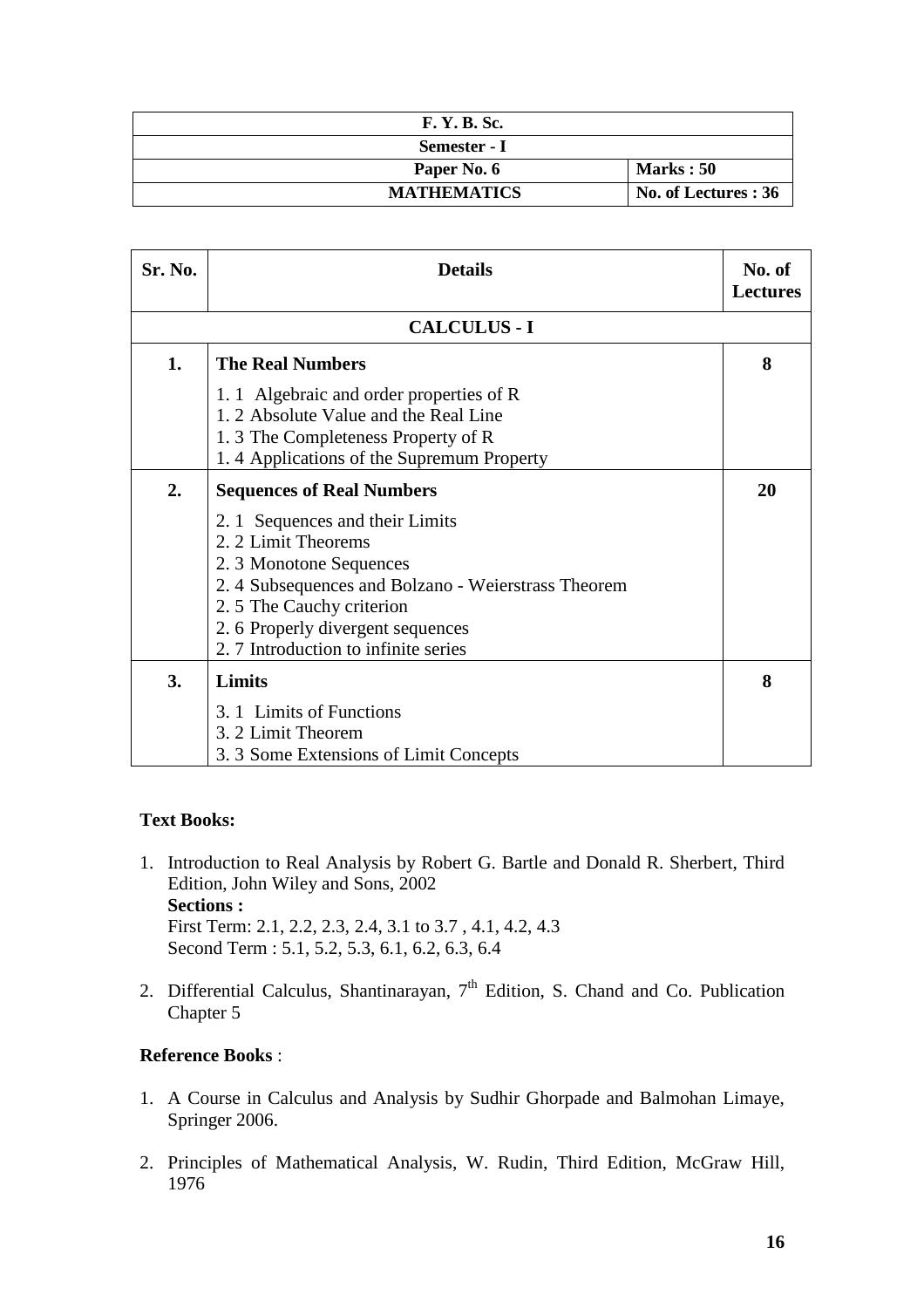| <b>F. Y. B. Sc.</b>     |                      |
|-------------------------|----------------------|
| Semester - I            |                      |
| Paper No. 7             | <b>Marks</b> : 50    |
| <b>RENEWABLE ENERGY</b> | No. of Lectures : 36 |

| Sr. No. | <b>Details</b>                                                                                                                                                                                                                                                                                                                                        | No. of<br><b>Lectures</b> |
|---------|-------------------------------------------------------------------------------------------------------------------------------------------------------------------------------------------------------------------------------------------------------------------------------------------------------------------------------------------------------|---------------------------|
|         | <b>FUNDAMENTALS OF ENERGY SYSTEM - I</b>                                                                                                                                                                                                                                                                                                              |                           |
| 1.      | CONVENTIONAL & NON-CONVENTIONAL ENERGY<br><b>SOURCES</b>                                                                                                                                                                                                                                                                                              |                           |
|         | 1.1 Energy Sources & World Energy Status:<br>1.1.1 Energy Sectors: Domestic, Transportation, Agriculture,<br><b>Industry Sector</b><br>1.1.2 Energy Scenario<br>1.1.3 World Energy Present Situation                                                                                                                                                  | 3                         |
|         | 1.1.4 Availability of Conventional & Non-Conventional<br><b>Energy Resources</b>                                                                                                                                                                                                                                                                      |                           |
|         | <b>1.2 Conventional Energy Sources:</b><br>1.2.1 Fossil Fuel, Hydro Resources, Nuclear Resources, Coal,<br>Oil, Gas, Thermal Power Stations<br>1.2.2 Comparison of various conventional energy systems,<br>their prospects and limitations                                                                                                            | 3                         |
|         | 1.2.3 Advantages and Disadvantages of Conventional Energy<br>Sources                                                                                                                                                                                                                                                                                  | 3                         |
|         | <b>1.3 Non-Conventional Energy Sources:</b><br>1.3.1 Solar Energy, Wind Energy, Energy from Biomass &<br>Biogas, Ocean Thermal Energy Conversion, Tidal<br>Energy, Geothermal Energy, Hydrogen Energy, Fuel<br>Cell, Magneto Hydro-Dynamics Generator<br>1.3.2 Advantages & Limitations of Non-Conventional Energy<br>Sources                         |                           |
| 2.      | <b>FLUID MECAHNICS</b>                                                                                                                                                                                                                                                                                                                                |                           |
|         | 2.1 Fluid Properties and Classification of Fluid<br>2.1.1 Definition of Fluid, Distinction between solids & fluid<br>and liquid & gas fluid continuum<br>2.1.2 Mass density, Specific Volume<br>2.1.3 Viscosity, Newton's law of viscosity<br>2.1.4 Newtonian and Non-Newtonian Fluids<br>2.1.5 Ideal and Real fluids<br>2.1.6 Steady & Unsteady Flow | 6                         |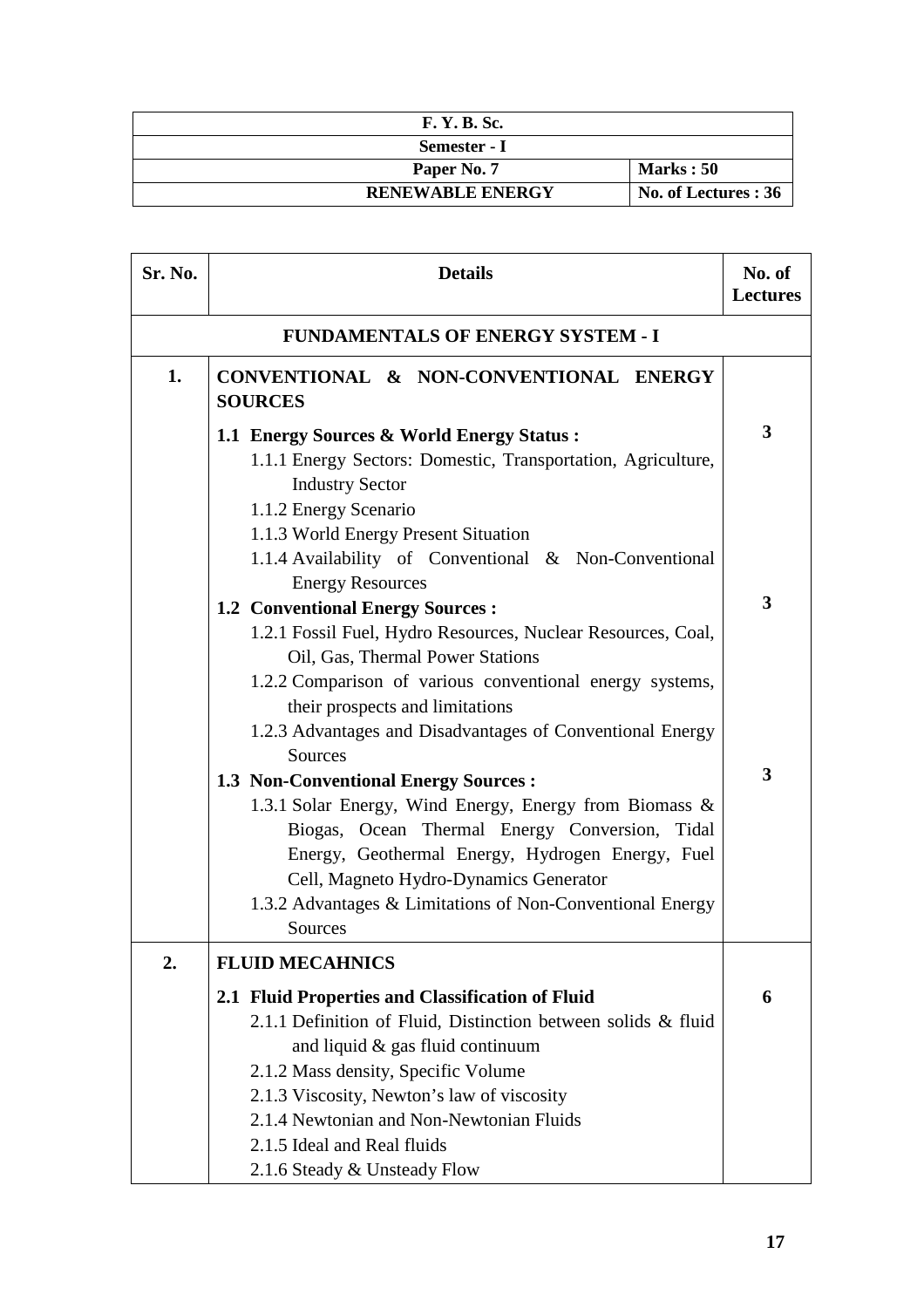| 2.1.7 Uniform & Non-Uniform Flow                               |   |
|----------------------------------------------------------------|---|
| 2.1.8 Laminar & Turbulent Flow                                 |   |
| 2.1.9 Compressible $&$ Incompressible Flow                     |   |
| 2.1.10 Surface tension, Definitions, units and dimensions      |   |
| 2.2 Fluid Pressure & Its Measurement                           | 6 |
| 2.2.1 Definition of pressure, units and dimensions             |   |
| 2.2.2 Pressure at a point                                      |   |
| 2.2.3 Pascal's law                                             |   |
| 2.2.4 Hydrostatic pressure law                                 |   |
| 2.2.5 Absolute and Gauge pressure                              |   |
| 2.2.6 Measurement of pressure, Simple Manometer &              |   |
| Differential Manometer theory and problems                     |   |
| 2.2.7 Mechanical Pressure Gauges                               |   |
| 2.3 Kinematics of Fluid Flow                                   | 3 |
| 2.3.1 Description of fluid flow                                |   |
| 2.3.2 Lagrange and Eulerian approaches                         |   |
| 2.3.3 Definition of path line, streamline, streak line, stream |   |
| tube, Acceleration of flow                                     |   |
| 2.4 Dynamics of Fluid Flow                                     | 6 |
| 2.4.1 Concept of Inertia force and other forces causing motion |   |
| 2.4.2 Derivation of Euler's equation and                       |   |
| 2.4.3 Modification of Bernoulli's equation, problem on         |   |
| Bernoulli's equation without and with losses                   |   |
| <b>2.5 Flow Measurements</b>                                   | 6 |
| 2.5.1 Flow through Orifices; classification                    |   |
| 2.5.2 Hydraulic Co-efficient of an Orifice and relation        |   |
| between them                                                   |   |
| 2.5.3 Equation for Co-efficient of velocity, problems          |   |
| 2.5.4 Flow Through Pipes                                       |   |
| 2.5.5 Venturi Meter                                            |   |

### **REFERENCES (CONVENTIONAL & NON- CONVENTIONAL ENERGY )**

- 1. Non-Conventional Energy Sources, **G. D. Rai, Khanna Publication**.
- 2. Non-Conventional Energy Resources, **B. H. Khan, The McGraw Hill Publishers**.

# **FLUID MECHANICS**

#### **REFERENCE BOOKS:**

1. Fluid Mechanics and Fluid Power Engineering by D.S. Kumar, S. K. Kataria & Sons

- 2. Fluid Mechanics and Hydraulic Machines by R.K. Bansal, Laxmi Prakashan
- 3. Theory and Applications of Fluid Mechanics by K. Subramanya, TMH outline series, Tata McGraw Hill Publishing Company Lt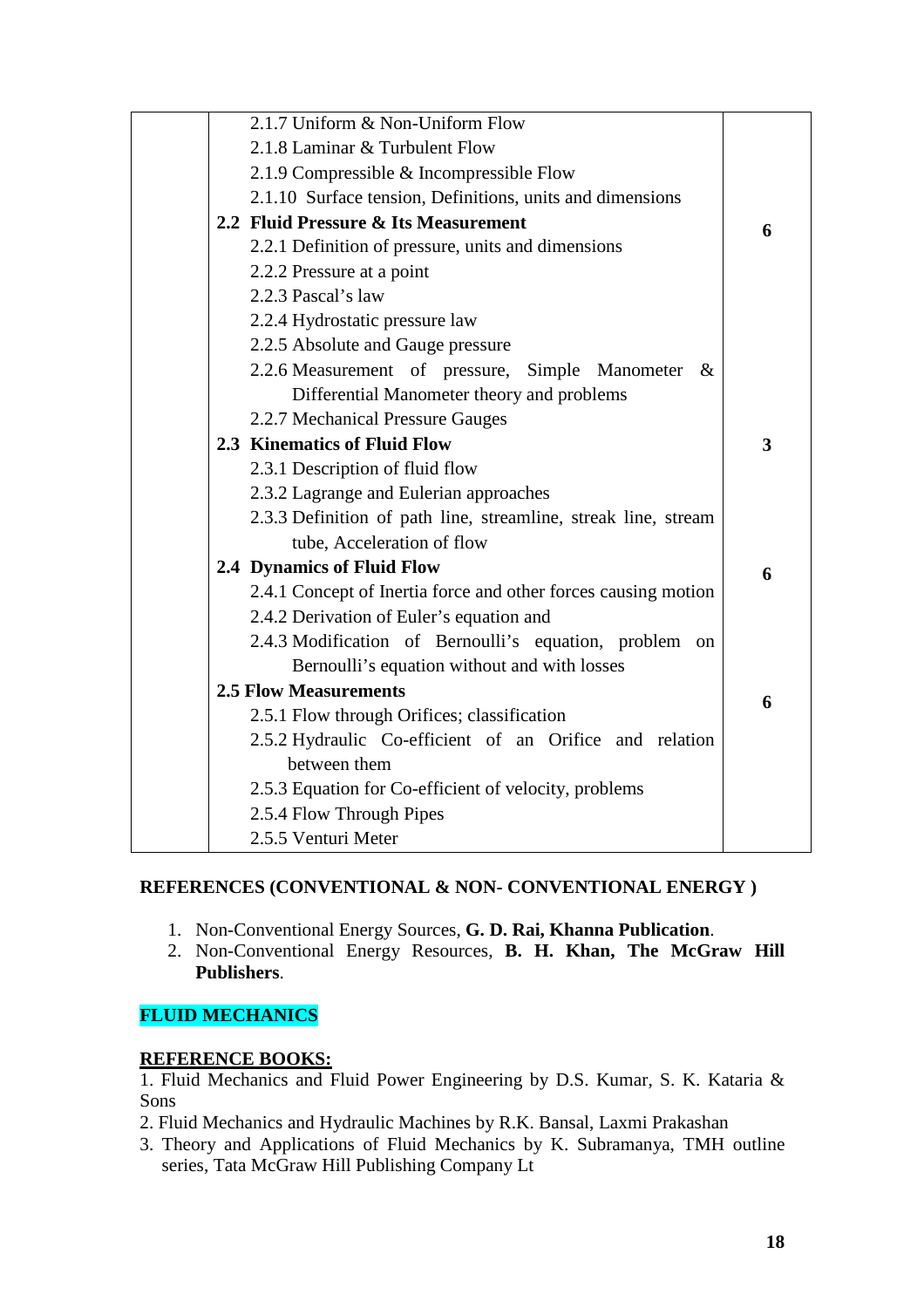| <b>F. Y. B. Sc.</b>     |                      |
|-------------------------|----------------------|
| Semester - I            |                      |
| Paper No. 8             | Marks: 50            |
| <b>RENEWABLE ENERGY</b> | No. of Lectures : 36 |

| Sr.<br>No.                          | <b>Particulars</b>                                                             | No. of<br><b>Lectures</b> |
|-------------------------------------|--------------------------------------------------------------------------------|---------------------------|
| <b>ENERGY CONVERSION SYSTEM - I</b> |                                                                                |                           |
| 1.                                  | ELEMENTS OF ELECTRO-MECHANICAL ENERGY<br><b>CONVERSION</b><br>1.1 Introduction | 6                         |
|                                     | 1.2 Salient aspects of conversions                                             |                           |
|                                     | 1.3 Energy-Balance                                                             |                           |
|                                     | 1.4 Magnetic-field System; Energy and Co-energy                                |                           |
|                                     | 1.5 A Simple Electromechanical System                                          |                           |
|                                     | 1.6 Energy in Terms of Electrical Parameters                                   |                           |
|                                     | 1.7 Rotary Motion                                                              |                           |
|                                     | 1.8 Dynamic Equations and system-model of a simple system                      |                           |
| 2.                                  | <b>D.C. GENERATORS</b>                                                         | 12                        |
|                                     | 2.1 Simple Loop Generator                                                      |                           |
|                                     | 2.2 Practical Generator                                                        |                           |
|                                     | 2.3 Yoke                                                                       |                           |
|                                     | 2.4 Pole Cores and pole shoes                                                  |                           |
|                                     | 2.5 Pole Coils                                                                 |                           |
|                                     | 2.6 Armature Core                                                              |                           |
|                                     | 2.7 Armature Windings                                                          |                           |
|                                     | 2.8 Commutator                                                                 |                           |
|                                     | 2.9 Brushes and Bearings                                                       |                           |
|                                     | 2.10 Armature windings                                                         |                           |
|                                     | 2.11 Pole-pitch                                                                |                           |
|                                     | 2.12Conductor                                                                  |                           |
|                                     | 2.13Types of Generators                                                        |                           |
|                                     | 2.13.1 Separately-excited                                                      |                           |
|                                     | 2.13.2 Self-excited generators : Shunt Wound, Series Wound,                    |                           |
|                                     | Compound Wound                                                                 |                           |
|                                     | 2.14 Measurement of Generator Efficiency                                       |                           |
|                                     | 2.15 Irons Loss in Armature                                                    |                           |
|                                     | 2.14.1 Hysteresis Loss $(W_h)$                                                 |                           |
|                                     | 2.14.2 Eddy Current Loss $(W_e)$                                               |                           |
|                                     | 2.16Total Loss in a D.C. Generator                                             |                           |
|                                     | 2.15.1 Copper Losses                                                           |                           |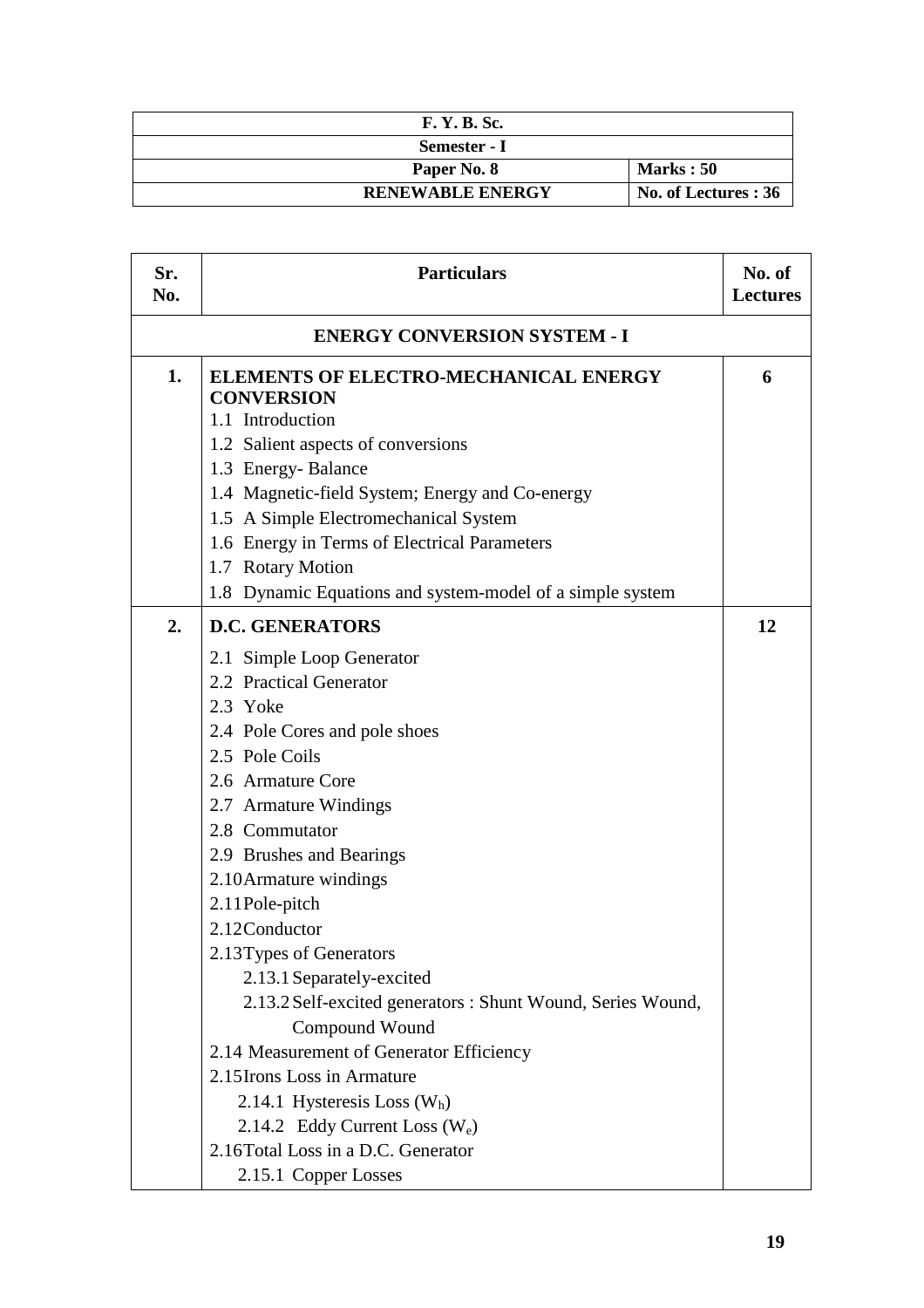|    | 2.15.2 Magnetic Losses                       |    |
|----|----------------------------------------------|----|
|    | 2.15.3 Mechanical Losses                     |    |
|    | 2.17 Stray Losses                            |    |
|    | 2.18 Constant or Standing Losses             |    |
| 3. | <b>GENERATOR CHARACTERISTICS</b>             | 6  |
|    | Characteristics of D. C. Generators<br>3.1   |    |
|    | 3.2<br>Separately-excited Generator          |    |
|    | 3.2.1 (i) No-load Saturation Characteristic  |    |
|    | (ii) Load Saturation Curve                   |    |
|    | 3.2.2 Internal and External Characteristics  |    |
| 4. | D. C. MOTOR                                  | 12 |
|    | 4.1 Motor Principle                          |    |
|    | 4.2 Comparison of Generator and Motor Action |    |
|    | 4.3 Significance of the Back e.m.f.          |    |
|    | 4.4 Voltage Equation of a Motor              |    |
|    | 4.5 Condition for Maximum power              |    |
|    | 4.6 Torque                                   |    |
|    | 4.7 Armature Torque of Motor                 |    |
|    | 4.8 Shaft Torque                             |    |
|    | 4.9 Speed of D. C. Motor                     |    |
|    | 4.10 Speed Regulation                        |    |
|    | 4.11 Torque and Speed of D. C. Motor         |    |
|    | 4.12 Motor Characteristics                   |    |
|    | 4.13 Characteristics of Series Motors        |    |
|    | 4.14 Characteristics of Shunt Motors         |    |
|    | 4.15 Compound Motors                         |    |
|    | 4.15.1 Cumulative-compound Motors            |    |
|    | 4.15.2 Differential-Compound                 |    |
|    | 4.16 Performance Curves                      |    |
|    | 4.16.1<br><b>Shunt Motor</b>                 |    |
|    | 4.16.2 Series Motor                          |    |
|    | 4.17 Comparison of Shunt & Series Motors     |    |
|    | 4.18 Power Stages                            |    |

# **Reference Book:**

- 1. Text Book of **"Electrical Technology"** Vol. II, B.L. Theraja & A.K. Theraja, S. Chand Publications.
- **2. "Electrical Machines" by** P. S. Bhimbra.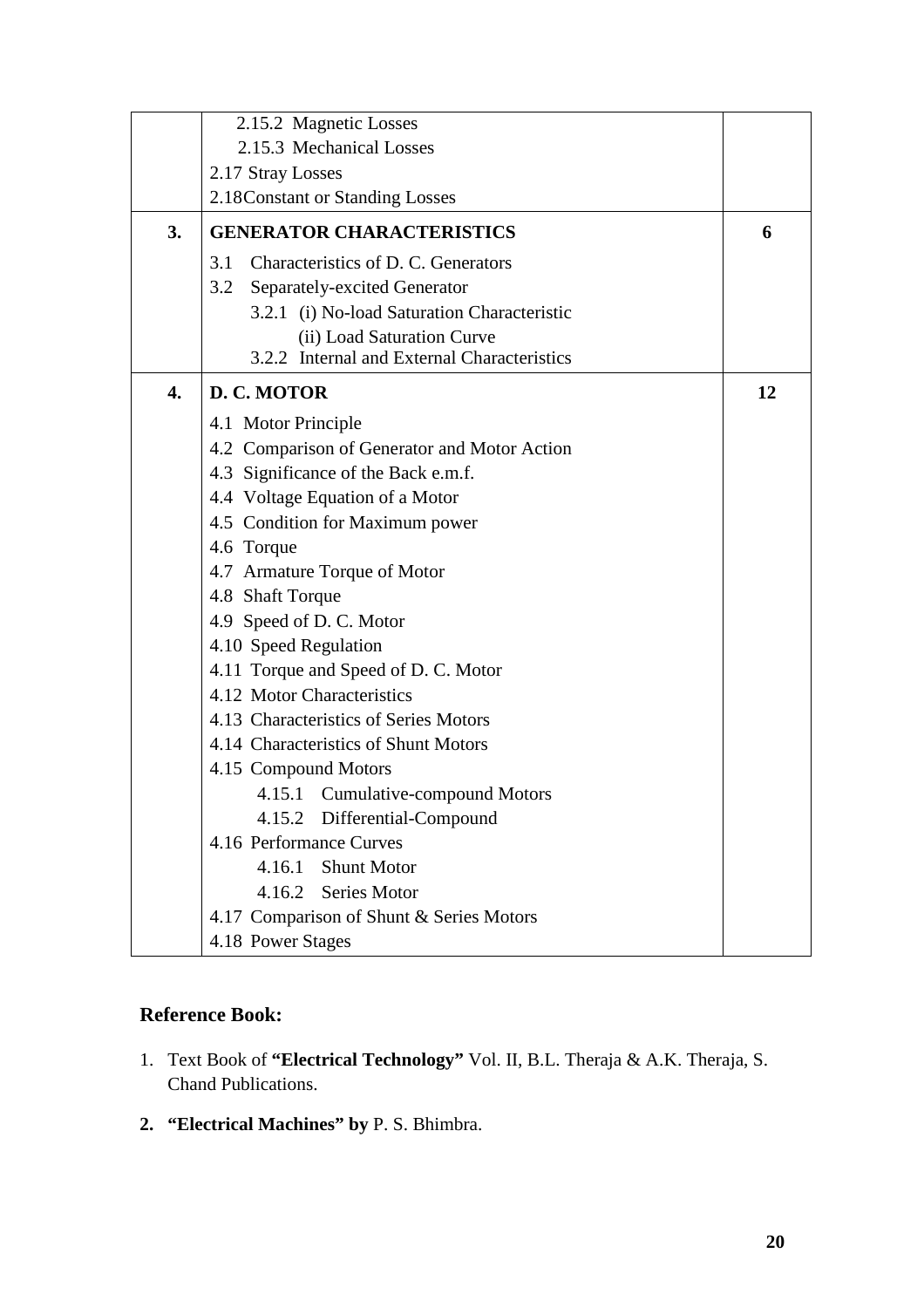| <b>F. Y. B. Sc.</b> |                      |
|---------------------|----------------------|
| Semester - II       |                      |
| Paper No. 1         | Marks: 50            |
| <b>PHYSICS</b>      | No. of Lectures : 36 |

| Sr. No. | <b>Details</b>                                                                                                                                                                                                                                                                                                                                                                                                                                                                                                                                                                                                                                                                                                                                                                                                                                                                                                                                                                                                                                                                                                                                                                                                                                                                                                           | No. of<br><b>Lectures</b> |
|---------|--------------------------------------------------------------------------------------------------------------------------------------------------------------------------------------------------------------------------------------------------------------------------------------------------------------------------------------------------------------------------------------------------------------------------------------------------------------------------------------------------------------------------------------------------------------------------------------------------------------------------------------------------------------------------------------------------------------------------------------------------------------------------------------------------------------------------------------------------------------------------------------------------------------------------------------------------------------------------------------------------------------------------------------------------------------------------------------------------------------------------------------------------------------------------------------------------------------------------------------------------------------------------------------------------------------------------|---------------------------|
|         | <b>EMERGING PHYSICS</b>                                                                                                                                                                                                                                                                                                                                                                                                                                                                                                                                                                                                                                                                                                                                                                                                                                                                                                                                                                                                                                                                                                                                                                                                                                                                                                  |                           |
| 1.      | <b>History and Philosophy of Physics</b><br>1.1 Introduction to the specific meaning of the world modern as<br>in 'Modern Physics'<br>1.2 Early Modern Physics 16th century - scientific revolution,<br>Work of Nicolus Copernicus<br>1.3 Physics of 17th century -work of Galileo Galilei, Huygens,<br>Robert Hooke, Torricelli, Vernier, Tycho Brache, Pascal,<br>Kepler and Newton.<br>1.4 Physics of 18th Century - Newton, Boyle and Young,<br>Thompson, Coulomb, Amperes, Gauss, Biot - Savarts,<br>Cavendish, Galvani, Franklin, Lagrange and Bernoulli<br>1.5 Physics of 19th century – Volta, Dalton, Michael Faraday,<br>Ohm, Oerested, Hamilton, Maxwell, J. J. Thomson, Clausius,<br>Hall, Boltzmann, Joule, Mcihelson Morley expt, Miller,<br>Tesla, Roentgen, Pierre and Marie Curie, Becquerel<br>1.6 Physics of 20th century – Rutherford, Larmour, Lorentz,<br>Einstein, Planck, Bohr, William, Bragg, Chadwick,<br>Heisenberg, Fermi, Edwin Hubble, Karl Jansky, George<br>Gamow, Pauli, Dirac, Max Born, Felix, Bloch, Ernest<br>Lawrence, Shockley, Brattain, and Bardin, Fred Hoyle,<br>Richard Feynman, Robert Mills, Murray Gell-Mann,<br>Glashow, Abdus Salam, Steven Weinberg, K Onnes, A. Fert<br>and Grunberg, Stephan Hawking.<br>1.7 Indian Scientists: Bose, Raman, Saha and Chandrasekhar | 8                         |
| 2.      | <b>Lasers and Laser applications</b><br>2.1 A brief history of lasers<br>2.2 Einstein prediction : The Three Processes<br>2.3 Einstein's relations (qualitative discussion only)<br>2.4 Pumping schemes Characteristics of Types of lasers : 1. Ruby<br>laser, 2. He-Ne<br>2.5 Applications of lasers                                                                                                                                                                                                                                                                                                                                                                                                                                                                                                                                                                                                                                                                                                                                                                                                                                                                                                                                                                                                                    | 8                         |
| 3.      | <b>Sensors and Transducers</b>                                                                                                                                                                                                                                                                                                                                                                                                                                                                                                                                                                                                                                                                                                                                                                                                                                                                                                                                                                                                                                                                                                                                                                                                                                                                                           | 6                         |
|         | 3.1 Overview – need, definition and qualities of transducers<br>thermocouples, thermisters, platinum<br>3.2 Temperature<br>$\equiv$<br>resistance thermometer, IC temperature sensors, quartz<br>cryogenic<br>thermometer,<br>pyrometers,<br>temperature<br>measurements<br>3.3 Light<br>Sensors-Photodiodes,<br>Phototransistors,<br>and<br>Photomultipliers                                                                                                                                                                                                                                                                                                                                                                                                                                                                                                                                                                                                                                                                                                                                                                                                                                                                                                                                                            |                           |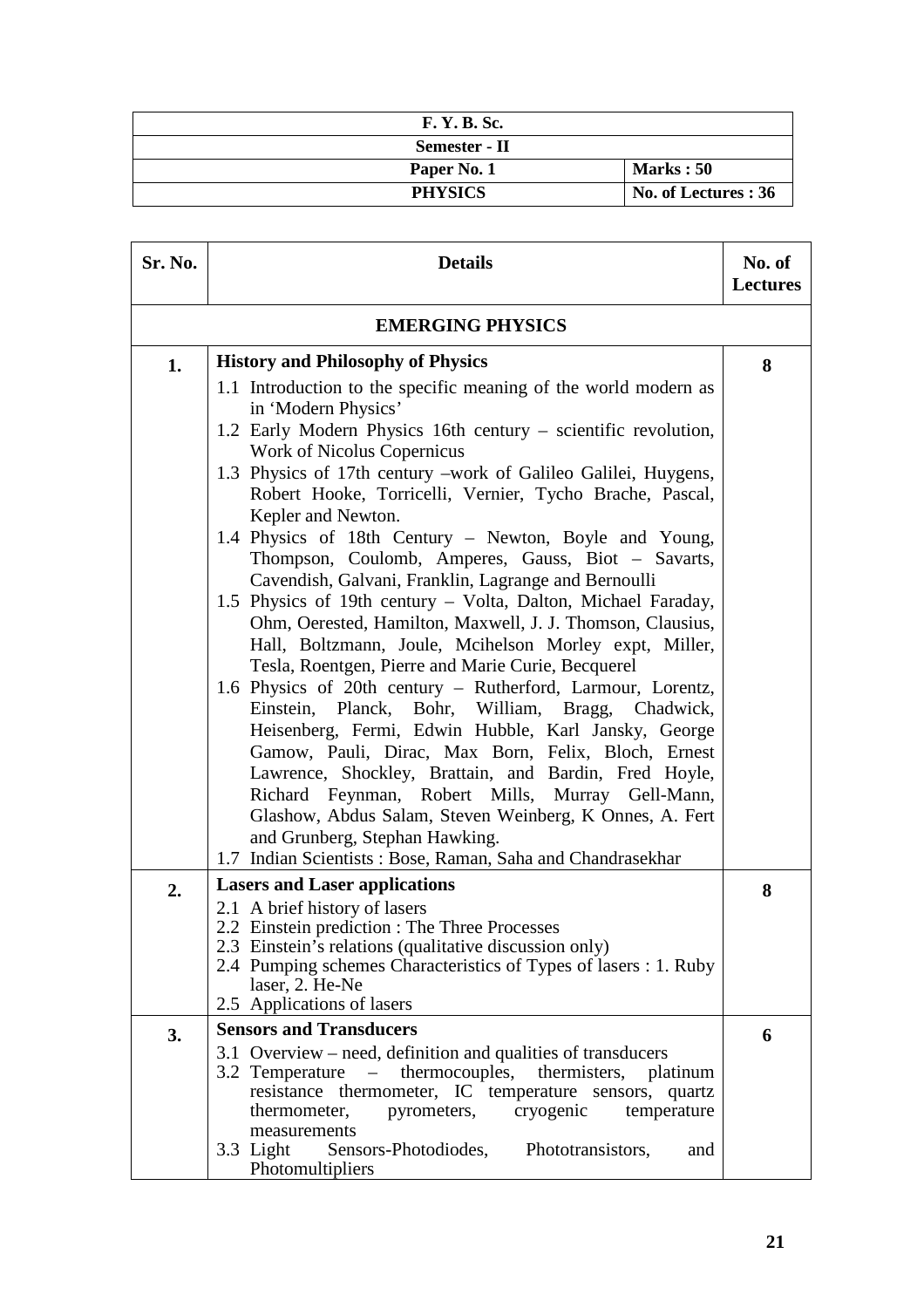| 4. | <b>Bioelectricity</b>                                      | 6 |
|----|------------------------------------------------------------|---|
|    | 4.1 Electricity observed in living systems                 |   |
|    | 4.2 Origin of bioelectricity                               |   |
|    | 4.3 Sodium and potassium transport                         |   |
|    | 4.4 Resting potential and action potential                 |   |
|    | 4.5 Nernst's equation                                      |   |
|    | 4.6 Conduction velocity                                    |   |
|    | 4.7 Origin of compound action potential                    |   |
|    | 4.8 Neuron structure and function                          |   |
|    | 4.9 An axon as cable                                       |   |
|    | 4.10 Membrane resistance and capacitance                   |   |
| 5. | <b>Nanomaterials</b>                                       | 8 |
|    | 5.1 Introduction                                           |   |
|    | 5.2 Reduction of dimensions 3D, 2D, 1D, 0D materials.      |   |
|    | 5.3 Surface and Interface effect                           |   |
|    | 5.4 Modelling of quantum size effect                       |   |
|    | 5.5 Synthesis of nano particles - Bottom Up and Top Down   |   |
|    | approach, Wet Chemical Method                              |   |
|    | 5.6 Idea of Biomimicking, naturally occurring nanocrystals |   |

# **SECTION – I (EMERGING PHYSICS)**

### **Reference : History and Philosophy of Physics**

- 1. http://en.wikipedia.org/wiki/History of Physics
- 2. http://en.wikipedia.org/wiki/Nobel Prizes in Physics

# **LASERS AND LASER APPLICATIONS**

### **References:**

- 1. An introduction to Lasers Theory and Applications M. N. Avadhanalu, S. Chand and Co, Ltd.
- 2. Solid State Physics P. K. Palanisamy, Scitech Publications (India) Pvt. Ltd

# **SENSORS AND TRANSDUCERS**

### **References:**

1. Instrument measurement and Analysis by B. C. Narka and K. K. Chaudhary, Tata McGraw Hill Publishing Company 16th reprint Chapter 1.

# **BIOELECTRICITY**

# **Reference :**

1. From Neuron to Brain, Kuffler and Nicholas, Sinauer Associates, Inc Pub. Sunderland, Massachusetts

# **NANOMATERIALS**

### **References :**

- 1. Nanomaterial- Synthesis, Properties and Applications Edelstein, Camarata, Institute of Physics Publishing, Bristol and Philadelphia.
- 2. Introduction to Nanotechnology Charles P. Poole Jr, Frank J. Owens John Wiley and Sons publications.
- 3. Physics Education Vol. 14, No. 4, Jan March 1998.
- 4. Nanotechnology : Principles and Practices S. K. Kulkarni, Capital Publishing Company.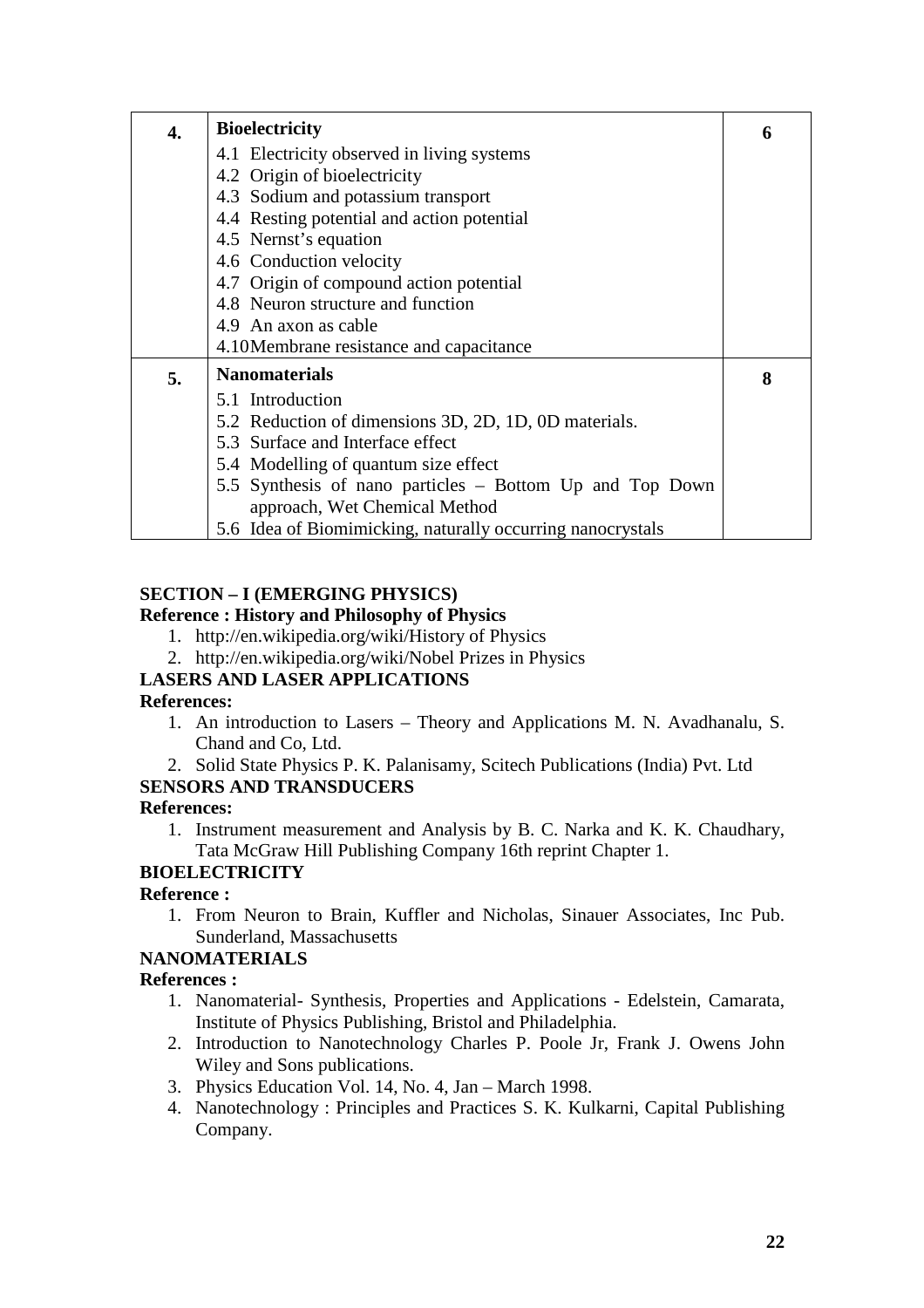| <b>F. Y. B. Sc.</b> |                      |
|---------------------|----------------------|
| Semester - II       |                      |
| Paper No. 2         | <b>Marks</b> : 50    |
| <b>PHYSICS</b>      | No. of Lectures : 36 |

| Sr. No.                          | <b>Details</b>                                                                                                                                                                                                                                                                                                                                                                                                                                                                                                                                                                                                                                                                                                                                                                                                                                                                                                                                                   | No. of<br><b>Lectures</b> |
|----------------------------------|------------------------------------------------------------------------------------------------------------------------------------------------------------------------------------------------------------------------------------------------------------------------------------------------------------------------------------------------------------------------------------------------------------------------------------------------------------------------------------------------------------------------------------------------------------------------------------------------------------------------------------------------------------------------------------------------------------------------------------------------------------------------------------------------------------------------------------------------------------------------------------------------------------------------------------------------------------------|---------------------------|
| <b>ELECTRICITY AND MAGNETISM</b> |                                                                                                                                                                                                                                                                                                                                                                                                                                                                                                                                                                                                                                                                                                                                                                                                                                                                                                                                                                  |                           |
| 1.                               | <b>Electrostatics</b><br>1.1 Coulomb's law<br>1.1.1 Statement<br>1.1.2 Vector form of Coulomb's law for like and unlike<br>charges.<br>1.1.3 Variation force with distance (F. vs. r graph) (Ref. 2,<br>21.3)<br>1.2 Superposition principle<br>1.2.1 Statement and explanation with illustration<br>1.2.2 Illustrations with specific configuration of three charges<br>(triangular form) and four charges (square form)<br>1.2.3 Problems on superposition principle<br>1.3 Energy of the system of charges<br>1.3.1 Illustration with three charges<br>1.3.2 Electric potential energy (Ref. 1, 1.5 and Ref. 2, 23.1)<br>1.4 Concept of electric field<br>1.4.1 Electric field due to point charge<br>1.4.2 Electric field due to group of charges<br>1.4.3 Lines of force<br>1.4.4 Relation between electric intensity and electric potential<br>1.5 Concept of electric flux<br>1.5.1 Gauss's theorem in electrostatics (statement only and<br>explanation) | 8                         |
|                                  | 1.5.2 Illustrations of Gauss law with examples<br><b>Dielectrics</b>                                                                                                                                                                                                                                                                                                                                                                                                                                                                                                                                                                                                                                                                                                                                                                                                                                                                                             |                           |
| 2.                               | 2.1 Electric Dipole<br>2.1.1 Electric dipole and dipole moment<br>2.1.2 Electric potential due to dipole<br>2.1.3 Electric intensity due to dipole<br>2.1.4 Torque on electric dipole in external electric field<br>2.1.5 Polar and non – polar molecules with examples<br>2.1.6 Effect of external electric field on polar and non – polar<br>molecules<br>2.2 Dielectric materials<br>2.2.1 Electric polarization of dielectric material<br>2.2.2 Electric polarization vector<br>2.2.3 Strength of dielectric material and Dielectric breakdown<br>2.2.4 Electric displacement and Gauss law in dielectric<br>2.2.5 Relation between three electric vectors (E, D and P)<br>2.2.6 Effect of dielectric on capacitance of problems (parallel<br>plate capacitor only)                                                                                                                                                                                          | 8                         |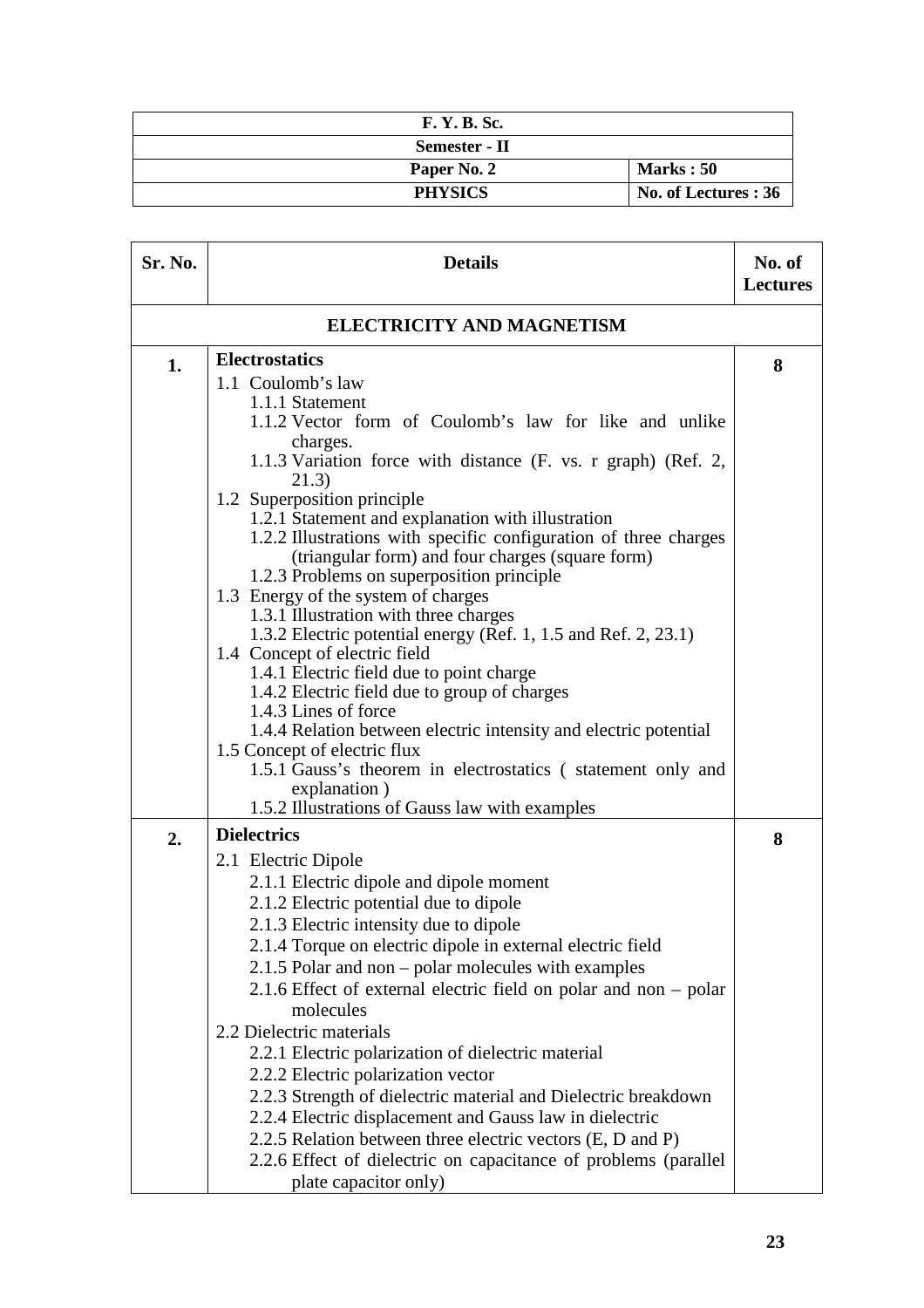|                  | 2.2.7 Problems                                                                                                 |   |
|------------------|----------------------------------------------------------------------------------------------------------------|---|
| 3.               | <b>Magnetostatics</b>                                                                                          | 8 |
|                  | 3.1 Concept of magnetic field: Definition and properties of                                                    |   |
|                  | magnetic field                                                                                                 |   |
|                  | 3.2 Revision of Biot – Savart's law: 1. Long straight conductor. 2.                                            |   |
|                  | Current carrying circular loop on the axis<br>3.3 Ampere's circuital law: Field of solenoid, Field of toroidal |   |
|                  | solenoid                                                                                                       |   |
|                  | 3.4 Magnetic Field lines and Magnetic flux, Gauss's law for                                                    |   |
|                  | magnetism                                                                                                      |   |
|                  | 3.5 Problems                                                                                                   |   |
| $\overline{4}$ . | <b>Magnetic Properties Of Material</b>                                                                         | 7 |
|                  | 4.1 Magnetic Materials, Bohr magneton                                                                          |   |
|                  | 4.2 Magnetisation (M), Magnetic Intensity (H) and magnetic                                                     |   |
|                  | induction $(B)$                                                                                                |   |
|                  | 4.3 Magnetisation and Susceptibility and magnetic permeability                                                 |   |
|                  | 4.4 Relation between B, M and H (without derivation, qualitative<br>discussion only)                           |   |
|                  | 4.5 Diamagnetic, paramagnetic and ferromagnetic. Explanation                                                   |   |
|                  | with the help of susceptibility and permeability                                                               |   |
|                  | 4.6 Hysteresis                                                                                                 |   |
| 5.               | <b>Transient Currents</b>                                                                                      | 5 |
|                  | 5.1 Transient currents                                                                                         |   |
|                  | 5.2 Growth of current in an inductive (LR) circuit                                                             |   |
|                  | 5.3 Decay of current in an inductive circuit, Physical meaning of                                              |   |
|                  | time constant                                                                                                  |   |
|                  | 5.4 Charging of condenser through resistance                                                                   |   |
|                  | 5.5 Discharging of condenser through resistance, Time constant                                                 |   |

### **ELECTRICITY AND MAGNETISM**

### **Reference books:**

- 1. Berkeley Physics Course Vol. II Electricity and Magnetism. Edward M. Purcell.
- 2. University Physics H.D. Young R. A. Freedman Pearson Freedman.
- 3. Resnick and Halliday, Physics Vol. II.
- 4. Electromagnetics by B.B.Laud.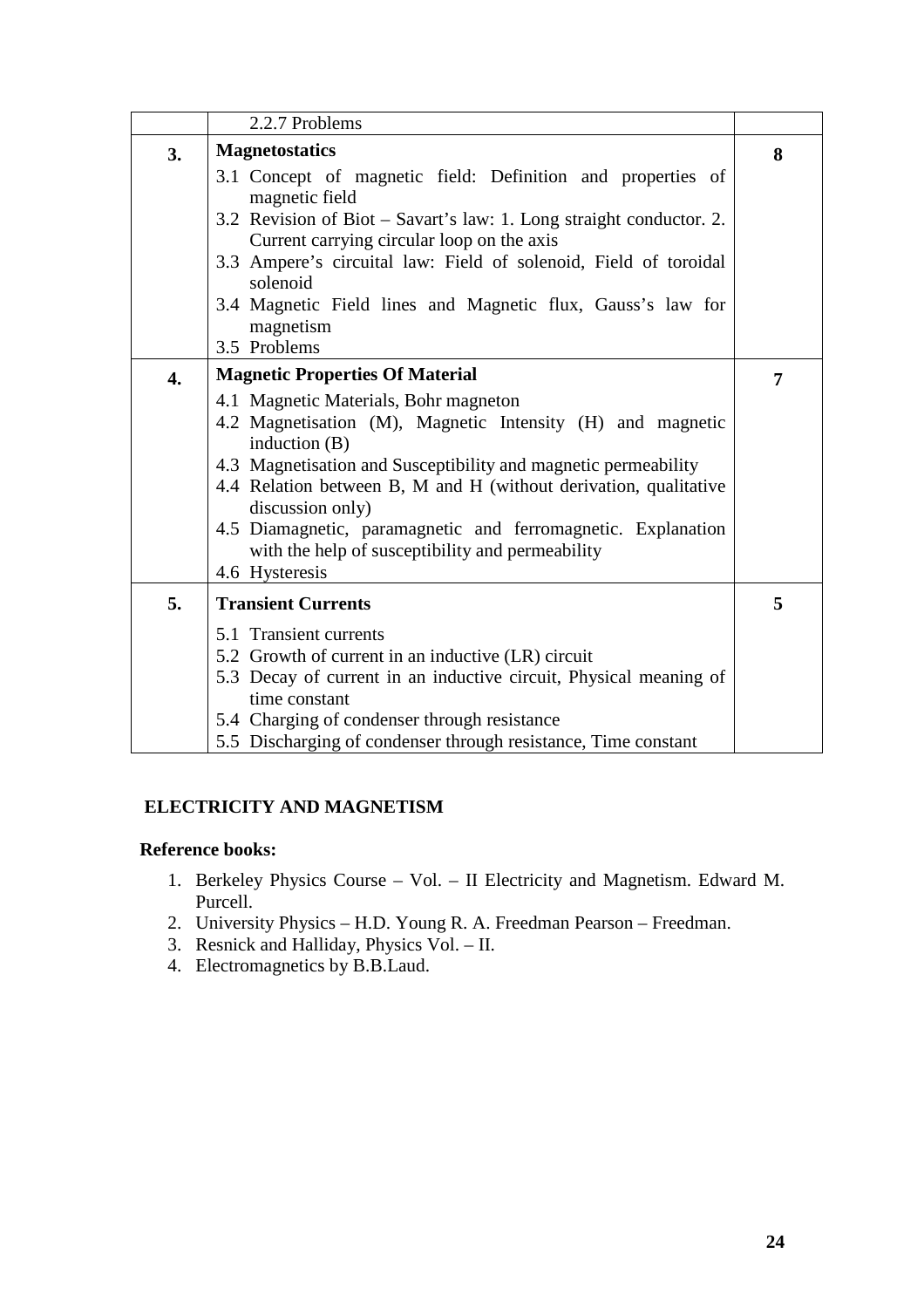| <b>F. Y. B. Sc.</b>  |                      |
|----------------------|----------------------|
| <b>Semester - II</b> |                      |
| Paper No. 3          | Marks: 50            |
| <b>CHEMISTRY</b>     | No. of Lectures : 36 |

| Sr. No.        | <b>Details</b>                                                                                                                                                                                                                                                                                                                                                                                                | No. of<br><b>Lectures</b> |
|----------------|---------------------------------------------------------------------------------------------------------------------------------------------------------------------------------------------------------------------------------------------------------------------------------------------------------------------------------------------------------------------------------------------------------------|---------------------------|
|                | PHYSICAL & INORGANIC CHEMISTRY                                                                                                                                                                                                                                                                                                                                                                                |                           |
| $\mathbf{1}$   | <b>Atomic structure:</b>                                                                                                                                                                                                                                                                                                                                                                                      | 12                        |
|                | 1.1 Historical Development, Dalton's atomic theory, Limitation of<br>Daltons atomic theory, Electron, its discovery and properties.<br>e/m ratio of electron by Thomson's method.                                                                                                                                                                                                                             |                           |
|                | 1.2 Charge on electron by Milliken's oil drop method, Proton- its<br>discovery and properties, 'Thomson's Atomic model and its<br>drawbacks.                                                                                                                                                                                                                                                                  |                           |
|                | 1.3 Rutherford's<br>alpha particles<br>scattering<br>experiments,<br>Rutherford's atomic model and its drawbacks. Prouty's<br>hypothesis, Moseley experiment and its importance.                                                                                                                                                                                                                              |                           |
|                | 1.4 The Neutron – its discovery and properties, atomic spectra. Ritz<br>$-$ combination principle.                                                                                                                                                                                                                                                                                                            |                           |
|                | 1.5 Bohr's model of hydrogen atom, postulates, derivation for its<br>radius and energy. Application of Bohr's theory, spectra and<br>ionization potential of hydrogen, Limitations of Bohr's theory,<br>spectra and ionization potential of hydrogen, Limitations of<br>Bohr's theory, Quantum number, Pauling's Exclusion principle,<br>Hund's principles of maximum multiplicity and Aufbau's<br>principle. |                           |
| $\overline{2}$ | Colloids:-                                                                                                                                                                                                                                                                                                                                                                                                    | 6                         |
|                | 2.1 Preparation, purification, Optical properties.                                                                                                                                                                                                                                                                                                                                                            |                           |
|                | 2.2 Tyndall effect, shape and size, stability, solvation, interaction<br>between, colloids, solution, emulsions and gels.                                                                                                                                                                                                                                                                                     |                           |
| 3              | <b>Catalysis:</b>                                                                                                                                                                                                                                                                                                                                                                                             | 6                         |
|                | 3. 1 Catalyst and catalysis, positive and negative catalysis,                                                                                                                                                                                                                                                                                                                                                 |                           |
|                | 3.2 Type of catalysis, Characteristics of catalytic reactions,<br>promoters, Catalytic poisoning*                                                                                                                                                                                                                                                                                                             |                           |
|                | 3.3 Theories of catalysis, Active centre on catalyst surface,<br>Adsorption theory and catalytic activity.                                                                                                                                                                                                                                                                                                    |                           |
|                | 3.4 Acid – Base catalysis, Enzyme catalysis, Mechanism of enzyme<br>catalysis, characteristics of enzyme catalysis, application of                                                                                                                                                                                                                                                                            |                           |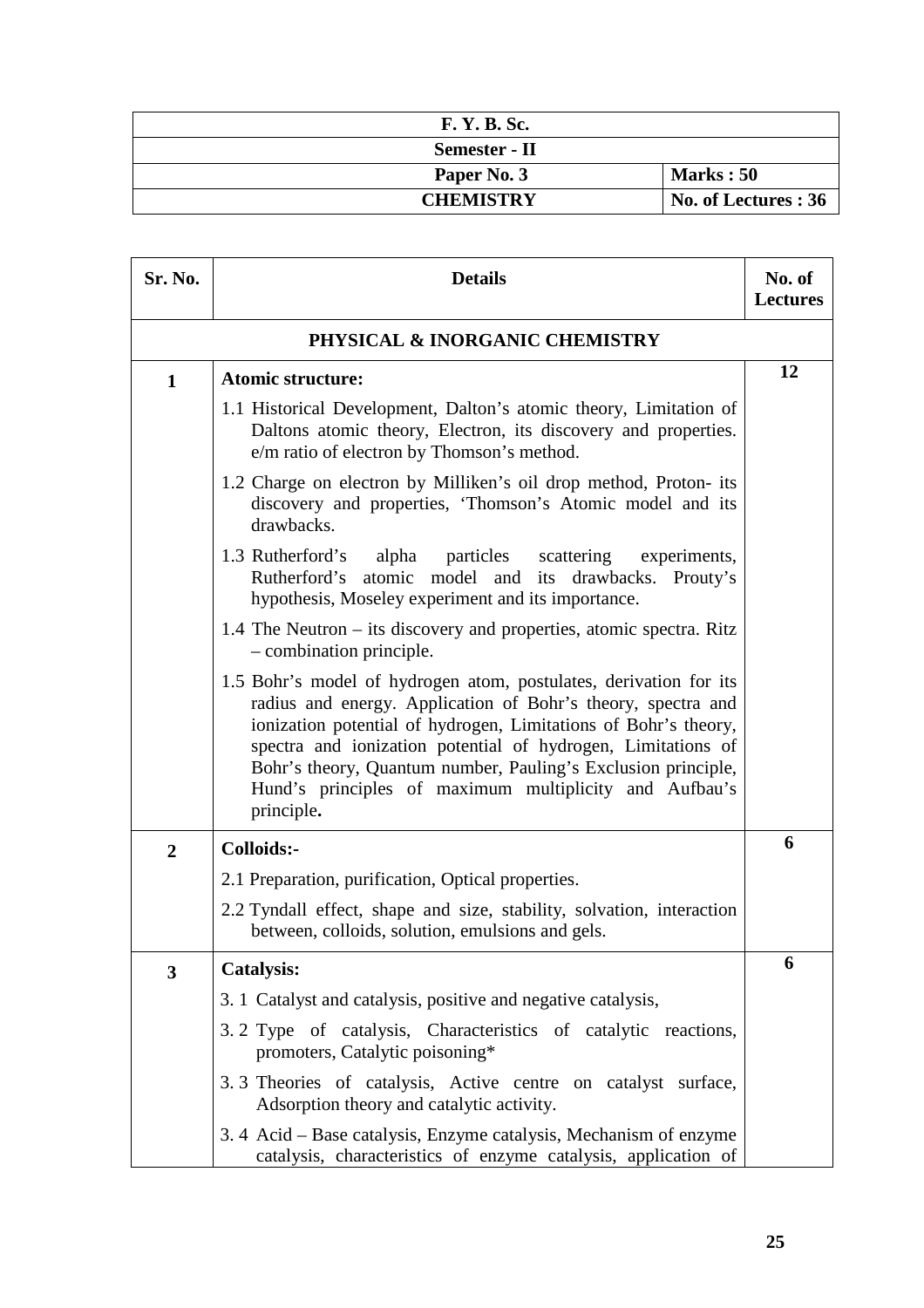|                         | catalysis in industries.                                                                                                          |   |
|-------------------------|-----------------------------------------------------------------------------------------------------------------------------------|---|
|                         | 3.5 *Autocatalysis, negative catalysis, Activation energy<br>and<br>catalysis.                                                    |   |
| $\overline{\mathbf{4}}$ | <b>Chemical bonding and structure:-</b>                                                                                           | 6 |
|                         | 4.1 Attainment of stable configuration.                                                                                           |   |
|                         | 4.2 Types of bonds a) ionic, b) covalent c) Coordinate                                                                            |   |
|                         | d) Metallic.                                                                                                                      |   |
|                         | 4.3 Types of overlap, formulation of $\sigma$ and $\pi$ bonds S – S overlap, P-<br>P overlap, p-d overlap with suitable examples. |   |
|                         | 4.4 Theories of bonding, Valence bond theory a) Hitler London<br>theory and b) Pauling Slater theory.                             |   |
|                         |                                                                                                                                   |   |
| 5                       | <b>Concept of hybridization</b>                                                                                                   | 6 |
|                         | 5.1 Definition,<br>hybridization, steps<br>involved<br>need<br>of<br>in<br>Hybridization.                                         |   |
|                         | 5.2 Explanation of covalency of atoms in the molecules on the basis<br>of hybridization.                                          |   |
|                         | 5.3 Types of hybridization involving S, P orbitals and S, P, d,<br>orbitals.                                                      |   |
|                         | 5.4 Applications of hybridization concept, geometries of molecules<br>like BeF2 CH4, BF3, SiCl4, PCI5, IF7, SF6, [Ni (CN)4 ]2-    |   |

#### **Reference Books For second term.**

- 1. University General Chemistry. By C.N. R. Rao. Mc Millan Publication.
- 2. Principles of Physical Chemistry. By Maron and Pruton 4th Ed. Oxford and IBH publication.
- 3. Physical Chemistry. By G.M. Barrow.

#### **References:**

- 1. Concise Inorganic Chemistry by J.D. Lee 5th Edn. ( page No. 30 to 36, 90 96)
- 2. A new guide to modern valency theory by G.I. Brown ( Pages 106, 114, 165 168)

#### **References:**

- 1. Consise Inorganic Chemistry by J.D. Lee 5th edn. (Page 30-36, 72-96
- 2. Basic Inorganic Chemistry by Cotton & Wilkison.
- 3. Inorganic Chemistry Principles of structure and reactivity by J.E. Huheey, E.A. Keiter, R.L. Keiter, U.k. Medhi, 1st impression (2006) person Education Publishers (Pages 117 – 170) and (171-190)
- 4. New guide to modern valence Theory By G.I. Brown (Pages 106-114, 165-168).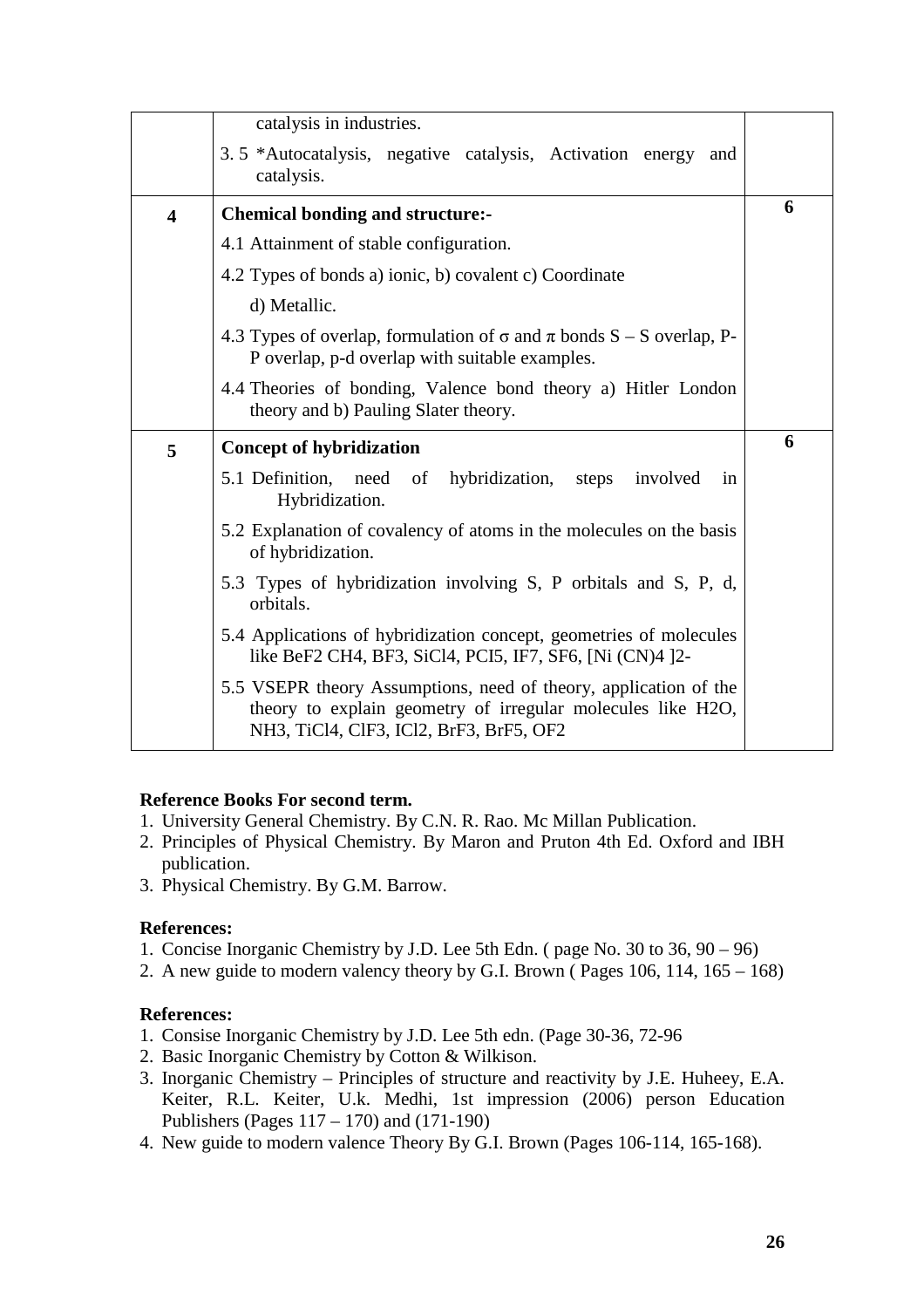| <b>F. Y. B. Sc.</b>  |                      |
|----------------------|----------------------|
| <b>Semester - II</b> |                      |
| Paper No. 4          | <b>Marks</b> : 50    |
| <b>CHEMISTRY</b>     | No. of Lectures : 36 |

| Sr. No.                 | <b>Details</b>                                                                                                                               | No. of<br><b>Lectures</b> |
|-------------------------|----------------------------------------------------------------------------------------------------------------------------------------------|---------------------------|
|                         | <b>ORGANIC &amp; INORGANIC CHEMISTRY</b>                                                                                                     |                           |
| $\mathbf{1}$            | <b>Alkenes, Dienes &amp; Alkynes:-</b>                                                                                                       | 6                         |
|                         | 1.1 Alkenes: Introduction, higher alkenes, Nomenclature, physical<br>properties, preparations, Reactions of alkenes, Analysis of<br>Alkenes. |                           |
|                         | 1.2 Dienes: Structure & Properties, Conjugated dienes, Reactions of<br>dienes, analysis of dienes.                                           |                           |
|                         | 1.3 Alkynes:- Introduction, Nomenclature, Physical properties,<br>preparation, Reactions & analysis of alkynes.                              |                           |
| $\boldsymbol{2}$        | <b>Halogen derivatives of Alkanes:-</b>                                                                                                      | 4                         |
|                         | 2.1 Introduction & Classification of Halogen derivatives, Structure<br>of alkyl halides,                                                     |                           |
|                         | 2.2 Classification, Nomenclature, physical properties, preparation,<br>reactions, analysis of alkyl halides.                                 |                           |
| 3                       | <b>Alcohols &amp; Ethers:-</b>                                                                                                               | 6                         |
|                         | 3.1 Alcohols: - Introduction, physical properties, Reactions of<br>alcohols.                                                                 |                           |
|                         | 3. 2 Industrial sources of ethyl alcohol, proof, spirit, denatured spirit,<br>absolute alcohol, analysis of alcohols.                        |                           |
| $\overline{\mathbf{4}}$ | <b>Benzene &amp; its Reactions:-</b>                                                                                                         | 5                         |
|                         | 4.1 Structure of benzene, Kekule structure, stability of benzene.                                                                            |                           |
|                         | 4.2 Reactions of benzene, aromatic character, Huckel rule,                                                                                   |                           |
|                         | 4.3 Nomenclature<br>benzene<br>derivatives,<br>sulphonation,<br>of<br>halogenation, Friedal – Crafts reactions of benzene.                   |                           |
| 5                       | <b>Phenols:-</b>                                                                                                                             | 3                         |
|                         | 5.1 Structure, classification, Physical properties.                                                                                          |                           |
|                         | 5.2 Nomenclature, Preparation of phenols, industrial<br>source,<br>Laboratory methods.                                                       |                           |
|                         | 5.3 Reactions of Phenols Nitration, Sulphonation, Halogenation,<br>nitrosation, carbonation (Kolbe synthesis,) Reimer -Tiemann               |                           |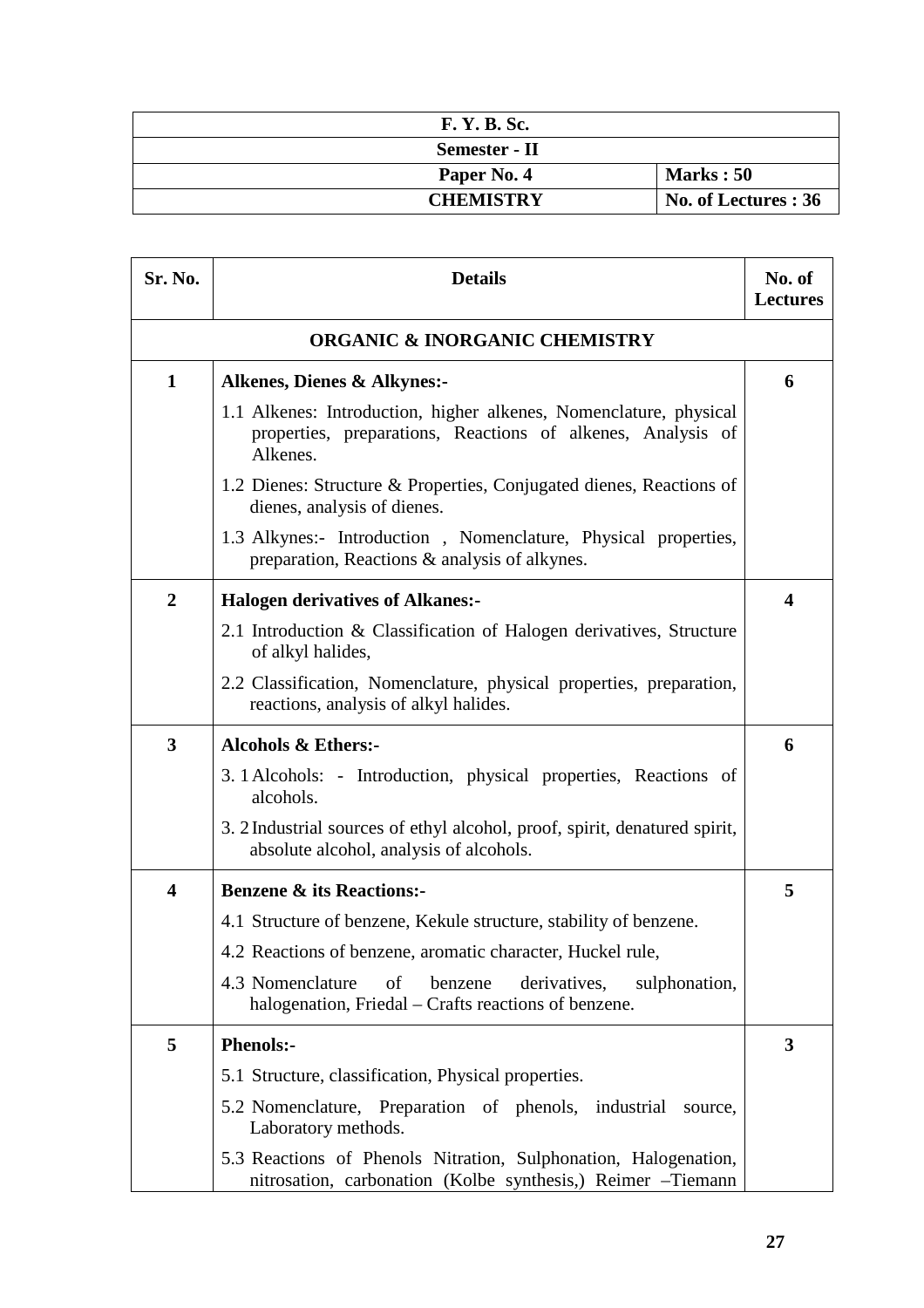|   | reaction & analysis of phenols.                                                                                                                                                                                         |   |
|---|-------------------------------------------------------------------------------------------------------------------------------------------------------------------------------------------------------------------------|---|
| 6 | <b>Chemistry S. Blocks Elements:-</b>                                                                                                                                                                                   | 8 |
|   | 6.1 Position of elements in periodic Table, Electronic configuration,<br>Periodic trends in Properties viz. size of atom, ion, oxidation<br>state, ionization potential, & reactivity.                                  |   |
|   | 6.2 Anomalous behavior of Li, Be Diagonal relationship between Li<br>& Mg.                                                                                                                                              |   |
|   | 6.3 Industrial biological and Agricultural applications of these<br>elements & their Compounds, Crown ethers, Separation of these<br>elements using Crown ethers. Solution of these metals in liquor<br>NH <sub>3</sub> |   |
| 7 | <b>Chemistry of Noble Gases:-</b>                                                                                                                                                                                       | 4 |
|   | 7.1 Position of these elements in periodic table, Electronic<br>configuration.                                                                                                                                          |   |
|   | 7.2 Chemical Properties of Noble Gases.                                                                                                                                                                                 |   |
|   | 7.3 Chemistry of xenon structure and bonding in xenon compounds.                                                                                                                                                        |   |
|   | XeF2, XeF4, XeO6, XeO4, XeO2 F2, [XeO6]-4, XeOF4.                                                                                                                                                                       |   |

# **List of Reference Books (Organic Chemistry)**

- 1. Ref. 1 Organic Chemistry by Clayden, Oxford uni.press.
- 2. Ref. 2 Organic Chemistry by Morrison & Boyd, 6th Edition.
- 3. Ref. 3 A guide book to Mechanism in Organic Chemistry by Peter Sykes, 6th Edition.

# **Text Book:- (6) – Inrganic Chemistry**

1. Concise inorganic Chemistry by J.D. Lee, Chapman & Hall 5th Edn. (1996) ( Page No. 273, 281, 302, 308, 325, 326, 329, 335 and 353)

# **Ref Books:- (7) - Inorganic Chemistry**

- 1. Concise Inorganic Chemistry by J.D. Lee Chapman and hall  $5<sub>th</sub>$  edn. (1996) pages  $(635 - 647)$
- 2. Concepts and Models of Inorganic Chemistry by B. Douglas & D. Mc. Daniels Alexander Mohan Wiley & sons 3rd Edn. ( 2007) Relevant pages.
- 3. Inorganic Chemistry Principles of structure & reactivity By James Huheey, Keiter, Medhi (Pearson Education) Pages 342-348.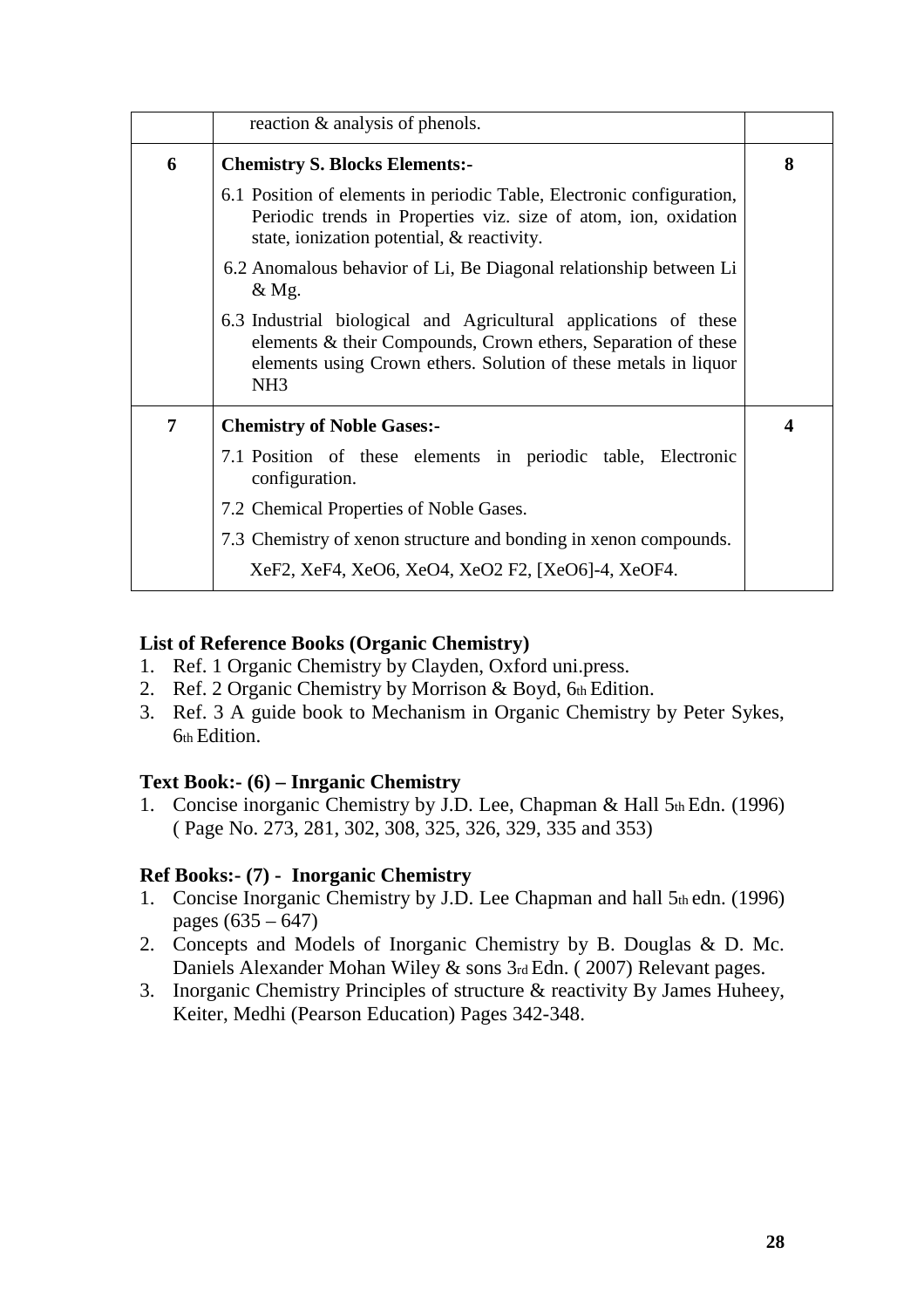| <b>F. Y. B. Sc.</b> |                      |
|---------------------|----------------------|
| Semester - II       |                      |
| Paper No. 5         | <b>Marks</b> : 50    |
| <b>MATHEMATICS</b>  | No. of Lectures : 36 |

| Sr. No. | <b>Details</b>                                                                                                                                                                                                                                                                                                                                                                                                                                                                                                                                                                                                                                                                                                                                                                                  | No. of<br><b>Lectures</b> |
|---------|-------------------------------------------------------------------------------------------------------------------------------------------------------------------------------------------------------------------------------------------------------------------------------------------------------------------------------------------------------------------------------------------------------------------------------------------------------------------------------------------------------------------------------------------------------------------------------------------------------------------------------------------------------------------------------------------------------------------------------------------------------------------------------------------------|---------------------------|
|         | <b>ALGEBRA AND GEOMETRY - II</b>                                                                                                                                                                                                                                                                                                                                                                                                                                                                                                                                                                                                                                                                                                                                                                |                           |
| 1.      | <b>Analytical Geometry of Two Dimensions</b>                                                                                                                                                                                                                                                                                                                                                                                                                                                                                                                                                                                                                                                                                                                                                    |                           |
|         | 1.1 Change of axes: translation and rotation.<br>1.2 Conic Sections: General equation of second degree in two<br>variables. Reduction to standard form. Centre of conic. Nature<br>of conic.                                                                                                                                                                                                                                                                                                                                                                                                                                                                                                                                                                                                    |                           |
| 2.      | <b>Analytical Geometry of Three Dimensions</b>                                                                                                                                                                                                                                                                                                                                                                                                                                                                                                                                                                                                                                                                                                                                                  | 12                        |
|         | 2.1 Review of Co-ordinates in 3-space. Direction cosines and<br>direction ratios.<br>2.2 Every linear equation in x. y. and z represents a plane.<br>2.3 Equations of coordinate planes. Normal form of equation of a<br>plane. Plane passing through three non-collinear points.<br>Intercept form of equation of a plane. Distance of a point from a<br>plane. Distance between parallel planes.<br>2.4 Systems of planes. Bisector planes.<br>2.5 Equations of a line in various forms. Symmetric<br>and<br>unsymmetric forms of the equations of a line. Line passing<br>through two points.<br>2.6 Angle between a line and a plane. Perpendicular distance of a<br>point from a plane. Condition for two lines to be coplanar.<br>2.7 Skew lines and shortest distance between skew lines |                           |
| 3.      | <b>Sphere</b>                                                                                                                                                                                                                                                                                                                                                                                                                                                                                                                                                                                                                                                                                                                                                                                   | 6                         |
|         | 3.1 Equation of a sphere in different forms, plane section of a<br>sphere, Equation of a circle. Sphere through a given circle.<br>Intersection of a sphere and a line. Equation of tangent plane to<br>standard sphere and general sphere                                                                                                                                                                                                                                                                                                                                                                                                                                                                                                                                                      |                           |
| 4.      | <b>System of Linear Equations</b>                                                                                                                                                                                                                                                                                                                                                                                                                                                                                                                                                                                                                                                                                                                                                               | 10                        |
|         | 4.1 System of m linear equations in n unknowns; Homogeneous<br>systems, Non homogeneous system, Matrix form of System of<br>Equations<br>4.2 Echelon form; row reduced echelon form of a matrix<br>4.3 Definition of rank of a matrix. Examples.<br>4.4 Gauss Elimination Method.<br>4.5 Consistency of a system of non homogeneous equations;                                                                                                                                                                                                                                                                                                                                                                                                                                                  |                           |
|         | Condition of consistency i.e. for $AX = B$ , $\rho$ $[A,B] = \rho[A]$<br>(without proof).                                                                                                                                                                                                                                                                                                                                                                                                                                                                                                                                                                                                                                                                                                       |                           |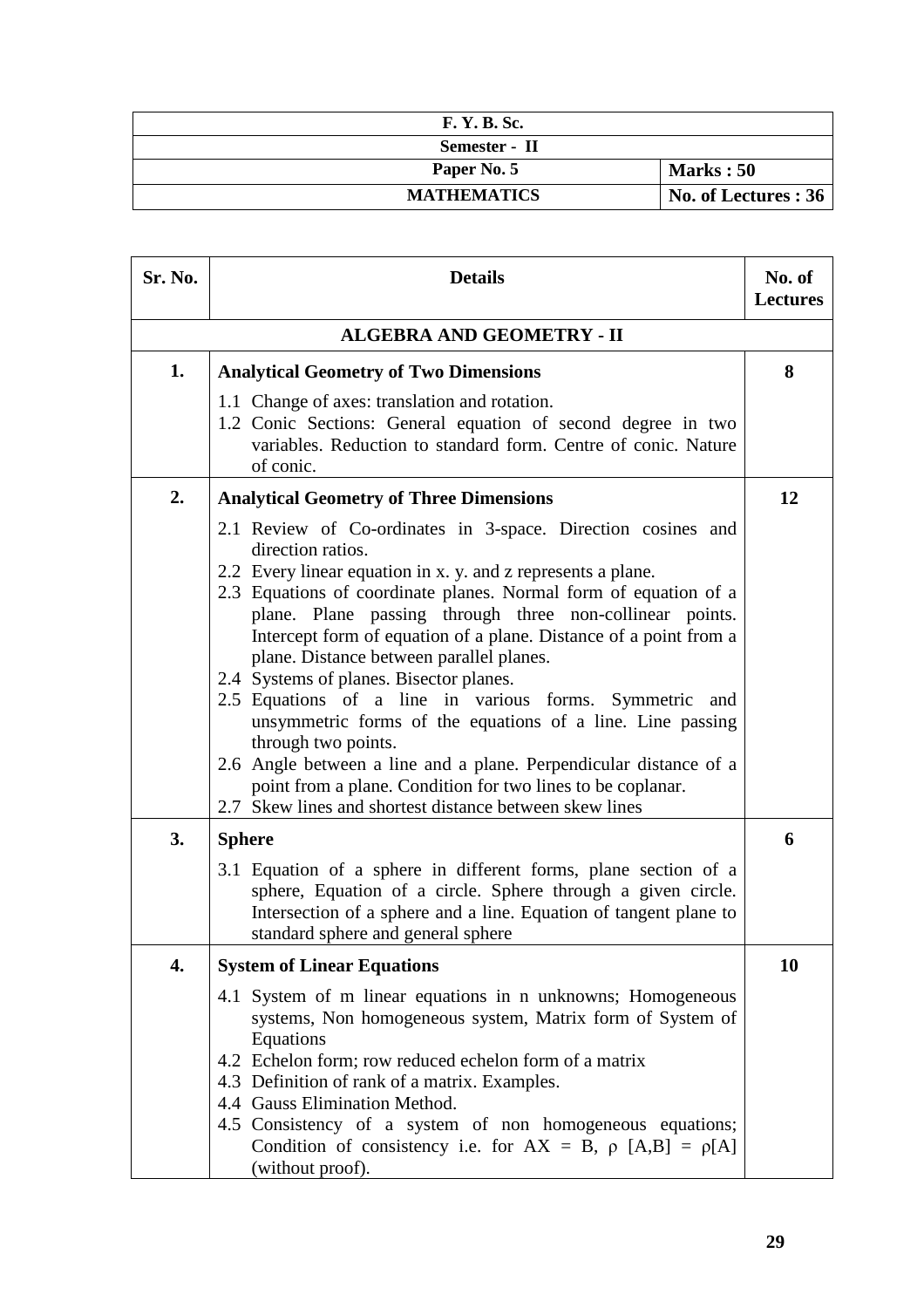# **TEXT BOOKS:**

- 1. Complex Variables and Applications: Ruel. V.Churchill; McGraw Hill Co.
- 2. Elementary Number Theory: David Burton; Tata McGraw Hill (Walter Rudin Series), Indian Edition.
- 3. Matrices : Shanti Narayan; S.Chand & Co. N. Delhi
- 4. Analytical Geometry of Two and Three Dimensions: Qazi Zameeruddin; Narosa Publ.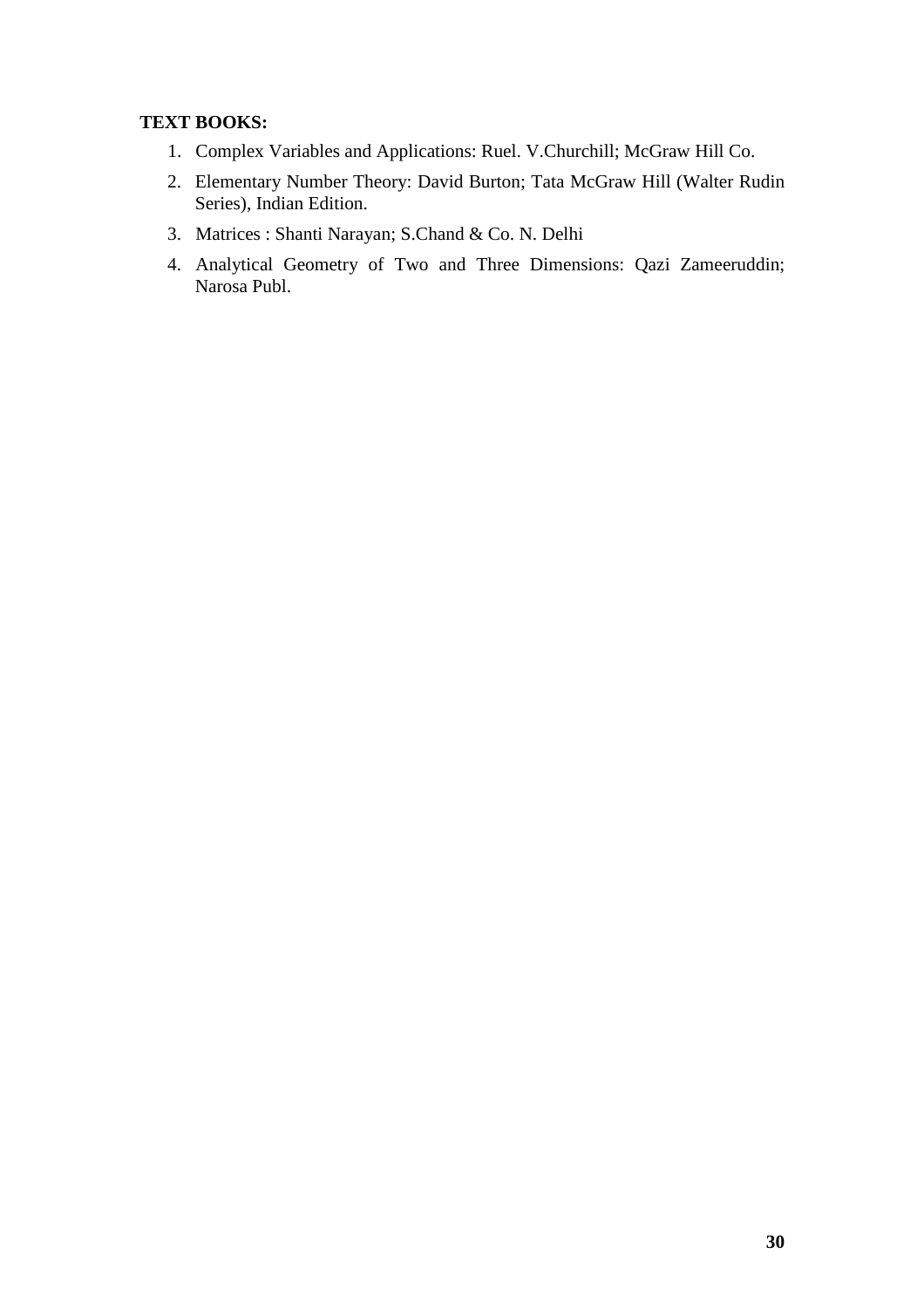| <b>F. Y. B. Sc.</b> |                      |
|---------------------|----------------------|
| Semester - II       |                      |
| Paper No. 6         | Marks: 50            |
| <b>MATHEMATICS</b>  | No. of Lectures : 36 |

| Sr. No.              | <b>Details</b>                           | No. of<br><b>Lectures</b> |
|----------------------|------------------------------------------|---------------------------|
| <b>CALCULUS - II</b> |                                          |                           |
| 1.                   | <b>Continuous Functions</b>              | 16                        |
|                      | 1.1 Continuous Functions                 |                           |
|                      | 1.2 Combinations of Continuous Functions |                           |
|                      | 1.3 Continuous functions on intervals    |                           |
| 2.                   | <b>Differentiation</b>                   | 20                        |
|                      | 2.2 The Derivative                       |                           |
|                      | 2.3 The Mean Value Theorem               |                           |
|                      | 2.4 L'Hospital's Rules                   |                           |
|                      | 2.5 Successive Differentiation           |                           |
|                      | 2.6 Taylor's Theorem                     |                           |

### **Text Books:**

- 1. Introduction to Real Analysis by Robert G. Bartle and Donald R. Sherbert, Third Edition, John Wiley and Sons, 2002 **Sections:**  First Term: 2.1, 2.2, 2.3, 2.4, 3.1 to 3.7 , 4.1, 4.2, 4.3 Second Term: 5.1, 5.2, 5.3, 6.1, 6.2, 6.3, 6.4
- 2. Differential Calculus, Shantinarayan,  $7<sup>th</sup>$  Edition, S. Chand and Co. Publication Chapter 5.

### **Reference Books:**

- 1. A Course in Calculus and Analysis by Sudhir Ghorpade and Balmohan Limaye, Springer 2006.
- 2. Principles of Mathematical Analysis, W. Rudin, Third Edition, McGraw Hill, 1976.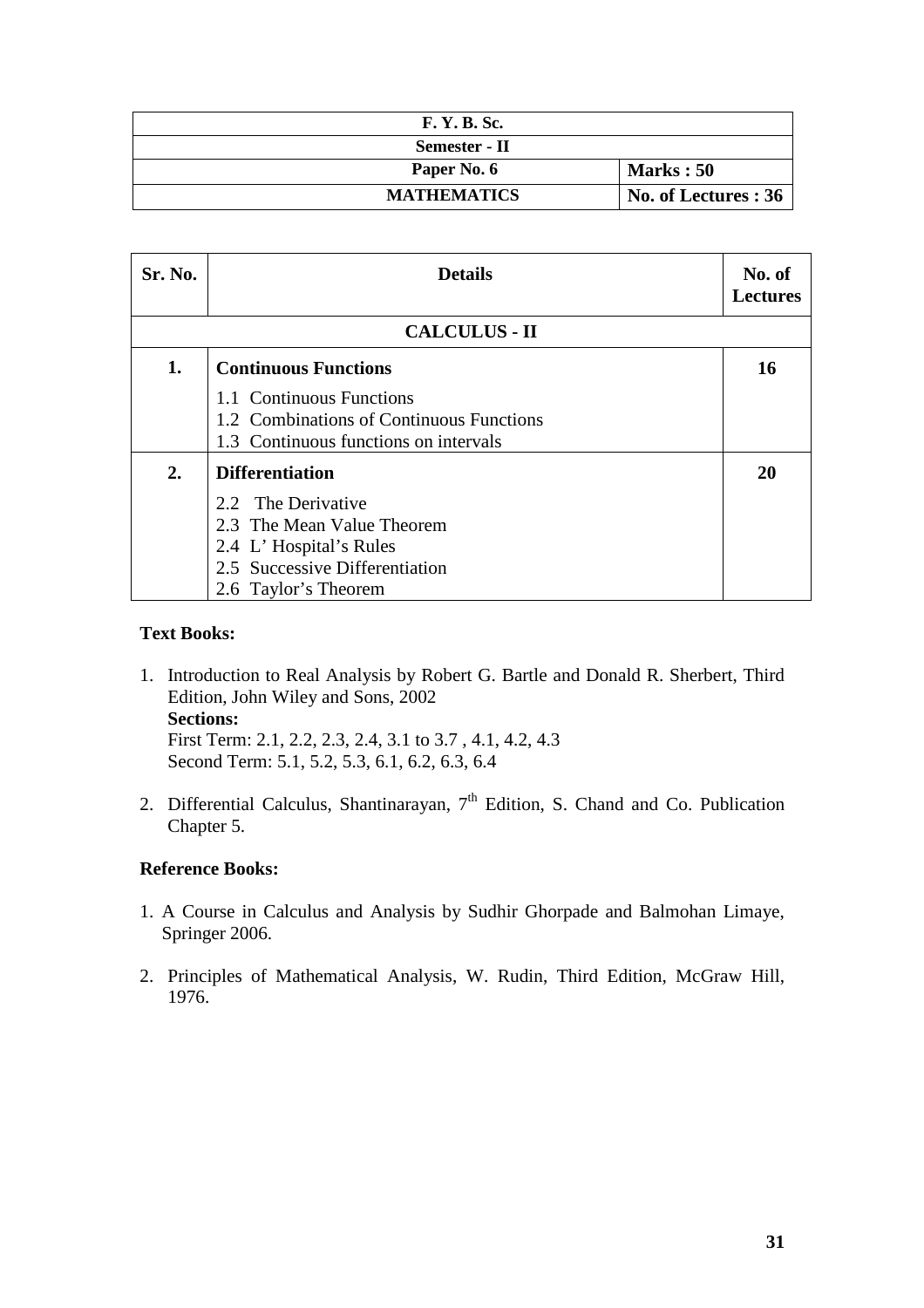| <b>F. Y. B. Sc.</b>     |                      |
|-------------------------|----------------------|
| Semester - II           |                      |
| Paper No. 7             | <b>Marks</b> : 50    |
| <b>RENEWABLE ENERGY</b> | No. of Lectures : 36 |

| Sr. No.                                   | <b>Details</b>                                                                                         | No. of<br><b>Lectures</b> |
|-------------------------------------------|--------------------------------------------------------------------------------------------------------|---------------------------|
| <b>FUNDAMENTALS OF ENERGY SYSTEM - II</b> |                                                                                                        |                           |
| 1.                                        | <b>THERMODYNAMICS</b>                                                                                  | 15                        |
|                                           | 1.1 Introduction & Laws of Thermodynamics (First &                                                     |                           |
|                                           | Second)                                                                                                |                           |
|                                           | $1.1.1$ Basic<br>Concepts : System, Control Volume,                                                    |                           |
|                                           | Surrounding, Boundaries, Universe, Types of Systems,                                                   |                           |
|                                           | Thermodynamic Equilibrium, Property, Process                                                           |                           |
|                                           | 1.1.2 Cycle – Reversibility – Quasi – static Process,                                                  |                           |
|                                           | Irreversible Process, Types, Work and Heat, Point and                                                  |                           |
|                                           | Path function                                                                                          |                           |
|                                           | 1.1.3 Concept of quality of Temperature                                                                |                           |
|                                           | 1.1.4 Principles of Thermometry                                                                        |                           |
|                                           | 1.1.5 Const. Volume gas Thermometer                                                                    |                           |
|                                           | 1.1.6 Ideal Gas Scale                                                                                  |                           |
|                                           | 1.1.7 Joule's Experiments                                                                              |                           |
|                                           | 1.1.8 Steady Flow Energy Equation                                                                      |                           |
|                                           | 1.1.9 Limitations of First Law of Thermodynamics                                                       |                           |
|                                           | 1.1.10 Thermodynamic scale of Temperature,<br>Clausius                                                 |                           |
|                                           | Inequality, Entropy<br>1.2 Perfect Gas Laws                                                            |                           |
|                                           |                                                                                                        |                           |
|                                           | 1.2.1 Perfect Gas Laws                                                                                 |                           |
|                                           | 1.2.2 Specific and Universal Gas Constants<br>1.2.3 Heat and Work Transfer, changes in Internal Energy |                           |
|                                           | 1.2.4 Throttling and Free Expansion Processes, Flow                                                    |                           |
|                                           | processes                                                                                              |                           |
|                                           | 1.2.5 Deviations from perfect Gas Model                                                                |                           |
|                                           | 1.2.6 Vander Waals Equation of State                                                                   |                           |
|                                           | 1.2.7 Mixtures of perfect Gases                                                                        |                           |
|                                           | 1.2.8 Avogadro's Laws of additive volume                                                               |                           |
|                                           | 1.2.9 Dalton's and Amagat's laws                                                                       |                           |
| 2.                                        | <b>HEAT TRANSFER</b>                                                                                   | 15                        |
|                                           | <b>2.1 Conduction Heat Transfer</b>                                                                    |                           |
|                                           | 2.1.1 Various modes of Heat Transfer                                                                   |                           |
|                                           | 2.1.2 Mechanisms of Different Modes of Heat Transfer                                                   |                           |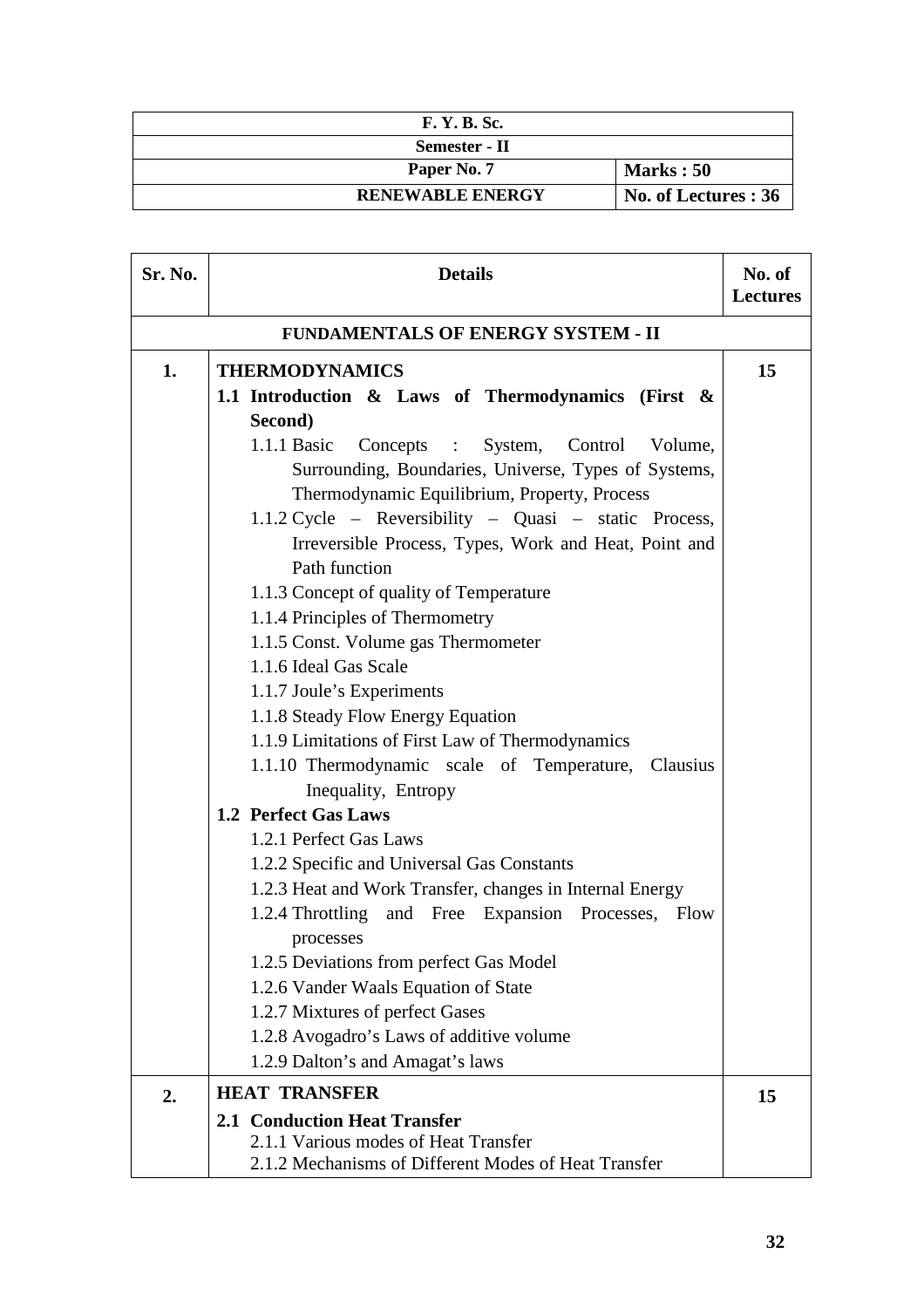|    | 2.1.3 Fourier's Law of Heat Conduction, Conductivity                      |   |
|----|---------------------------------------------------------------------------|---|
|    | 2.1.4 Electrical Analogy, Concept of Thermal Resistance                   |   |
|    | 2.1.5 Introduction to Newton's Law of Cooling                             |   |
|    | 2.1.6 Unidirectional Heat Conduction, Heat Conduction with                |   |
|    | <b>Convective Environment</b>                                             |   |
|    | 2.2 Convection                                                            |   |
|    | 2.2.1 Basic Concepts: Convective Heat Transfer Coefficients,              |   |
|    | Boundary Layer Concept, Types of Convection, Forced                       |   |
|    | Convection                                                                |   |
|    | 2.2.2 Laminar and Turbulent Flow, Combined Laminar and                    |   |
|    | Turbulent                                                                 |   |
|    | 2.2.3 Nusselt Theory                                                      |   |
|    | 2.2.4 Film Wise and Drop Wise Condensation                                |   |
|    | 2.3 Radiation Heat Transfer                                               |   |
|    | 2.3.1 Basic Concepts, Laws of Radiation                                   |   |
|    | 2.3.2 Stefan Boltzmann Law, Kirchoff Law                                  |   |
|    | 2.3.3 Black Body Radiation                                                |   |
|    | 2.4 Heat Exchanger & Insulation                                           |   |
|    | 2.4.1 Classification of Heat Exchangers                                   |   |
|    | 2.4.2 Overall Heat Transfer Coefficient                                   |   |
|    | 2.4.3 Fouling Factor<br>2.4.4 Design & Selection of Heat Exchanger        |   |
|    | 2.4.5 Practical Application of Heat Exchanger                             |   |
|    | 2.4.6 Purpose of Insulation                                               |   |
|    | 2.4.7 Classification of Insulation                                        |   |
|    | 2.4.8 Types of Insulation Material                                        |   |
|    | 2.4.9 Economic Thickness of Insulation                                    |   |
| 3. | <b>REFRIGERATION &amp; AIR CONDITIONING</b>                               | 6 |
|    | 3.1 Introduction : First and Second law applied to refrigerating          |   |
|    | machines, Unit of refrigeration, COP, EER                                 |   |
|    | 3. 2 Air Refrigeration                                                    |   |
|    | 3.2.1 Air refrigeration cycle                                             |   |
|    | 3.2.2 Reverse Carnot cycle                                                |   |
|    | 3.2.3 Bell-Coleman cycle                                                  |   |
|    | 3.2.4 Thermodynamic processes                                             |   |
|    | 3.2.5 Types of Air refrigeration system, Simple, Boot Strap,              |   |
|    | Regeneration, Reduced Ambient                                             |   |
|    | 3.3 Vapour Compression Cycle                                              |   |
|    | 3.3.1 Thermodynamic processes in VCC                                      |   |
|    | 3.3.2 Compound vapour Compression System: Need of                         |   |
|    | compound compression, Two stage compression, Three                        |   |
|    | Stage<br>Compressions: Various<br>arrangements<br>for                     |   |
|    | improvement in C.O.P.                                                     |   |
|    | 3.3.3 Multiple Evaporator System                                          |   |
|    | 3.4 Refrigerants                                                          |   |
|    | 3.4.1 Desirable properties of refrigerant : R-12, R-22, R-717,<br>$R-134$ |   |
|    | 3.4.2 Butane recent substitute for refrigerants                           |   |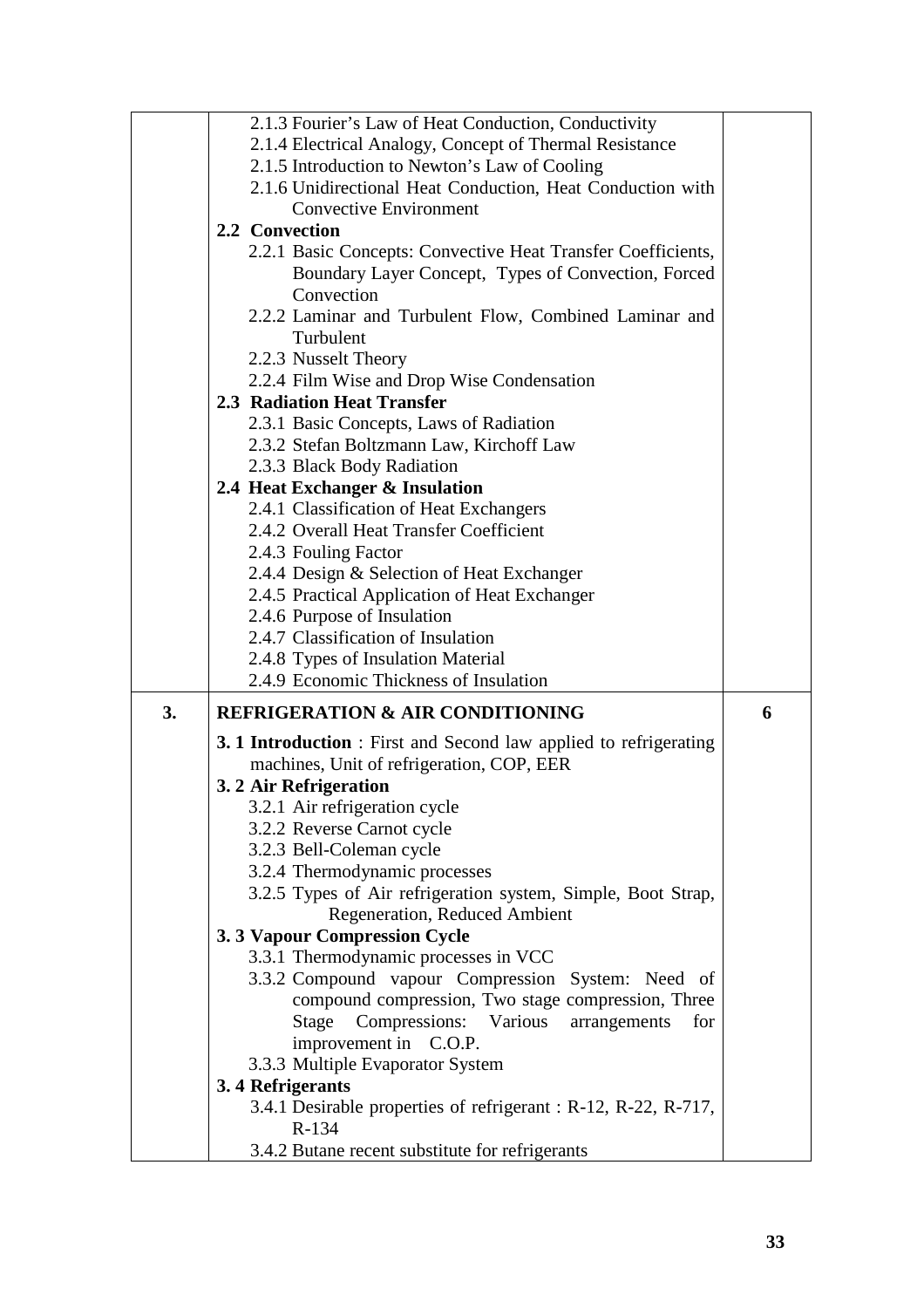# **THERMODYNAMICS**

# **TEXT BOOKS:**

- 1. Engineering Thermodynamics / PK Nag /TMH, III Edition
- 2. Fundamentals of Thermodynamics Sonntag, Borgnakke and van wylen / John Wiley & sons (ASIA) Pvt. Ltd.

### **REFERENCES**:

- 1. Engineering Thermodynamics Jones & Dugan
- 2. Thermodynamics An Engineering Approach Yunus Cengel & Boles /TMH
- 3. Thermodynamics J.P.Holman / McGrawHill
- 4. An introduction to Thermodynamics / YVC Rao / New Age For more details, visit Http://www.jntu.ac.in/

# **REFRIGERATION & AIR CONDITIONING**

# **REFERENCES:**

- 1. Refrigeration and Air Conditioning, Arora C. P., Tata McGraw Hill Publications.
- 2. Principles of Refrigeration, Dossat R. J., Prentice Hall Publications.
- 3. Refrigeration and Air Conditioning, Domkundwar, Dhanpat Rai Publications.
- 4. Refrigeration and Air Conditioning, Ballany P.L., Khanna Publications
- 5. Air Conditioning System design Handbook, Carrier Corporation, USA

# **DIGITAL REFERENCES**:

- 1. www.science direct.com
- 2. www.Howstuffworks.com

www.efunda.com

# **HEAT & MASS TRANSFER**

### **REFERENCES:**

- 1. Sachdeva R C, "Fundamentals of Engineering Heat and Mass Transfer" New Age International, 1995
- 2. Yadav R "Heat and Mass Transfer" Central Publishing House, 1995.
- 3. Heat Transfer, S.P. Sukhatme.
- 4. Heat Transfer, P.K. Nag, Tata McGraw Hill 2002 Publications.
- 5. Heat Transfer, R C Sachdeva.
- 6. Thermal Insulation and Refractories -PCRA.
- 7. Insulation and Refractories British Energy Efficiency Office.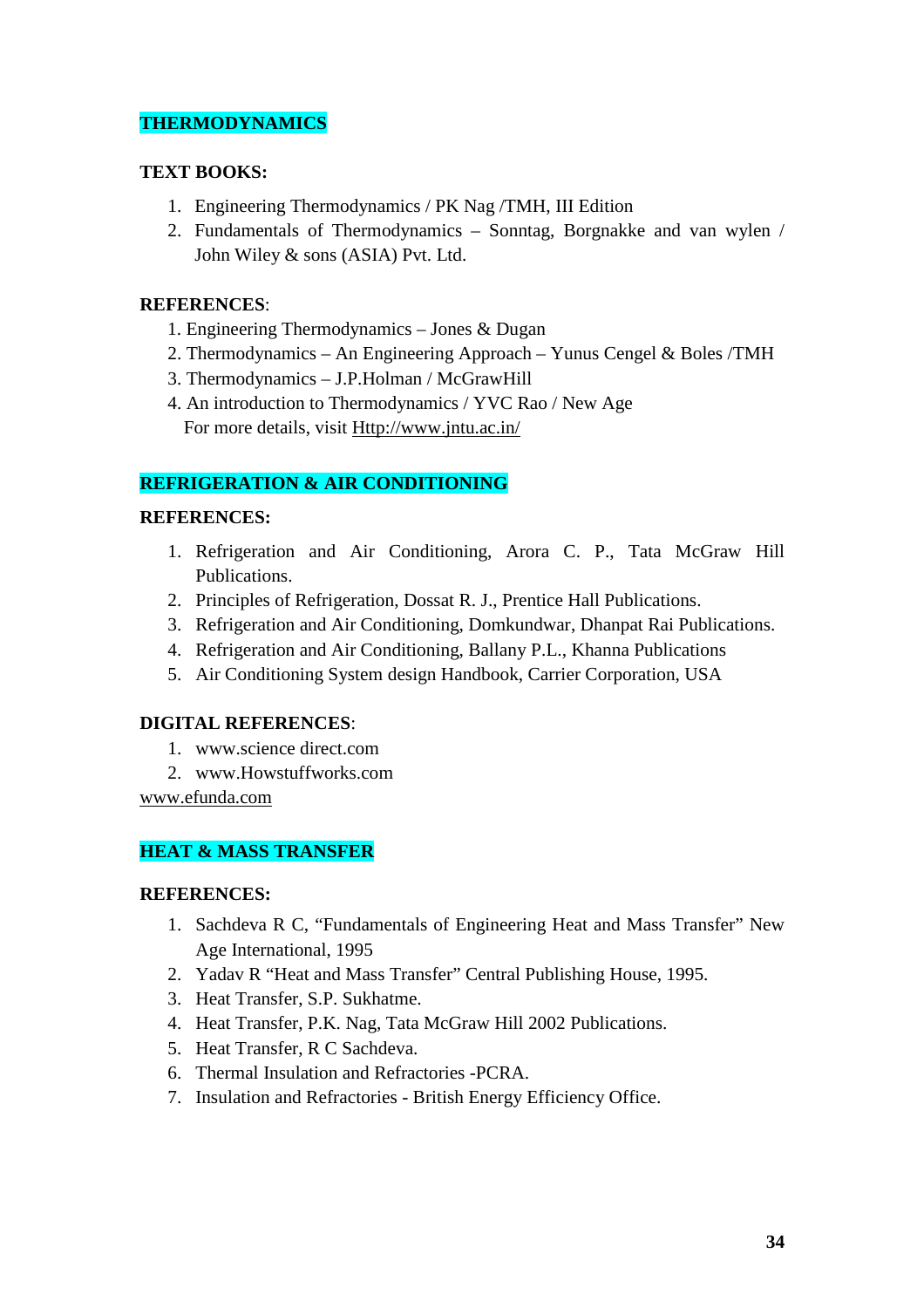| <b>F. Y. B. Sc.</b>     |                      |
|-------------------------|----------------------|
| Semester - II           |                      |
| Paper No. 8             | <b>Marks</b> : 50    |
| <b>RENEWABLE ENERGY</b> | No. of Lectures : 36 |

| Sr.<br>No.                           | <b>Particulars</b>                                         | No. of<br><b>Lectures</b> |
|--------------------------------------|------------------------------------------------------------|---------------------------|
| <b>ENERGY CONVERSION SYSTEM - II</b> |                                                            |                           |
| 1.                                   | <b>SPEED CONTROL OF D.C. MOTORS</b>                        | 8                         |
|                                      | 1.1 Factors Controlling Motor Speed                        |                           |
|                                      | 1.2 Speed Control of Shunt motors                          |                           |
|                                      | 1.2.1 Variation of flux or Flux Control Method             |                           |
|                                      | 1.2.2 Armature or Rheostatic Control Method                |                           |
|                                      | 1.2.3 Voltage Control Method                               |                           |
|                                      | 1.3 Speed Control or series Motors                         |                           |
|                                      | 1.3.1 Flux Control Method                                  |                           |
|                                      | 1.3.2 Variable Resistance in series with motor             |                           |
|                                      | 1.4 Measurement of Motor Efficiency                        |                           |
| 2.                                   | <b>TRANSFORMER</b>                                         | 8                         |
|                                      | 2. 1 Working principle of a Transformer                    |                           |
|                                      | 2. 2 Transformer Construction                              |                           |
|                                      | 2. 3 Core-type Transformers                                |                           |
|                                      | 2.4 Shell-type Transformers                                |                           |
|                                      | 2.5 Elementary Theory of an ideal Transformer              |                           |
|                                      | 2. 6 D.M.F. Equation of Transformer                        |                           |
|                                      | 2. 7 Voltage Transformation Ratio (K)                      |                           |
|                                      | 2.8 Transformer with losses but no magnetic Leakage        |                           |
|                                      | 2.9 Transformer on No-load                                 |                           |
|                                      | 2.10 Transformer on load                                   |                           |
|                                      | 2. 11 Transformer with winding resistance but no Magnetic  |                           |
|                                      | leakage                                                    |                           |
|                                      | 2. 12 Magnetic leakage                                     |                           |
|                                      | 2. 13 Transformer with resistance and leakage reactance    |                           |
|                                      | 2. 14 Estimation of Transformer Efficiency (at Full Load & |                           |
|                                      | Actual Load)                                               |                           |
| 3.                                   | <b>TRANSFORMER THREE PHASE</b>                             | 8                         |
|                                      | Three-phase Transformer connections<br>3.1                 |                           |
|                                      | 3. 2 Star/star or Y/Y Connection                           |                           |
|                                      | 3.3 Delta-Delta or $\triangle$ - $\triangle$ Connection    |                           |
|                                      | 3.4 Wye/Delta or $Y/\Delta$ Connection                     |                           |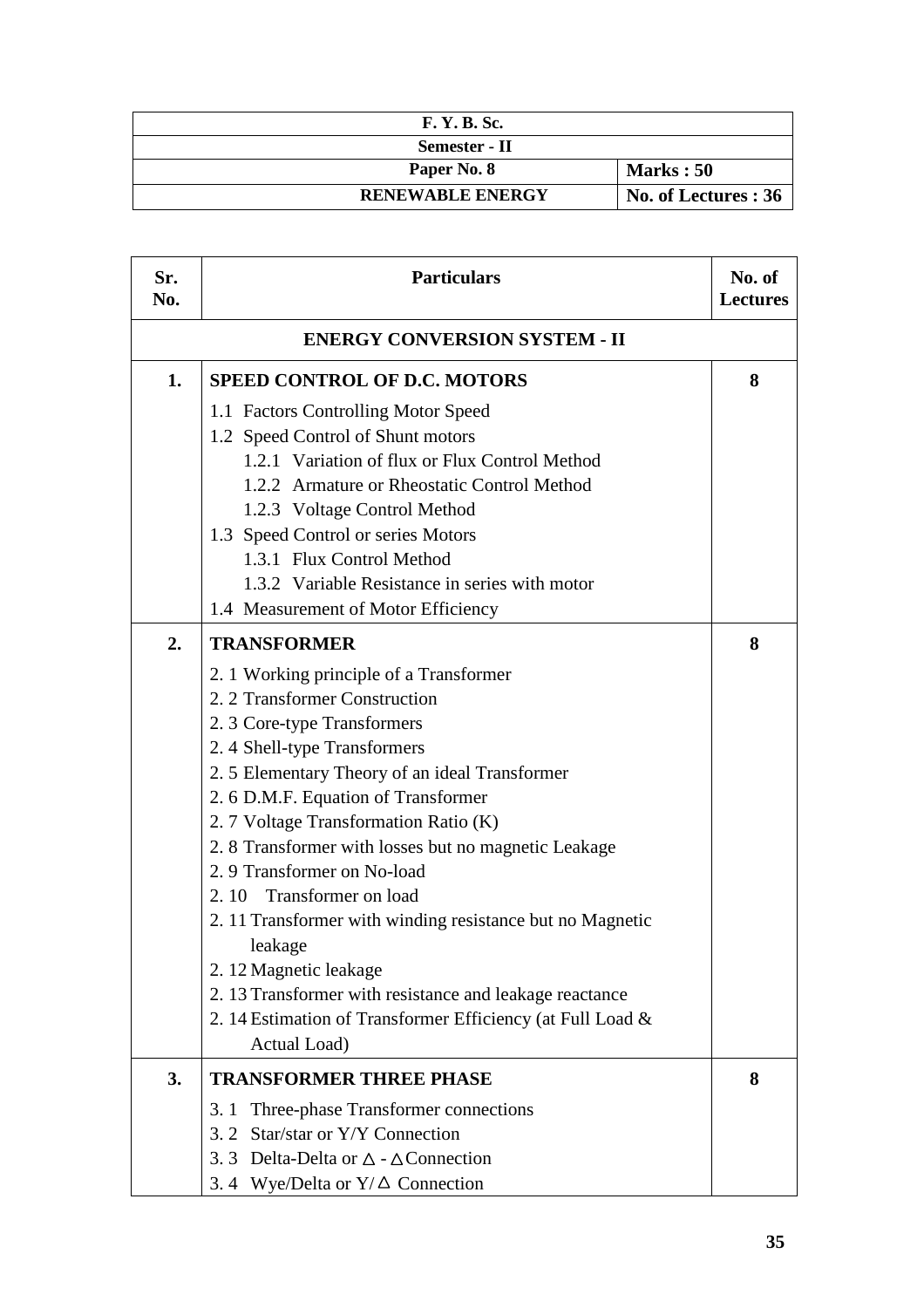|    | 3.5 Delta / Wye or $Y/\Delta$ Connection                                     |    |
|----|------------------------------------------------------------------------------|----|
| 4. | <b>INDUCTION MOTOR</b>                                                       | 15 |
|    | 4.1 Classification of A.C. Motors                                            |    |
|    | 4.2 Induction Motor: General Principle                                       |    |
|    | 4.3 Construction                                                             |    |
|    | 4.4 Squirrel-cage rotor                                                      |    |
|    | 4.5 Phase-wound rotor                                                        |    |
|    | 4.6 Production of Rotating field                                             |    |
|    | 4.7 Three-Phase supply                                                       |    |
|    | 4.8 Mathematical proof                                                       |    |
|    | 4.9 Why does the rotor rotate?                                               |    |
|    | $4.10$ Slip                                                                  |    |
|    | 4.11 Frequency of rotor current                                              |    |
|    | 4.12 Starting Torque of a squirrel-cage motor                                |    |
|    | 4.13 Starting Torque of a slip-ring motor                                    |    |
|    | 4.14 Torque/Speed Curve                                                      |    |
|    | 4.15 Current /speed curve of on induction motor                              |    |
| 5. | <b>SINGLE-PHASE MOTORS</b>                                                   | 14 |
|    | 5.1 Types of single-phase motors                                             |    |
|    | 5.2 Single-phase induction motor                                             |    |
|    | 5.3 Double-field revolving Theory                                            |    |
|    | 5.4 Making single-phase induction motor self-starting                        |    |
|    | 5.5 Types of capacitor-start motors                                          |    |
|    | 5.5.1 Single-voltage, externally-reversible motors                           |    |
|    | 5.5.2 single-voltage, non-reversible type                                    |    |
|    | 5.5.3 single-voltage reversible and with thermostat type                     |    |
|    | 5.5.4 Single-voltage, non-reversible with magnetic switch                    |    |
|    | type                                                                         |    |
|    | 5.5.5 Two-voltage, non-reversible Type<br>5.5.6 Two-voltage, reversible type |    |
|    | 5.5.7 single-voltage, three-lead reversible type                             |    |
|    | 5.5.8 single-voltage, instantly-reversible type                              |    |
|    | 5.5.9 Two-speed type                                                         |    |
|    | 5.5.10 Two speed with two-capacitor type                                     |    |
|    | <b>Repulsion Type motors</b><br>5.6                                          |    |
|    | Repulsion motor<br>5.7                                                       |    |
|    | <b>Repulsion Principle</b><br>5.8                                            |    |
|    |                                                                              |    |

### **Reference Book:**

- 1. Text Book of **"Electrical Technology"** Vol. II, B.L. Theraja & A.K. Theraja, S. Chand Publications.
- 2. **"Electrical Machines" by** P. S. Bhimbra.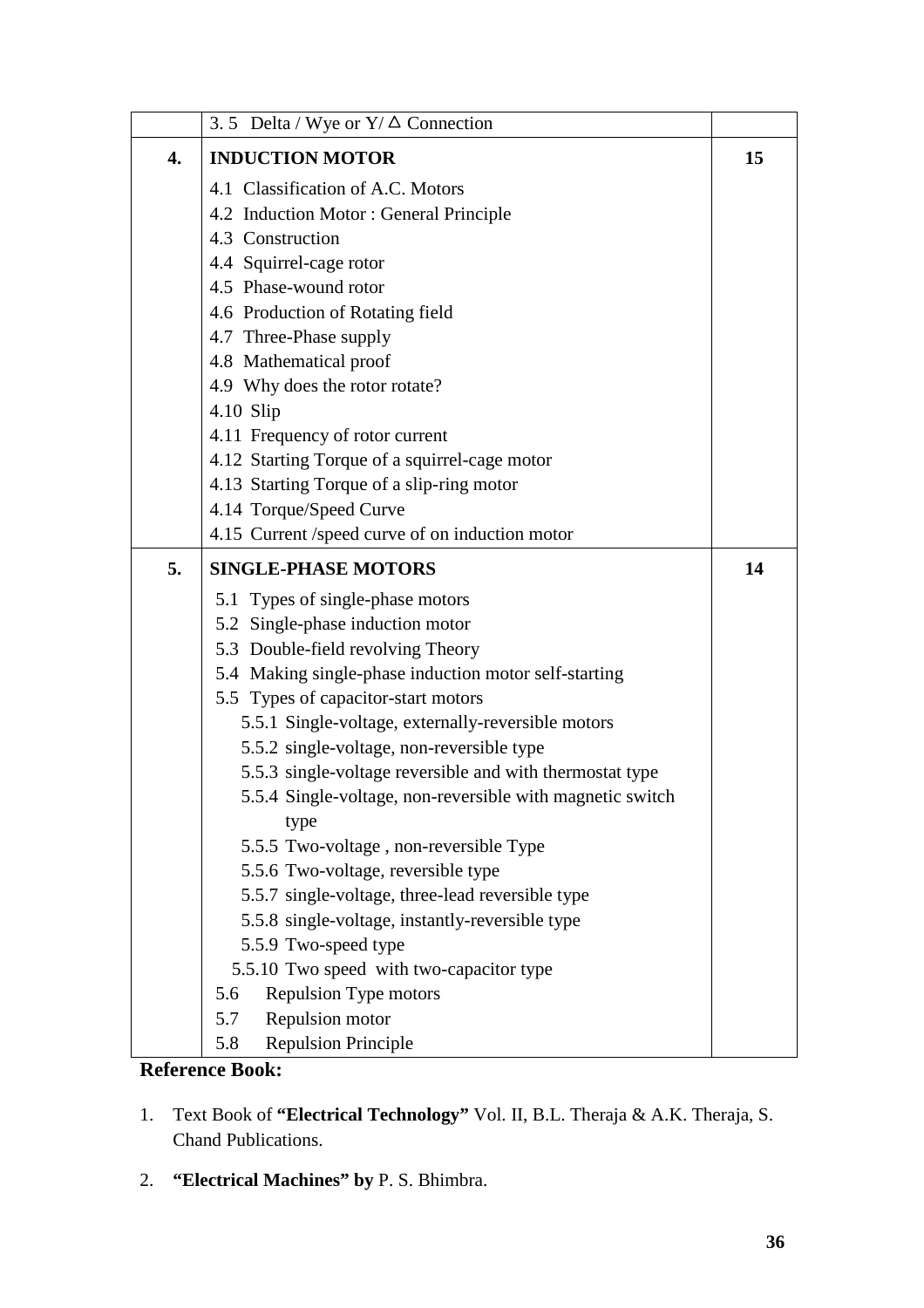| S. Y. B. Sc.   |                      |
|----------------|----------------------|
| Semester - I   |                      |
| Paper No. 1    | <b>Marks</b> : 50    |
| <b>PHYSICS</b> | No. of Lectures : 48 |

| Sr. No.                               | <b>Details</b>                                                                                                         | No. of<br><b>Lectures</b> |
|---------------------------------------|------------------------------------------------------------------------------------------------------------------------|---------------------------|
| <b>MATHEMATICAL MEHODS IN PHYSICS</b> |                                                                                                                        |                           |
| 1.                                    | <b>Complex Numbers</b>                                                                                                 | 12                        |
|                                       | 1.1 Introduction to complex numbers.                                                                                   |                           |
|                                       | 1.2 Algebra of complex numbers                                                                                         |                           |
|                                       | 1.3 Argand diagram, algebra of complex numbers using                                                                   |                           |
|                                       | Argand diagram                                                                                                         |                           |
|                                       | 1.4 Rectangular, polar and exponential forms of complex<br>numbers.                                                    |                           |
|                                       | 1.5 De-Moivre's Theorem (statement only)                                                                               |                           |
|                                       | 1.6 Trigonometric, hyperbolic and exponential functions.                                                               |                           |
|                                       | 1.7 Powers, roots and log of complex numbers.                                                                          |                           |
|                                       | 1.8 Applications of complex numbers to determine velocity                                                              |                           |
|                                       | and acceleration in curved motion                                                                                      |                           |
|                                       | 1.9 Problems                                                                                                           |                           |
| 2.                                    | <b>Vector Algebra</b>                                                                                                  | 4                         |
|                                       | 2.1 Introduction to scalars, vectors: dot product and cross                                                            |                           |
|                                       | product.                                                                                                               |                           |
|                                       | 2.2 Scalar triple product and its geometrical interpretation.                                                          |                           |
|                                       | 2.3 Vector triple product and its proof.                                                                               |                           |
|                                       | 2.4 Problems.                                                                                                          |                           |
| 3.                                    | <b>Vector Analysis</b>                                                                                                 | 16                        |
|                                       | 3.1 Differentiation of vectors with respect to scalar                                                                  |                           |
|                                       | 3.2 Scalar and vector fields                                                                                           |                           |
|                                       | 3.3 Vector differential operator                                                                                       |                           |
|                                       | 3.4 Gradient of scalar field and its physical significance.                                                            |                           |
|                                       | 3.5 Divergence of scalar field and its physical significance                                                           |                           |
|                                       | 3.6 Curl of vector field and its physical significance<br>3.7 Vector integrals: line, surface and volume integral with |                           |
|                                       | their examples                                                                                                         |                           |
|                                       | 3.8 Statements of Gauss-Divergence theorem and Stoke's                                                                 |                           |
|                                       | theorem                                                                                                                |                           |
|                                       | 3.9 Vector identities                                                                                                  |                           |
|                                       | a. $\Box x \Box \phi = 0$                                                                                              |                           |
|                                       | b. $\Box$ . $(\Box x \mathbf{V}) = 0$                                                                                  |                           |
|                                       | c. $\Box$ . $(\Box \phi) = \Box 2\phi$                                                                                 |                           |
|                                       | d. $\Box$ . $(\phi \mathbf{A}) = \Box \phi$ . $\mathbf{A} + \phi$ ( $\Box$ . $\mathbf{A}$ )                            |                           |
|                                       | e. $\Box X$ ( $\phi$ A) = $\phi$ ( $\Box X$ A) + ( $\Box \phi$ ) X A                                                   |                           |
|                                       | f. $\Box$ (A X B) = B. ( $\Box$ X A) – A.( $\Box$ X B)                                                                 |                           |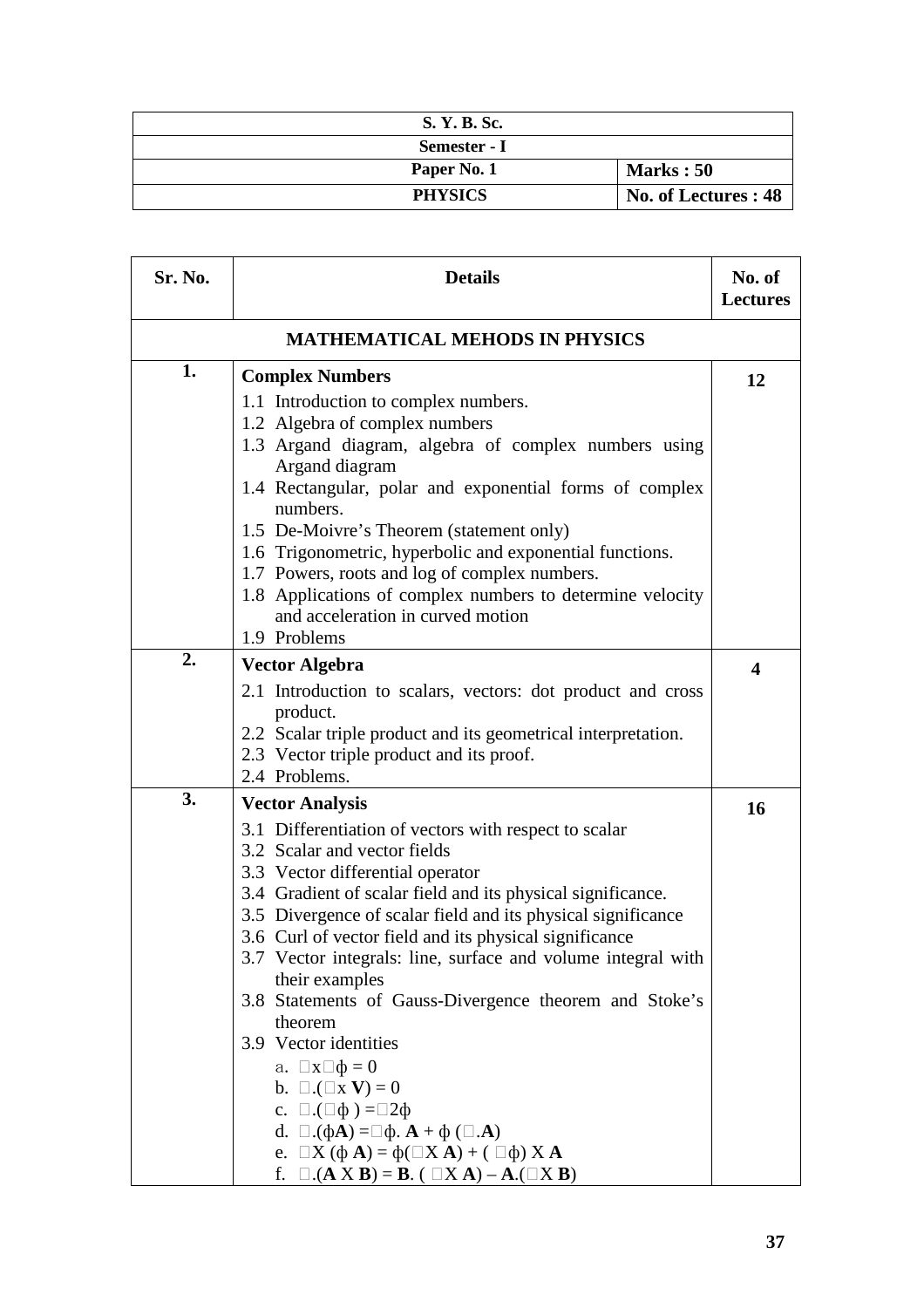|    | 3.10 Problems                                                                      |    |
|----|------------------------------------------------------------------------------------|----|
| 4. | <b>Partial Differentiation</b>                                                     | 12 |
|    | 4.1 Definition of partial differentiation                                          |    |
|    | 4.2 Successive differentiation                                                     |    |
|    | 4.3 Total differentiation                                                          |    |
|    | 4.4 Exact differential                                                             |    |
|    | 4.5 Chain rule                                                                     |    |
|    | 4.6 Theorems of differentiation                                                    |    |
|    | 4.7 Change of variables from Cartesian to polar co-ordinates.                      |    |
|    | 4.8 Implicit and explicit functions                                                |    |
|    | 4.9 Conditions for maxima and minima (without proof)                               |    |
|    | 4.10Problems                                                                       |    |
| 5. | <b>Differential Equation</b>                                                       | 4  |
|    | 5.1 Frequently occurring partial differential equations<br>(Cartesian coordinates) |    |
|    | 5.2 Degree, order, linearity and homogeneity of differential<br>equation.          |    |
|    | 5.3 Singular points $(x = 0, x = x0)$ of differential equation.                    |    |
|    | 5.4 Problems                                                                       |    |

# **MATHEMATICAL MEHODS IN PHYSICS**

- 1. Methods of Mathematical Physics by Laud, Takwale and Gambhir
- 2. Mathematical Physics by B. D. Gupta
- 3. Mathematical Physics by Rajput and Gupta
- 4. Mathematical Methods in Physical Science by Mary and Boas
- 5. Vector analysis by Spiegel and Murrey
- 6. Mathematical Methods for Physicists by Arfken and Weber, 5th Edition, Academic Press.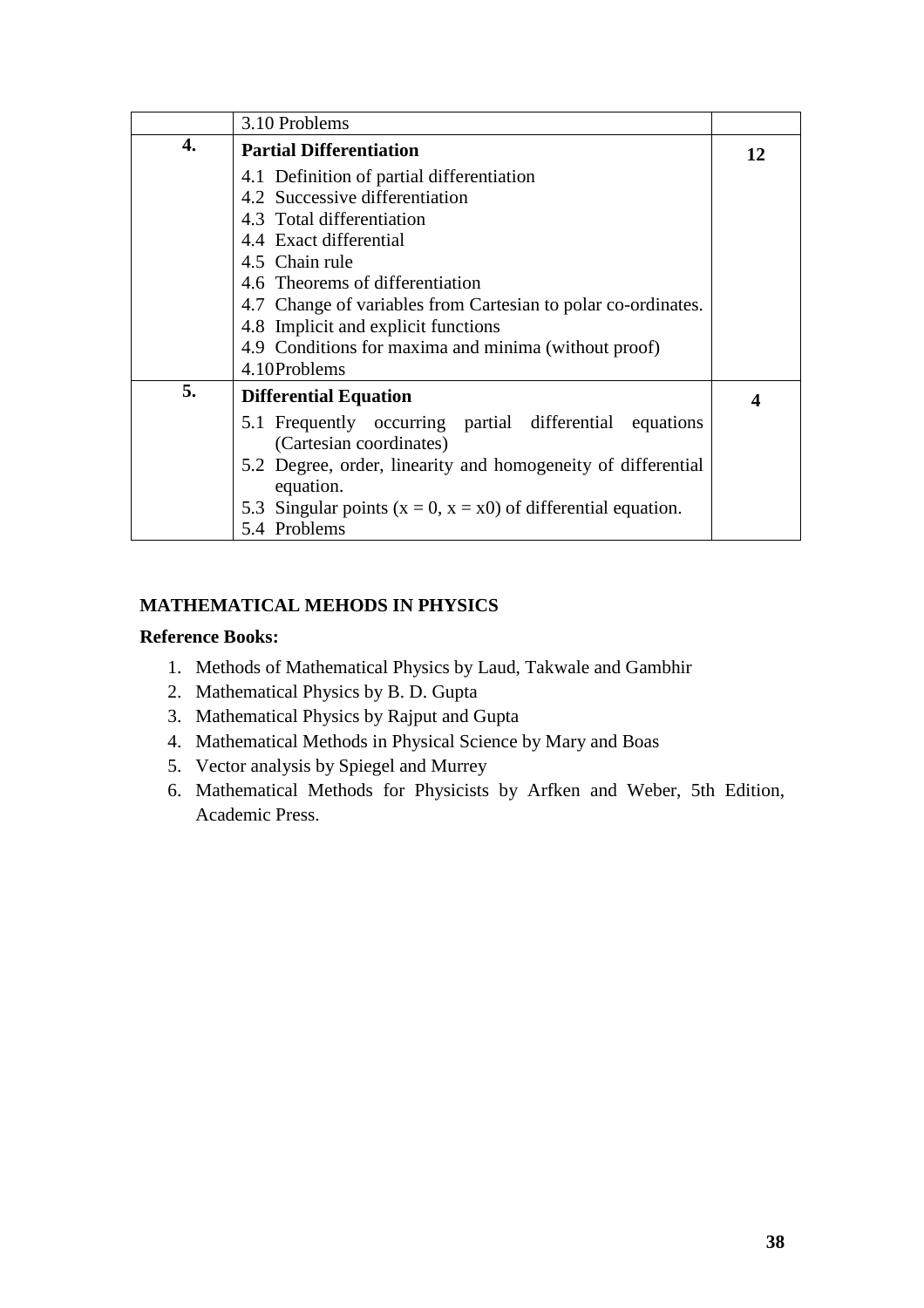| S. Y. B. Sc.   |                      |
|----------------|----------------------|
| Semester - I   |                      |
| Paper No. 2    | <b>Marks: 50</b>     |
| <b>PHYSICS</b> | No. of Lectures : 48 |

| Sr. No.            | <b>Details</b>                                                                                                                                                                                                                                                                                                                                                                                                                                                                                                                                                                                        | No. of<br><b>Lectures</b> |
|--------------------|-------------------------------------------------------------------------------------------------------------------------------------------------------------------------------------------------------------------------------------------------------------------------------------------------------------------------------------------------------------------------------------------------------------------------------------------------------------------------------------------------------------------------------------------------------------------------------------------------------|---------------------------|
| <b>ELECTRONICS</b> |                                                                                                                                                                                                                                                                                                                                                                                                                                                                                                                                                                                                       |                           |
| 1.                 | <b>Basic Electronic Components</b><br>1.1 Definitions of resistance, capacitance and inductance<br>1.2 Equations defining resistance, capacitance and inductance<br>1.3 Concept of reactance and impedance<br>1.4 Transformers: Centre tapped, Step-up, Step-down, Various<br>energy losses in transformer.                                                                                                                                                                                                                                                                                           | 3                         |
| 2.                 | <b>Network Theorems</b>                                                                                                                                                                                                                                                                                                                                                                                                                                                                                                                                                                               | 7                         |
|                    | 2.1 Kirchhoff's laws (revision)<br>2.2 Voltage and current divider circuits<br>2.3 Thevenin's theorem<br>2.4 Norton's theorem<br>2.5 Super-position theorem<br>2.6 Maximum power transfer theorem (All theorems 2.3 to<br>without proof)<br>2.7 Problems                                                                                                                                                                                                                                                                                                                                              |                           |
| 3.                 | <b>Semiconductor Devices</b>                                                                                                                                                                                                                                                                                                                                                                                                                                                                                                                                                                          | 12                        |
| 4.                 | 3.1 Revision of bipolar junction transistor, types, symbols and<br>basic action<br>3.2 Configurations (Common Base, Common Emitter &<br>Common Collector)<br>3.3 Definition of alpha, beta and their relations.<br>3.4 Input, output and transfer characteristics of CE and CB<br>configurations.<br>3.5 Biasing methods<br>3.6 AC and DC load lines, Operating point (Q point)<br>3.7 Transistor as a switch, Transistor as an amplifier (only<br>concept)<br>3.8 Frequency response of CE transistor amplifier<br>3.9 Unijunction transistor: principle, construction and operation<br>3.10Problems |                           |
|                    | <b>Operational Amplifiers and Oscillators</b><br>4.1 Operational<br>amplifier:<br>IC<br>741- Block<br>diagram,<br>Characteristics: ideal and practical<br>4.2 Concept of virtual ground<br>4.3 Inverting and non-inverting operational amplifiers with<br>concept of gain.                                                                                                                                                                                                                                                                                                                            | 12                        |
|                    | 4.4 Operational amplifier as an adder and subtracter.<br>4.5 Oscillators: concept of positive and negative feedback                                                                                                                                                                                                                                                                                                                                                                                                                                                                                   |                           |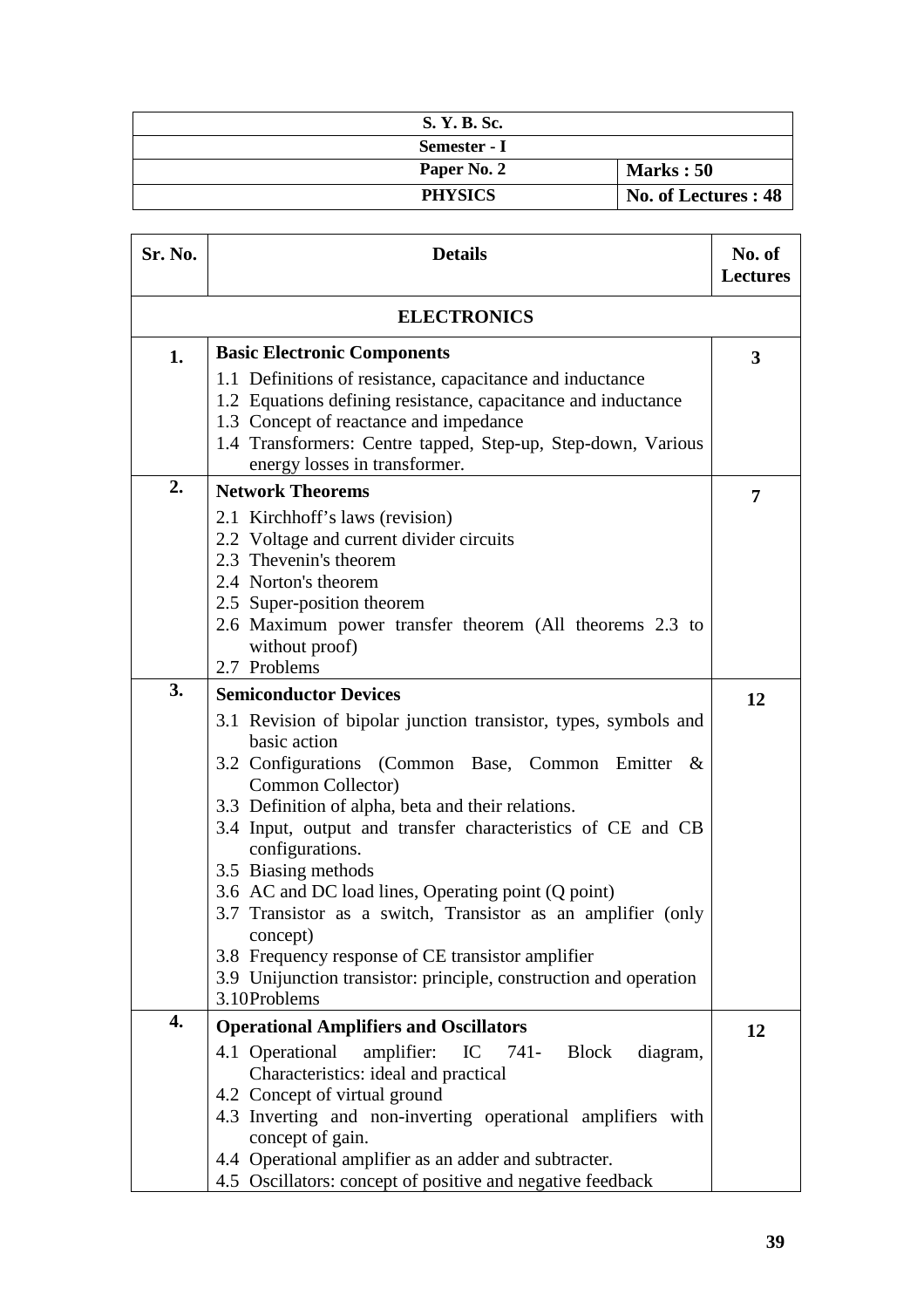|    | 4.6 Barkhausein criteria for an oscillator                                     |    |
|----|--------------------------------------------------------------------------------|----|
|    | 4.7 Phase shift oscillator and Wien bridge oscillator (Derivation              |    |
|    | for frequency and feedback factor for both oscillators                         |    |
|    | expected)                                                                      |    |
|    | 4.8 Problems                                                                   |    |
| 5. |                                                                                |    |
|    | <b>Power Supplies</b>                                                          | 6  |
|    | 5.1 Half wave, Full wave and Bridge rectifier, ripple factor,                  |    |
|    | capacitor filter                                                               |    |
|    | 5.2 Difference between regulated and unregulated power supply                  |    |
|    | 5.3 Definition of Line and Load regulation                                     |    |
|    | 5.4 Series and Shunt regulators- Block diagram and circuit of                  |    |
|    | regulated power supply using discrete components, Simple                       |    |
|    |                                                                                |    |
|    | current limiting circuit                                                       |    |
|    | 5.5 Problems                                                                   |    |
| 6. | <b>Digital Electronics</b>                                                     | 8  |
|    | 6.1 Number systems: Binary, Binary coded decimal (BCD),                        |    |
|    | Octal, Hexadecimal                                                             |    |
|    | 6.2 Addition and subtraction of binary numbers and binary                      |    |
|    | fractions using one's and two's complement.                                    |    |
|    | 6.3 Basic logic gates: OR, AND, NOT, Derived gates: NOR,                       |    |
|    | NAND, EXOR, EXNOR with symbols and truth tables                                |    |
|    |                                                                                |    |
|    | 6.4 Boolean Algebra, Boolean Equations                                         |    |
|    | 6.5 De Morgan's theorems and its verification                                  |    |
|    | 6.6 Problems                                                                   |    |
|    |                                                                                |    |
|    | <b>INSTRUMENTATION</b>                                                         |    |
|    | <b>Fundamentals of Measurement</b>                                             |    |
| 1. |                                                                                | 16 |
|    | 1.1 Aims of measurement                                                        |    |
|    | 1.2 Functional elements of typical measurement system (block                   |    |
|    | diagram)                                                                       |    |
|    | 1.3 Standards of measurement (mass, length, time and current)                  |    |
|    | (accuracy, precision, sensitivity,<br>1.4 Static characteristics               |    |
|    | linearity, repeatability, reproducibility, drift, dead zone,                   |    |
|    | hysteresis, resolution)                                                        |    |
|    | 1.5 Dynamic characteristics: concept, first and second order                   |    |
|    | system                                                                         |    |
|    | Example of first order: resistance transducer and thermal                      |    |
|    | element                                                                        |    |
|    | Example of second order: U-tube manometer and seismic                          |    |
|    | motion Speed of response, fidelity and lag.                                    |    |
|    | 1.6 Errors in measurements.                                                    |    |
|    | 1.7 Transducers (Definition, classification and characteristics)               |    |
|    | 1.8 Problems.                                                                  |    |
| 2. | <b>Measurement of Displacement and Force</b>                                   | 6  |
|    |                                                                                |    |
|    | 2.1 Measurement of displacement (variable resistance, variable                 |    |
|    | inductance, variable capacitance method.)                                      |    |
|    | 2.2 Measurement of force (load cell, column type devices,<br>cantilever beam.) |    |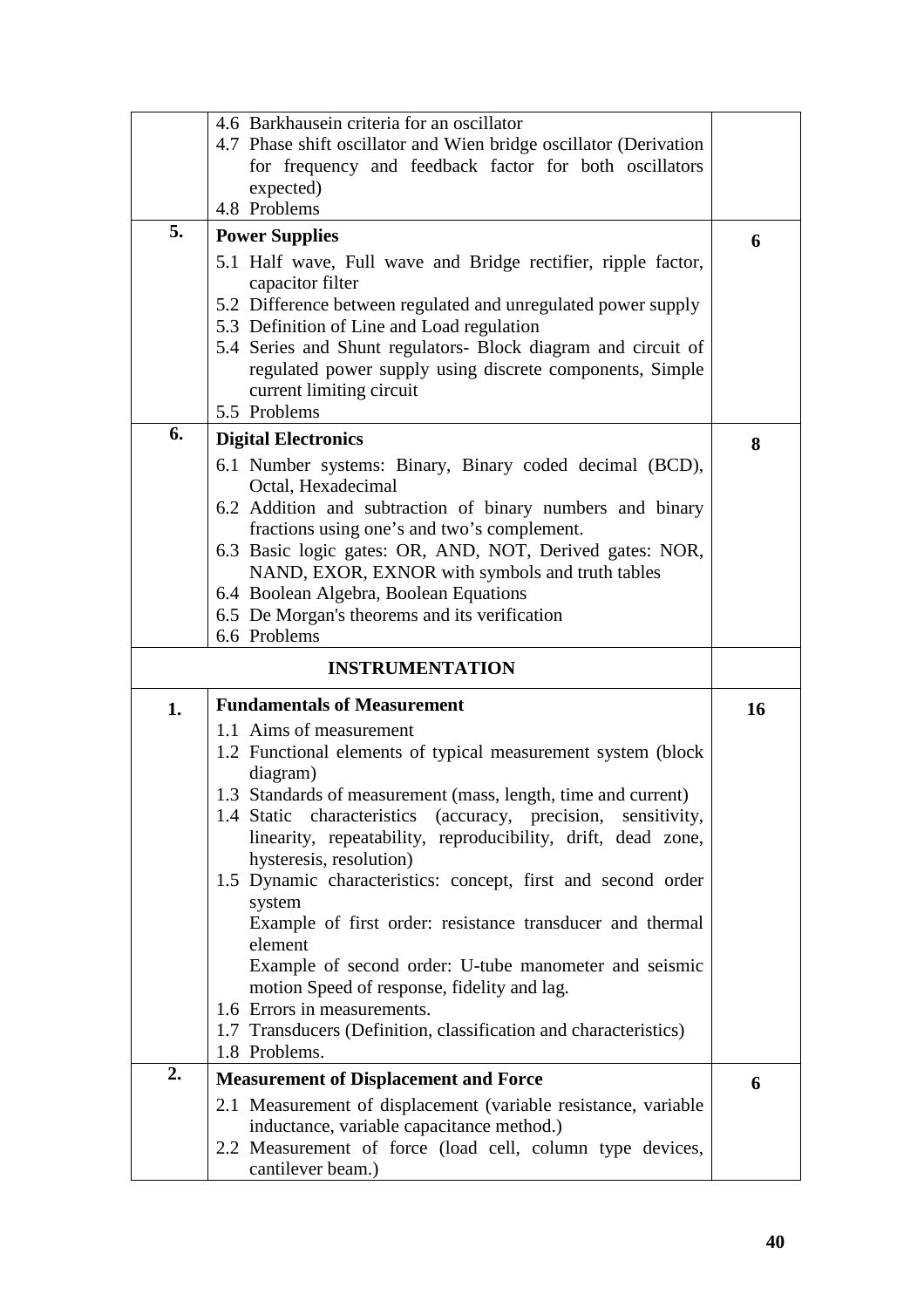|                  | 2.3 Problems                                                                                                                                                                  |    |
|------------------|-------------------------------------------------------------------------------------------------------------------------------------------------------------------------------|----|
| 3.               | <b>Measurement of Pressure and Flow</b>                                                                                                                                       | 12 |
|                  | 3.1 Units of pressure and concept of vacuum, Absolute gauge<br>and differential pressure.                                                                                     |    |
|                  | 3.2 Elastic transducers (diaphragm, corrugated diaphragm,<br>bellows and Bourden tube.)                                                                                       |    |
|                  | 3.3 Electrical type-LVDT, strain gauge, piezoelectric.                                                                                                                        |    |
|                  | 3.4 Pressure transducer calibration by dead weight tester<br>method.                                                                                                          |    |
|                  | 3.5 Measurement of flow (Type of flow, classification of flow<br>meters, Bernoulli's theorem [statement only] Venturi tube,<br>Pitot tube, rotameter, ultrasonic flow meter.) |    |
|                  | 3.6 Problems                                                                                                                                                                  |    |
| $\overline{4}$ . | <b>Measurement of Magnetic Field</b>                                                                                                                                          | 6  |
|                  | 4.1 Introduction to magnetic materials.                                                                                                                                       |    |
|                  | 4.2 Hysterisis loop and its application.                                                                                                                                      |    |
|                  | 4.3 Ballistic method for obtaining B-H curve                                                                                                                                  |    |
|                  | 4.4 Measurement of magnetic field by search coil and Hall<br>probe.                                                                                                           |    |
|                  | 4.5 Problems                                                                                                                                                                  |    |
| 5.               | <b>Biomedical and Environmental Instruments</b>                                                                                                                               | 8  |
|                  | 5.1 Block diagram of ECG, MRI and B.P. apparatus- full form<br>ECG, MRI, BP.                                                                                                  |    |
|                  | 5.2 Pyranometer for solar radiation measurement.                                                                                                                              |    |
|                  | 5.3 Acoustics measurements, characteristic of sound, sound                                                                                                                    |    |
|                  | pressure and power level, Block diagram of sound level                                                                                                                        |    |
|                  | meter.                                                                                                                                                                        |    |
|                  | 5.4 Hair Hygrometer, Smoke density measurement.                                                                                                                               |    |
|                  | 5.5 Problems                                                                                                                                                                  |    |

## **ELECTRONICS**

# **Reference Books**

- 1. Electronics Principles, Malvino**,** 7th Edition TaTa Mc-Graw Hills.
- 2. Principles of Electronics, V. K. Mehta, S. Chand Publication New Delhi.
- 3. Op Amp and Linear integrated circuits, Ramakant Gaikwad, Prentice Hall of India Pub.
- 4. Integrated Circuts, Botkar, Khanna Publications, New Delhi
- 5. Digital Principles and Applications, Malvino and Leech Tata Mc-Graw Hills Pub.

**OR**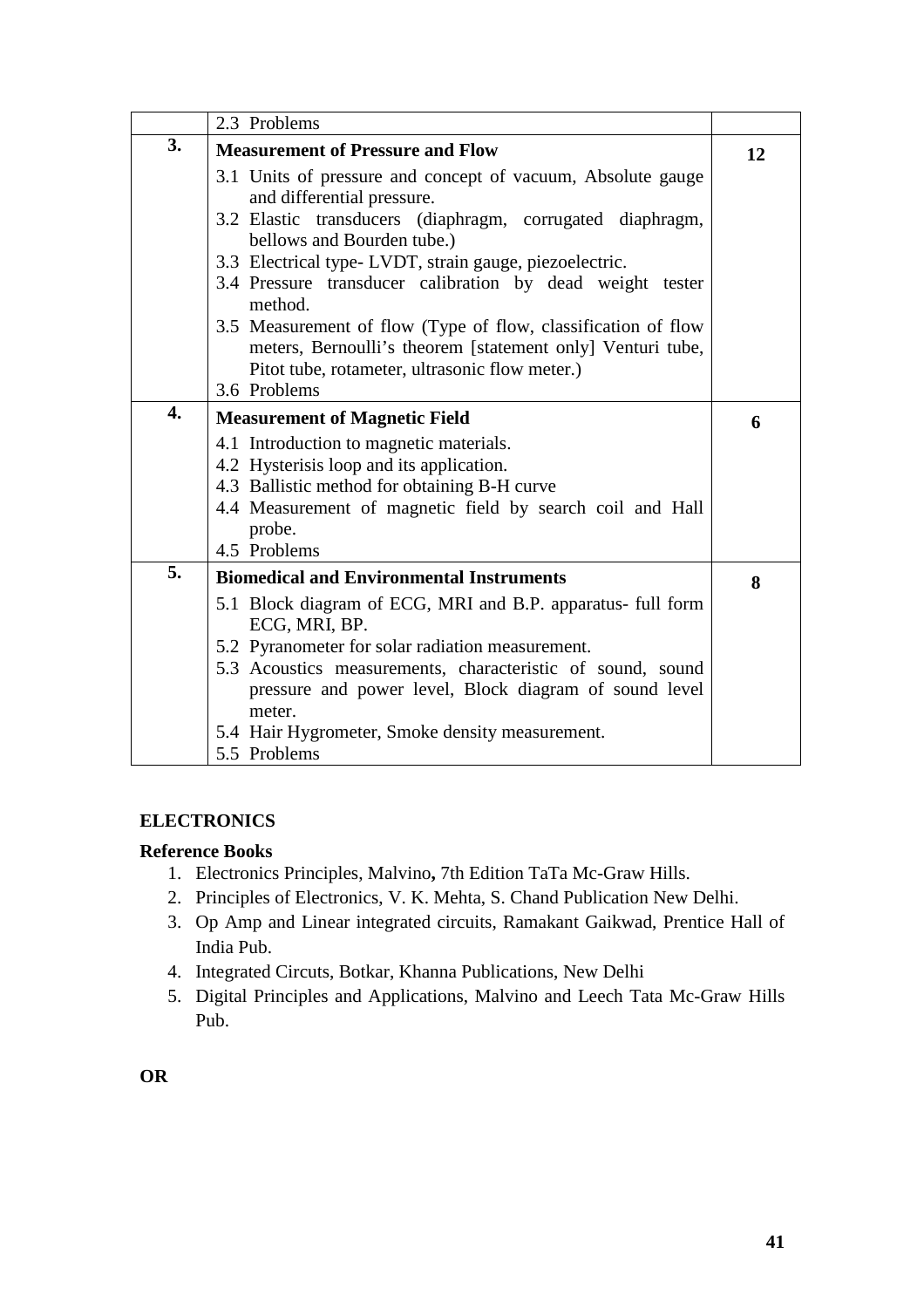## **Reference Books: INSTRUMENTATION**

- 1. Instrumentation Device and System, Rangan, Mani Sharma, Tata Mc Graw Hill
- 2. Instrumentation Measurement and Analysis, Nakra, Choudhari, Tata Mc Graw Hill
- 3. Solar Energy, S.P. Sukhatme, Mc Graw Hill
- 4. Electricity & Magnetism, Khare, Shrivastav
- 5. Medical Instrumentation, Karr-Brown
- 6. Air pollution, M.N.Rao, H.V. Rao, Tata Mc Graw Hill
- 7. Hand Book of Biomedical Instrumentation, R.S.Kandpur, Tata Mc Graw Hill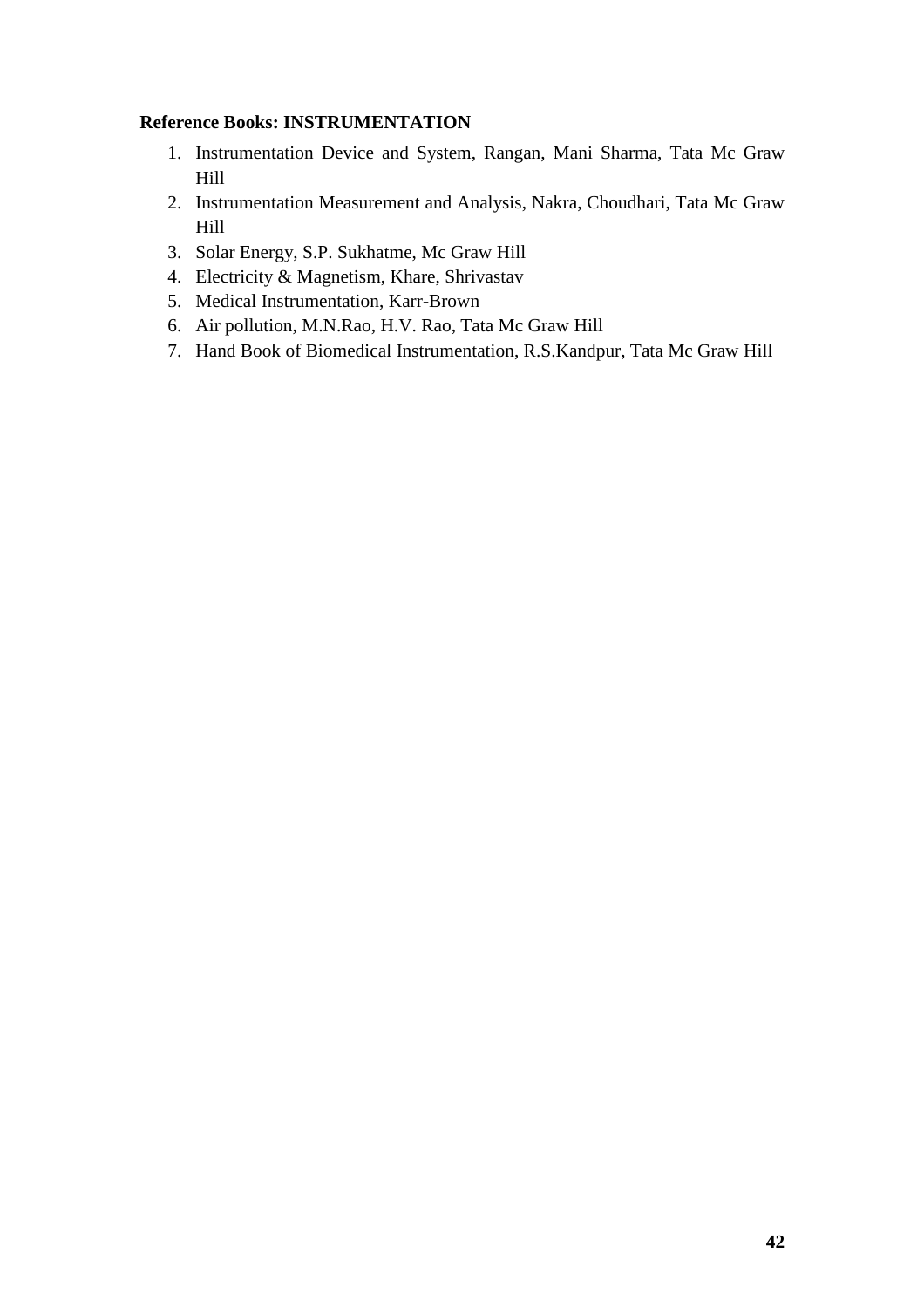| S. Y. B. Sc.     |                      |
|------------------|----------------------|
| Semester - I     |                      |
| Paper No. 3      | Marks: 50            |
| <b>CHEMISTRY</b> | No. of Lectures : 48 |

| Sr. No.        | <b>Details</b>                                                                                                                                                                                                                                                                                                                                                                                                                                                                                                                                                                                                                                                                                                                                                                                                                                                                                                                                                                        | No. of<br><b>Lectures</b> |
|----------------|---------------------------------------------------------------------------------------------------------------------------------------------------------------------------------------------------------------------------------------------------------------------------------------------------------------------------------------------------------------------------------------------------------------------------------------------------------------------------------------------------------------------------------------------------------------------------------------------------------------------------------------------------------------------------------------------------------------------------------------------------------------------------------------------------------------------------------------------------------------------------------------------------------------------------------------------------------------------------------------|---------------------------|
|                | PHYSICAL CHEMISTRY                                                                                                                                                                                                                                                                                                                                                                                                                                                                                                                                                                                                                                                                                                                                                                                                                                                                                                                                                                    |                           |
| $\mathbf{1}$   | Thermodynamics:-<br>1.1 Recapitulation of entropy, Thermodynamics of mixing,<br>Entropy change or mixing of ideal gases<br>1.2 Third law of thermodynamics, Statement, Limitation,<br>Importance of third law, evaluation of absolute entropies, use<br>of absolute entropies                                                                                                                                                                                                                                                                                                                                                                                                                                                                                                                                                                                                                                                                                                         | 8                         |
| $\overline{2}$ | Free energy and equilibrium:-<br>2.1 Introduction, Helmholtz free energy, variation of Helmholtz<br>free energy with volume and temperature, Helmholtz free<br>energy change for chemical reaction.<br>2.2 Gibb's free energy, Variation of Gibb's free energy with<br>pressure and temperature, Gibb's free energy change for<br>chemical reaction.<br>2.3 Gibb's – Helmholtz equation, properties and significance of<br>Gibb's free energy change, free energy change for ideal gas,<br>Standard free energy change, Vant Hoff's reaction isotherm.<br>2.4 The thermodynamic equilibrium constant, Relation between<br>Kp and Kc for gaseous reactions, Variation of equilibrium<br>constant with temperature, Criteria of chemical equilibrium,<br>physical equilibria, Clapeyron equation and Clausius -<br>Clapeyron equation, Applications of Clapeyron and Clausius –<br>Clapeyron equation, numericals.<br>2.5 Le chatelier – Braun principle, Application of Le chatelier – | 16                        |
|                | Braun principle to the formation of ammonia and phosgene.                                                                                                                                                                                                                                                                                                                                                                                                                                                                                                                                                                                                                                                                                                                                                                                                                                                                                                                             |                           |
| 3              | <b>Colligative properties of solutions:-</b><br>3.1 Introduction, Solution, electrolytes and nonelectrolytes,<br>Meaning of term colligative property, lowering of vapour<br>pressure of solvent in solution, elevation of B.P. of solvent in<br>solution.                                                                                                                                                                                                                                                                                                                                                                                                                                                                                                                                                                                                                                                                                                                            | 12                        |
|                | 3.2 Landberger's method, freezing point depression, Beckmann's<br>method, Osmosis and Osmotic pressure, Berkeley and Hertley<br>method, Modern osmometer, application of colligative<br>properties to determine molecular weight of nonelectrolyte,                                                                                                                                                                                                                                                                                                                                                                                                                                                                                                                                                                                                                                                                                                                                   |                           |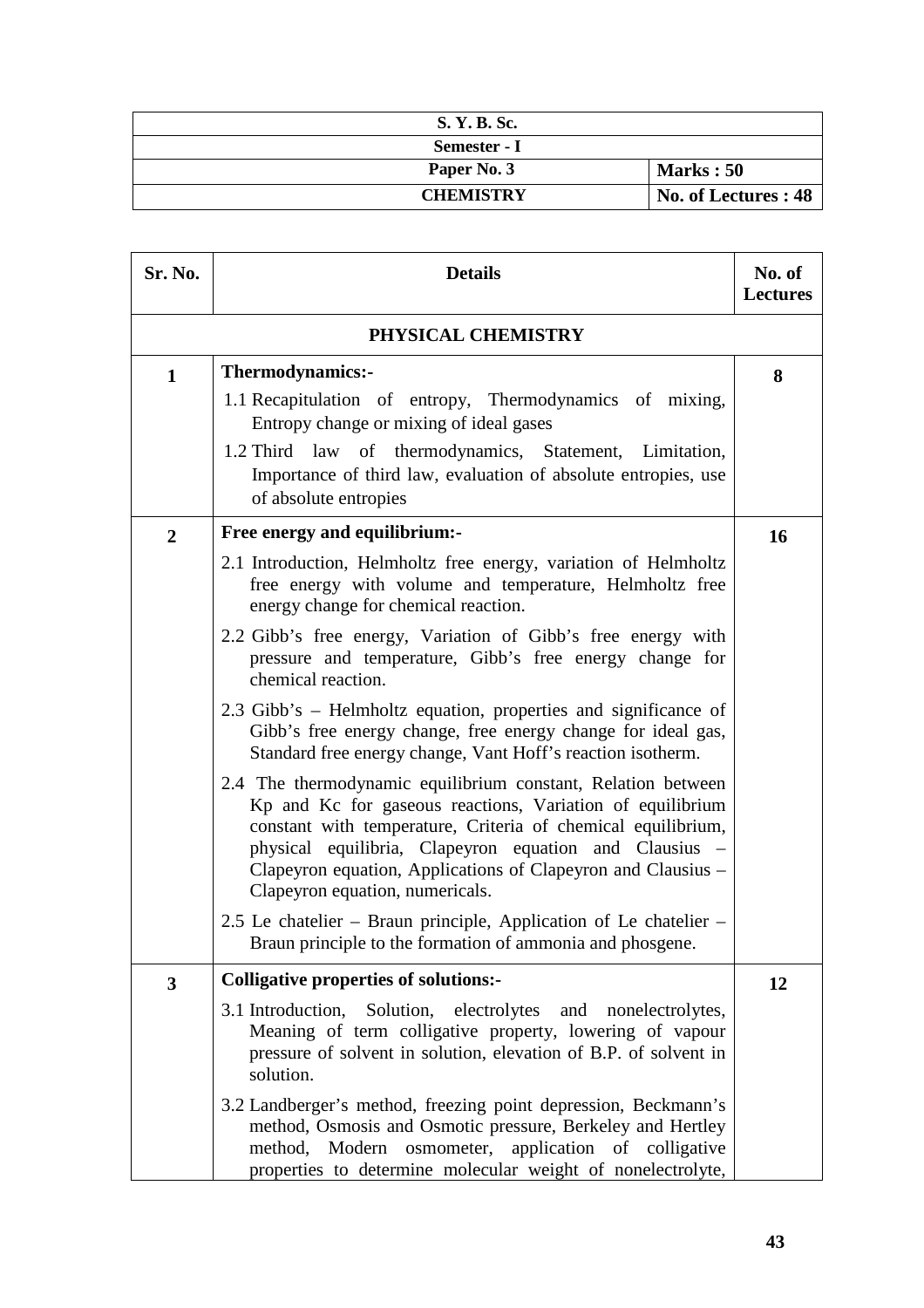|                         | abnormal molecular weight.                                                                                                                                                 |   |
|-------------------------|----------------------------------------------------------------------------------------------------------------------------------------------------------------------------|---|
|                         | 3.3 Relation between Vant Hoff's factor and degree of dissociation<br>of electrolyte by Colligative property, Numericals.                                                  |   |
| $\overline{\mathbf{4}}$ | Solutions of liquids in liquids:-                                                                                                                                          | 9 |
|                         | 4.1 Types of solution, Ideal solution, Rault's law, Ideal dilute<br>solution, Henry's law,                                                                                 |   |
|                         | 4.2 Application of Henry's law, Vapour pressure – composition<br>diagram of ideal and non ideal solution.                                                                  |   |
|                         | 4.3 Temperature – composition diagram of miscible binary<br>solution, Distillation from temperature – composition diagram.                                                 |   |
|                         | 4.4 Azeotropes, partially miscible liquid, immiscible liquids,<br>distillation immiscible liquids, determination of molecular<br>weight by steam distillation, Numericals. |   |
| 5                       | <b>Distribution Law</b>                                                                                                                                                    | 3 |
|                         | 5.1 Nernst distribution law, Statement and thermodynamic proof<br>for Nernst distribution law,                                                                             |   |
|                         | 5.2 Association and dissociation of solute in solvent, application of<br>distribution law, Numericals.                                                                     |   |

- 1. Principles of Physical Chemistry by S. H. Maron and C. Prutton 4th edition
- 2. Physical Chemistry by W. J. Moore  $5<sub>th</sub>$  edition
- 3. Physical Chemistry by P. W. Atkin 4th edition
- 4. Physical Chemistry by D. Alberty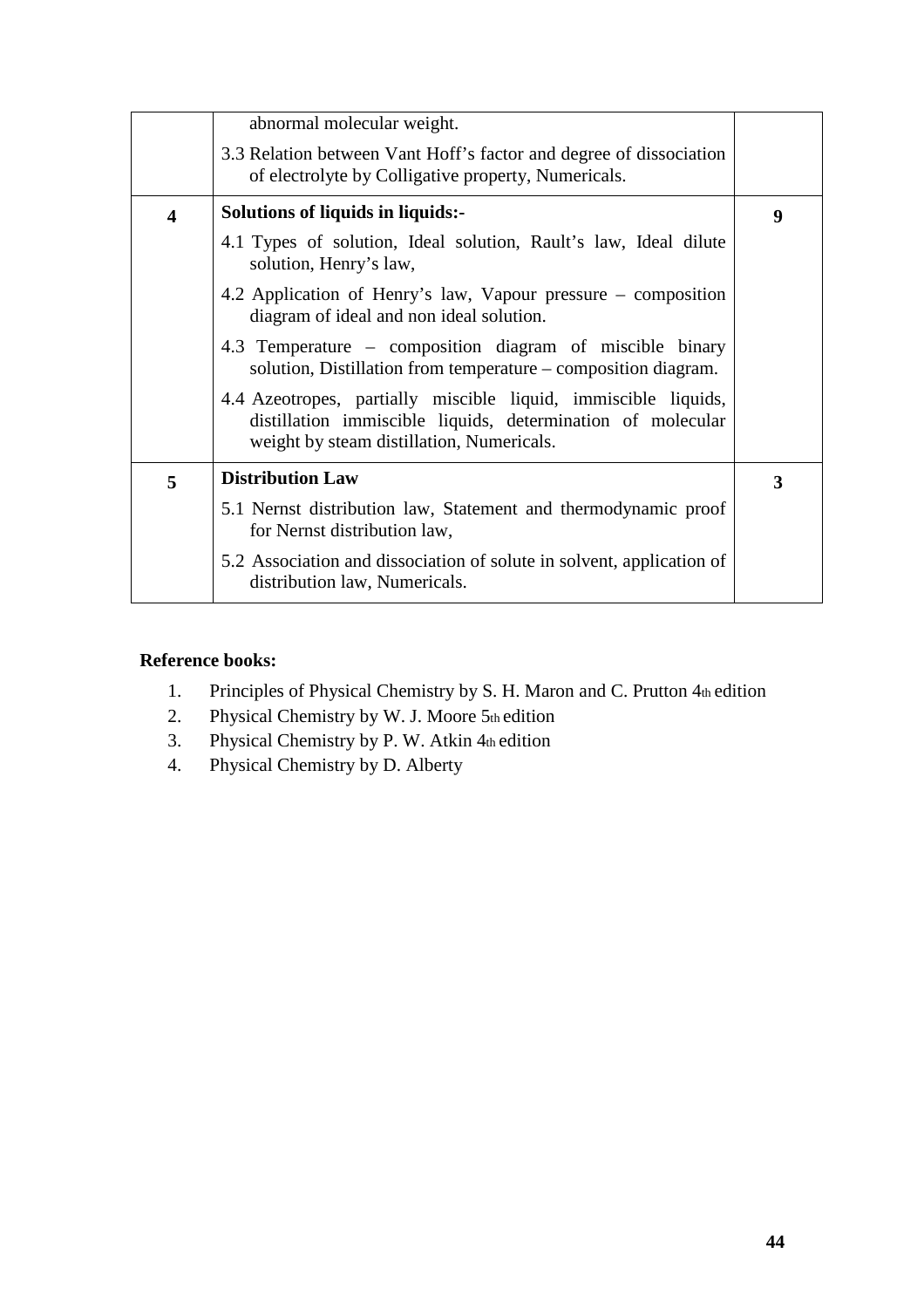| S. Y. B. Sc.     |                      |
|------------------|----------------------|
| Semester - I     |                      |
| Paper No. 4      | <b>Marks: 50</b>     |
| <b>CHEMISTRY</b> | No. of Lectures : 48 |

| Sr. No.        | <b>Details</b>                                                                                                                                                                                                                                                                                                                                                                                                                                                                 | No. of<br><b>Lectures</b> |
|----------------|--------------------------------------------------------------------------------------------------------------------------------------------------------------------------------------------------------------------------------------------------------------------------------------------------------------------------------------------------------------------------------------------------------------------------------------------------------------------------------|---------------------------|
|                | <b>ORGANIC CHEMISTRY</b>                                                                                                                                                                                                                                                                                                                                                                                                                                                       |                           |
| $\mathbf{1}$   | Stereoisomerism : (Three dimensional aspects of sp3<br>hybridised carbon):-                                                                                                                                                                                                                                                                                                                                                                                                    | 8                         |
|                | 1.1 Introduction – optical isomerism, chirality and optical<br>activity. Three dimensional representation of chiral centre,<br>enantiomers, Absolute configuration, R/S system and D/L<br>Nomenclature.                                                                                                                                                                                                                                                                        |                           |
|                | 1.2 Optical isomer with two chiral centers (AA and AB type)<br>Erythro, threo, meso, diastereromers.                                                                                                                                                                                                                                                                                                                                                                           |                           |
|                | 1.3 Stereoisomerism in cycloalkanes- Baeyer's strain theory,<br>Heats of combustion and relative stability of cycloalkanes,<br>factors affecting the stability of conformation, conformations<br>of cyclohexane, Equatorial and axial bonds in cyclohexane.<br>Monosubstituted cyclohexanes.                                                                                                                                                                                   |                           |
|                | 1.4 Stability of $-$ Cl, Br, I, $-OH$ , $-CH3$ , $-C(CH3)3$ substituted<br>cyclohexanes.                                                                                                                                                                                                                                                                                                                                                                                       |                           |
| $\overline{2}$ | <b>Chemistry of Aldehydes and Ketones:-</b>                                                                                                                                                                                                                                                                                                                                                                                                                                    | 6                         |
|                | 2.1 Structure of carbonyl groups.                                                                                                                                                                                                                                                                                                                                                                                                                                              |                           |
|                | 2.2 Nomenclature of Aldehyde and ketones                                                                                                                                                                                                                                                                                                                                                                                                                                       |                           |
|                | 2.3 Physical properties of aldehydes and ketones                                                                                                                                                                                                                                                                                                                                                                                                                               |                           |
|                | 2.4 Preparations of aldehydes from primary alcohol, methyl<br>benzenes, acid chlorides, phenols                                                                                                                                                                                                                                                                                                                                                                                |                           |
|                | 2.5 Preparation of ketones from – secondary alcohols, Friedel<br>Craft acylation, nitriles                                                                                                                                                                                                                                                                                                                                                                                     |                           |
|                | 2.6 Reaction of aldehydes and ketones – (i) Oxidation (ii)<br>reduction - catalytic reduction, metal hydrides - LiAlH4,<br>NaBH4. Clemmenson's reduction, Wolf kishner, Thioketal<br>reduction, (iii) Addition of cyanides (iv) Addition of<br>derivatives of ammonia (v) Addition of alcohols (vi)<br>Cannizzaro reaction (vii) Addition or Grignard reagent (viii)<br>Aldol condensation (ix) Perkins reaction (x) haloform<br>reactions g) Analysis of aldehyde and ketones |                           |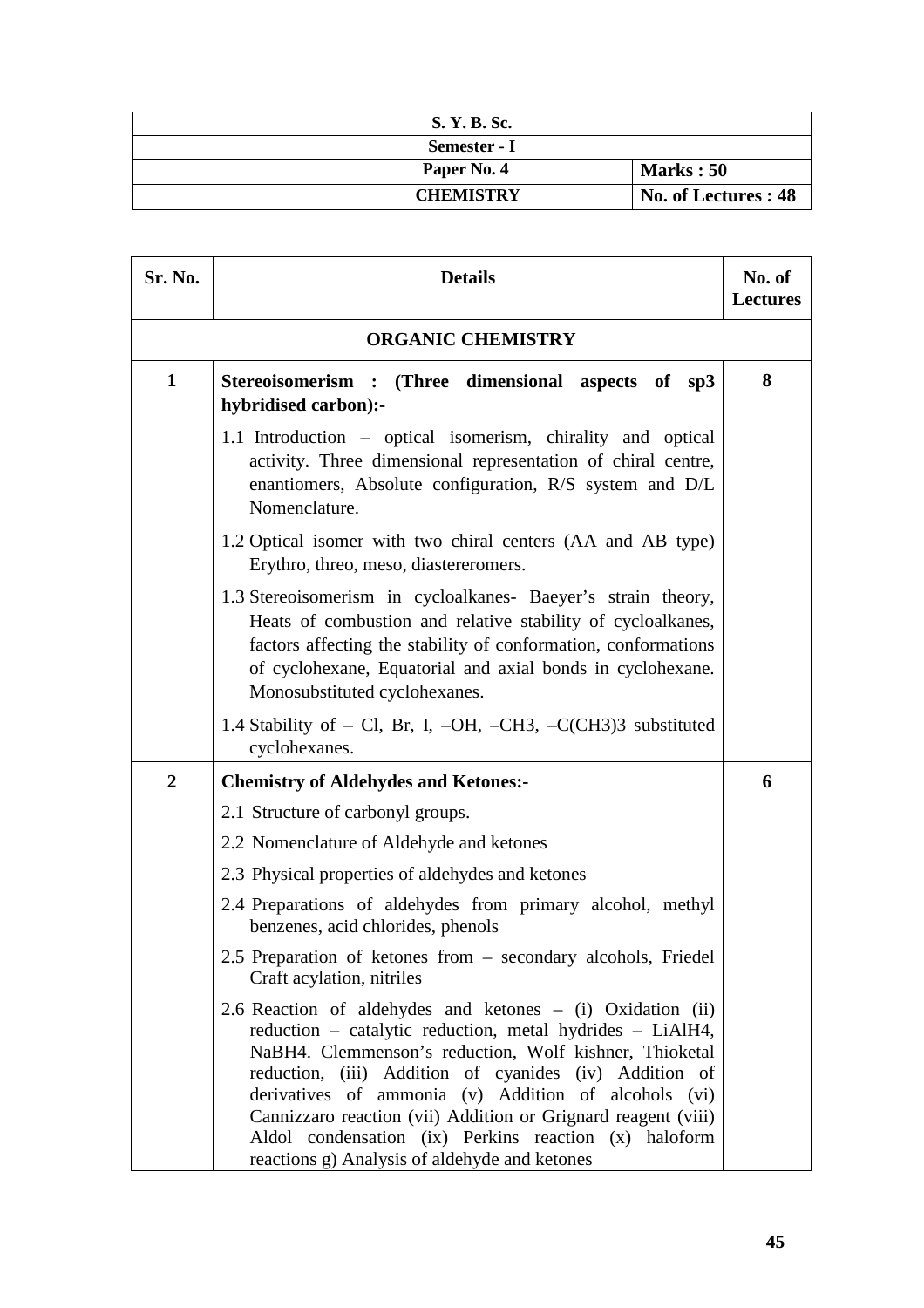| 3 | Chemistry of Natural and Unnatural carboxylic acids and<br>their derivatives:-                                                                                                        | 4                       |
|---|---------------------------------------------------------------------------------------------------------------------------------------------------------------------------------------|-------------------------|
|   | 3.1 Introduction – Natural and unnatural carboxylic acid with<br>example                                                                                                              |                         |
|   | 3.2 Structure of simple carboxylic acid                                                                                                                                               |                         |
|   | 3.3 Classification                                                                                                                                                                    |                         |
|   | 3.4 Nomenclature                                                                                                                                                                      |                         |
|   | 3.5 Physical properties                                                                                                                                                               |                         |
|   | 3.6 Preparation of carboxylic acid from – primary alcohol,<br>oxidation of alkyl benzenes, carboxylation of Grignard<br>reagent, hydrolysis of nitriles, Kolbe's reaction             |                         |
|   | 3.7 Reaction of carboxylic acids, acidity, salt formation,<br>conversion into acid chlorides, esters, amides, acid anhydrides                                                         |                         |
|   | 3.8 Hell-Volhard Zelinsky reaction (halogenation of aliphatic<br>acids).                                                                                                              |                         |
|   | 3.9 Analysis of carboxylic acids                                                                                                                                                      |                         |
|   | 3.10 Acid derivatives - structure nomenclature, preparations,<br>properties of acid chloride, amides, ester and acid<br>anhydrides.                                                   |                         |
| 4 | <b>Aliphatic and Aromatic amines:-</b>                                                                                                                                                | $\overline{\mathbf{4}}$ |
|   | 4.1 Structure                                                                                                                                                                         |                         |
|   | 4.2 Classification                                                                                                                                                                    |                         |
|   | 4.3 Nomenclature                                                                                                                                                                      |                         |
|   | 4.4 Physical Properties – salt of amine                                                                                                                                               |                         |
|   | 4.5 Preparation of amine from – reduction of nitro compounds,<br>reduction of nitriles, Hoffmann<br>reductive<br>amination,<br>degradation of amides                                  |                         |
|   | 4.6 Reactions of amines - basicity, salt formation, alkylation,<br>conversion into amides, ring substitution in aromatic amines,<br>Hoffmann elimination, reactions with nitrous acid |                         |
|   | 4.7 Diazonimum salts – preparation and reactions h) Sandmeyer<br>reaction                                                                                                             |                         |
|   | 4.8 Replacement of nuclear 'H' by $- I$ , $- OH$ and H-                                                                                                                               |                         |
|   | 4.9 Analysis of amines.                                                                                                                                                               |                         |
| 5 | Functional Group Inter conversion C-C and C-heteroatom<br>bonds:-                                                                                                                     | 7                       |
|   | 5.1 Functional groups inter conversion (FGI) - involving C-C and<br>C-heteroatom bonds.                                                                                               |                         |
|   | 5.2 Converting the given molecule into another molecule with                                                                                                                          |                         |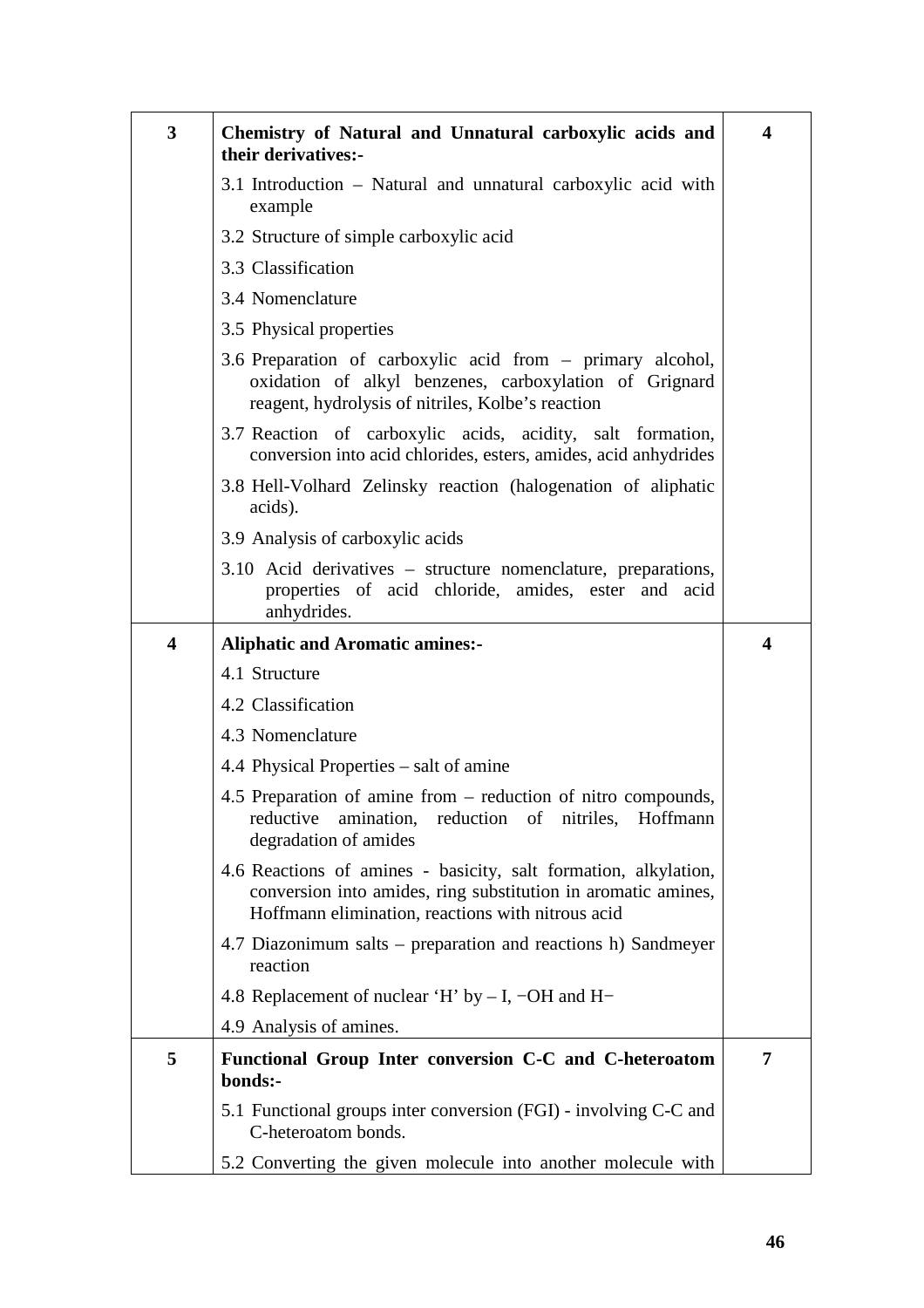|                | more or less number of carbon atoms (Step up and step down<br>reactions)                                                                                                                                                                                                                                                                                                                                                                                                                       |                         |
|----------------|------------------------------------------------------------------------------------------------------------------------------------------------------------------------------------------------------------------------------------------------------------------------------------------------------------------------------------------------------------------------------------------------------------------------------------------------------------------------------------------------|-------------------------|
|                | 5.3 Suggesting synthetic routes to the given target molecules.                                                                                                                                                                                                                                                                                                                                                                                                                                 |                         |
|                | 5.4 Suggesting the set of reagents to bring about the conversion.                                                                                                                                                                                                                                                                                                                                                                                                                              |                         |
|                | 5.5 Predict the products if the reactant and conditions are given,<br>including the major and minor products.                                                                                                                                                                                                                                                                                                                                                                                  |                         |
| 6              | <b>Chemistry of Homocyclic and Heterocyclic compounds:-</b>                                                                                                                                                                                                                                                                                                                                                                                                                                    | $\overline{\mathbf{4}}$ |
|                | 6.1 Naphthalene and Anthracene. Numbering of carbon atoms,<br>nomenclature of derivatives, preparation and reactions of<br>naphthalene and anthracene.                                                                                                                                                                                                                                                                                                                                         |                         |
|                | 6.2 Heterocyclic compounds – Definition,<br>classification,<br>nomenclature of heterocyclic compounds.                                                                                                                                                                                                                                                                                                                                                                                         |                         |
|                | 6.3 Five membered heterocyclic compounds - furan, pyrrole,                                                                                                                                                                                                                                                                                                                                                                                                                                     |                         |
|                | Thiophene, nomenclature, preparation dorm 1, 4-diketones,<br>reactions sulphonation, F. C. Acylation, Diazocoupling,<br>Riemer – Tiemann reaction, catalytic hydrogenations.                                                                                                                                                                                                                                                                                                                   |                         |
|                | 6.4 Six membered heterocyclic compounds, Pyridine, structure,<br>preparation from picoline, acetylene, acrolein, reactions<br>nitration, sulphonation, bromination, catalytic hydrogenation.                                                                                                                                                                                                                                                                                                   |                         |
| $\overline{7}$ | <b>Introduction to Biomolecules:-</b>                                                                                                                                                                                                                                                                                                                                                                                                                                                          | 15                      |
|                |                                                                                                                                                                                                                                                                                                                                                                                                                                                                                                |                         |
|                | 7.1 Introduction: What are different Biomolecules found in and<br>associated with living system? How is biochemistry directly<br>concern to life i.e. what is the scope and impact of<br>biochemistry on living system? Importance of biochemistry.<br>Ref. 2 Relevant pages.                                                                                                                                                                                                                  |                         |
|                | 7.2 Carbohydrates : Definition, classification, reactions of<br>carbohydrates – oxidation, reduction osazone formation, ester<br>formation, isomerization, Killiani Fischer synthesis, Ruff<br>degradation, $D/L$ configuration, configuration of $D(+)$<br>Glucose, Fischer proof and mutarotation, cyclic structure of<br>glucose-Fischer Haworth and chair configuration. Brief<br>of<br>maltose,<br>lactose,<br>cellobiose,<br>account<br>sucrose,<br>polysaccharides - starch, cellobiose |                         |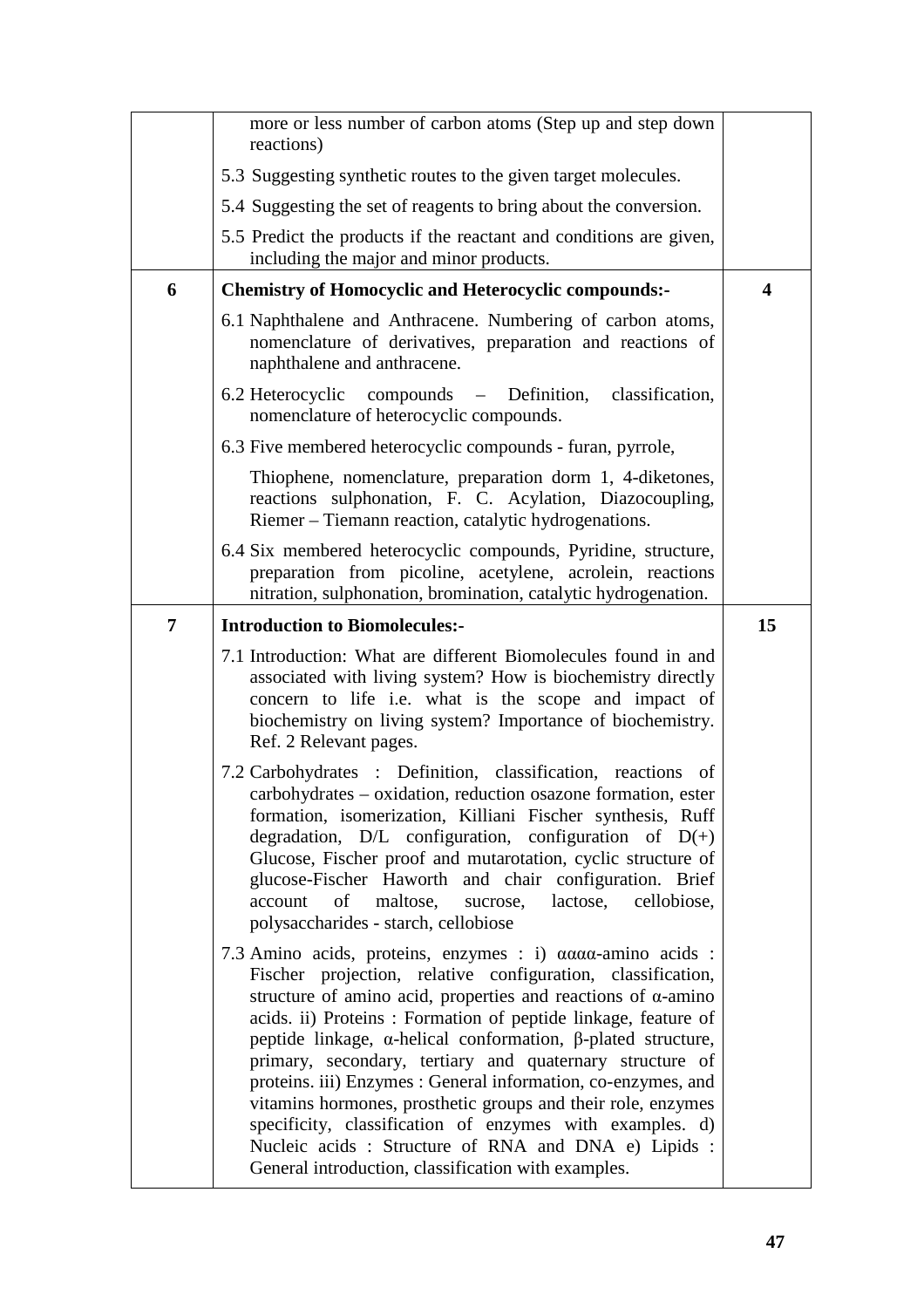- 1. Organic Chemistry 6h Ed. Morrison and Boyd Prentice Hall of India Pvt Ltd, New Delhi - 2001.
- 2. Outline of Biochemistry 5h Ed., Conn, Sumpf, Bruening and Roy Doi John wiley 1987.
- 3. Sterochemistry by Eliel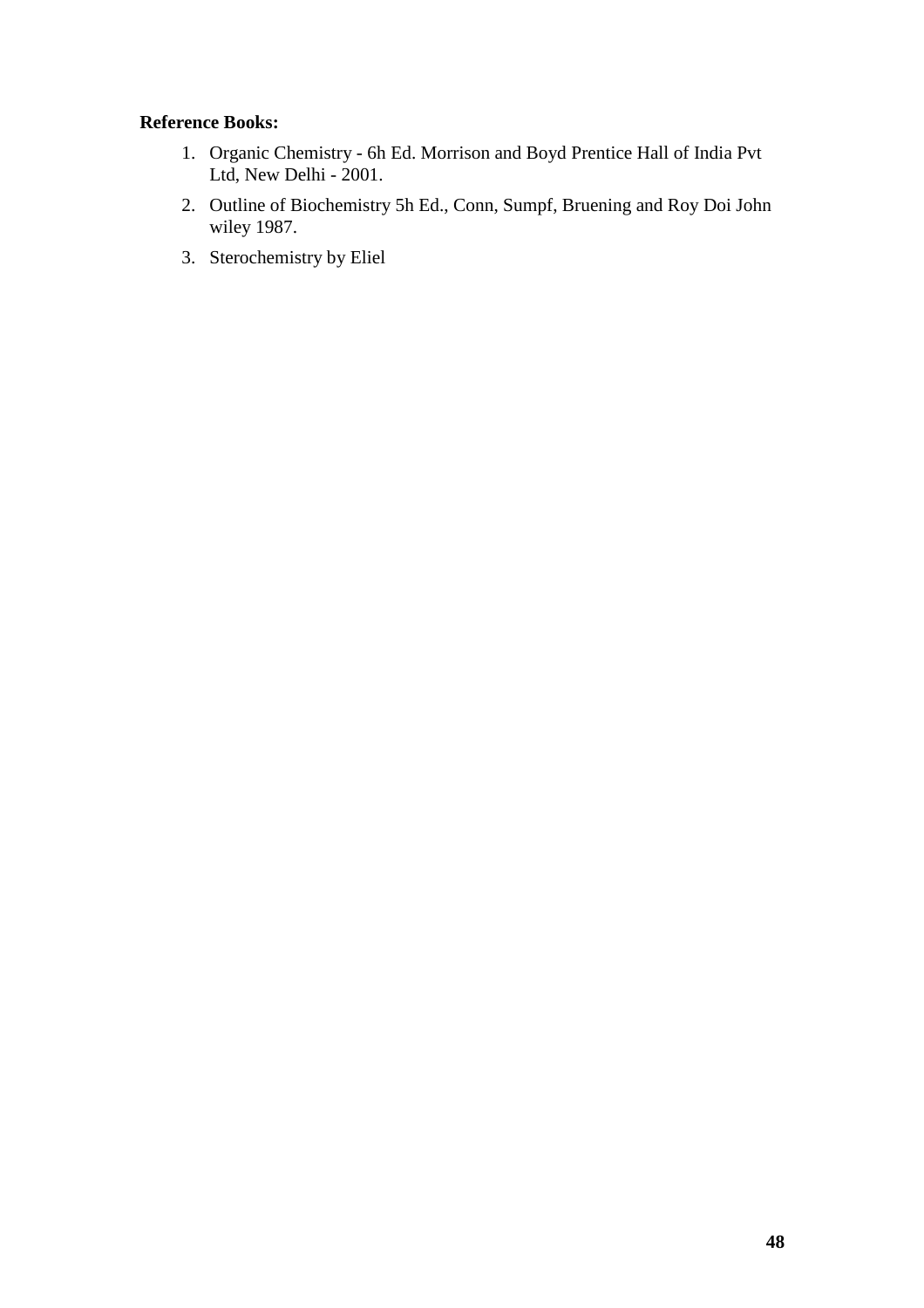| S. Y. B. Sc.            |                      |
|-------------------------|----------------------|
| Semester - I            |                      |
| Paper No. 5             | Marks: 50            |
| <b>RENEWABLE ENERGY</b> | No. of Lectures : 48 |

| Sr. No. | <b>Details</b>                                                                                                                                                                                                                                                                                                                                                               | No. of<br><b>Lectures</b> |
|---------|------------------------------------------------------------------------------------------------------------------------------------------------------------------------------------------------------------------------------------------------------------------------------------------------------------------------------------------------------------------------------|---------------------------|
|         | <b>SOLAR PHOTOVOLTAIC ENERGY CONVERSION - I</b>                                                                                                                                                                                                                                                                                                                              |                           |
| 1.      | <b>INTRODUCTION</b>                                                                                                                                                                                                                                                                                                                                                          | 3                         |
| 2.      | <b>SOLAR CELL FUNDAMENTALS</b>                                                                                                                                                                                                                                                                                                                                               | 8                         |
|         | 2.1 Semiconductors<br>2.2 p-n Junction<br>2.3 Generation of Electron-Hole Pair by Photon Absorption<br>2.4 Photoconduction                                                                                                                                                                                                                                                   |                           |
| 3.      | <b>SOLAR CELL CHARACERISTICS</b>                                                                                                                                                                                                                                                                                                                                             | 8                         |
|         | 3.1 I-V Characteristics<br>3.2 Effect of Variation of Insolation and Temperature<br>3.3 Energy Losses and Efficiency<br>3.4 Maximizing the Performances<br>3.5 Cell size<br>3.6 Energy Payback Period (EPP)                                                                                                                                                                  |                           |
| 4.      | <b>CLASSIFICATION OF SOLAR CELL</b><br>4.1 On the Basis of Thickness of Active Material<br>4.2 On the Basis of Junction Structure<br>4.3 On the Basis of Type of Active Material<br>4.3.1 Single Crystal Silicon Solar Cell<br>4.3.2 Multicrystalline Silicon Solar Cell<br>4.3.3 Gallium Arsenide Cell<br>4.3.4 Copper Indium Diselenide Cell<br>4.3.5 Amorphous Solar Cell | 14                        |
| 5.      | <b>SOLAR</b><br>CELL,<br>MODULE,<br>PANEL,<br><b>AND</b><br><b>ARRAY</b><br><b>CONSTRUCTION</b><br>5.1 Solar Cell<br>5.2 Solar PV Module<br>5.3 Solar PV Panel<br>5.4 Solar PV Array                                                                                                                                                                                         | 14                        |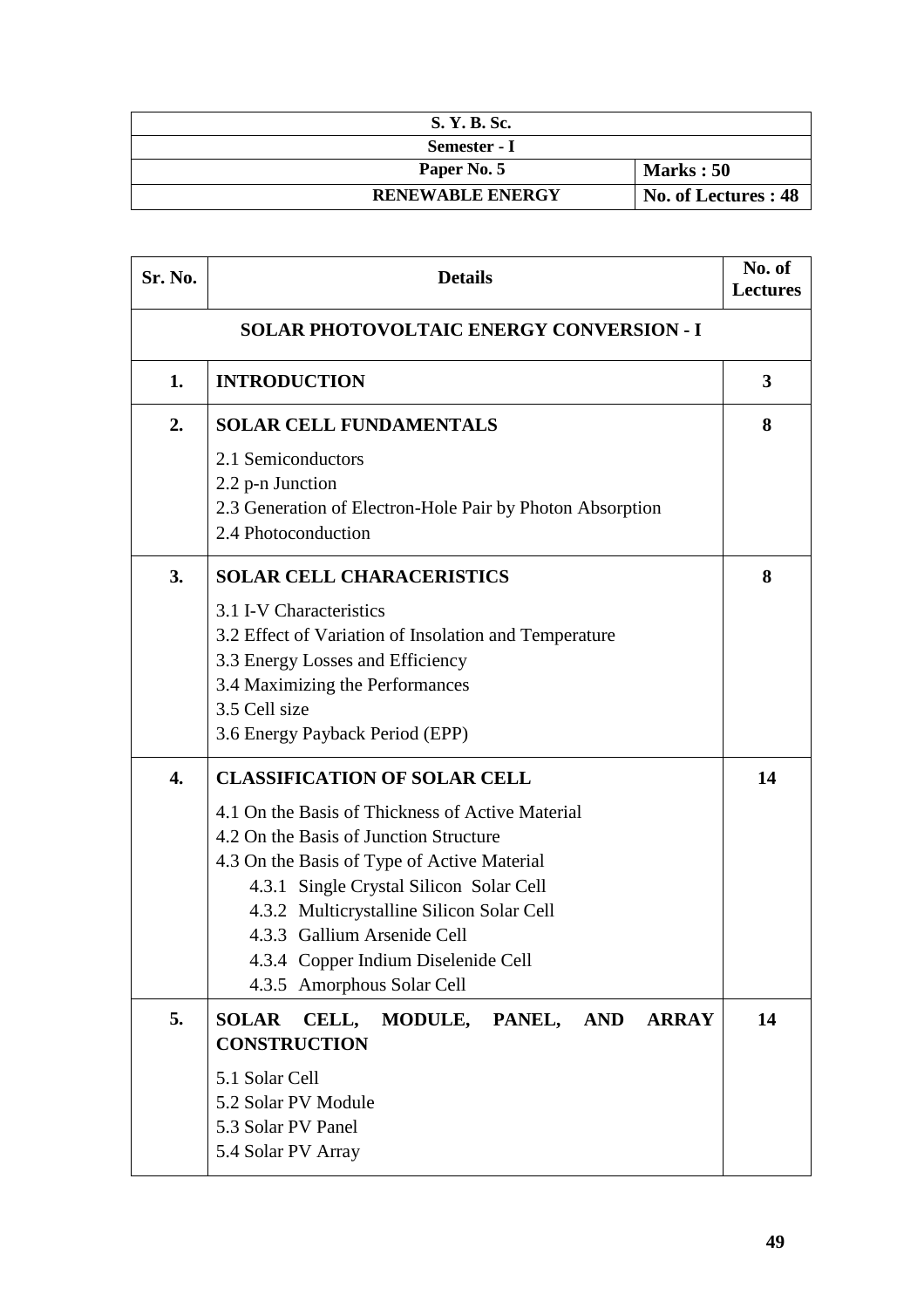#### **TEXT-BOOKS:**

- 1. Non-Conventional Energy Resources, B. H. Khan, The McGraw Hill Publications.
- 2. Non-Conventional Energy Sources, G.D. Ray, Khanna Publications.
- 3. S. P. Sukhatme and J.K. Nayak, Solar Energy Principles of Thermal Collection and Storage, Tata McGraw-Hill, New Delhi.
- 4. Gilbert M. Masters, Renewable and Efficient Electric Power Systems, Prentice-Hall.
- 5. Solar Energy, Fundamentals and Applications, Garg, Prakash, Tata McGraw Hill.
- 6. J.A. Duffie and W.A. Beckmann, Solar Engineering of Thermal Processes, John Wiley, London, 1991.
- 7. C.S. Solanki, Solar Photovoltaics: Fundamental, Technologies and Applications, Prentice Hall of India, 2011.
- 8. Antonio Luque, Steven Hegedus; Handbook of Photovoltaic Science and Engineering; John Wiley and Sons, 2002.
- 9. Clark W. Gellings, "The Smart Grid: Enabling Energy Efficiency and Demand Response", CRC Press.
- 10. Jean Claude Sabonnadiere, Nouredine Hadjsaid, "Smart Grids", Wiley Balackwell.

#### **REFERENCES:**

- 1. Kreith F. and Kreider J.F., 'Principles of Solar Engineering', McGrawhill Book Co.
- 2. H.A. Kiehne (ed), Battery Technology Handbook; Marcel and Dekker, New York, 1989.
- 3. Andres Carvallo, John Cooper, "The Advanced Smart Grid: Edge Power Driving Sustainability: 1", Artech House Publishers July 2011.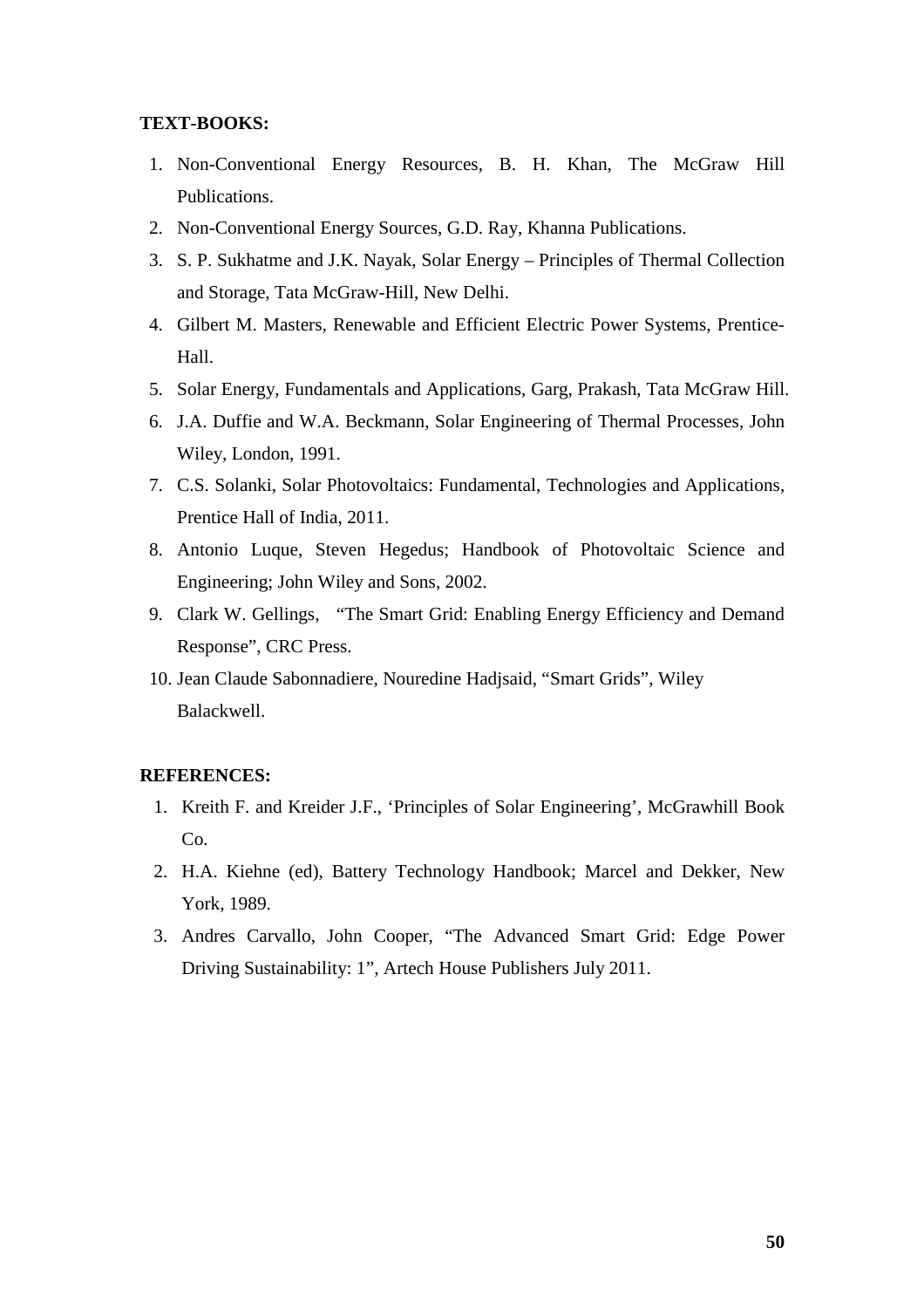| S. Y. B. Sc.            |                      |
|-------------------------|----------------------|
| Semester - I            |                      |
| Paper No. 6             | Marks: 50            |
| <b>RENEWABLE ENERGY</b> | No. of Lectures : 48 |

| Sr. No.                 | <b>Details</b>                                                                                                                                                                                                                                                                                                                  | No. of<br><b>Lectures</b> |
|-------------------------|---------------------------------------------------------------------------------------------------------------------------------------------------------------------------------------------------------------------------------------------------------------------------------------------------------------------------------|---------------------------|
|                         | <b>BIO-ENERGY - I (BIOCHEMICAL CONVERSION SYSTEMS)</b>                                                                                                                                                                                                                                                                          |                           |
| $\mathbf 1$             | <b>BASICS IN BIOMASS STUDY</b><br>1.1 Biomass-types and its advantages and drawbacks<br>1.2 Indian scenario<br>1.3 Characteristics<br>1.4 Conversion Mechanisms<br>1.5 Fuel Assessment Studies                                                                                                                                  | 4                         |
| $\overline{2}$          | <b>BIOMETHANATION</b><br>2.1 Microbial systems, Phases in Biogas Production<br>2.2 Parameters Affecting Gas Production<br>2.3 Biogas Plants: Types, Design, Constructional Details<br>and Comparison<br>2.4 Factors Affecting the Design                                                                                        | 5                         |
| 3                       | <b>METHODS</b><br><b>FOR</b><br><b>MAINTAINING</b><br><b>BIOGAS</b><br><b>PRODUCTION</b><br>3.1 Insulating the Gas Plant<br>3.2 Composting<br>3.3 Hot Water circulation<br>3.4 Use of Chemicals<br>3.5 Solar energy systems                                                                                                     | 5                         |
| $\overline{\mathbf{4}}$ | <b>COMMISSIONING</b><br><b>AND</b><br><b>MANAGEMENT</b><br>OF<br><b>BIOGAS PLANT</b><br>4.1 Commissioning and Management of Biogas Plant,<br><b>Community Plant</b><br>4.2 Biogas Appliances<br>4.3 Effect of Biogas on Engine Performance<br>4.4 Socio-Economic Aspects of Biogas<br>4.5 Cost-Benefit Analysis of Biogas Plant | 5                         |
| 5                       | <b>REACTORS</b><br>5.1 Immobilized Reactors<br>5.2 UASB Reactor-<br>5.2.1 Fixed Film                                                                                                                                                                                                                                            | 4                         |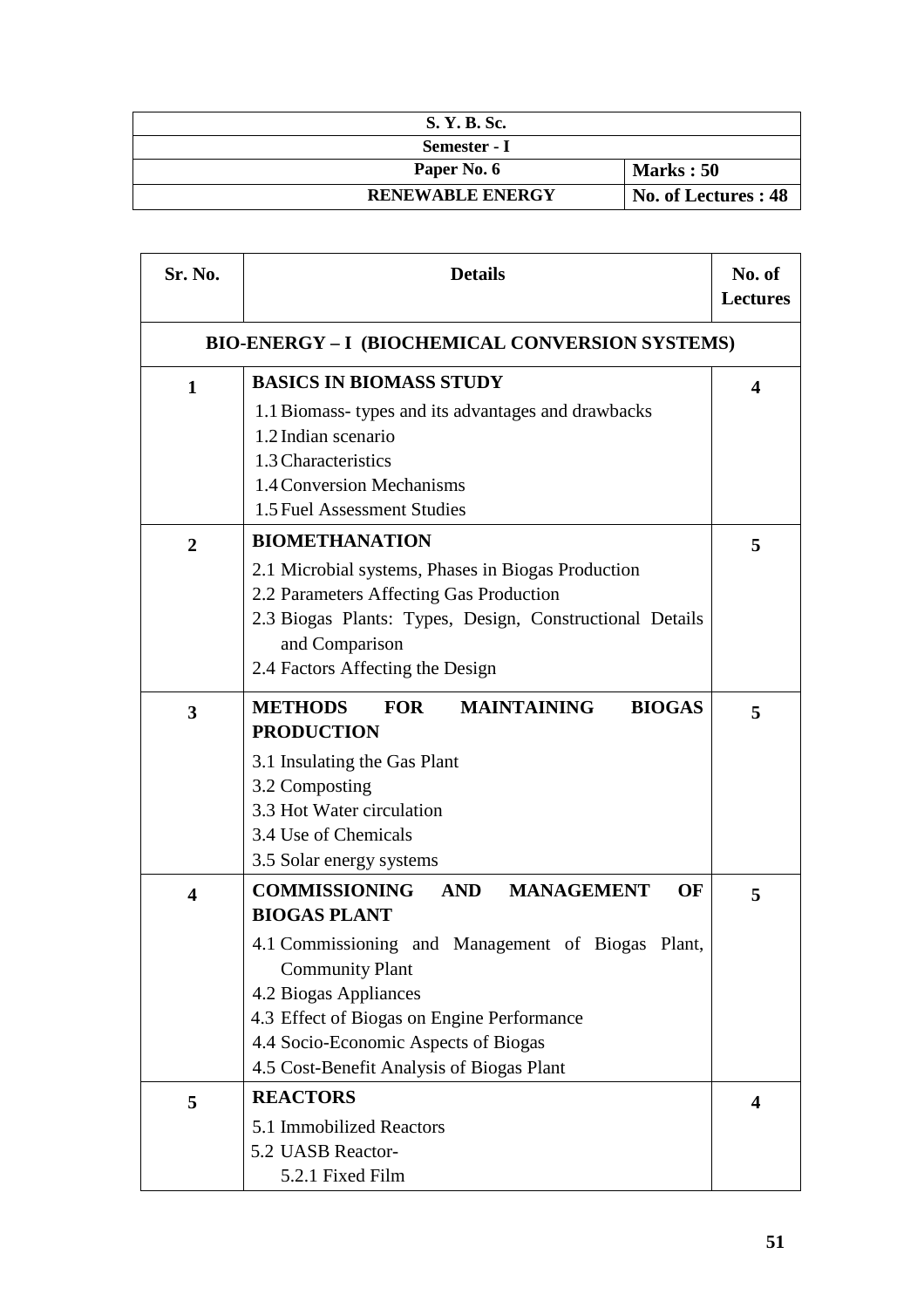|   | 5.2.2 Hybrid                                                                                                  |    |
|---|---------------------------------------------------------------------------------------------------------------|----|
|   | 5.2.3 Bi-Phasic Reactor                                                                                       |    |
| 6 | <b>ECONOMICS AND ENVIRONMENTAL ASPECTS</b>                                                                    | 5  |
|   | 6.1 Energy Effectives and Cost Effectiveness                                                                  |    |
|   | 6.2 History of Energy Consumption and Cost                                                                    |    |
|   | 6.3 Economic and competitive issues for biogas energy                                                         |    |
|   | 6.4 Policy and market interventions (subsidies, credits,                                                      |    |
|   | carbon markets etc.)                                                                                          |    |
|   | 6.5 Environmental Aspects of Bio-Energy Conversion                                                            |    |
| 7 | MUNCIPAL & INDUSTRIAL WASTE TO ENERGY<br><b>CONVERSION</b>                                                    | 15 |
|   | <b>7.1 SOLID WASTE</b>                                                                                        |    |
|   | 7.3.1 Definition of Solid Waste                                                                               |    |
|   | 7.3.2 Sources, Types & Composition of Solid waste                                                             |    |
|   | 7.3.3 Properties of Solid Waste                                                                               |    |
|   | <b>7.2 MUNCIPAL SOLID WASTE</b>                                                                               |    |
|   | 7.5.1 Physical, Chemical & Biological Properties                                                              |    |
|   | 7.5.2 Waste Minimization and Recycling of Municipal                                                           |    |
|   | Waste                                                                                                         |    |
|   | 7.5.3 Waste Treatment & Disposal Size Reduction                                                               |    |
|   | a Aerobic Composting                                                                                          |    |
|   | Measures<br>Incineration<br>of<br>mitigate<br>b.                                                              |    |
|   | environmental effects due to incineration                                                                     |    |
|   | <b>7.3 WASTE DISPOSAL</b>                                                                                     |    |
|   | 7.3.1 Land Fill Method of Solid Waste Disposal                                                                |    |
|   | Land Fill Classification<br>a                                                                                 |    |
|   | b Types & Methods of Land Fill                                                                                |    |
|   | 7.3.2 Layout & Preliminary Design of Land Fill                                                                |    |
|   | Characteristics,<br>7.3.3 Composition,<br>Generation,<br>Movement and Control of Landfill Leachate &<br>Gases |    |
|   | 7.3.4 Environmental Monitoring System for Land Fill<br>Gases                                                  |    |
|   | <b>7.4 INDUSTRIAL SOLID WASTES</b>                                                                            |    |
|   | 7.4.1 Composition of Industrial Solid Waste                                                                   |    |
|   | 7.4.2 Biodegradable & Non-Biodegradable Hazardous                                                             |    |
|   | 7.4.3 Methods of Detoxification                                                                               |    |
|   | 7.4.4 Legal Aspects<br>of<br>Municipal<br>Solid<br>Waste                                                      |    |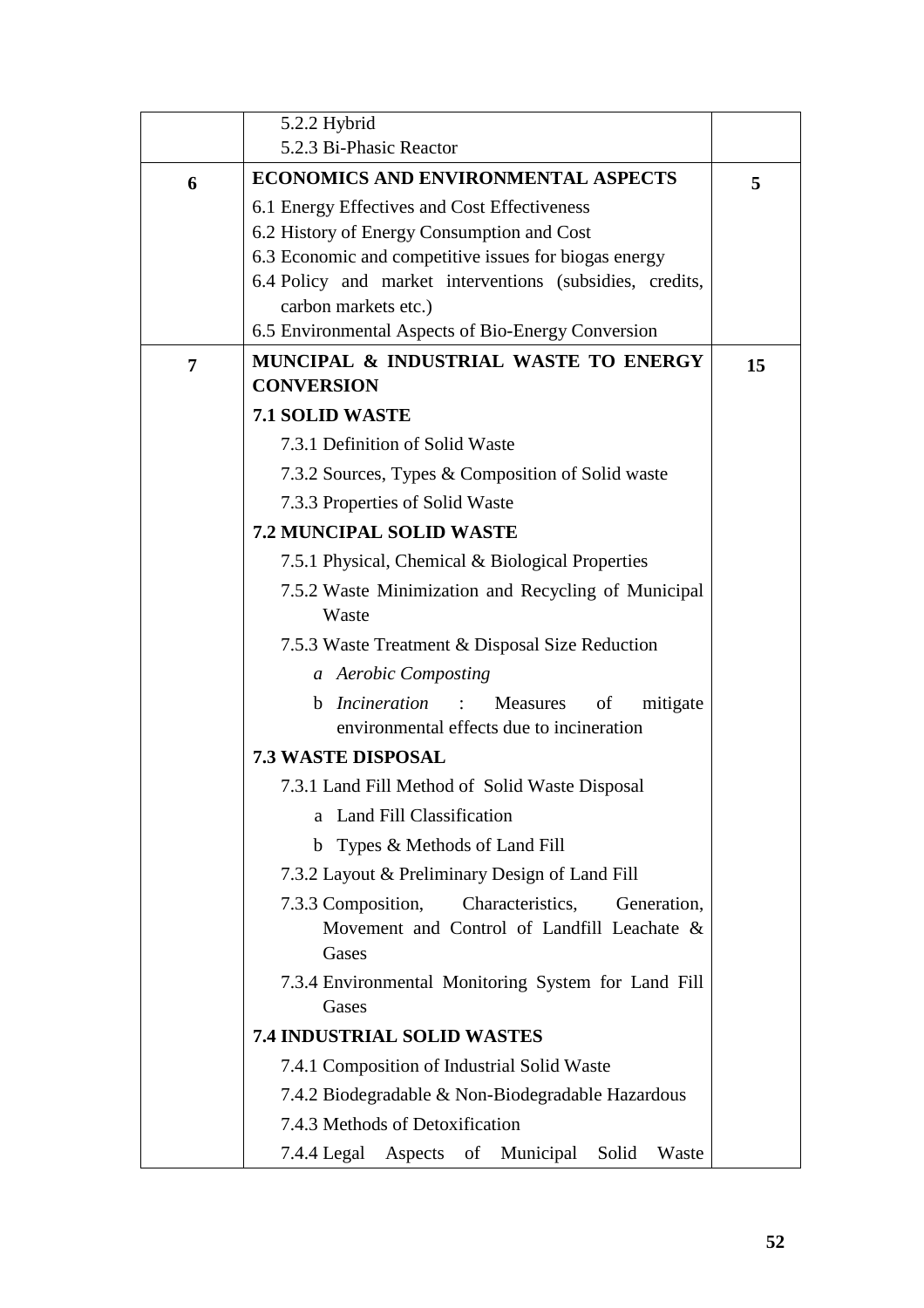|   | Collection                                                                            |   |
|---|---------------------------------------------------------------------------------------|---|
|   | <b>7.5 HAZARDOUS WASTE MANAGEMENT</b>                                                 |   |
|   | 7.5.1 Definition & Identification of Hazardous Waste                                  |   |
|   | 7.5.2 Sources and Nature of Hazardous Waste                                           |   |
|   | 7.5.3 Hazardous Waste Control                                                         |   |
|   | 7.5.4 Impact on Environment                                                           |   |
|   | 7.5.5 Assessment of Hazardous Waste Sites                                             |   |
|   | 7.5.6 Underground Storage Tanks<br>Construction,<br><b>Installation &amp; Closure</b> |   |
| 8 | <b>BIOFUEL</b>                                                                        | 5 |
|   | 8.1 Ethanol and Methanol production from Cellulosic<br><b>Biomass</b>                 |   |
|   | 8.2 Biodiesel Production from Non-Edible Oil Seeds                                    |   |

# **Text Book**

- 1. David Boyles, Bio Energy Technology Thermodynamics and costs, Ellis Hoknood, Chichester, 1984.
- 2. Non-Conventional Energy Sources, **G. D. Ray, Khanna Publications**.
- 3. Non-Conventional Energy Resources, **B.H. Khan, The McGraw Hill Publications**.

# **References**

- 1. Khandelwal, K.C., Mahdi, S.S., Biogas Technology A Practical Handbook, Tata McGraw-Hill, 1986.
- 2. R. C. Mahaeswari, Bio Energy for Rural Energisation, Concepts Publication, 1997.
- 3. Tom, B. Reed, Biomass Gasification Principles and Technology, Noyce Data Corporation, 1981
- 4. Best Practises Manual for Biomass Briquetting, I R E D A, 1997.
- 5. S. Eriksson and M. Prior, The briquetting of Agricultural wastes for fuel, FAO Energy and Environment paper, 1990.
- 6. "Energy conversion systems" by Rakosh das Begamudre, New age international publishers, New Delhi - 2000.
- 7. "Renewable Energy Resources" by John Twidell and Tony Weir, 2nd edition, Fspon & Co.
- 8. Parker, Colin & Roberts, Energy from Waste An Evaluation of Conversion Technologies, Elsevier Applied Science, London, 1985
- 9. Shah, Kanti L., Basics of Solid & Hazardous Waste Management Technology, Printice Hall, 2000.
- 10.Manoj Datta, Waste Disposal in engineered Landfills, Narosa Publishing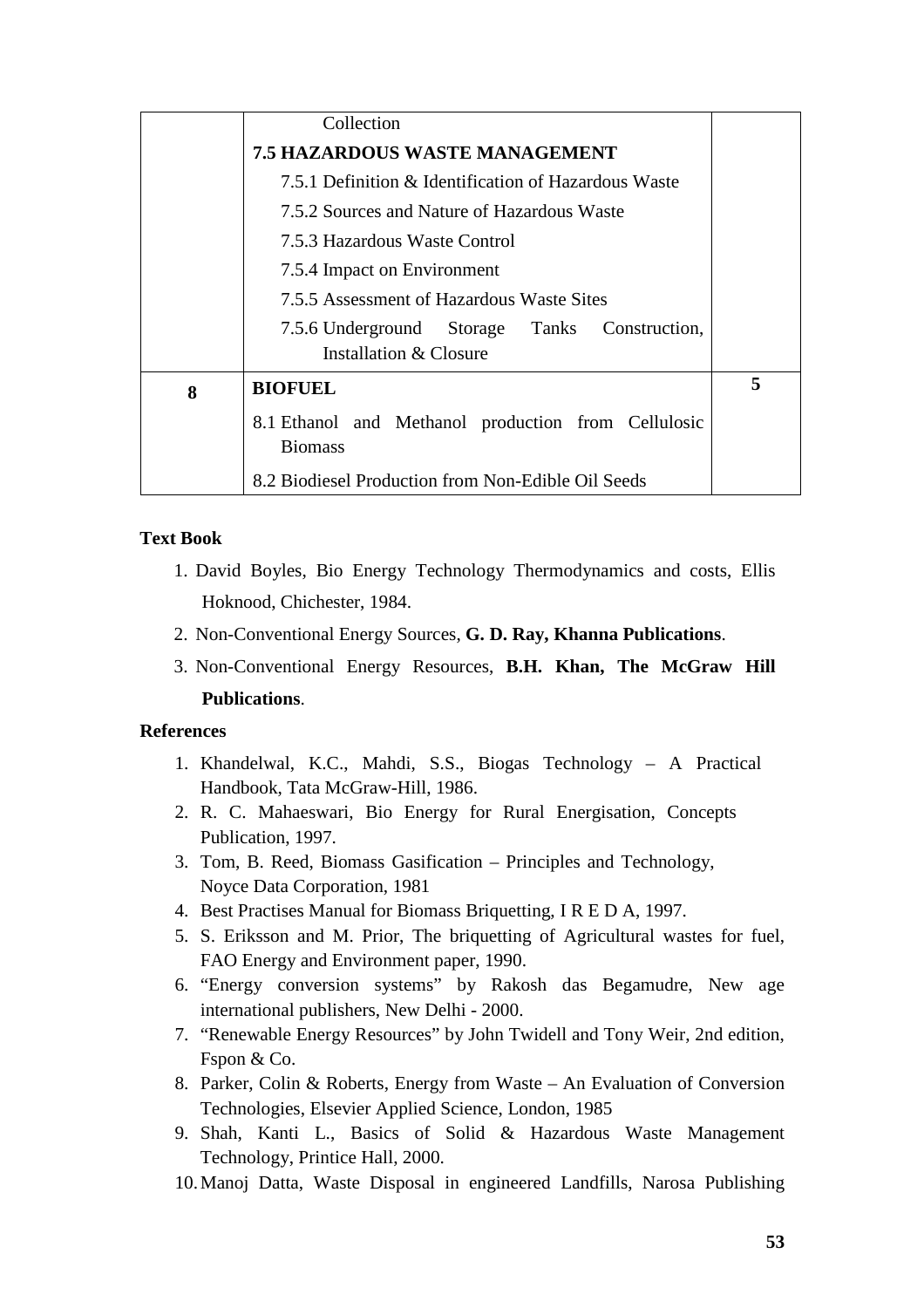House, 1997

- 11.Rich, Gerald et. al., Hazardous Waste Management Technology, Podvan Publishers, 1987
- 12.Bhide AD., Sundaresan BB., Solid Waste Management in Developing Countries, INSDOC New Delhi, 1983.
- 13.Mathur, A.N., and Rathore, N.S., "Renewable Energy and Environment" Proceedings of the National Solar Energy, Himanshu Publications, Udaipur 14.Rao and Parulekar B.B., (19)

## **Websites**

- 1 http://www.bio-energy.at
- 2 http://www.abchansen.dk.
- 3 www.soest.hawaii.edu/csf
- 4 http://www.bical.net
- 5 http://www.volund.dk
- 6 http://www.iswa.org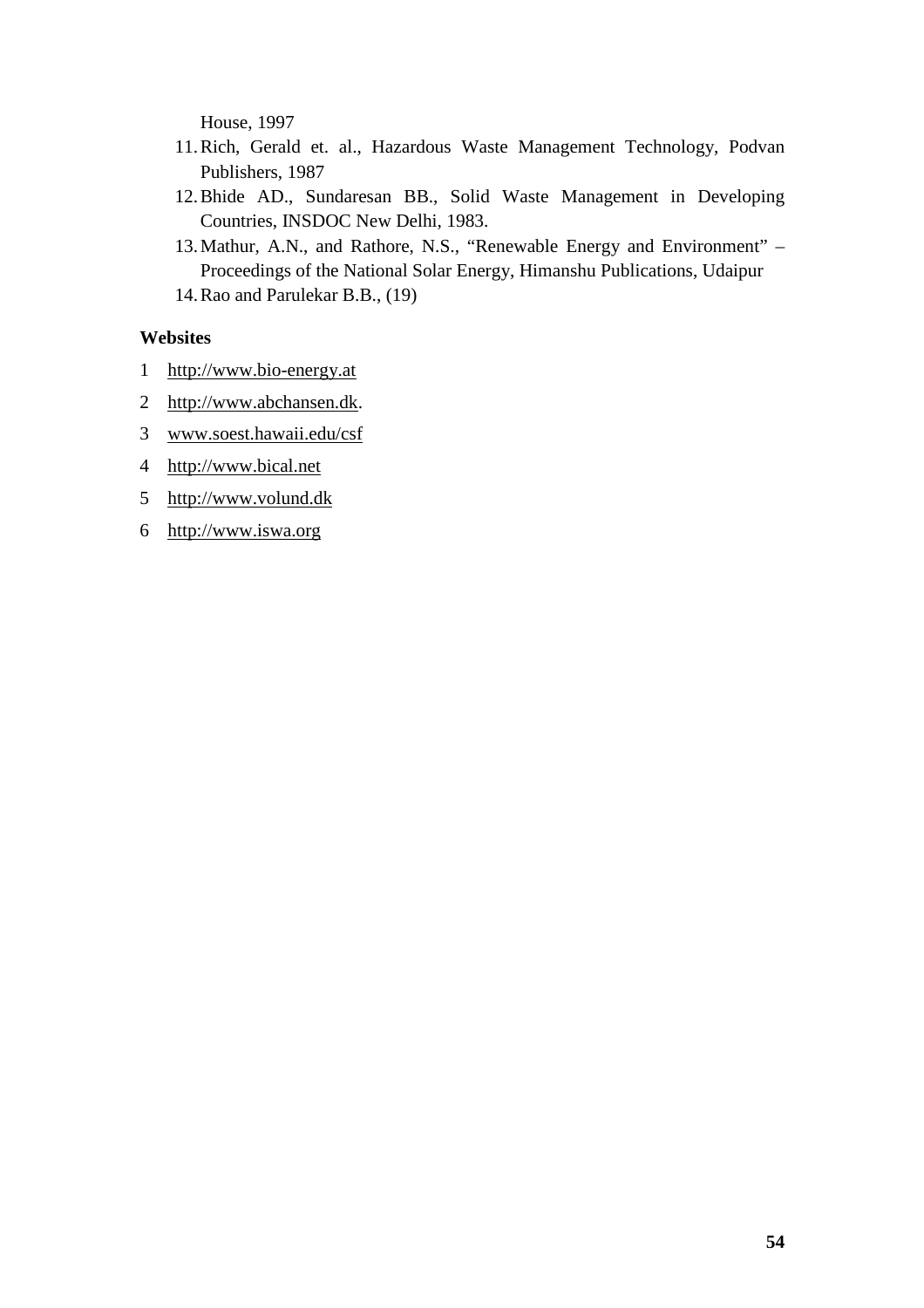| S. Y. B. Sc.   |                      |
|----------------|----------------------|
| Semester - II  |                      |
| Paper No. 1    | Marks: 50            |
| <b>PHYSICS</b> | No. of Lectures : 48 |

| Sr. No. | <b>Details</b>                                                                                                                                                                                                                                                                                                                                                                                                                                                                                                                                                                                                                                       | No. of<br><b>Lectures</b> |
|---------|------------------------------------------------------------------------------------------------------------------------------------------------------------------------------------------------------------------------------------------------------------------------------------------------------------------------------------------------------------------------------------------------------------------------------------------------------------------------------------------------------------------------------------------------------------------------------------------------------------------------------------------------------|---------------------------|
|         | <b>OSCILLATIONS, WAVES AND SOUND</b>                                                                                                                                                                                                                                                                                                                                                                                                                                                                                                                                                                                                                 |                           |
| 1.      | <b>Undamped Free Oscillations</b><br>1.1 Different types of equilibria (stable, unstable, and neutral<br>equilibrium)<br>1.2 Potential well and periodic oscillations, Approximation of a<br>general potential well $V(x)$ to a parabola for small oscillations<br>1.3 Definition of linear and angular S.H.M.<br>1.4 Differential equation of S.H.M. and its solution (exponential<br>form)<br>1.5 Composition of two perpendicular linear S.H.Ms. for<br>frequencies 1:1 and 1:2 (analytical method)<br>1.6 Lissajous's figures and its uses, Applications (mechanical,<br>electrical and optical)<br>1.7 Problems                                 | 9                         |
| 2.      | <b>Damped Oscillations</b><br>2.1 Introduction<br>2.2 Differential equation of damped harmonic oscillator and its<br>solution, discussion of different cases.<br>2.3 Logarithmic decrement<br>2.4 Energy equation of damped oscillations<br>2.5 Power dissipation<br>2.6 Quality factor<br>2.7 Application: LCR series circuit<br>2.8 Problems                                                                                                                                                                                                                                                                                                       | 9                         |
| 3.      | <b>Forced Oscillations</b><br>3.1 Forced oscillation with one degree of freedom<br>3.2 Differential equation of forced oscillation and its solution<br>(transient and steady state) Amplitude of forced oscillation<br>3.3 Resonance<br>and its examples: mechanical (Barton's<br>pendulum), optical (sodium vapor lamp), electrical (LCR<br>Circuit)<br>3.4 Velocity and Amplitude resonance<br>3.5 Sharpness of resonance<br>3.6 Energy of forced oscillations<br>3.7 Power dissipation<br>3.8 Quality factor and Bandwidth<br>3.9 Application of forced oscillations (LCR circuit)<br>3.10 Equation of coupled oscillations, electrically coupled | 10                        |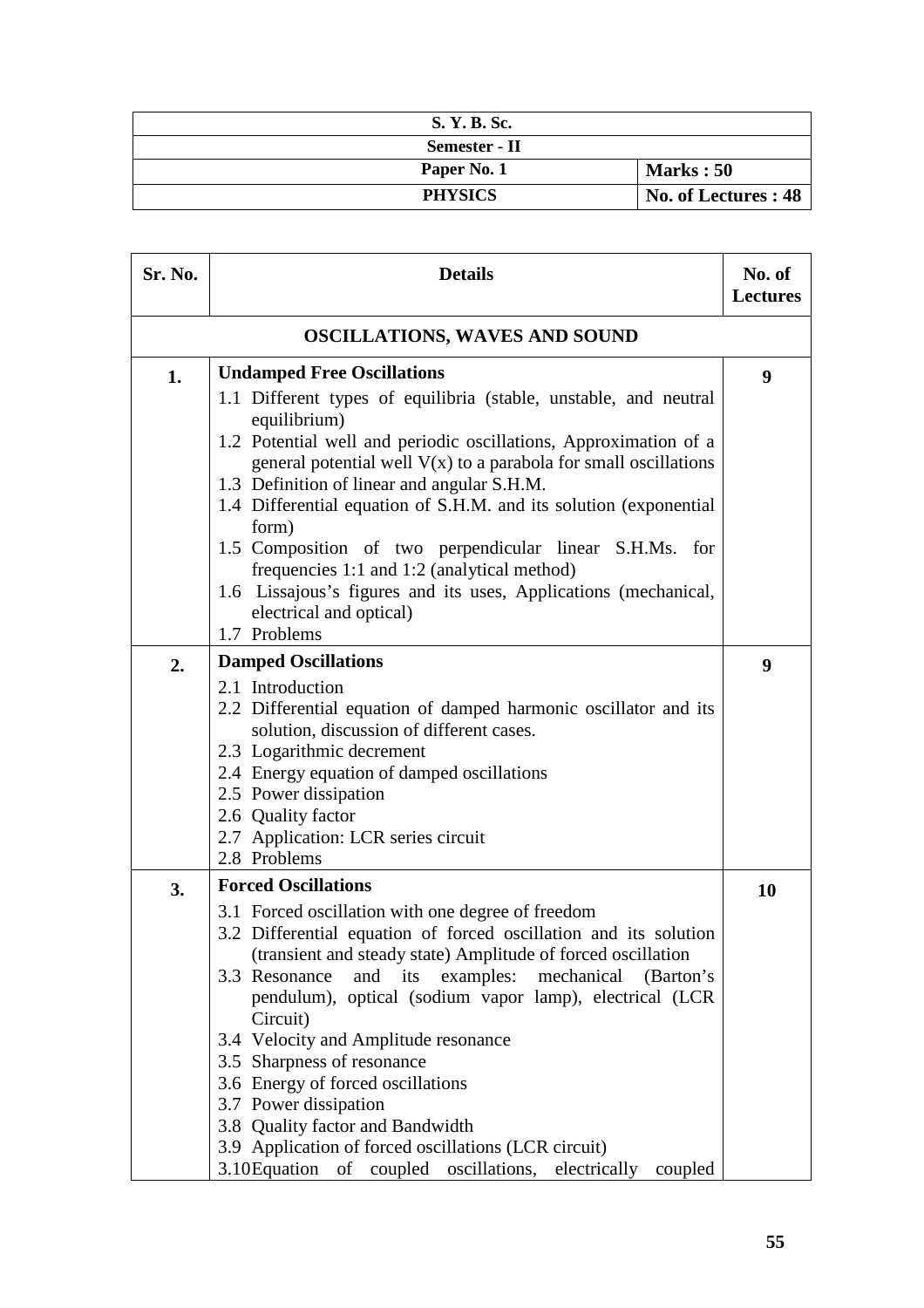|                  | oscillations                                                       |   |
|------------------|--------------------------------------------------------------------|---|
|                  | 3.11 Problems                                                      |   |
| $\overline{4}$ . | <b>Wave Motion</b>                                                 | 8 |
|                  | 4.1 Differential equations of wave motion in continuous media      |   |
|                  | 4.2 Equations for longitudinal waves and it's solution (one        |   |
|                  | dimension only)                                                    |   |
|                  | 4.3 Equation for transverse waves and its solution<br>(one         |   |
|                  | dimension only)                                                    |   |
|                  | 4.4 Energy density and intensity of a wave                         |   |
|                  | 4.5 Discussion of seismic waves                                    |   |
|                  | 4.6 Problems                                                       |   |
| 5.               | <b>Doppler Effect</b>                                              | 6 |
|                  | 5.1 Explanation of Doppler effect in sound                         |   |
|                  | 5.2 Expression for apparent frequency in different cases.          |   |
|                  | 5.3 Asymmetric nature of Doppler effect in sound                   |   |
|                  | 5.4 Doppler effect in light, symmetric nature of Doppler effect in |   |
|                  | light.                                                             |   |
|                  | 5.5 Applications: Red shift, Violet shift, Radar, Speed trap,      |   |
|                  | Width of a spectral line.                                          |   |
|                  | 5.6 Problems                                                       |   |
| 6.               | <b>Sound</b>                                                       | 6 |
|                  | 6.1 Definition of sound intensity, loudness, pitch, quality and    |   |
|                  | timber                                                             |   |
|                  | 6.2 Acoustic intensity level measurement                           |   |
|                  | 6.3 Acoustic pressure and it's measurement                         |   |
|                  | 6.4 Reverberation time and Reverberation of a hall                 |   |
|                  | 6.5 Sabine's formula (without derivation)                          |   |
|                  | 6.6 Stroboscope                                                    |   |
|                  | 6.7 Problems                                                       |   |

## **OSCILLATIONS, WAVES AND SOUND**

- 1. Waves and Oscillations, Stephenson
- 2. The physics of waves and oscillations, N. K. Bajaj, Tata McGraw- Hill, Publishing co. ltd.
- 3. Fundamentals of vibration and waves, S. P. Puri, Tata McGraw- Hill, Publishing co. ltd.
- 4. A text book of sound, Subramanyam and Brijlal, Vikas Prakashan
- 5. Sound, Mee, Heinmann, Edition London
- 6. Waves and Oscillations, R. N. Chaudhari, New age international (p) ltd.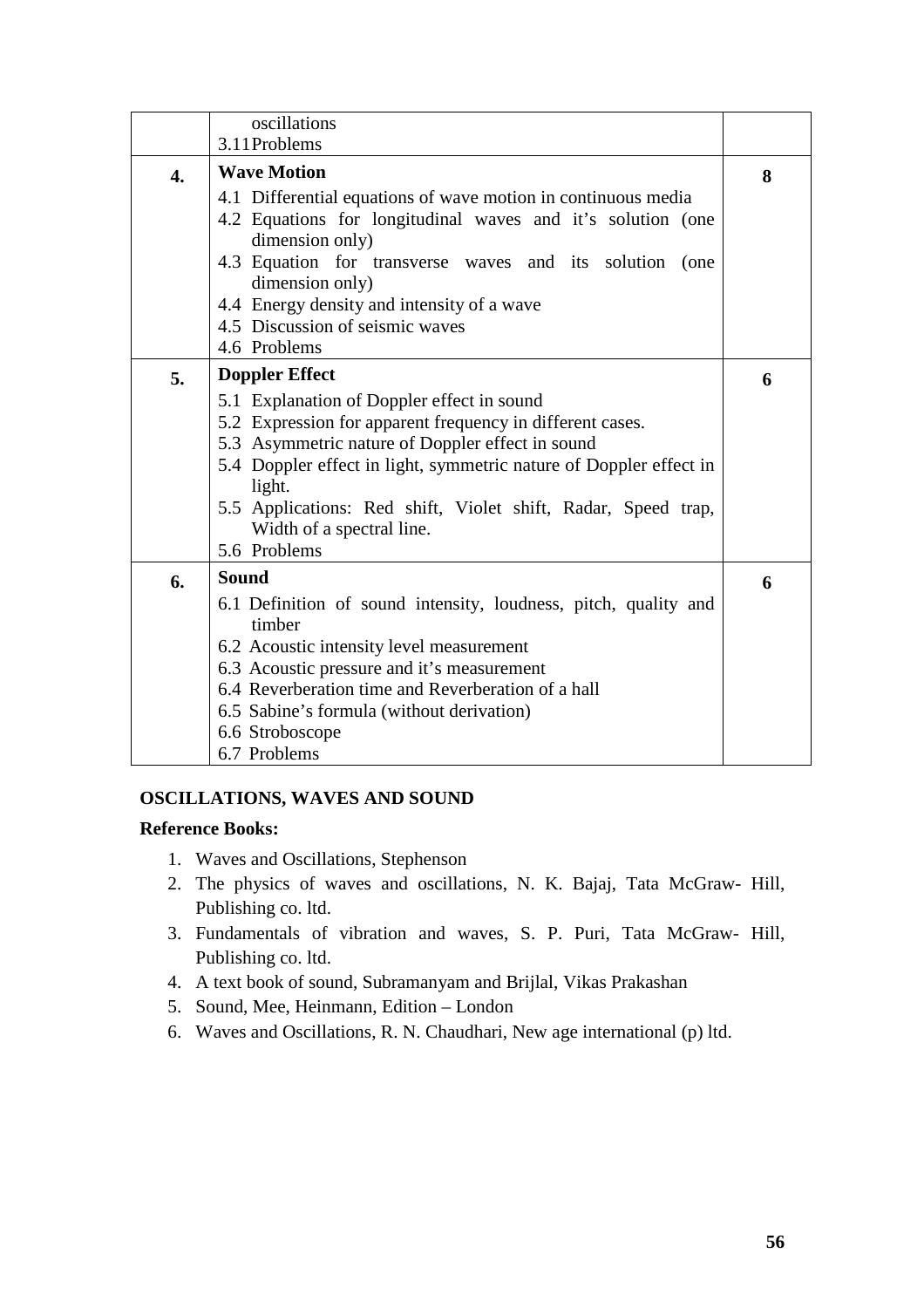| S. Y. B. Sc.   |                      |
|----------------|----------------------|
| Semester - II  |                      |
| Paper No. 2    | Marks: 50            |
| <b>PHYSICS</b> | No. of Lectures : 48 |

| Sr. No.      | <b>Details</b>                                                                                                                                                                                                                                                                                                                                                                                                                     | No. of<br><b>Lectures</b> |
|--------------|------------------------------------------------------------------------------------------------------------------------------------------------------------------------------------------------------------------------------------------------------------------------------------------------------------------------------------------------------------------------------------------------------------------------------------|---------------------------|
|              | <b>OPTICS</b>                                                                                                                                                                                                                                                                                                                                                                                                                      |                           |
| $\mathbf{1}$ | <b>Geometrical Optics</b><br>1.1 Introduction to development of Optics<br>1.2 Lenses: thin and thick lenses                                                                                                                                                                                                                                                                                                                        | 8                         |
|              | 1.3 Lens equation<br>1.4 Lens maker's formula<br>1.5 Cardinal points of an optical system<br>1.6 Combination of two thin lenses (equivalent lenses)<br>(including derivation for focal length and cardinal points).<br>1.7 Problems                                                                                                                                                                                                |                           |
| 2.           | <b>Lens Aberrations</b><br>2.1 Introduction<br>2.2 Types of aberrations: monochromatic and chromatic<br>aberration<br>2.3 Types of monochromatic aberration and their reduction<br>2.3.1 Spherical aberration<br>2.3.2 Coma<br>2.3.3 Astigmatism<br>2.3.4 Curvature of field<br>2.3.5 Distortion<br>2.4 Types of chromatic aberration: Achromatism (lenses in<br>contact and separated by finite distance)<br>2.5 Problems         | 8                         |
| 3.           | <b>Optical Instruments</b><br>3.1 Simple microscope and Compound microscope<br>3.2 Telescopes, Reflection and transmission type of telescope<br>3.3 Eyepieces: Huygens's eyepiece, Ramsden's eyepiece,<br>Gauss's eyepiece<br>3.4 Constant deviation spectrometer<br>3.5 Problems                                                                                                                                                  | 10                        |
| 4.           | <b>Interference and Diffraction</b><br>4.1 Classification of interference of thin films, Interference by<br>division of amplitude<br>4.2 Interference by wedge shaped film: Interference due to<br>reflected light and transmitted light.<br>4.3 Fringes of equal inclination, equal thickness,<br>equal<br>chromatic order (FECO fringes), colors of thin films<br>4.4 Interferometry: Michelson's interferometer and Fabry-Perot | 12                        |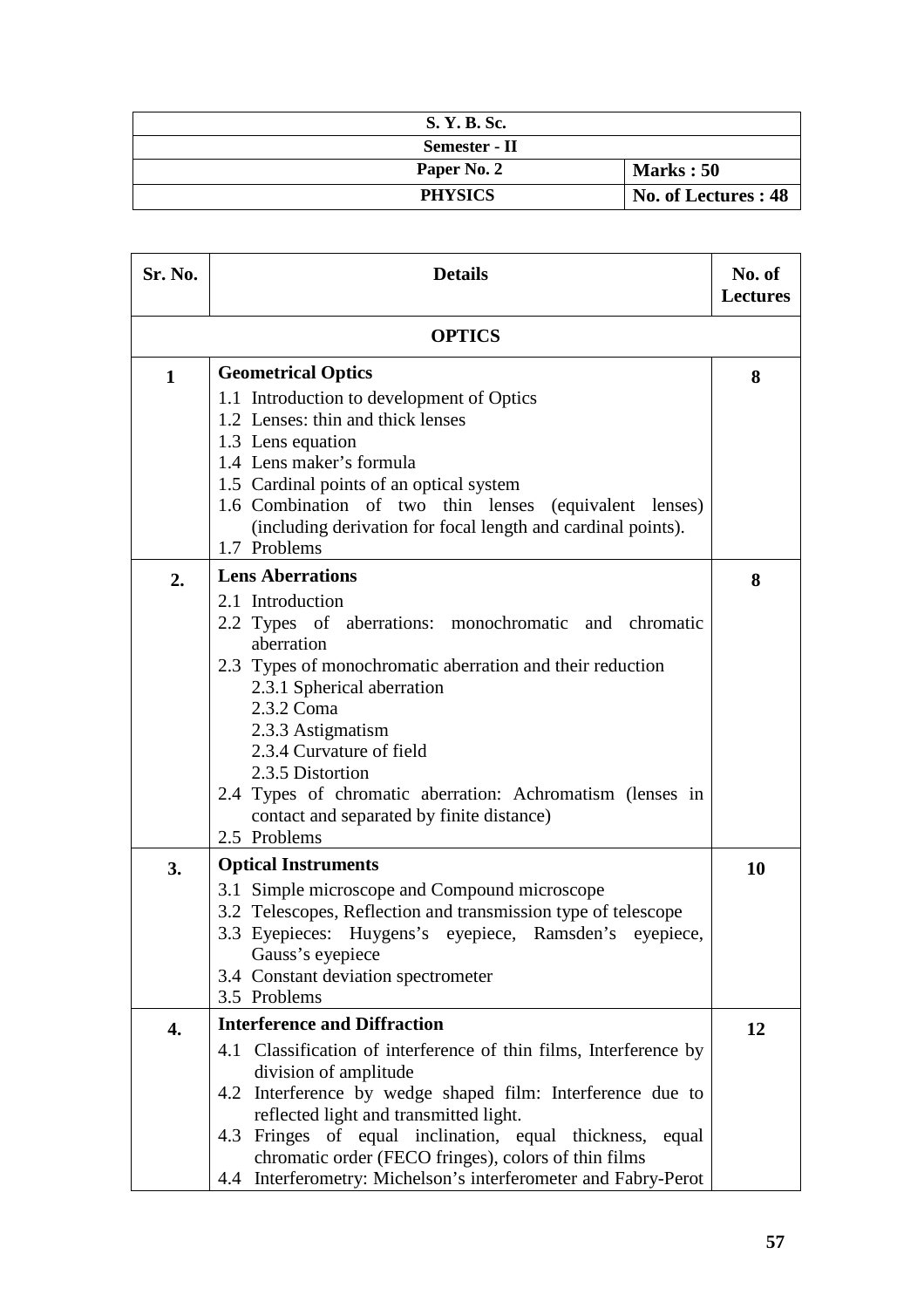|   | interferometer                                                  |           |
|---|-----------------------------------------------------------------|-----------|
|   | 4.5 Types of diffraction: Fresenel's diffraction<br>and         |           |
|   | Fraunhoffer's diffraction                                       |           |
|   | 4.6 Fraunhoffer's diffraction at double slit and its analytical |           |
|   | treatment, Fraunhoffer's diffraction at N slits                 |           |
|   | 4.7 Plane diffraction grating                                   |           |
|   | 4.8 Rayleigh's criterian for resolution                         |           |
|   | 4.9 Resolving power of a grating                                |           |
|   | 4.10 Problems                                                   |           |
|   |                                                                 |           |
| 5 | <b>Polarization</b>                                             | <b>10</b> |
|   | 5.1 Introduction to polarization                                |           |
|   | 5.2 Types of polarization-plane, circular, elliptical           |           |
|   | 5.3 Polarization by reflection of light                         |           |
|   | 5.4 Brewster's law                                              |           |
|   | 5.5 Law of Malus                                                |           |
|   | 5.6 Polarisation by double refracting uniaxial crystals         |           |
|   | 5.7 Linear polarizer (Polaroid)                                 |           |
|   | 5.8 Fabrication of linear polarizer by Nicol prism              |           |

- 1. Optics, fourth edition, Pearson education, E. Hetch, A. R. Genesan
- 2. A Text book of Optics, N.Subhramanyam, Brijlal, M. N. Avadhanulu, S. Chand publication.
- 3. Introduction to Optics, Third Edition, F.L. Pedrotti, Pearson Education
- 4. Physical Optics by A.K.Ghatak, McMillan, New Delhi
- 5. Fundamental of Optics, F.A.Jenkins, H.E.White, McGraw-Hill international Edition.
- 6. Principles of optics, D.S. Mathur, Gopal Press, Kanpur
- 7. Optics and Atomic physics, D.P.Khandhelwal, Himalaya Publication Bombay.
- 8. Fundamentals of optics- Francies A Jenking, Harvey E.White, Tata McGraw Hill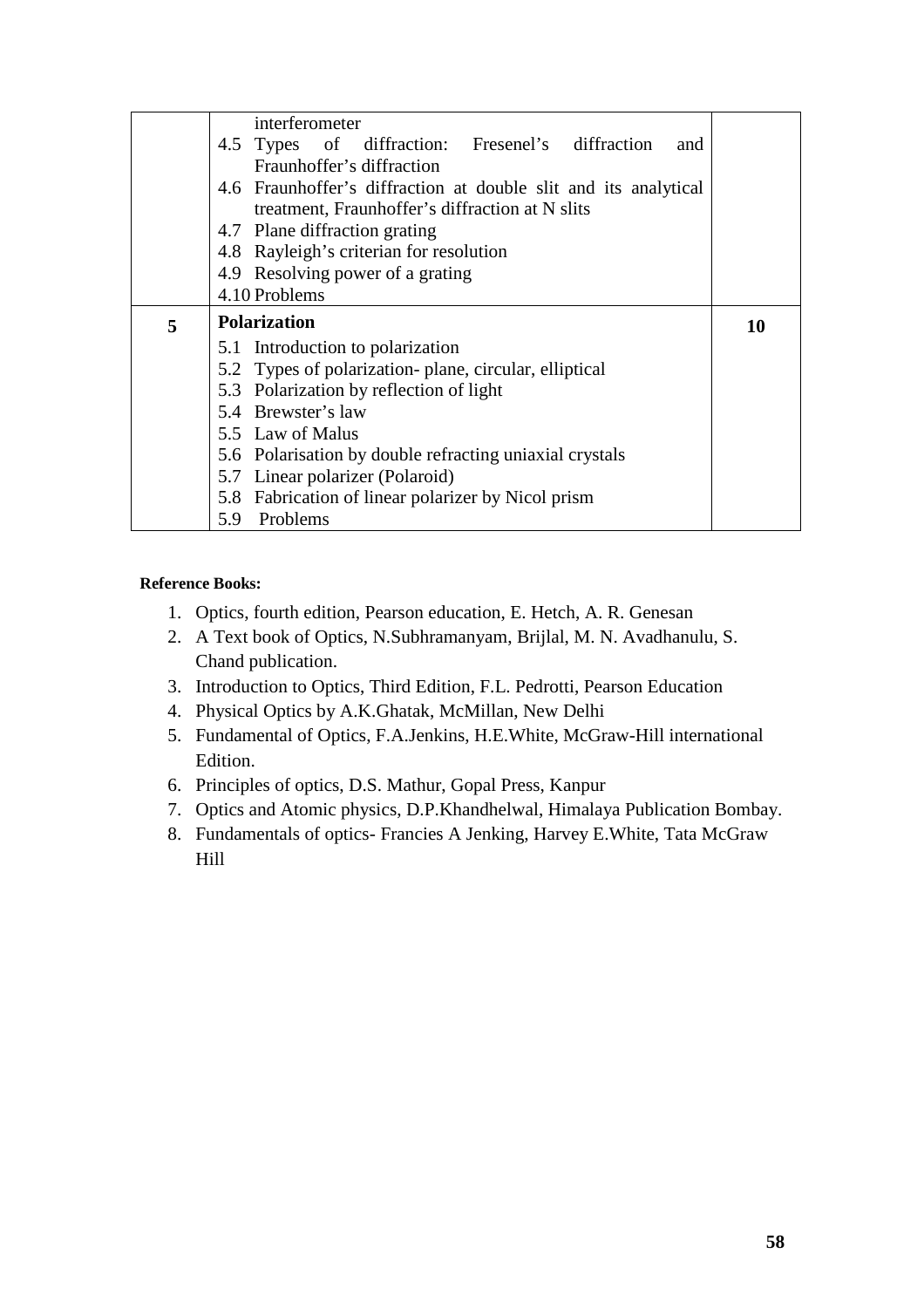| S. Y. B. Sc.     |                      |
|------------------|----------------------|
| Semester - II    |                      |
| Paper No. 3      | <b>Marks: 50</b>     |
| <b>CHEMISTRY</b> | No. of Lectures : 48 |

| Sr. No.                 | <b>Details</b>                                                                                                                                                                                                                                                                                                                                                                                                                                                                                                                                                                                              |   |
|-------------------------|-------------------------------------------------------------------------------------------------------------------------------------------------------------------------------------------------------------------------------------------------------------------------------------------------------------------------------------------------------------------------------------------------------------------------------------------------------------------------------------------------------------------------------------------------------------------------------------------------------------|---|
|                         | <b>INORGANIC CHEMISTRY</b>                                                                                                                                                                                                                                                                                                                                                                                                                                                                                                                                                                                  |   |
| $\mathbf{1}$            | <b>General Principles of Metallurgy:-</b><br>1.1 Introduction occurrence of metals, ores and minerals, types<br>of ores, operations involved in metallurgy, crushing,<br>connentaion, various methods of concentration such as hand<br>picking, gravity separation, magnetic separation.<br>1.2 Froth flotation, Calcinations, Roasting etc. Reduction,<br>methods of reduction<br>various<br>such<br>smelting,<br><b>as</b><br>Aluminothermic process and electrolytic reduction, Refining<br>of metals, various methods of refining such as poling,<br>liquation, electrolytic and vapour phase refining. | 5 |
| $\overline{2}$          | <b>Metallurgy of Aluminium (Electrometallurgy) :-</b><br>2.1 Occurrence, physiochemical principles, Extraction<br>of<br>Aluminium<br>2.2 Purification of bauxite by Bayer's process, Electrolysis of<br>alumina, application of aluminum and its alloys.                                                                                                                                                                                                                                                                                                                                                    | 4 |
| $\overline{\mathbf{3}}$ | <b>Metallurgy of Iron and Steel (Pyrometallurgy)</b><br>3.1 Occurrence, concentration, calcination, smelting physio-<br>chemical principles, reactions in the blast furnace, wrought<br>iron.<br>3.2 Manufacture of steel by Bessemer and L.D. process, its<br>composition and applications.                                                                                                                                                                                                                                                                                                                | 6 |
| $\overline{\mathbf{4}}$ | Chemistry of p-block Elements (III A to VII A groups):-<br>4.1 Position of elements in the periodic table, electronic<br>configuration of elements, Reasoning of anomalous behavior<br>of first member of each group. Trends in the properties of<br>the elements with respect to following points - size of atoms<br>and ions, ionization potential, electron negativity, oxidation<br>state, reactivity.<br>4.2 Bonding and shapes of following molecules – B2H6, PCl5,<br>Al2 Br6, CO2, SF6, H2SO4, Allotropes of carbon diamond,                                                                        | 6 |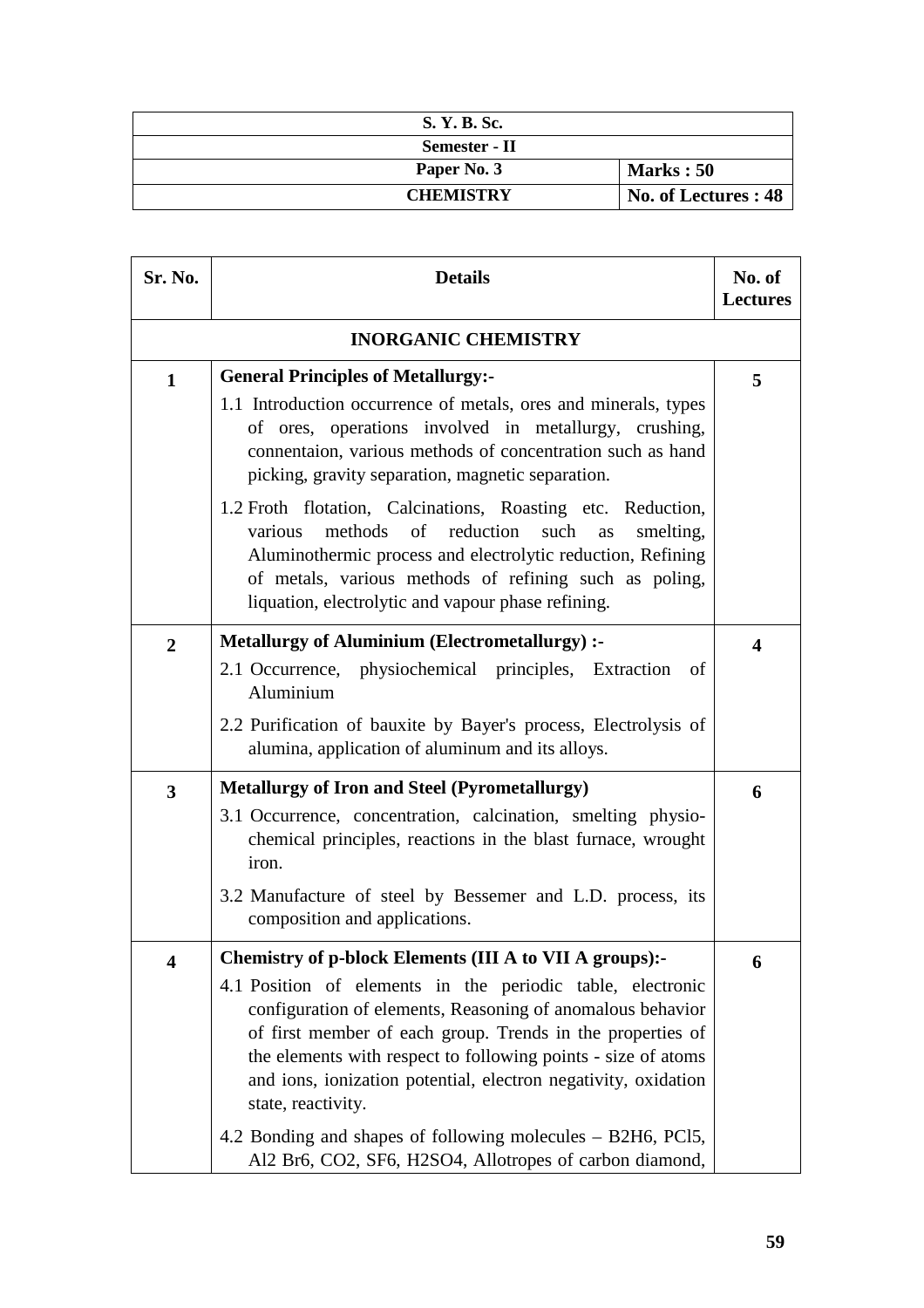|                | graphite and fullerene.                                                                                                                                                                                                                                                                                                                                                                                                                                                       |   |
|----------------|-------------------------------------------------------------------------------------------------------------------------------------------------------------------------------------------------------------------------------------------------------------------------------------------------------------------------------------------------------------------------------------------------------------------------------------------------------------------------------|---|
| 5              | <b>Chemistry of d-block elements:-</b><br>5.1 Position of d-block in periodic table, trends in properties of<br>these elements w.r.t.                                                                                                                                                                                                                                                                                                                                         | 7 |
|                | (a) size of atoms $\&$ ions (b) reactivity (c) catalytic activity<br>(d) oxidation state (e) complex formation ability (f) colour<br>(g) magnetic properties (h) Non-Stoichiometry (i) density,<br>melting $&$ boiling points.                                                                                                                                                                                                                                                |   |
| 6              | <b>Chemical Toxicology:-</b><br>6.1 Toxic chemicals in the environment.<br>6.2 Impact of toxic chemistry on enzymes.<br>6.3 Biochemical effect of Arsenic.<br>6.4 Biochemical effect of cadmium.<br>6.5 Biochemical effect of Lead.<br>6.6 Biochemical effect of Mercury.<br>6.7 Biological methylation.                                                                                                                                                                      | 5 |
| $\overline{7}$ | Acids Bases, Solvents and Reactions in non-aqueous<br>solvents :-<br>7.1 Definition of acids and bases, Arrhenius theory, Lowry<br>bronsted theory (in brief).<br>7.2 Lewis concept, Lux-flood theory, strength of acids and<br>Trends in strength of hydracids and oxacids,<br>bases.<br>properties of solvents - M. P., B. P. dipole-moments,<br>dielectric constant, Lewis acid-base character, protonic<br>acidity,<br>7.3 Types of solvents. Hard & soft acids and bases | 8 |
| 8              | <b>Corrosion and passivity</b>                                                                                                                                                                                                                                                                                                                                                                                                                                                | 7 |

# **Reference :**

1. Introduction to electrochemistry by S. Glasstone 2nd Ed. pages 491-503.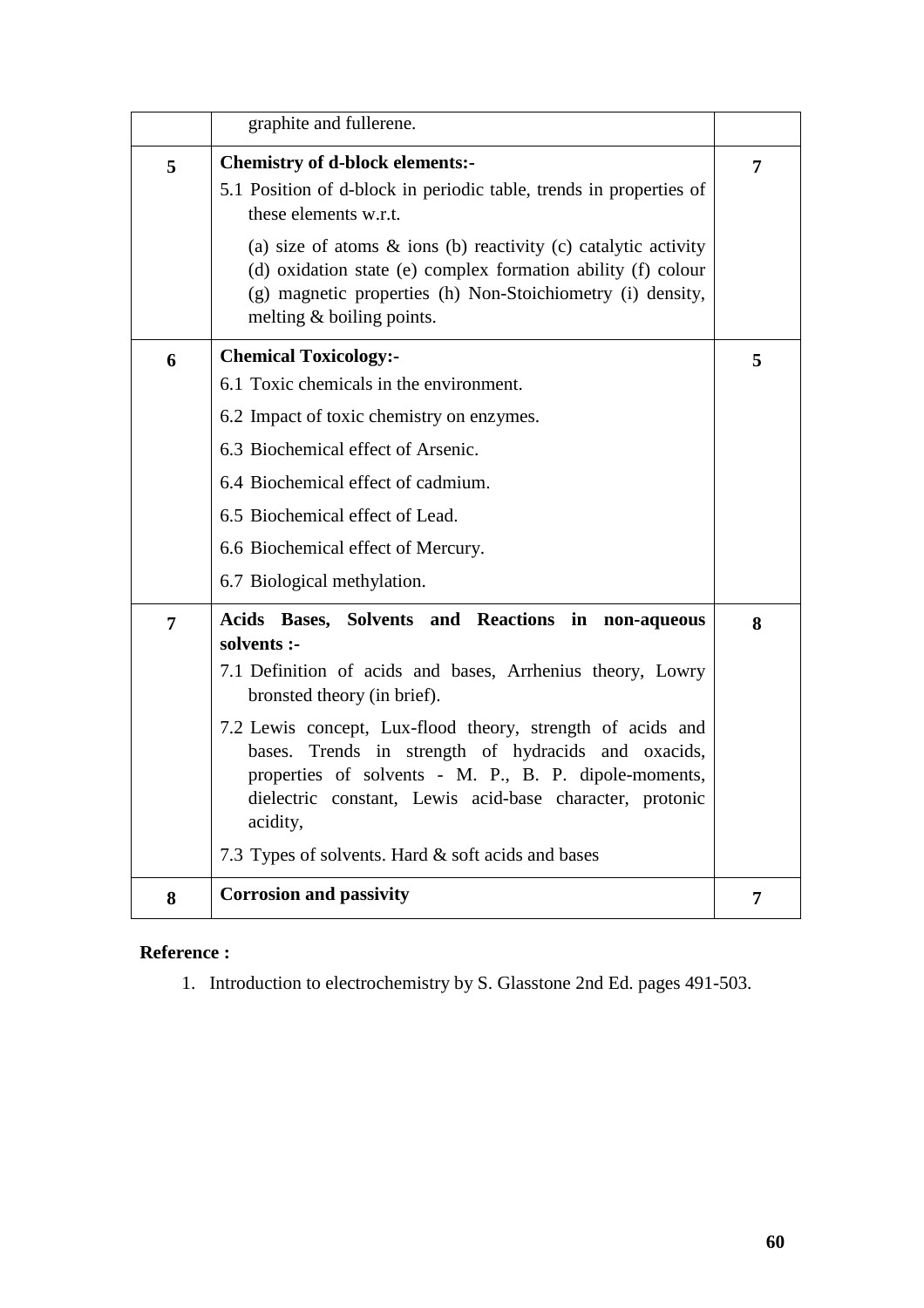| S. Y. B. Sc.     |                      |
|------------------|----------------------|
| Semester - II    |                      |
| Paper No. 4      | Marks: 50            |
| <b>CHEMISTRY</b> | No. of Lectures : 48 |

| Sr. No.                 | <b>Details</b>                                                                                                                                                                                                                                                                                  |   |
|-------------------------|-------------------------------------------------------------------------------------------------------------------------------------------------------------------------------------------------------------------------------------------------------------------------------------------------|---|
|                         | <b>ANALYTICAL CHEMISTRY</b>                                                                                                                                                                                                                                                                     |   |
| $\mathbf{1}$            | <b>Introduction to Analytical chemistry:-</b><br>1.1 Importance, the analytical process, sampling (solid liquid and<br>gases),                                                                                                                                                                  | 3 |
|                         | 1.2 Hazards in sampling, sample treatment (aqueous acid, fluxes,<br>ashing)                                                                                                                                                                                                                     |   |
| $\overline{2}$          | <b>Inorganic Qualitative Analysis</b><br>2.1 Basic principles, common ion effect, solubility, solubility<br>product, preparation of original solution, classification of basic<br>radicals in groups, separation of basic radicals.<br>2.2 Removal of interfering anions (phosphate and borate) | 7 |
|                         | Detection of acidic                                                                                                                                                                                                                                                                             |   |
| 3                       | Analysis of Organic Compounds (Qualitative & Quantitative)<br>3.1 Types of organic compounds. Characters tests and reactions of<br>different functional groups.<br>3.2 Analysis - Estimation of C, H(O) by combustion tube,                                                                     | 8 |
|                         | Detection of nitrogen, sulphur,<br>3.3 Halogen and phosphorus by Lassaigen's test.                                                                                                                                                                                                              |   |
|                         | 3.4 Estamation of nitrogen by Duma's Kjeldahl's method.<br>Estimation of Halogen, Sulphur and phosphorus by Carious<br>method.                                                                                                                                                                  |   |
|                         | 3.5 Determination of empirical and molecular formula, Numerical<br>problems.                                                                                                                                                                                                                    |   |
| $\overline{\mathbf{4}}$ | <b>Errors in Qualitative Analysis:-</b>                                                                                                                                                                                                                                                         | 5 |
|                         | 4.1 Accuracy and precision, methods of expressing accuracy,<br>methods of expressing precision,                                                                                                                                                                                                 |   |
|                         | 4.2 Classification of errors, minimization of errors, significant<br>figures and computations,                                                                                                                                                                                                  |   |
|                         | 4.3 Numerical problems.                                                                                                                                                                                                                                                                         |   |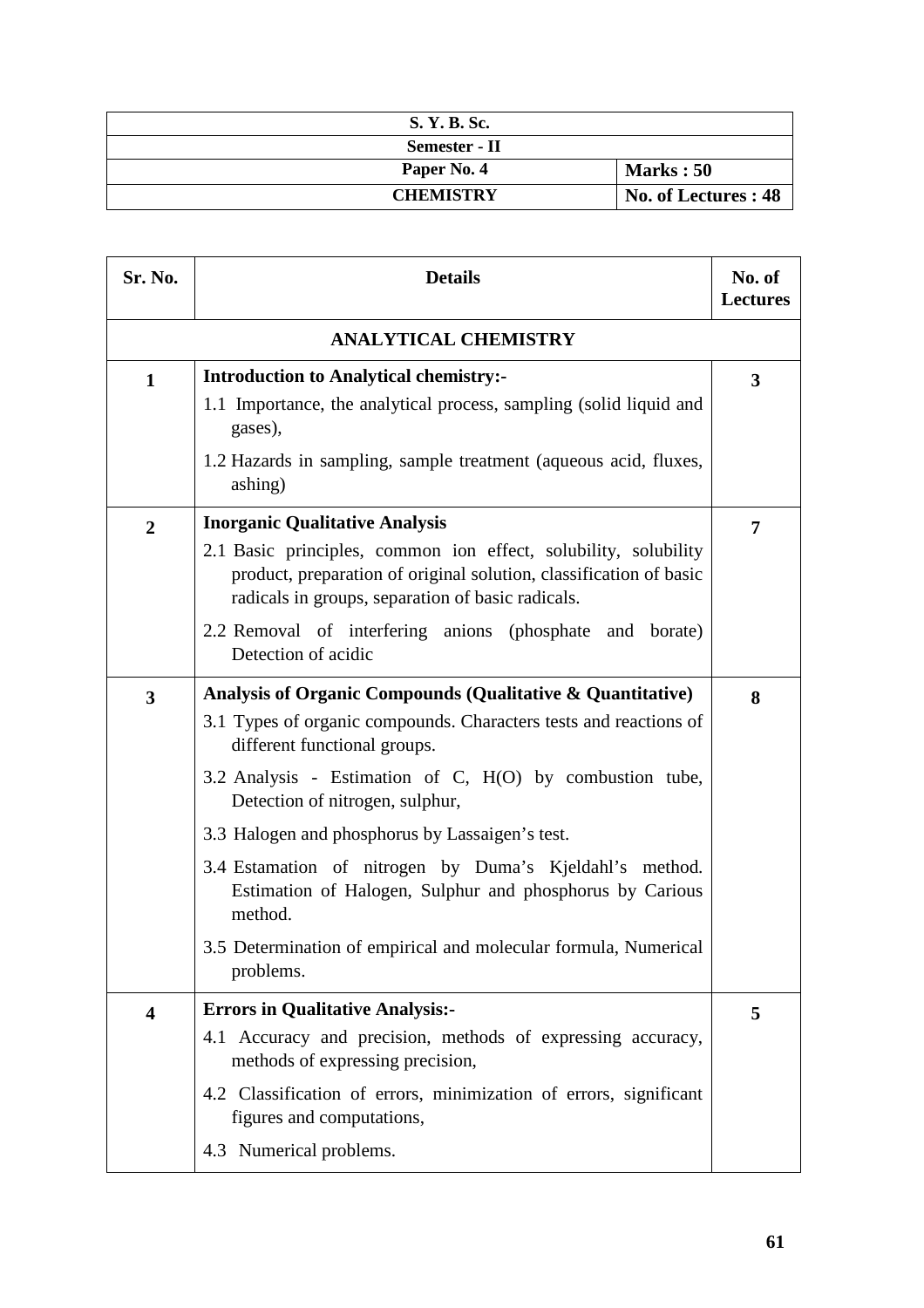| 5 | <b>Volumetric Analysis:-</b>                                                                                                                                                                                                                                                                                                                                                                  | 18 |
|---|-----------------------------------------------------------------------------------------------------------------------------------------------------------------------------------------------------------------------------------------------------------------------------------------------------------------------------------------------------------------------------------------------|----|
|   | 5.1 Introduction to volumetric analysis, calibration of apparatus<br>(burette, pipette and volumetric flask) standard solution and<br>their preparation. Various methods of expressing the<br>concentration of solutions. Equivalent weight in different types<br>of reactions, primary and secondary standard solutions,<br>Numerical problems.<br>5.2 Classification of volumetric analysis |    |
|   |                                                                                                                                                                                                                                                                                                                                                                                               |    |
|   | a) Acid base (neutralization) titrations : Theory of indicators,<br>theory of acid base indicators, mixed and universal indicators,<br>neutralization curves for strong acid - strong base, weak acid -<br>strong base, weak base - strong acid, weak acid - weak base,<br>polybasic acid with strong base. Displacement titrations,<br>choice of indicators, numerical problems.             |    |
|   | b) Oxidation-Reduction Titration:                                                                                                                                                                                                                                                                                                                                                             |    |
|   | Principle, titration curves with reference to Fe (II) and Ce (IV)<br>reactions, detection of end points, Numerical problems.                                                                                                                                                                                                                                                                  |    |
|   | Complexomatric Titration: Principal, Mg- EDTA<br>$\mathbf{c})$<br>complex, Standardisation,                                                                                                                                                                                                                                                                                                   |    |
|   | d) <b>Iodometry</b> and <b>Iodimetry</b>                                                                                                                                                                                                                                                                                                                                                      |    |
|   | General discussion, detection of end point, difference between<br>iodimetry.<br>Standardisation<br>and<br>of<br>sodium<br>idometry<br>thiosulphate solution with potassium dichromate and iodine<br>method. Applications – Estimation of copper in crystalline<br>copper sulphate, Estimation of available                                                                                    |    |
|   | chlorine in bleaching powder.                                                                                                                                                                                                                                                                                                                                                                 |    |
| 6 | <b>Solvent Extraction :-</b>                                                                                                                                                                                                                                                                                                                                                                  | 7  |
|   | 6.1 Introduction, Principle of solvent extration, Distribution<br>coefficient, distribution retio, relation between Distribution<br>coefficient and distribution retio, factors affecting solvent<br>extraction, percentage extracted,                                                                                                                                                        |    |
|   | 6.2 Solvent exration method, sepration factor, batch extraction,<br>counters current extraction, application of solvent extraction,<br>numerical problems.                                                                                                                                                                                                                                    |    |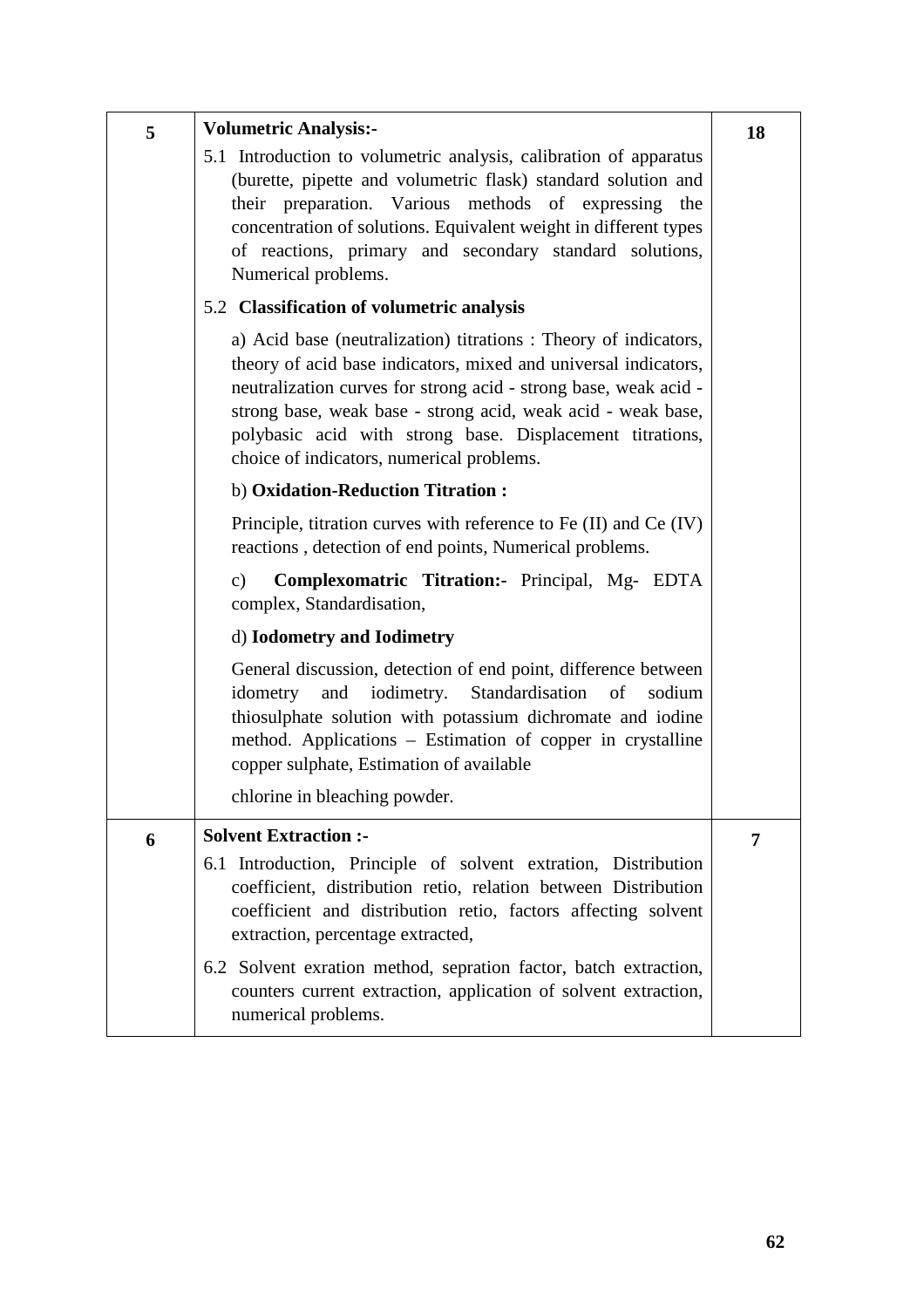- 1. Analytical chemistry by G. D. Christain, John Weiley and sons, 5th Edition.
- 2. Fundamentals of Analytical chemistry by D. A. Skoog, D. M. West and F. J. Holler, 6th Edn.
- 3. A text book of macro and semi micro Qualitative analysis by A. I. Vogel, 5th Edition
- 4. Vogel's text book of Quantitative Inorganic Analysis revised Edn. J. Barret, R. C. Danney, G.H. Jeffery and J. Mendham ELBS.
- 5. Quantitative organic Analysis 4th Ed. A. I. Vogel ELBS
- 6. Quantitative Inorganic Analysis 4th Ed A. I. Vogel ELBS
- 7. Instrumental methods of chemical Analysis by Chatwal and Anand 6th Edition
- 8. A text book of Quantitative Inorganic Analysis A. I. Vogel 3rd Edition.
- 9. Basic concept of analytical chemistry- S. M. Khopkar.
- 10. Instrumental methods of chemical analysis-Willard, Deen & Merrit-6th Edition.
- 11. Analytical chemistry by Skoog.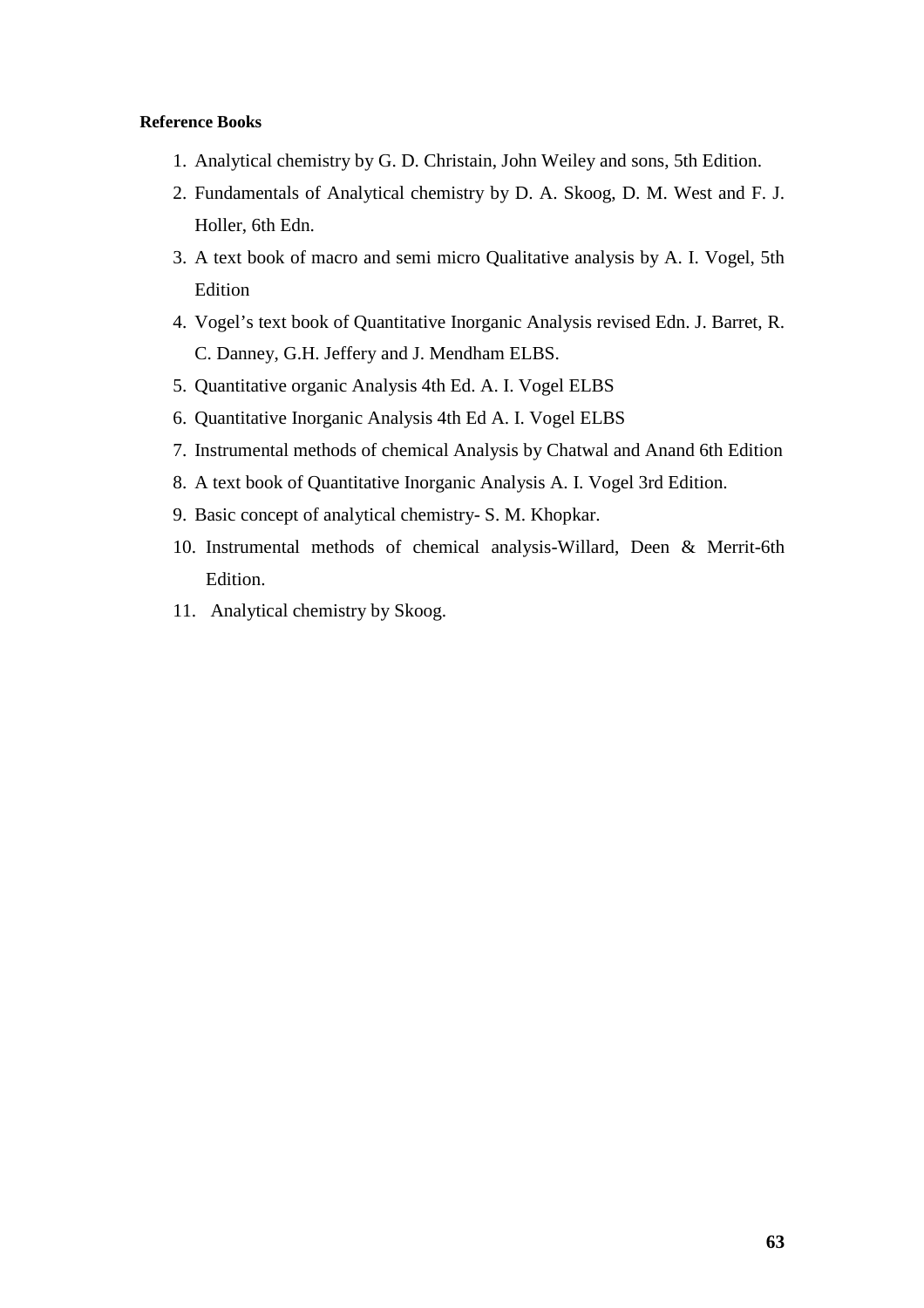| S. Y. B. Sc.            |                      |
|-------------------------|----------------------|
| Semester - II           |                      |
| Paper No. 5             | Marks: 50            |
| <b>RENEWABLE ENERGY</b> | No. of Lectures : 48 |

| Sr. No.                                          | <b>Details</b>                                                                                                                | No. of<br><b>Lectures</b> |
|--------------------------------------------------|-------------------------------------------------------------------------------------------------------------------------------|---------------------------|
| <b>SOLAR PHOTOVOLTAIC ENERGY CONVERSION - II</b> |                                                                                                                               |                           |
| 1.                                               | <b>SOLAR CELL FABRICATION TECHNOLOGY</b>                                                                                      | 9                         |
|                                                  | 1.1 Preparation of Metallurgical, Electronic & Solar Grade<br>Silicon                                                         |                           |
|                                                  | 1.2 Production of Single Crystal, Multicrystalline, Gallium<br>Arsenide, Copper Indium Diselenide, Amorphous<br>Solar<br>Cell |                           |
|                                                  | 1.3 Wafering & Doping                                                                                                         |                           |
|                                                  | 1.4 Thin-Film Modules-method of Manufacture                                                                                   |                           |
|                                                  | 1.5 Procedure of Masking                                                                                                      |                           |
|                                                  | 1.6 Photolithography & Etching                                                                                                |                           |
|                                                  | 1.7 Role of Nano-Technology in Solar Cell                                                                                     |                           |
|                                                  | 1.8 Module Lamination & Fabrication                                                                                           |                           |
| 2.                                               | <b>SOLAR PV SYSTEM</b>                                                                                                        | 14                        |
|                                                  | 2.1 Classification                                                                                                            |                           |
|                                                  | 2.2 Stand-Alone Solar PV System                                                                                               |                           |
|                                                  | 2.3 Grid Interactive Solar PV System                                                                                          |                           |
|                                                  | 2.4 Hybrid Solar PV System                                                                                                    |                           |
|                                                  | 2.5 Battery technology                                                                                                        |                           |
|                                                  | 2.5.1 Introduction : Basic Concepts, Components<br>of                                                                         |                           |
|                                                  | Battery, Operation of Battery<br>2.5.2 Battery Characteristics                                                                |                           |
|                                                  | 2.5.3 Classification of Batteries                                                                                             |                           |
|                                                  | 2.5.4 Classical batteries : Lead Acid, Nickel Cadmium,                                                                        |                           |
|                                                  | Zinc Manganese dioxide                                                                                                        |                           |
|                                                  | Inverter<br>2.6                                                                                                               |                           |
|                                                  | 2.6.1 Introduction                                                                                                            |                           |
|                                                  | 2.6.2 Classification of Inverter                                                                                              |                           |
|                                                  | 2.6.3 Single Phase Series Inverter                                                                                            |                           |
|                                                  | 2.6.4 Single Phase Full Bridge Inverter                                                                                       |                           |
|                                                  | 2.6.5 Single Phase Inverter Output Voltage Control                                                                            |                           |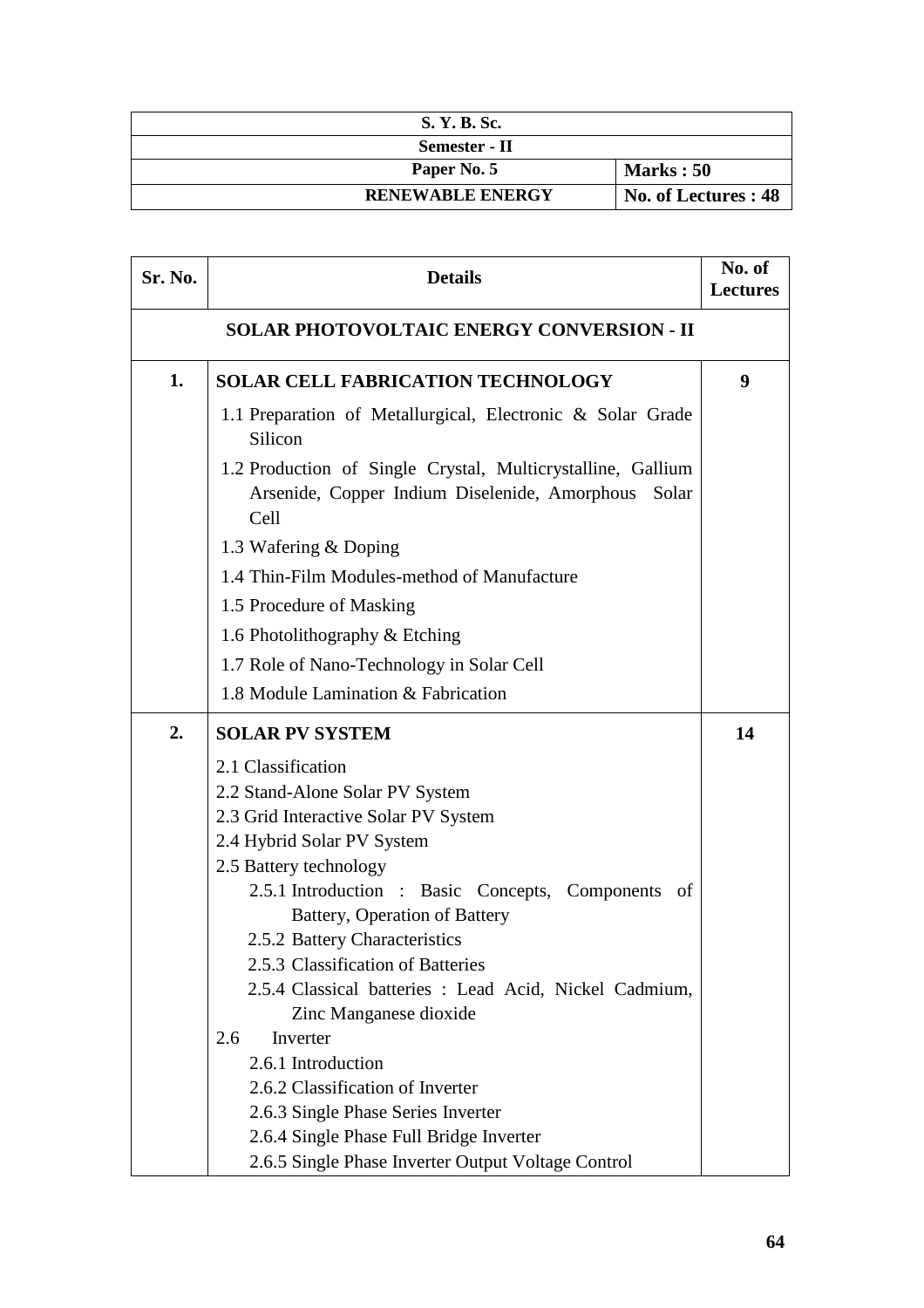|                  | 2.6.6 Single Pulse Width Modulation                                    |    |
|------------------|------------------------------------------------------------------------|----|
|                  | 2.6.7 Multiple Pulse Width Modulation                                  |    |
| 3.               | <b>SMART GRID TECHNOLOGY</b>                                           | 15 |
|                  | 3.1 Evolution of Electric Grid                                         |    |
|                  | 3.1.1<br>Concept of Smart Grid                                         |    |
|                  | Definition of Smart Grid<br>3.1.2                                      |    |
|                  | Need of Smart Grid<br>3.1.3                                            |    |
|                  | <b>Functions Smart Grid</b><br>3.1.4                                   |    |
|                  | 3.1.5<br><b>Opportunities and Barriers Smart Grid</b>                  |    |
|                  | Difference between Conventional Grid and<br>3.1.6<br><b>Smart Grid</b> |    |
|                  | Concept of Resilient Grid and Smart Grid<br>3.1.7                      |    |
|                  | 3.2 Role of Smart Meter in Smart Grid                                  |    |
|                  | 8.2.1 Real Time Prizing                                                |    |
|                  | 3.3 Smart Appliances                                                   |    |
|                  | 3.4 Automatic Meter Reading(AMR)                                       |    |
|                  | 3.5 Smart Sensors                                                      |    |
|                  | 3.6 Smart Grid Life Cycle                                              |    |
|                  | Regulatory & Cost Recovery<br>3.6.1                                    |    |
|                  | 3.6.2 Strategy & Planning                                              |    |
|                  | 3.6.3 Technology Integration                                           |    |
|                  | 3.6.4 Business Process Readiness                                       |    |
|                  | 3.6.5 Compliance & Risk Management                                     |    |
| $\overline{4}$ . | <b>SOLAR PV APPLICATIONS</b>                                           | 10 |
|                  | 4.1 Grid Interactive PV Power Generation                               |    |
|                  | 4.2 Water Pumping                                                      |    |
|                  | 4.3 Lighting                                                           |    |
|                  | 4.4 Medical Refrigeration                                              |    |
|                  | 4.5 Village Power                                                      |    |
|                  | 4.6 Telecommunication and Signalling                                   |    |

# **TEXT-BOOKS:**

- 1. Non-Conventional Energy Resources, B. H. Khan, The McGraw Hill Publications.
- 2. Non-Conventional Energy Sources, G.D. Ray, Khanna Publications.
- 3. S. P. Sukhatme and J.K. Nayak, Solar Energy Principles of Thermal Collection and Storage, Tata McGraw-Hill, New Delhi.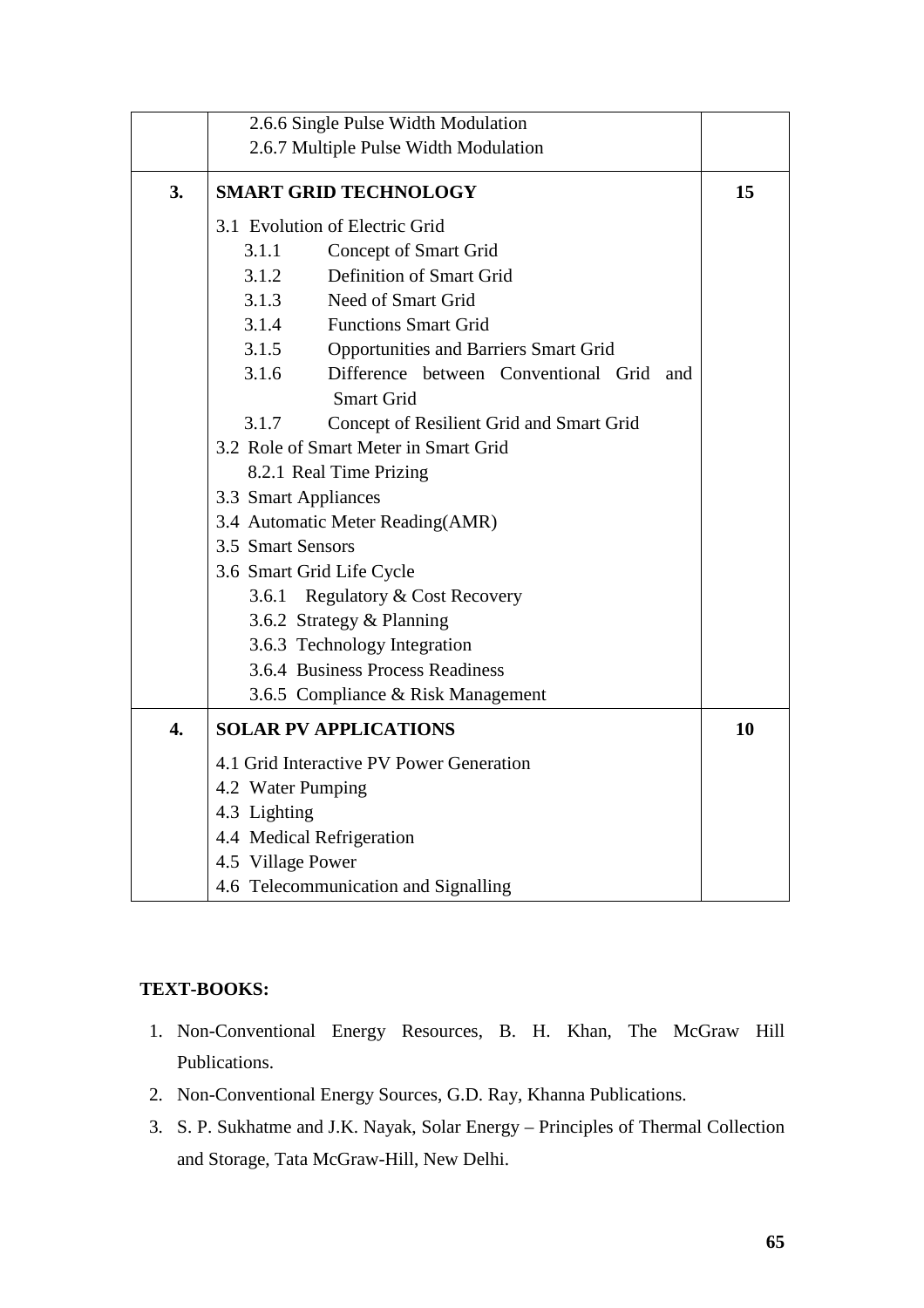- 4. Gilbert M. Masters, Renewable and Efficient Electric Power Systems, Prentice-Hall.
- 5. Solar Energy, Fundamentals and Applications, Garg, Prakash, Tata McGraw Hill.
- 6. J.A. Duffie and W.A. Beckmann, Solar Engineering of Thermal Processes, John Wiley, London, 1991.
- 7. C.S. Solanki, Solar Photovoltaics: Fundamental, Technologies and Applications, Prentice Hall of India, 2011.
- 8. Antonio Luque, Steven Hegedus; Handbook of Photovoltaic Science and Engineering; John Wiley and Sons, 2002.
- 9. Clark W. Gellings, "The Smart Grid: Enabling Energy Efficiency and Demand Response", CRC Press.
- 10. Jean Claude Sabonnadiere, Nouredine Hadjsaid, "Smart Grids", Wiley Balackwell.

## **REFERENCES:**

- 1. Kreith F. and Kreider J.F., 'Principles of Solar Engineering', McGrawhill Book  $Co.$
- 2. H.A. Kiehne (ed), Battery Technology Handbook; Marcel and Dekker, New York, 1989.
- 3. Andres Carvallo, John Cooper, "The Advanced Smart Grid: Edge Power Driving Sustainability: 1", Artech House Publishers July 2011.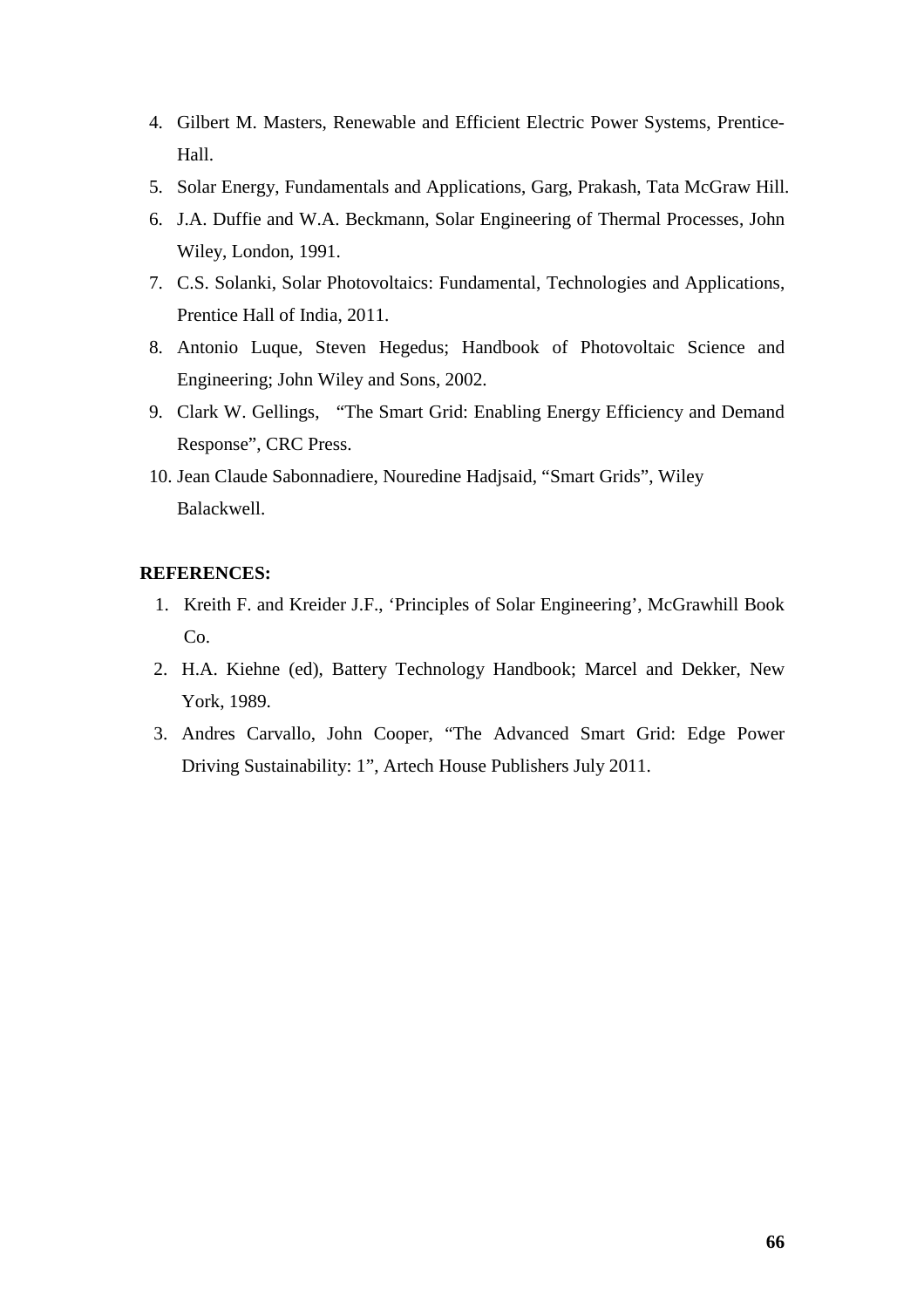| S. Y. B. Sc.            |                      |
|-------------------------|----------------------|
| Semester - II           |                      |
| Paper No. 6             | <b>Marks</b> : 50    |
| <b>RENEWABLE ENERGY</b> | No. of Lectures : 48 |

| Sr. No.                 | <b>Details</b>                                                | No. of          |  |  |  |
|-------------------------|---------------------------------------------------------------|-----------------|--|--|--|
|                         |                                                               | <b>Lectures</b> |  |  |  |
|                         | <b>BIO-ENERGY - II (THERMOCHEMICAL CONVERSION OF BIOMASS)</b> |                 |  |  |  |
| $\mathbf{1}$            | <b>INTRODUCTION</b>                                           | 4               |  |  |  |
|                         | 1.1 Introduction to Biomass Conversion                        |                 |  |  |  |
|                         | 1.2 Biomass Composition                                       |                 |  |  |  |
|                         | 1.3 Properties of Biomass                                     |                 |  |  |  |
|                         | 1.1 Thermal degradation : Steps, Arrhenius law, Kinetics      |                 |  |  |  |
|                         | 1.2 Gas Producers                                             |                 |  |  |  |
| $\overline{2}$          | <b>GASIFICATION</b>                                           | 15              |  |  |  |
|                         | 2.1 Principles of Gasification                                |                 |  |  |  |
|                         | 2.2 Pre-Treatment of Biomass                                  |                 |  |  |  |
|                         | 2.2.1 Physical Treatment : Mechanically Grinding &            |                 |  |  |  |
|                         | Chipping                                                      |                 |  |  |  |
|                         | 2.2.2 Moisture Removing or Adding                             |                 |  |  |  |
|                         | 2.2.3 Application of Binding Agent                            |                 |  |  |  |
|                         | 2.2.4 Steaming                                                |                 |  |  |  |
|                         | 2.2.5 Torrefaction                                            |                 |  |  |  |
|                         | 2.3 Chemistry of Gasification                                 |                 |  |  |  |
|                         | 2.4 Types of Gasifiers and Zones                              |                 |  |  |  |
|                         | 2.5 Updraft Gasifier - Principles - Design - Application      |                 |  |  |  |
|                         | 2.6 Downdraft Gasifier - Principles – Design – Application    |                 |  |  |  |
|                         | 2.7 Cross Draft Gasifier - Principles – Design – Application  |                 |  |  |  |
|                         | 2.8 Open core Gasifier - Principles – Design – Application    |                 |  |  |  |
|                         | 2.9 Fluidized Bed Gasifier - Principles - Design -            |                 |  |  |  |
|                         | Application – Models                                          |                 |  |  |  |
| 3                       | <b>GASIFIER APPLICATIONS</b>                                  | 4               |  |  |  |
|                         | 3.1 Engine system : Requirements                              |                 |  |  |  |
|                         | 3.2 Thermal application : System, Requirements                |                 |  |  |  |
|                         |                                                               |                 |  |  |  |
| $\overline{\mathbf{4}}$ | <b>COMBUSTOR</b>                                              | 5               |  |  |  |
|                         | 4.1 Wood Burning Stoves                                       |                 |  |  |  |
|                         | 4.2 Principle of Wood Burning Stoves                          |                 |  |  |  |
|                         | 4.3 Design : Wood Burning Stoves                              |                 |  |  |  |
| 5                       | <b>PYROLYSIS</b>                                              | 5               |  |  |  |
|                         |                                                               |                 |  |  |  |
|                         | 5.1 Pyrolysis Plants                                          |                 |  |  |  |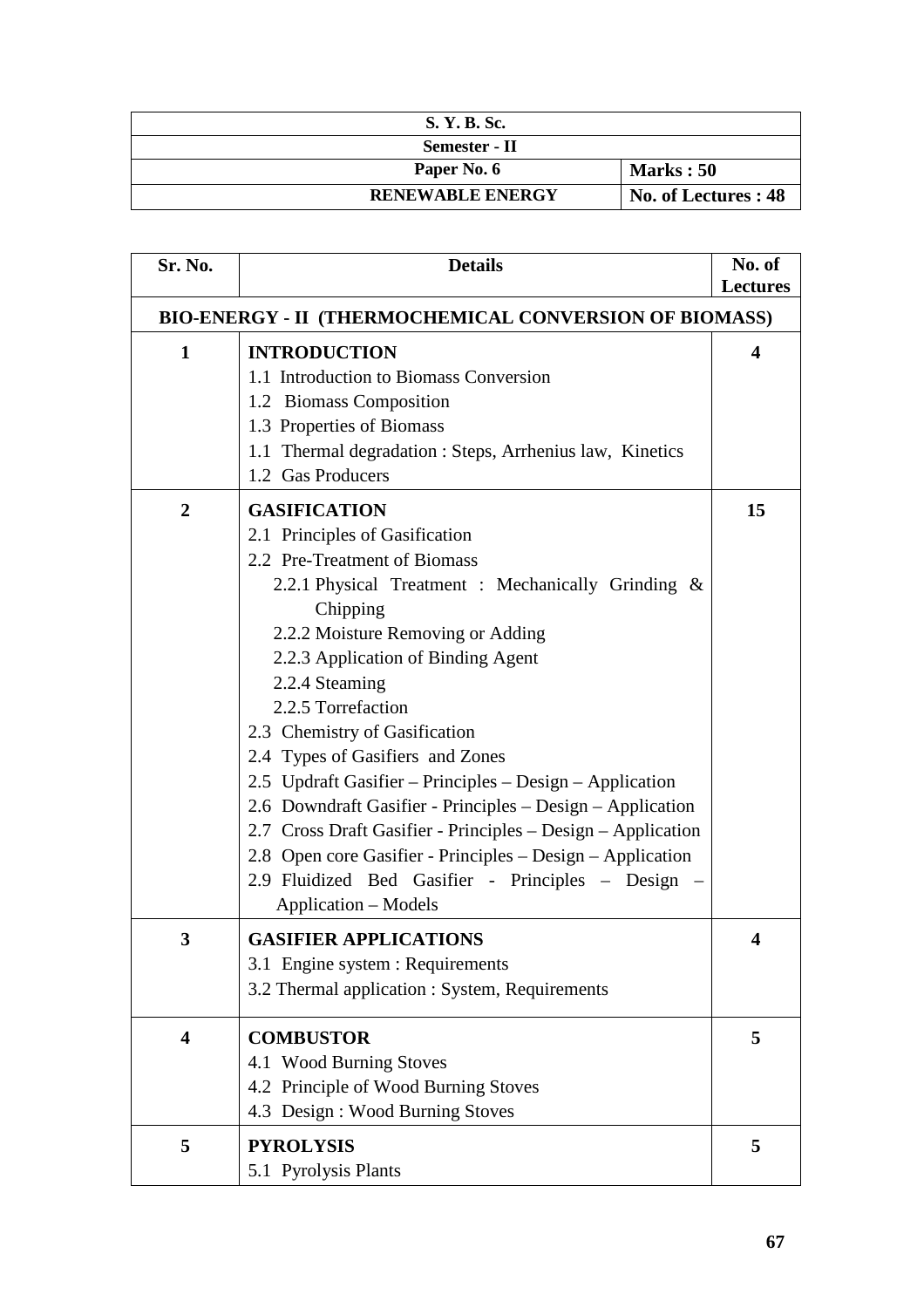|   | 5.2 Principle of Pyrolysis Plants                          |    |
|---|------------------------------------------------------------|----|
|   | 5.3 Products Recovery from Pyrolysis Plants                |    |
| 6 | <b>COGENERATION</b>                                        | 15 |
|   | 6.1 Principle & Classification (Topping Cycle, Bottoming   |    |
|   | Cycle, Combined cycle, Rankine Cycle) of Cogeneration      |    |
|   | 6.2 Layout of Cogeneration system                          |    |
|   | 6.3 Cogeneration Technologies                              |    |
|   | 6.3.1 Steam Turbine Cogeneration Systems                   |    |
|   | 6.3.2 Gas Turbine Cogeneration Systems                     |    |
|   | 6.3.3 Combined Cycles Cogeneration Systems                 |    |
|   | 6.3.4 Advanced Cogeneration Systems                        |    |
|   | 6.4 Issues & Applications of Cogeneration Technologies     |    |
|   | 6.4.1 Applications: Utility Sector, Industrial Sector,     |    |
|   | <b>Building Sector, Rural Sector</b>                       |    |
|   | 6.4.2 Impacts of Cogeneration plants on<br>Fuel,           |    |
|   | <b>Electricity and Environment</b>                         |    |
|   | 6.5 Technical Parameters for Cogeneration: Heat $-$ to $-$ |    |
|   | Power Ratio, Quality of Thermal Energy Needed, Load        |    |
|   | Pattern, Fuels Available, System Reliability, Grid         |    |
|   | Dependent System Versus Independent System, Retrofit       |    |
|   | versus New Installation, Electricity Buy-Back, Local       |    |
|   | <b>Environmental Regulation</b>                            |    |
|   | 6.6 Instruments related to Gasifiers studies               |    |

#### **REFERENCES:**

- 1. Vimal, O.P. and Tyagi P.D. 1985. Fuel wood from waste land. Agricole publishing Academy, New Delhi.
- 2. Glass, D.L. and Emert M. 1985. Fuels from Biomasss waste Ann Arbor Science publishing Inc. Michigan.
- 3. Tilman D.A. Progress in Biomass Conversion Vol. I to V., Academic Press, London.
- 4. Kjellstorm N. 1980. Producer Gas Local Electricity Generation from wood and agricultural residues. FAO Publication.
- 5. Kaupp A. 1984. Gasification of Rice Hulls Theory and Practice. Publication of GATE, Gmbh, Germany.

## **Book:**

- 1. Non-Conventional Energy Sources. **G.D. Ray, Khanna Publications.**
- 2. Non-Conventional Energy Resources, **B.H. Khan, The McGraw Hill Publications**.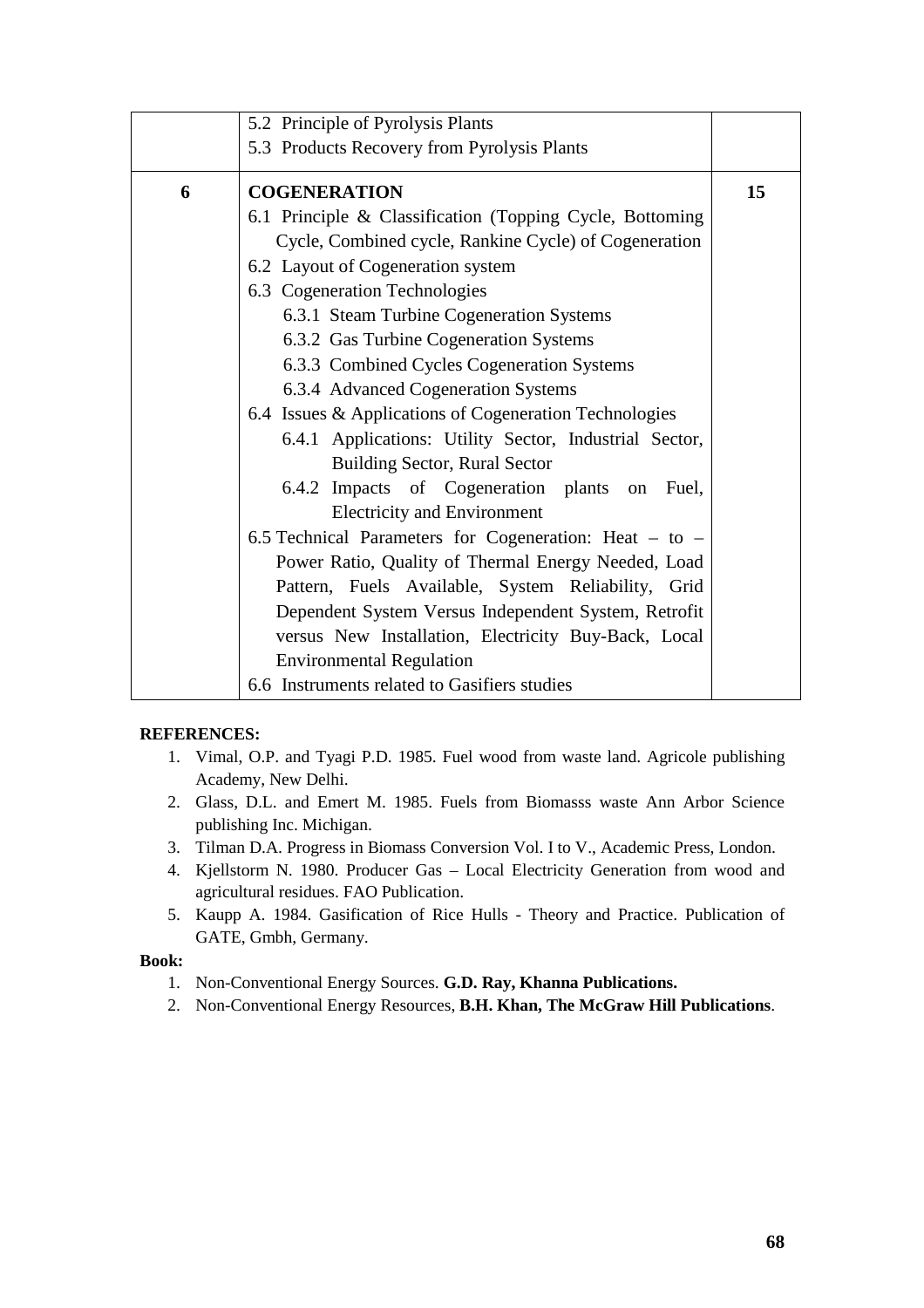| <b>T. Y. B. Sc.</b>     |                      |
|-------------------------|----------------------|
| Semester - I            |                      |
| Paper No. 1             | <b>Marks</b> : 50    |
| <b>RENEWABLE ENERGY</b> | No. of Lectures : 48 |

| Sr.<br>No.                                 | <b>Details</b>                                                                             | No. of<br><b>Lectures</b> |
|--------------------------------------------|--------------------------------------------------------------------------------------------|---------------------------|
| <b>SOLAR THERMAL ENERGY CONVERSION - I</b> |                                                                                            |                           |
| $\mathbf{1}$                               | <b>BASICS IN SOLAR ENERGY SYSTEMS</b>                                                      | 4                         |
|                                            | 1.1 Different types of Renewable Energy Sources                                            |                           |
|                                            | 1.2 Sun as a Source of Energy                                                              |                           |
|                                            | 1.3 Solar Radiation                                                                        |                           |
|                                            | 1.4 Extra Terrestrial at Earth's Surface - Horizontal, Tilted<br>Surface                   |                           |
|                                            | 1.5 Estimation of Radiation                                                                |                           |
|                                            | 1.6 Alternation of Solar Radiation by Atmosphere                                           |                           |
|                                            | 1.7 Effect of Orientation of Receiving Surface                                             |                           |
| $\overline{2}$                             | <b>BASIC SUNS-EARTH ANGLES</b>                                                             | 8                         |
|                                            | 2.1 Angle of Latitude                                                                      |                           |
|                                            | 2.2 Declination Angle                                                                      |                           |
|                                            | 2.3 Hour Angle                                                                             |                           |
|                                            | 2.4 Inclination Angle (Altitude)                                                           |                           |
|                                            | 2.5 Zenith Angle                                                                           |                           |
|                                            | 2.6 Solar Azimuth Angle                                                                    |                           |
|                                            | 2.7 Tilt Angle (Slope)                                                                     |                           |
|                                            | 2.8 Surface Azimuth Angle                                                                  |                           |
|                                            | 2.9 Angle of Incidence                                                                     |                           |
|                                            | 2.10 Local Solar Time                                                                      |                           |
| 3                                          | <b>SOLAR RADIATION</b>                                                                     | 6                         |
|                                            | 3.1 Solar Radiation Data                                                                   |                           |
|                                            | 3.2 Estimation of Monthly Average, Daily Total Radiation on<br><b>Horizontal Surface</b>   |                           |
|                                            | 3.3 Estimation of Monthly Average, Daily Diffuse Radiation on<br><b>Horizontal Surface</b> |                           |
|                                            | 3.4 Monthly Average, Daily Global Radiation on Tilted Surface                              |                           |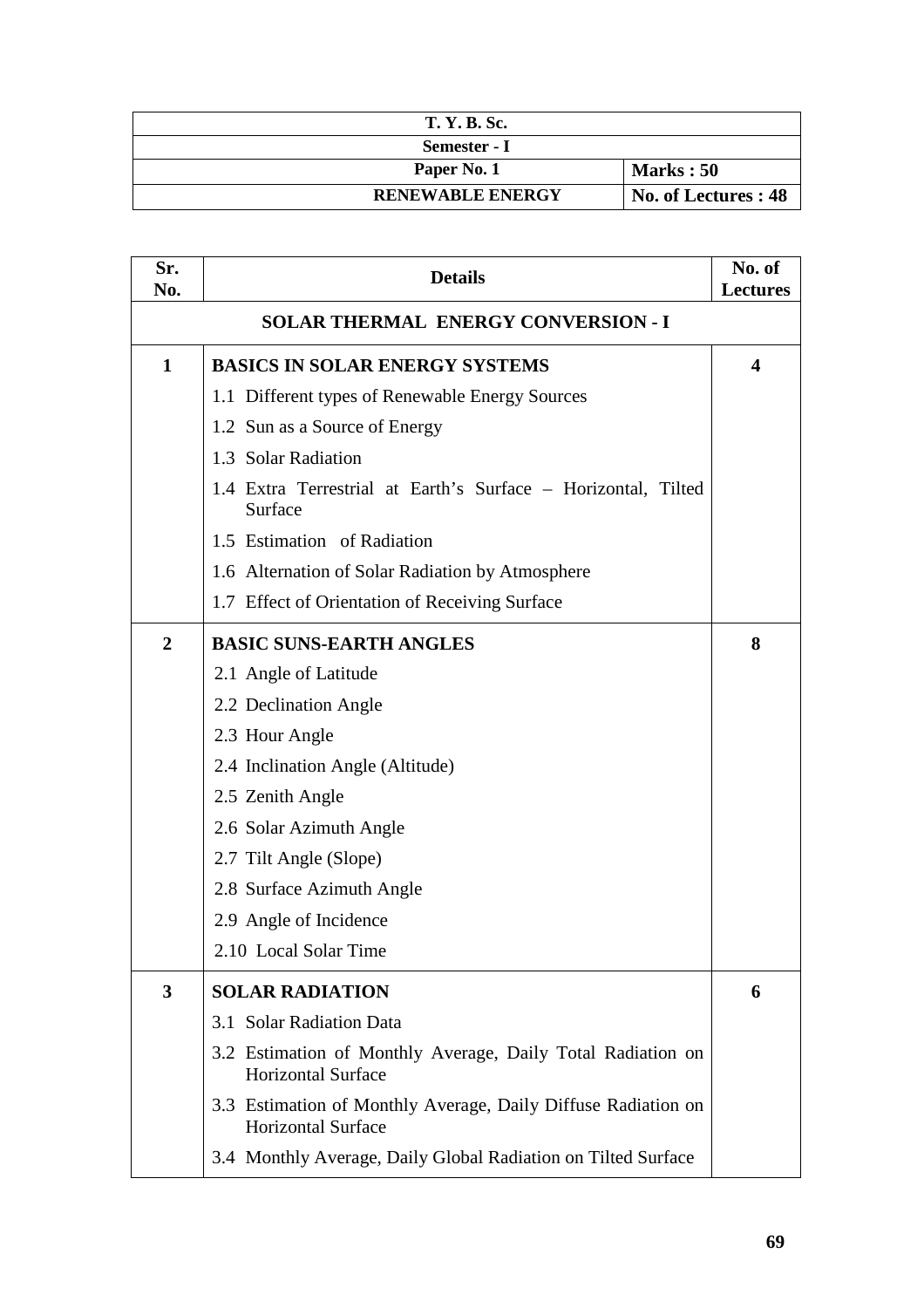| $\overline{\mathbf{4}}$ | <b>MEASUREMENT OF SOLAR RADIATION</b>                                  | 5  |
|-------------------------|------------------------------------------------------------------------|----|
|                         | 4.1 Measurement of Solar Radiation                                     |    |
|                         | 4.1.1 Pyranometer                                                      |    |
|                         | 4.1.2 Pyrheliometer                                                    |    |
|                         | 4.1.3 Sunshine Recorder                                                |    |
|                         | 4.2 Radiation Characteristics of Opaque Materials                      |    |
|                         | 4.3 Radiation Transmission through covers and Absorption of            |    |
|                         | Collectors                                                             |    |
| 5                       | THE SOLAR ENERGY OPTION: AN OVERVIEW OF<br><b>THERMAL APPLICATIONS</b> | 5  |
|                         | 5.1 Devices for Thermal Collection and Storage                         |    |
|                         | 5.2 Thermal applications                                               |    |
| 6                       | LIQUID FLAT-PLATE COLLECTORS (FPC)                                     | 10 |
|                         | 6.1 Definition                                                         |    |
|                         | 6.2 Characteristic Features of FPC                                     |    |
|                         | 6.3 Performance Analysis                                               |    |
|                         | 6.4 Transmissivity - Absorptivity Product                              |    |
|                         | 6.5 Overall Loss Coefficient and Heat Transfer Correlations            |    |
|                         | 6.6 Collector Efficiency Factor                                        |    |
|                         | 6.7 Effects of Various Parameters on Performance                       |    |
|                         | 6.8 Advantages of Flat plate Collector                                 |    |
|                         | 6.9 Alternatives to the Conventional Collector                         |    |
| 7                       | <b>SOLAR AIR HEATERS &amp; WATER HEATER</b>                            | 10 |
|                         | 7.1 Introduction                                                       |    |
|                         | 7.2 Performance Analysis of Solar Air Heater                           |    |
|                         | Types of Air Heaters<br>7.3                                            |    |
|                         | 7.3.1 Collector with Non-Porous Absorber                               |    |
|                         | 7.3.2 Collector with Porous Absorber                                   |    |
|                         | Testing Procedure of Solar Air Heater<br>7.4                           |    |
|                         | Application of Solar Air Heater<br>7.5                                 |    |
|                         | Solar Water Heating System : Thermosiphon & Forced<br>7.6              |    |
|                         | Flow                                                                   |    |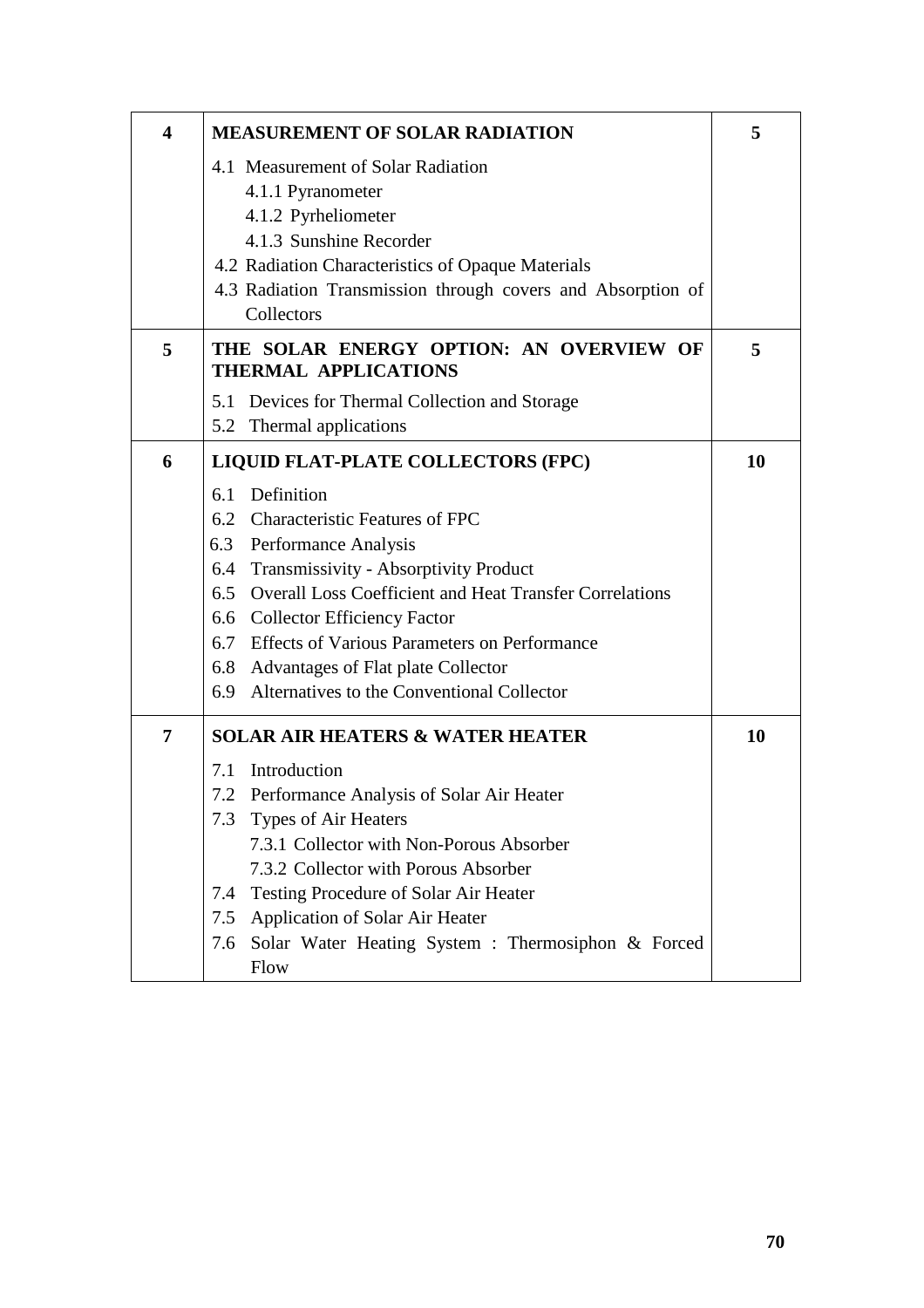#### **TEXT BOOKS:**

- 1. Non-Conventional Energy Sources, **G.D. Rai, Khanna Publishers**.
- 2. Non-Conventional Energy Resources, **B.H. Khan, The McGraw-Hill Publications**.
- 3. S.P. Sukhatme and J.K. Nayak, Solar Energy Priniciples of thermal collection and storage; Tata McGraw-Hill, New Delhi
- 4. Solar Energy, Fundamentals and Applications, Garg, Prakash, Tata McGraw Hill
- 5. J.A. Duffie and W.A. Beckmann, Solar Engineering of Thermal Processes, John Wiley, London, 1991.
- 6. M.S. Sodha, N.K. Bansal, A. Kumar and M. A. S. Malik, Solar Passive Building: science and design, Pergamon Press, New York, 1986
- 7. M.A.S. Malik, G.N. Tiwari, A. Kumar and M.S. Sodha, Solar Distillation. Pergamon Press, New York, 1982.
- 8. S. P. Sukhatme and J.K. Nayak, Solar Energy Principes of thermal collection and storage, Tate McGraw-Hill, New Delhi
- 9. Gilbert M. Masters, Renewable and efficient electric power systems, Prentice-Hall
- 10. Solar Energy, Fundamentals and Applications, Garg, Prakash, Tata McGraw Hill
- 11. J.A. Duffie and W.A. Beckmann, Solar Engineering of Thermal Processes, Johm Wiley, London, 1991.
- 12. C.S. Solanki, Solar Photovoltaics: Fundamental, technologies and applications, Prentice Hall of India, 2011.

#### **REFERENCES:**

- 1. Kreith F and Kreider J.F., 'Principles of Solar Engineering', McGraw Hill Book Co.,
- 2. A. Rabl, Active Solar Collectors and Their Applications, Oxford University Press, New York, 1985.
- 3. Gilbert M. Masters, Renewable and efficient electric power systems, Prentice-Hall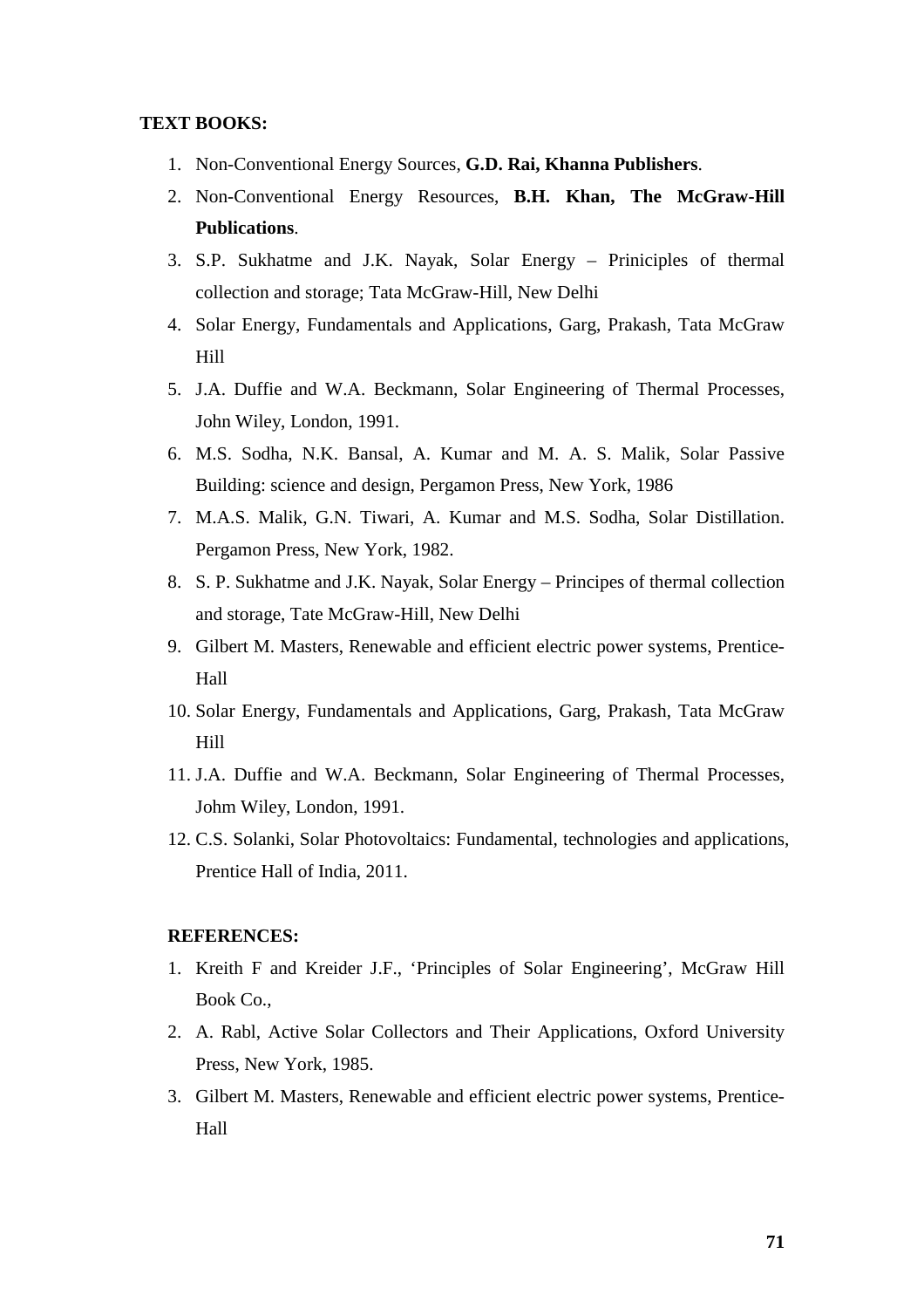4. Kreith F and Kreider J.F., 'Principles of Solar Engineering', McGrawHill Book Co.

# **Text Book**

- 1. J. A. Duffie and W. A. Beckmann, Solar Engineering of Thermal Processes, John Wiley, London, 1991.
- 2. Non-Conventional Energy Sources, G.D. Ray, Khanna Publications.
- 3. Non-Conventional Energy Resources, B.H. Khan, The McGraw Hill Publications.

# **References**

- 1. Sukhatme, S. P., Solar Energy Principles of Thermal Collection and Storage, Tata McGraw Hill Publishing Co., 1996.
- 2. Kreith, F., and Kreider J. F., Principles of Solar Engineering, McGraw hill Book Co., 1978.
- 3. Garg, H.P., Treatise on Solar Energy, Volume 1, 2 and 3, John Wiley and Sons, 1982.
- 4. Seshadri et.al. Climatological and Solar Data for India, Sarita Prakashan, 1969.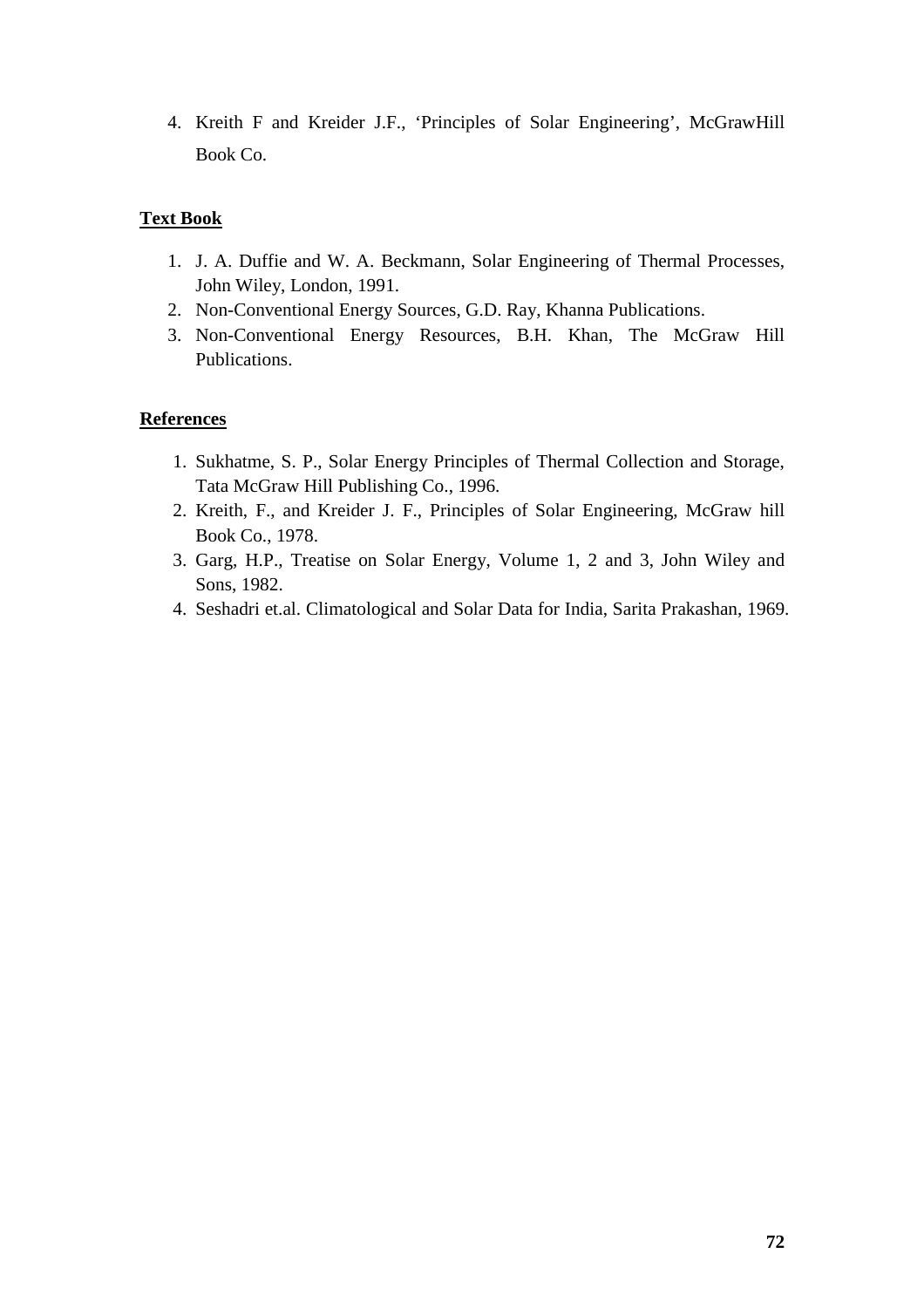| <b>T. Y. B. Sc.</b>     |                      |
|-------------------------|----------------------|
| Semester - I            |                      |
| Paper No. 2             | Marks: 50            |
| <b>RENEWABLE ENERGY</b> | No. of Lectures : 48 |

| Sr.<br>No. | <b>Details</b>                                                                                    | No. of<br><b>Lectures</b> |
|------------|---------------------------------------------------------------------------------------------------|---------------------------|
|            | <b>WIND ENERGY - I</b>                                                                            |                           |
| 1.         | <b>BASICS OF WIND</b>                                                                             | 6                         |
|            | Introduction<br>1.1                                                                               |                           |
|            | Causes of wind<br>1.2                                                                             |                           |
|            | Types of Winds<br>1.3                                                                             |                           |
|            | 1.3.1 Planetary or Permanent Winds                                                                |                           |
|            | 1.3.2 Trade Winds                                                                                 |                           |
|            | 1.3.3 Westerlies Winds                                                                            |                           |
|            | 1.3.4 Polar Winds                                                                                 |                           |
|            | 1.3.5 Periodic Winds                                                                              |                           |
|            | 1.3.6 Sea Breeze Winds                                                                            |                           |
|            | 1.3.7 Land Breeze Winds                                                                           |                           |
|            | 1.3.8 Monsoon Winds: Summer, Winter, Local                                                        |                           |
|            | 1.4 Local & Regional Wind System                                                                  |                           |
|            | 1.5 Meteorology of Wind: Global Circulation                                                       |                           |
|            | 1.6 Forces influencing Wind - Pressure Gradient Force $\&$<br><b>Coriolis Force</b>               |                           |
|            | 1.7 Power in the Wind                                                                             |                           |
| 2.         | <b>WIND MEASUREMENT TECHNIQUIES</b>                                                               |                           |
|            | 2.1 Measurement & Instrumentation                                                                 | 8                         |
|            | 2.2 Wind Data Presentation                                                                        |                           |
|            | 2.3 Power Law Index, Betz Constant, Terrain value                                                 |                           |
|            | 2.4 Wind data Characterization                                                                    |                           |
|            | 2.4.1 Mean Wind Speed                                                                             |                           |
|            | 2.4.2 Wind Speed Distribution : Diurnal Pattern, Depression<br>& Anti-Cyclones and Annual Pattern |                           |
|            | 2.4.3 Wind Turbulence Characteristics : Short-term<br>fluctuations & Long-term fluctuations       |                           |
|            | 2.4.4 Wind Direction Distribution                                                                 |                           |
|            | 2.4.5 Wind Shear                                                                                  |                           |
|            | 2.4 Wind Data Statics, Weibull, Rayleigh & Normal<br><b>Distributions</b>                         |                           |
|            |                                                                                                   |                           |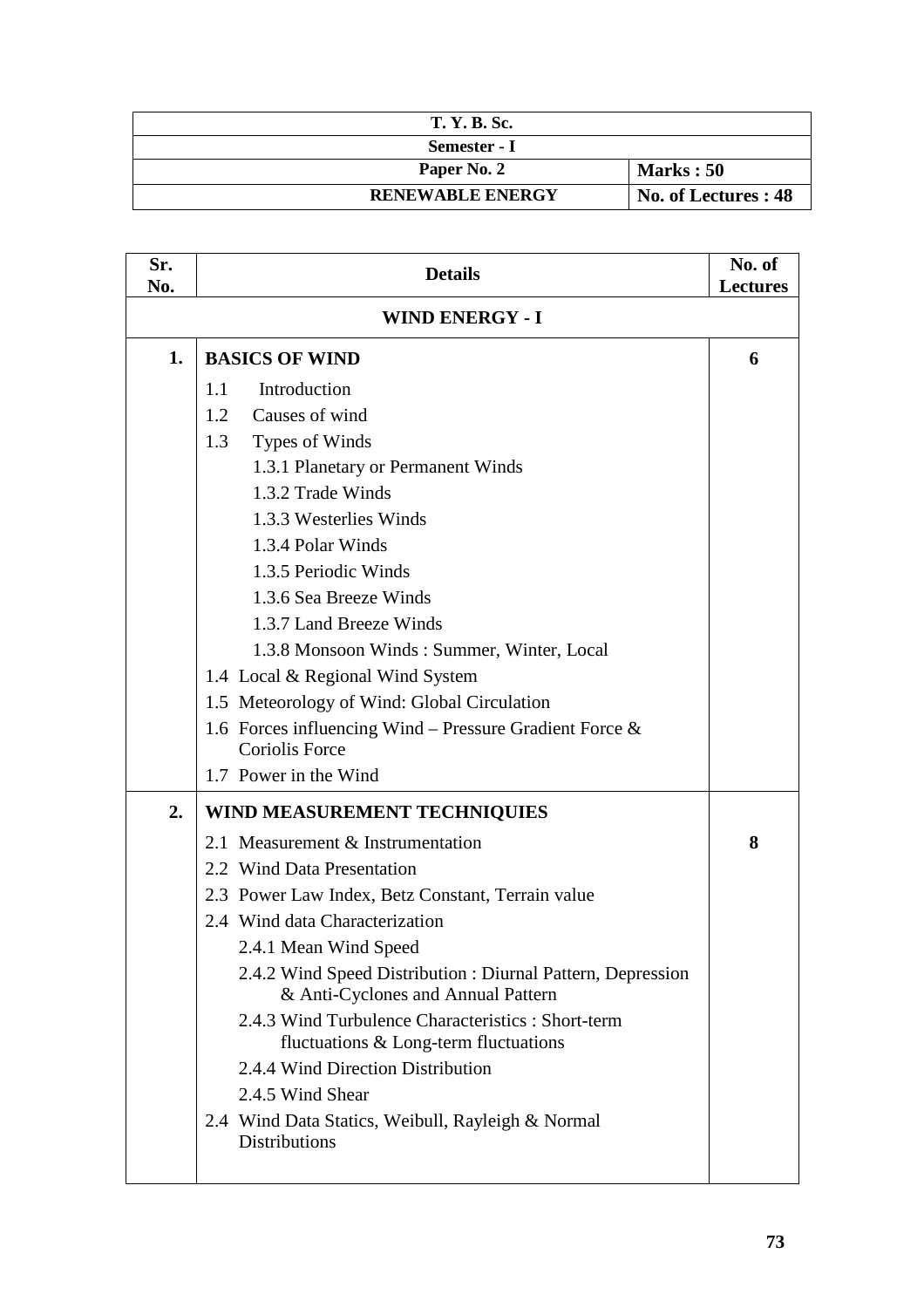| 3. | <b>WIND RESOURCE ASSESSMENT</b>                              | 5  |
|----|--------------------------------------------------------------|----|
|    | 3.1 Atmospheric Boundary Layer, Atmospheric Stability        |    |
|    | 3.2 Wind Power Conversion                                    |    |
|    | 3.3 Wind Power Estimation                                    |    |
|    | 3.4 Site Survey & Analysis                                   |    |
| 4. | WIND MILL SITE SELECTION & MICRO SITING                      | 12 |
|    | 4.1 Site Selection                                           |    |
|    | 4.1.1 Anemometric wind data: Wind speed, Wind direction      |    |
|    | 4.1.2 Site Topography                                        |    |
|    | a. Availability of wind $V_{(t)}$ curve at the proposed site |    |
|    | b. Wind structure at the proposed site                       |    |
|    | 4.1.3 Terrain                                                |    |
|    | 4.1.4 Altitude                                               |    |
|    | 4.1.5 Local Ecology                                          |    |
|    | 4.1.6 Project Accessibility                                  |    |
|    | a. Distance to Roads or Railways                             |    |
|    | b. Nearness of site to local centre/users                    |    |
|    | c. Nature of ground                                          |    |
|    | 4.1.7 Land cost                                              |    |
|    | 4.2 Micrositing                                              |    |
|    | 4.2.1 Necessary Parameters                                   |    |
|    | a. Building Requirements (e.g. distances to residences)      |    |
|    | b. Distances between the individual turbines in a park       |    |
|    | 4.2.2 Environmental Aspects                                  |    |
|    | a Wind Condition (wind speed & Direction)                    |    |
|    | b Influence of WTG on the environment (e.g. shadow           |    |
|    | flickering, noise emission)                                  |    |
|    | 4.2.3 Prevailing Conditions                                  |    |
| 5. | <b>AERODYNAMICS &amp; WIND MILL BLADE</b>                    | 5  |
|    | 5.1 Theory of Aerodynamics                                   |    |
|    | 5.1.1 Basic Equation: Continuity, Momentum & Energy          |    |
|    | Equation, Application of Momentum Equation                   |    |
|    | 5.1.2 Calculation of Drag on Two-Dimensional body            |    |
|    | 5.2 Blade Element Theory & Aerofoil                          |    |
|    | 5.2.1 Aerofoil Nomenclature & Characteristics                |    |
|    | 5.2.2 Incompressible flow over Aerofoil                      |    |
|    | 5.2.3 Kutta Condition                                        |    |
|    | 5.2.4 Kelvin's Circulation Theorem                           |    |
|    | 5.2.5 Classical Thin Aerofoil Theory                         |    |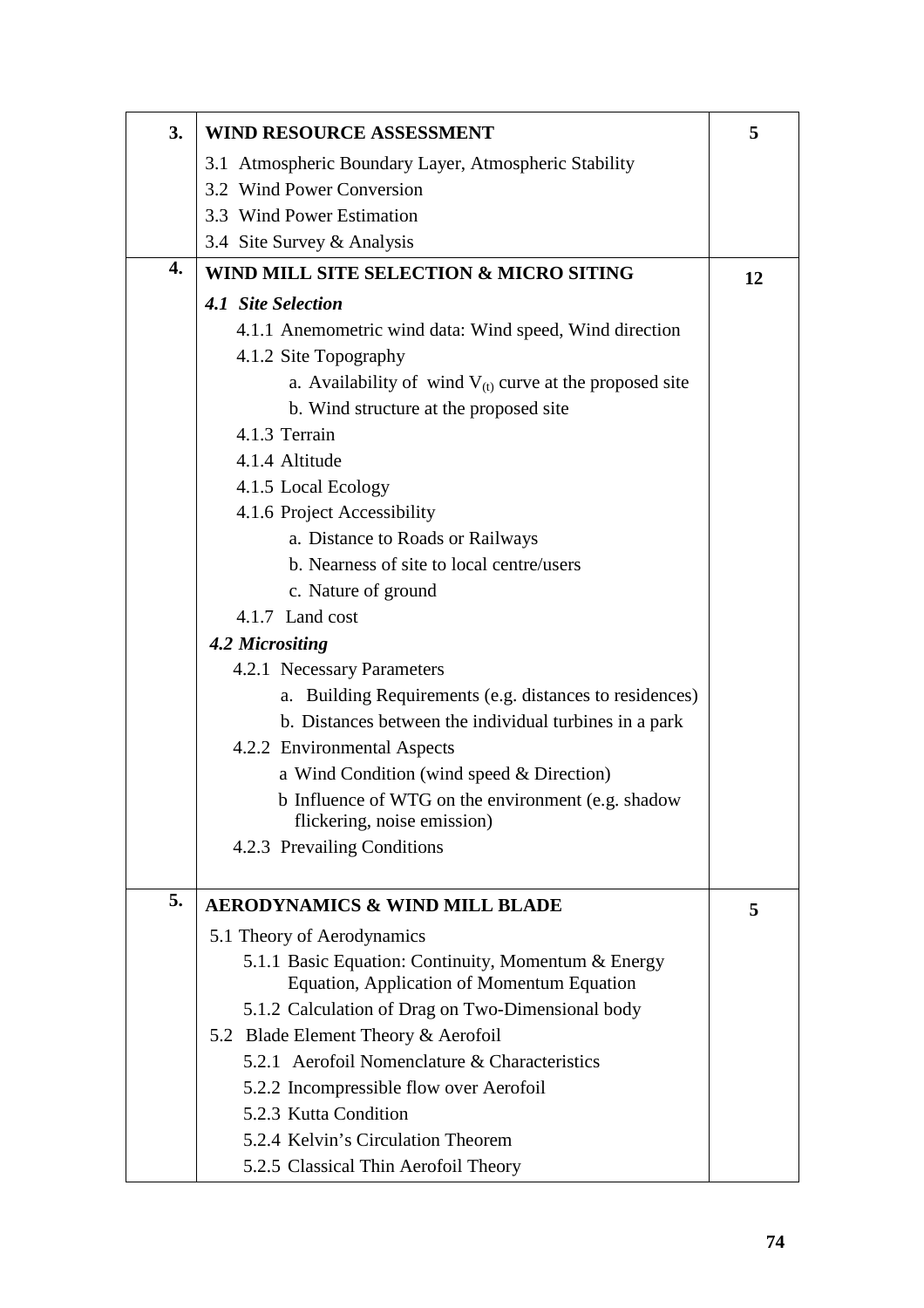|    |     | 5.2.6 Symmetric & Cambered Aerofoil                 |    |
|----|-----|-----------------------------------------------------|----|
|    |     | 5.2.7 Prandt's Lifting Line Theory                  |    |
| 6. |     | <b>WIND ENERGY CONVERSION</b>                       | 12 |
|    |     | 6.1 Wind Mill                                       |    |
|    |     | 6.2 Basic Components of Wind Mill Conversion System |    |
|    | 6.3 | Types of Wind Mills - Based on:                     |    |
|    |     | 6.3.1 Application                                   |    |
|    |     | 6.3.2 Wind Flow Direction                           |    |
|    |     | 6.3.3 Tower Type & Height                           |    |
|    |     | 6.3.4 Rotor                                         |    |
|    |     | 6.3.5 Controls                                      |    |
|    |     | 6.3.6 Axis                                          |    |
|    |     | 6.3.7 Number & Types of Blades                      |    |
|    |     | 6.3.8 Speed                                         |    |
|    |     | 6.3.9 Inventor & Make                               |    |
|    |     | 6.4 Development of Wind Turbine                     |    |
|    |     | 6.5 Wind Turbine Terminology                        |    |
|    |     | 6.5.1 Tip Speed Ratio                               |    |
|    |     | 6.5.2 Tip Loss                                      |    |
|    |     | 6.5.3 Lift / Drag / Axial Thrust                    |    |
|    |     | 6.5.4 Slip Stream Theory                            |    |
|    |     | 6.5.5 Rotor Solidity                                |    |
|    |     | 6.5.6 Power & Torque co-efficient                   |    |
|    |     | 6.5.7 Co-efficient of Performance                   |    |
|    |     | 6.5.8 Efficiency                                    |    |
|    |     | 6.6 Wind Turbine Performance Analysis               |    |

# **TEXT BOOKS**

- 1. E. I. Walil "Power Plant Technology", McGraw Hill Publishers, New York
- 2. G. D. Rai "Non-Conventional Energy Sources", Khanna Publishers, New Delhi.
- 3. B. H. Khan "Non-Conventional Energy Resources", McGraw Hill Publishers, New Delhi.
- 4. Meteorological Aspects of the Utilization of Wind as an Energy Source, Technical Note No. 175, World Meteorological Organization.
- 5. Wind Turbines Fundamentals: Technologies, Application, Economics. Erich Hau, Springer – Verlag Berlin – Heidelbeg, 2000.
- 6. Gary L. Johnson, Wind Energy System", Printice Hall Inc, New Jersy, 1985.
- 7. E.H. Lysen, Introduction to Wind Energy, CWD Report 82-1, Consultancy Services Wind Energy Developing Countries, May 1983.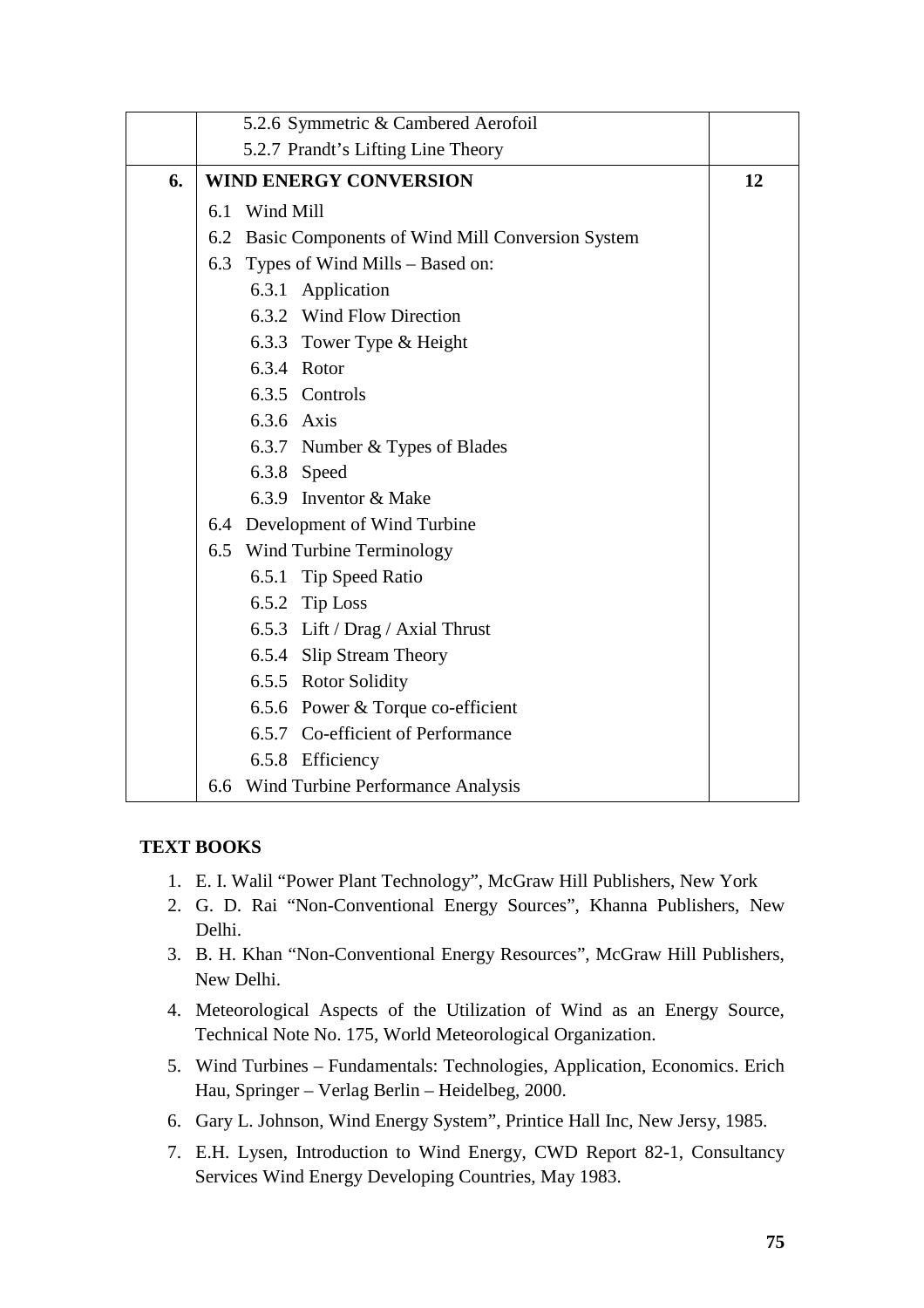- 8. DNV-Riso Guidelines for Design of Wind Turbines, Second Edition, Riso National Laboratory, Denmark, 2002.
- 9. Hansen, Martin,
- 10.
- 11. O., L., Aerodynamics of Wind Turbine, James & James (Science Publishers) Ltd., London 2000.
- **12. J.F. Manwell, J.G. McGowan and A.L. Rogers Wind Energy Explained, John Willy & Sons 2003**
- **13. A report by the EWEA The Economics of Wind Energy, March 2009**
- **14. Paul Gipe, Wind Power for Home and Business, Chelsea Green Publishing Company, Vermont, Totnes, England, 1993**
- 15. Lysen, E.H., Introduction to Wind Energy, CWD Report 82-1, Consultancy Services Wind Energy Developing Countries, May 1983.
- 16. T. Burton et al, Wind Energy Handbook, John Wiley and Sons, 2004.
- 17. G L Johnson, Wind Energy System, Manhattan, KS, 2004.
- 18. T. Burton, Handbook of Wind Energy, John Wiley and Sons, 2005.
- 19. R. Harrison, E. Hau, and H. Snel, Large wind turbines. John Wiley & Sons, Chichester, 2000
- 20. Thomas Ackermann (Ed), Wing power in Power Systems, John Wiley & Sons, Ltd, 2005
- 21. DNV-Riso Guidelines for Design of Wind Turbines, Second Edition, Riso National Laboratory, Denmark, 2002
- 22. T. Burton et al, Wind Energy Handbook, John Wiley and Sons, 2004.
- 23. I.J. Nagarath and D.P. Kothari, Electric Machines, Tata McGraw Hill, 2<sup>nd</sup> Ed. 2003.
- 24. IEC 61400 Wind Turbine Generator Systems
- 25. S. A. Nasar, I Boldea and L.E. Unnewehr, Permanent Magnet, Reluctance and Self-synchronous motors, CRC Press, London, 1993
- 26. S.N. Bhadra, D. Kastha and S. Banerjee, Wind Electrical Systems, Oxford Univ Press 2005.

#### **REFERENCES**

- 1. S. Rao & B. B. Parulekar, "Energy Technology",  $3<sup>rd</sup>$  edition, Khanna Publishers, New Delhi, 1995.
- 2. Anna Mani & Dr. Nooley, "Wind Energy Data for India", 1983.
- 3. Logan (EARL), "Turbo Machinery Basic theory and applications", 1981.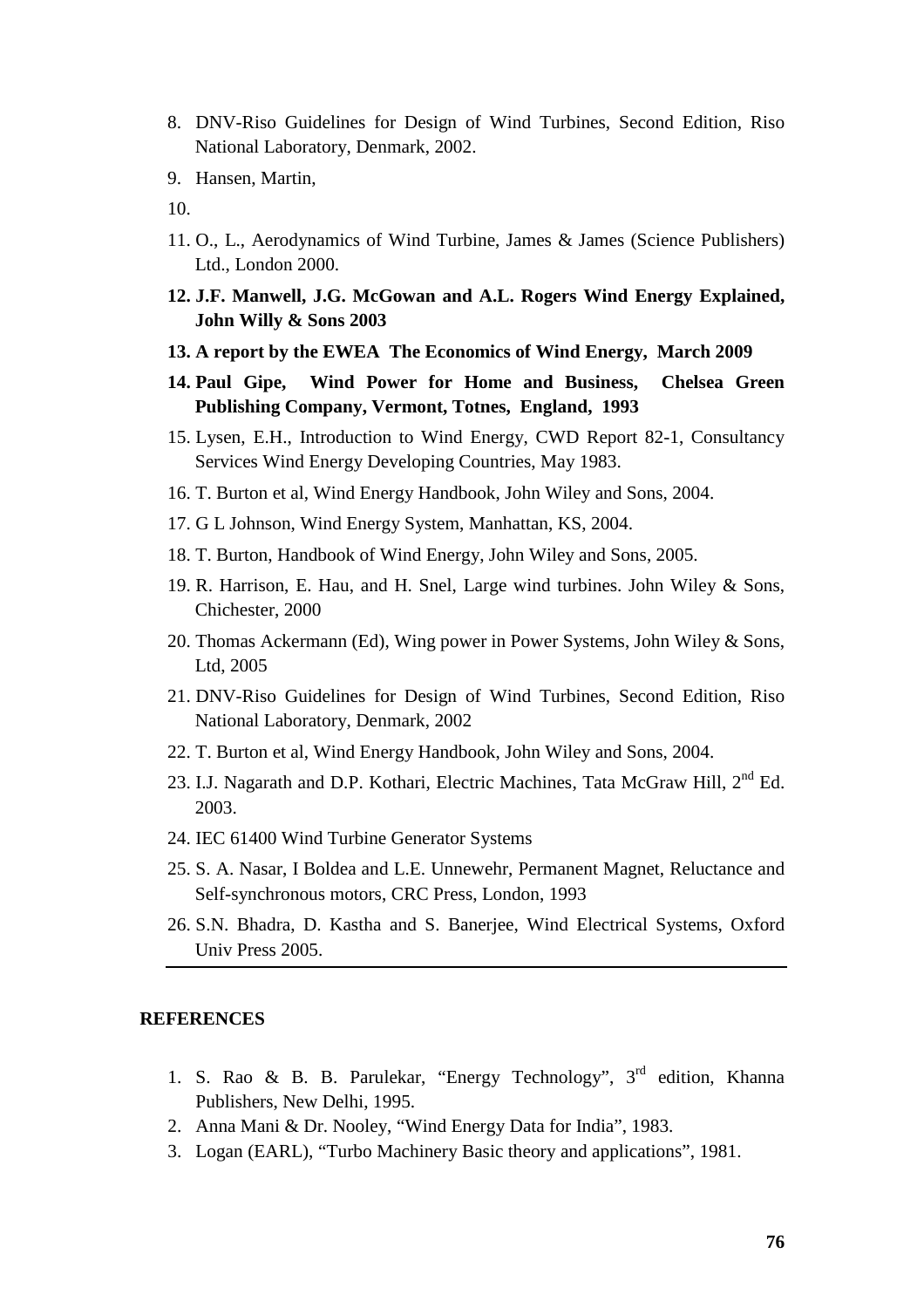| <b>T. Y. B. Sc.</b>     |                      |
|-------------------------|----------------------|
| Semester - I            |                      |
| Paper No. 3             | Marks: 50            |
| <b>RENEWABLE ENERGY</b> | No. of Lectures : 48 |

| Sr. No.        | <b>Details</b>                                              | No. of<br><b>Lectures</b> |
|----------------|-------------------------------------------------------------|---------------------------|
|                | <b>ENERGY STORAGE SYSTEMS - I</b>                           |                           |
| $\mathbf{1}$   | <b>ENERGY STORAGE</b>                                       | 18                        |
|                | 1.1 Need of energy storage                                  |                           |
|                | 1.2 Different modes of Energy Storage                       |                           |
|                | 1.2.1 Potential Energy                                      |                           |
|                | 1.2.2 Kinetic Energy & Compressed Gas System                |                           |
|                | 1.2.3 Electrical and magnetic energy storage                |                           |
|                | 1.2.4 Chemical Energy storage                               |                           |
|                | 1.2.5 Hydrogen for energy storage                           |                           |
|                | 1.2.6 Solar Ponds for energy storage                        |                           |
| $\overline{2}$ | <b>ELECTROCHEMICAL ENERGY STORAGE SYSTEMS</b>               | 20                        |
|                | 2.1 Primary & Secondary Batteries                           |                           |
|                | 2.2 Solid-State and Molten Solvent Batteries                |                           |
|                | 2.3 Lead acid batteries                                     |                           |
|                | 2.4 Nickel Cadmium Batteries, Advanced Batteries            |                           |
| 3              | <b>MAGNETIC</b><br>ELECTRIC ENERGY<br>AND<br><b>STORAGE</b> | 10                        |
|                | <b>SYSTEMS</b>                                              |                           |
|                | 3.1 Superconducting Magnet Energy Storage (SMES) Systems    |                           |
|                | 3.2 Capacitor and Batteries                                 |                           |
|                |                                                             |                           |

### **References:**

- 1. Fuel cell technology handbook, edited by Gregor Hoogers, CRC Press 2003.
- 2. Handbook of Batteries and Fuel cell, David Linden, McGraw-Hill Book Company.
- 3. Non-Conventional Energy Sources, G.D. Ray, Khanna Publications.
- 4. Non-Conventional Energy Resources, B.H. Khan, The McGraw Hill Publications.
- 5. High-temperature Solid Oxide Fuel Cells: Fundamentals, Design and Applications, S.C. Singhal, Elsevier Publications, 2003.
- 6. Fuel Cells for automotive applications professional engineering publishing UK. ISBN 1-86058 4233, 2004.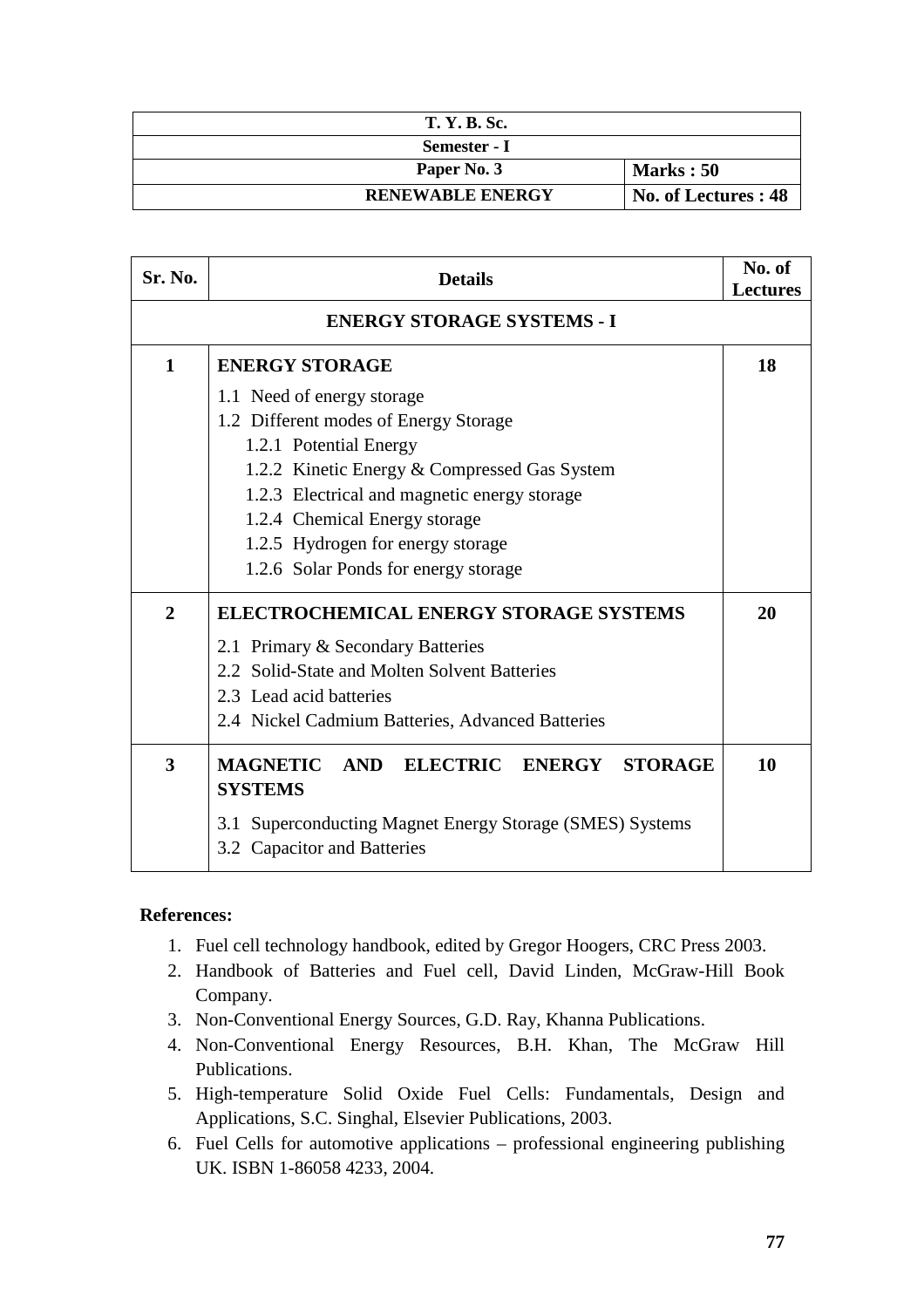| <b>T. Y. B. Sc.</b>     |                      |
|-------------------------|----------------------|
| Semester - I            |                      |
| Paper No. 4             | <b>Marks</b> : 50    |
| <b>RENEWABLE ENERGY</b> | No. of Lectures : 48 |

| Sr. No.                 | <b>Details</b>                                                 | No. of<br><b>Lectures</b> |
|-------------------------|----------------------------------------------------------------|---------------------------|
|                         | <b>OTHER RENEWABLE ENERGY SOURCES - I</b>                      |                           |
|                         | PART - A HYDROGEN ENERGY                                       |                           |
| $\mathbf{1}$            | <b>INTRODUCTION</b>                                            | 4                         |
| $\overline{2}$          | <b>HYDROGEN PRODUCTION</b>                                     | 10                        |
|                         | 2.1 Electrolysis                                               |                           |
|                         | 2.2 Catalytic Methods<br>2.3 Thermo-chemical Methods           |                           |
|                         | 2.4 Fossil Fuel Methods                                        |                           |
|                         | 2.5 Solar Energy Method                                        |                           |
| 3                       | <b>HYDROGEN STORAGE</b>                                        | 10                        |
|                         | 3.1 Hydrogen Storage Methods                                   |                           |
|                         | 3.2 Utilization of Hydrogen Gas                                |                           |
|                         | 3.3 Hydrogen as an Alternative Fuel                            |                           |
|                         | 3.4 Hydrogen Transportation<br>3.5 Utilization of Hydrogen Gas |                           |
|                         |                                                                |                           |
| <b>PART-B</b>           | <b>NUCLEAR ENERGY</b>                                          |                           |
| $\overline{\mathbf{4}}$ | <b>NUCLEAR REACTIONS</b>                                       | 10                        |
|                         | 4.1 Mechanism of Nuclear Fission: Nuclides - Radioactivity –   |                           |
|                         | Decay Chains                                                   |                           |
|                         | 4.2 Fission Process<br>4.3 Reactors                            |                           |
|                         | <b>4.4 Reactor Materials</b>                                   |                           |
|                         | 4.4.1 Characteristics of Nuclear Fuels                         |                           |
|                         | 4.4.2 Nuclear Fuels                                            |                           |
| 5                       | <b>REPROCESSING</b>                                            | 4                         |
|                         | 5.1 Nuclear Fuel Cycles                                        |                           |
|                         | 5.2 Spent Fuel Characteristics                                 |                           |
|                         | 5.3 Role of Solvent Extraction in Reprocessing &<br>their      |                           |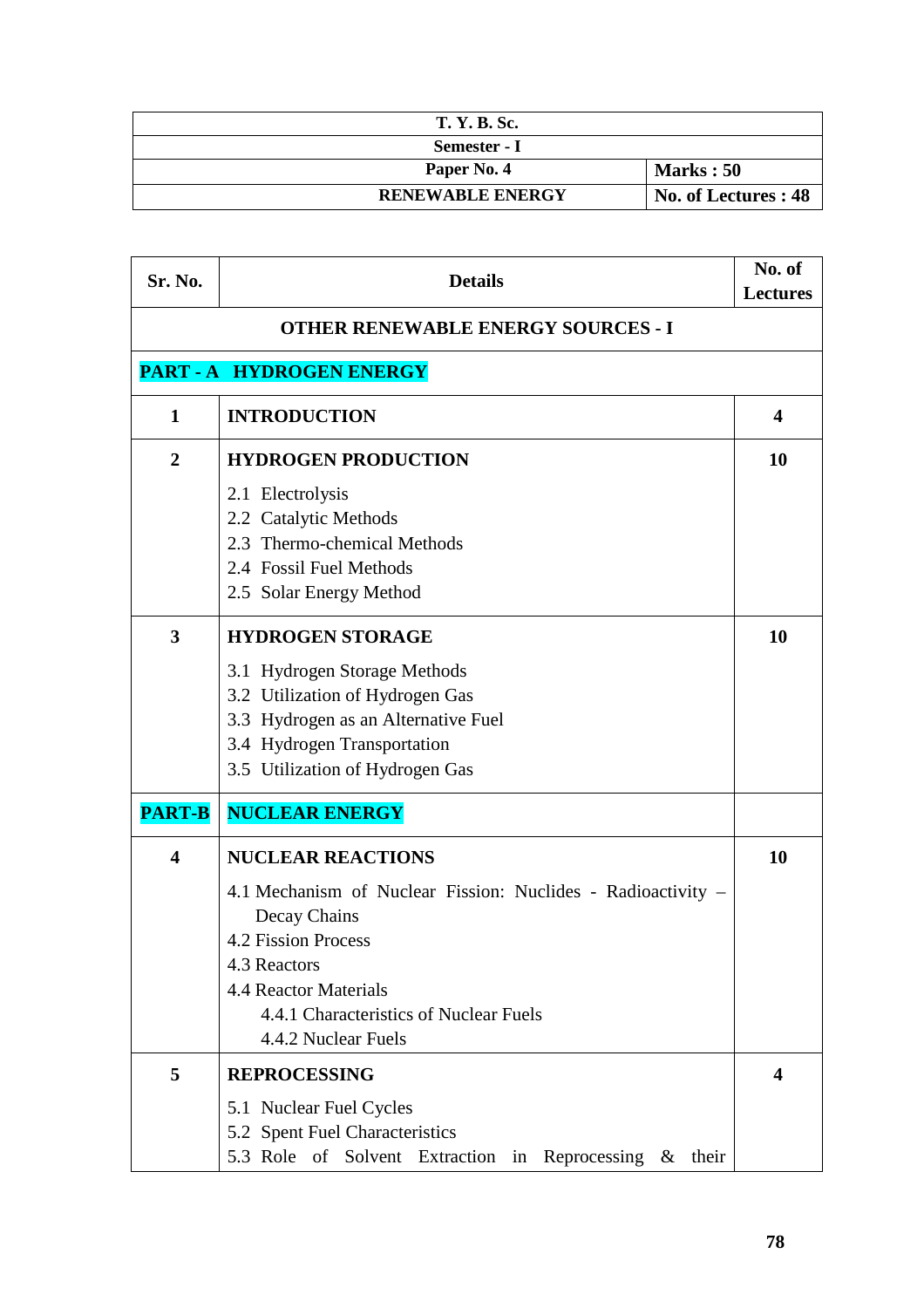|   | Equipments                                             |   |
|---|--------------------------------------------------------|---|
| 6 | <b>SEPARATION OF REACTOR PRODUCTS</b>                  | 5 |
|   | 6.1 'Fuel Element' Dissolution                         |   |
|   | 6.2 Precipitation Process                              |   |
|   | 6.3 Ion Exchange                                       |   |
|   | 6.4 TBP and Thorax Processes                           |   |
|   | 6.5 Isotopes : Principles of Isotope Separation        |   |
| 7 | WASTE DISPOSAL AND RADIATION PROTECTION                | 5 |
|   | 7.1 Types of Nuclear Wastes                            |   |
|   | 7.2 Safety Control and Pollution Control and Abatement |   |
|   | 7.3 International Convention on Safety Aspects         |   |
|   | 7.4 Radiation Hazards Prevention                       |   |

# **Reference Books:**

- 1. Non-Conventional Energy Sources. **G. D. Ray, Khanna Publications.**
- 2. Non-Conventional Energy Resources, **B. H. Khan, The McGraw Hill Publications**.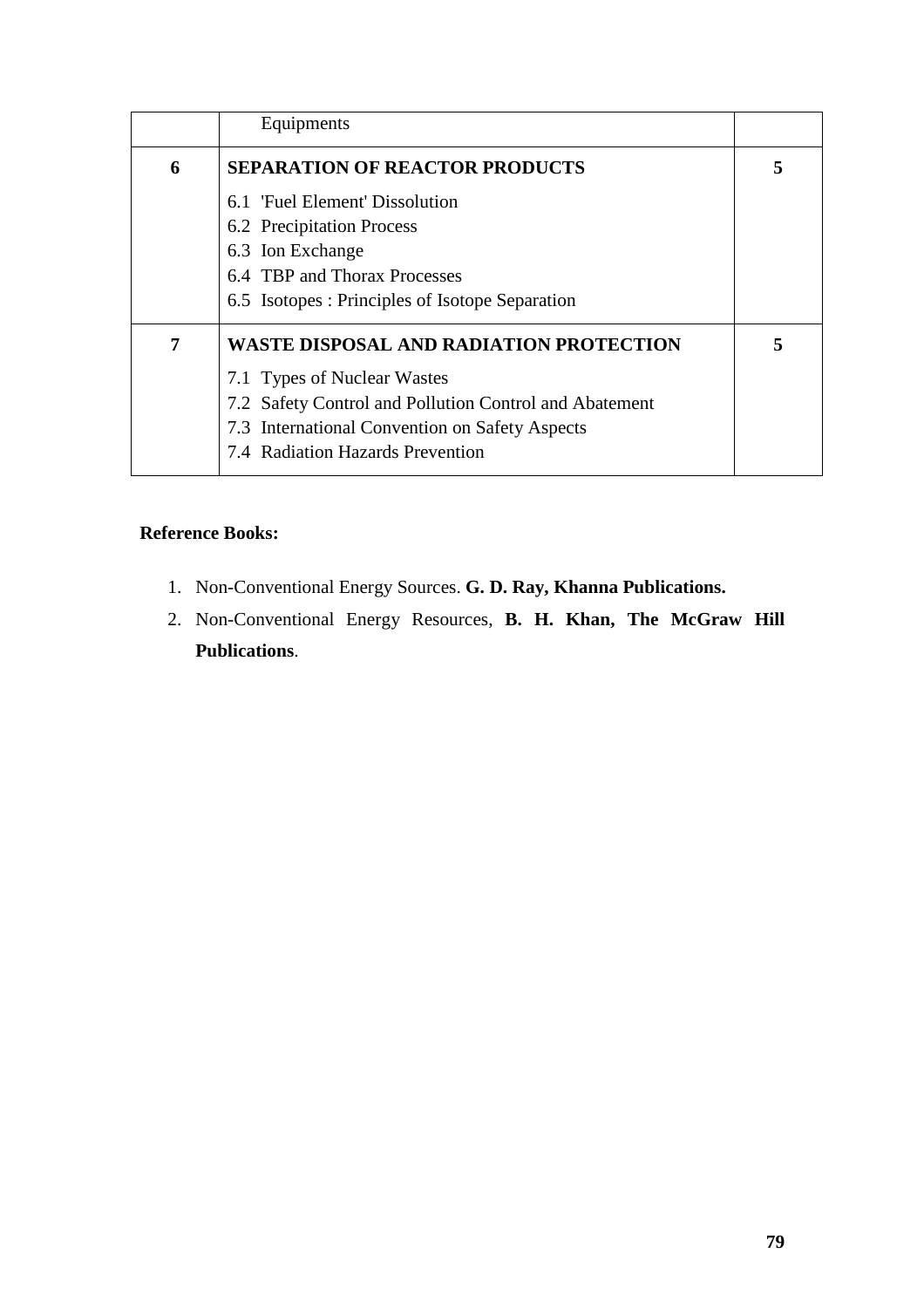| <b>T. Y. B. Sc.</b>     |                      |
|-------------------------|----------------------|
| Semester - I            |                      |
| Paper No. 5             | Marks: 50            |
| <b>RENEWABLE ENERGY</b> | No. of Lectures : 48 |

| Sr. No.                                          | <b>Details</b>                                                                                  | No. of<br><b>Lectures</b> |
|--------------------------------------------------|-------------------------------------------------------------------------------------------------|---------------------------|
| <b>ENERGY EFFICIENCY IN BUILDINGS &amp; ECBC</b> |                                                                                                 |                           |
| $\mathbf{1}$                                     | <b>ENERGY CONSERVATION IN BUILDINGS</b>                                                         | 12                        |
|                                                  | 1.1 Introduction, Definition and concepts                                                       |                           |
|                                                  | 1.2 Criticality of resources (Energy & Water)<br>1.3 Heat Loss and Heat Gain and its evaluation |                           |
|                                                  | 1.4 Thermal Comfort Improvement Methods                                                         |                           |
|                                                  | 1.5 IAQ Requirements                                                                            |                           |
|                                                  | 1.6 Electrical Energy Conservation                                                              |                           |
|                                                  | 1.7 Opportunities and Techniques for energy conservation<br>1n<br><b>Buildings</b>              |                           |
| $\overline{2}$                                   | <b>THERMAL BEHAVIOUR OF BUILDING</b>                                                            | 8                         |
|                                                  | 2.1 Orientation and Planning for Environment                                                    |                           |
|                                                  | 2.2 Principles of Heat, Thermal Insulation, Humidity<br>and                                     |                           |
|                                                  | Condensation, Humidity and Condensation<br>2.3 Admittance Method                                |                           |
|                                                  | 2.4 Building energy Simulation                                                                  |                           |
|                                                  | 2.5 Load Calculation                                                                            |                           |
| 3                                                | <b>EFFICIENT LIGHTING AND DAYLIGHTING</b>                                                       | 6                         |
|                                                  | 3.1 Principles of Lights, Artificial Lighting, Natural Lighting                                 |                           |
|                                                  | 3.2 Lighting and Visual ability                                                                 |                           |
|                                                  | 3.3 Light sources and Luminaries<br>3.4 Lighting System Design                                  |                           |
|                                                  | 3.5 Impacts of Lighting efficiency                                                              |                           |
|                                                  | 3.6 Installed Interior and Exterior Lighting Power                                              |                           |
| $\overline{\mathbf{4}}$                          | <b>ENERGY</b><br>CONSERVATION IN AIR CONDITIONING                                               | 8                         |
|                                                  | <b>SYSTEM</b>                                                                                   |                           |
|                                                  | 4.1 Energy Conservation in pumps/fan/blowers                                                    |                           |
|                                                  | 4.2 Refrigerating machines<br>4.3 Heat Rejection Equipment                                      |                           |
|                                                  | 4.4 Energy efficient motors                                                                     |                           |
|                                                  | 4.5 Insulation                                                                                  |                           |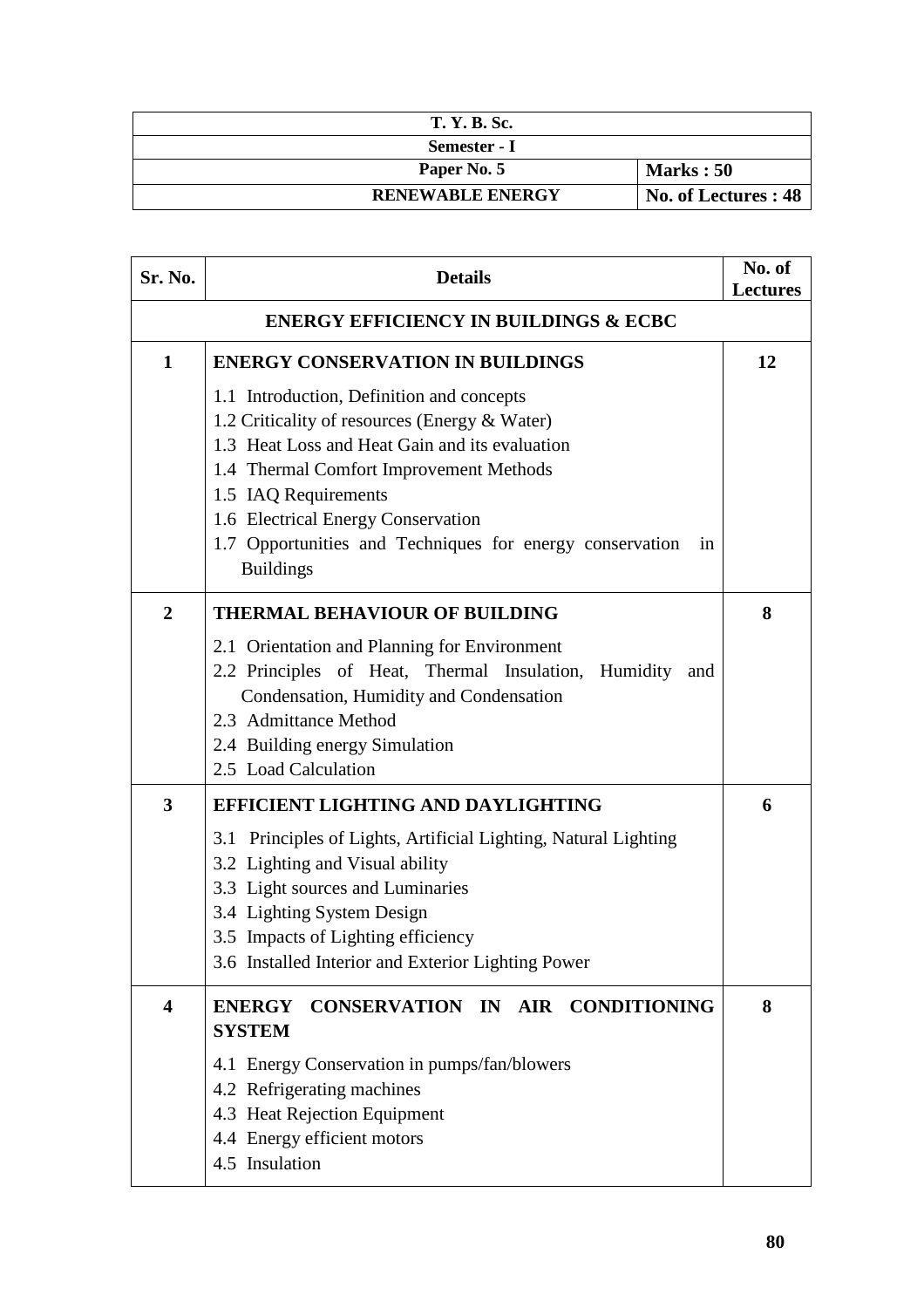| 5 | INDOOR ENVIRONMENTAL REQUIREMENT<br><b>AND</b><br><b>MANAGEMENT</b>                                                                                              | 6 |
|---|------------------------------------------------------------------------------------------------------------------------------------------------------------------|---|
|   | 5.1 Thermal Comfort of Building<br>5.2 Air Conditioning Requirement<br>5.3 Illumination Requirement<br>5.4 Auditory Requirement<br>5.5 Energy Management Options |   |
| 6 | <b>SERVICE HOT WATER &amp; PUMPING</b>                                                                                                                           | 8 |
|   | 6.1 Mandatory Requirements of Service Hot Water                                                                                                                  |   |
|   | 6.2 Solar Water Heating                                                                                                                                          |   |
|   | 6.3 Equipment Efficiency                                                                                                                                         |   |
|   | 6.4 Supplementary Water Heating System                                                                                                                           |   |
|   |                                                                                                                                                                  |   |
|   | 6.5 Piping Insulation                                                                                                                                            |   |

#### **Reference Books:**

- 1. J. Krieder and A. Rabi (1994): Heating and Cooling of Buildings: Design for Efficiency McGraw-Hill.
- 2. M. S. Sodha, N.K. Bansal, P.K. Bansal, A. Kumar and M.A.S. Malik, Solar Passive Building, Science and Design, Pergamon Press (1986).
- 3. J. R. Williams, Passive Solar Heating, Ann Arbar Science (1983).
- 4. R.W. Jones, J.D. Balcomb, C.E. Kosiewiez, G.S. Lazarus, R.D. Mc Farland and W.O. Waray (1982), Passive Solar Design Handbook, Vol 3, Report of U.S. Department of Energy (DOE/CS 0127/3)
- 5. J. L. Thrikeld, Thermal Environmental Engineering, Prentice Hall (1976).
- 6. (1993): IES Lighting Handbook, Reference and Application Volume, IESNA.
- 7. Thumann (1992): Lighting Efficiency Applications, Fairmont Press.

#### **Websites:**

- 1. http : //www.climat.arch.ucl.ac.be
- 2. http ://www.21design.com
- 3. http ://www.ashrae.org

www.log-one.com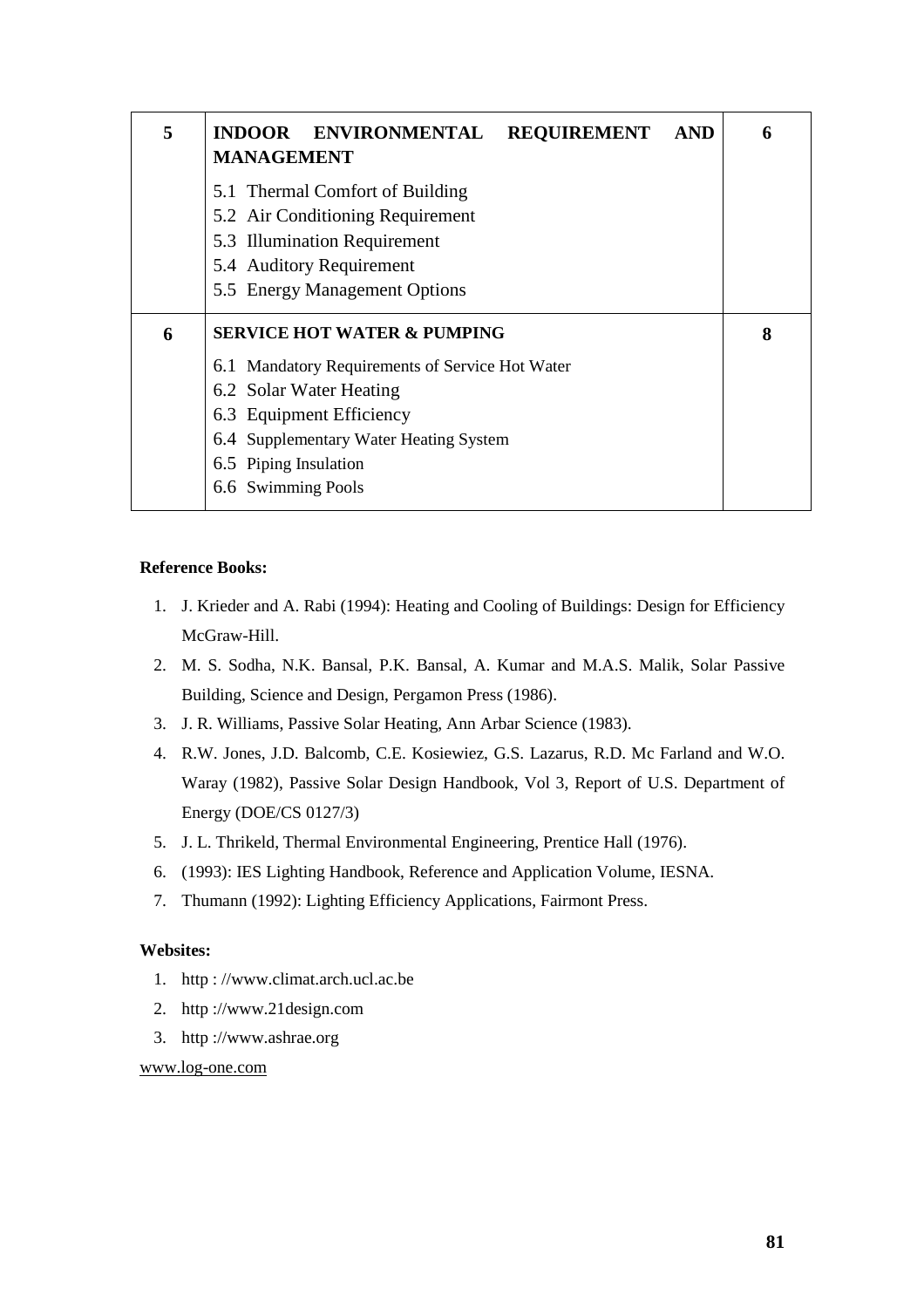| <b>T. Y. B. Sc.</b>     |                      |
|-------------------------|----------------------|
| Semester - I            |                      |
| Paper No. 6             | <b>Marks</b> : 50    |
| <b>RENEWABLE ENERGY</b> | No. of Lectures : 48 |

| Sr. No.                 | <b>Details</b>                                                                                                                                                                                                                                                                                                      | No. of<br><b>Lectures</b> |  |
|-------------------------|---------------------------------------------------------------------------------------------------------------------------------------------------------------------------------------------------------------------------------------------------------------------------------------------------------------------|---------------------------|--|
|                         | <b>ENERGY MANAGEMENT</b>                                                                                                                                                                                                                                                                                            |                           |  |
| $\mathbf{1}$            | <b>INTRODUCTION</b>                                                                                                                                                                                                                                                                                                 | 4                         |  |
|                         | Energy & Sources of energy<br>1.1<br>1.2<br>Energy consumption and GDP<br>1.3<br>Costs of exploration and utilization of depletable resources,<br>energy pricing, National energy plan                                                                                                                              |                           |  |
| $\overline{2}$          | <b>ENERGY AUDIT</b>                                                                                                                                                                                                                                                                                                 | 12                        |  |
|                         | 2.1<br>Energy audit concepts<br>2.2<br>Energy audit based on $_1$ st law and $_2$ nd law of<br>thermodynamics                                                                                                                                                                                                       |                           |  |
|                         | 2.3<br>Mass and Energy balances,<br>2.4<br>Availability analysis,                                                                                                                                                                                                                                                   |                           |  |
|                         | 2.5<br>Evaluation of energy conserving opportunities,<br>Economic analysis and life cycle costing.<br>2.6                                                                                                                                                                                                           |                           |  |
| $\overline{\mathbf{3}}$ | <b>ENERGY CONSERVATION</b>                                                                                                                                                                                                                                                                                          | 12                        |  |
|                         | 3.1<br>Energy conservation areas<br>3.2<br>Energy transmission and storage,<br>3.3<br>Plant wide energy optimization Models,<br>3.4<br>Data base for energy management,<br>3.5<br>Energy conservation through controls,<br>3.6<br>Computer aided energy management,<br>3.7<br>Program organization and methodology. |                           |  |
| 4                       | <b>ENERGY USES</b>                                                                                                                                                                                                                                                                                                  | 10                        |  |
|                         | Electrical energy conservation in building lighting, heating,<br>4.1<br>ventilating and air conditioning,<br>Energy efficient motor,<br>4.2<br>4.3<br>power factor improvement in power systems,                                                                                                                    |                           |  |
|                         | 4.4<br>Energy audit of Combustion process,                                                                                                                                                                                                                                                                          |                           |  |
|                         | 4.5<br>Boilers,                                                                                                                                                                                                                                                                                                     |                           |  |
|                         | Turbines,<br>4.6<br>4.7                                                                                                                                                                                                                                                                                             |                           |  |
|                         | compressors,<br>4.8<br>Pumps,                                                                                                                                                                                                                                                                                       |                           |  |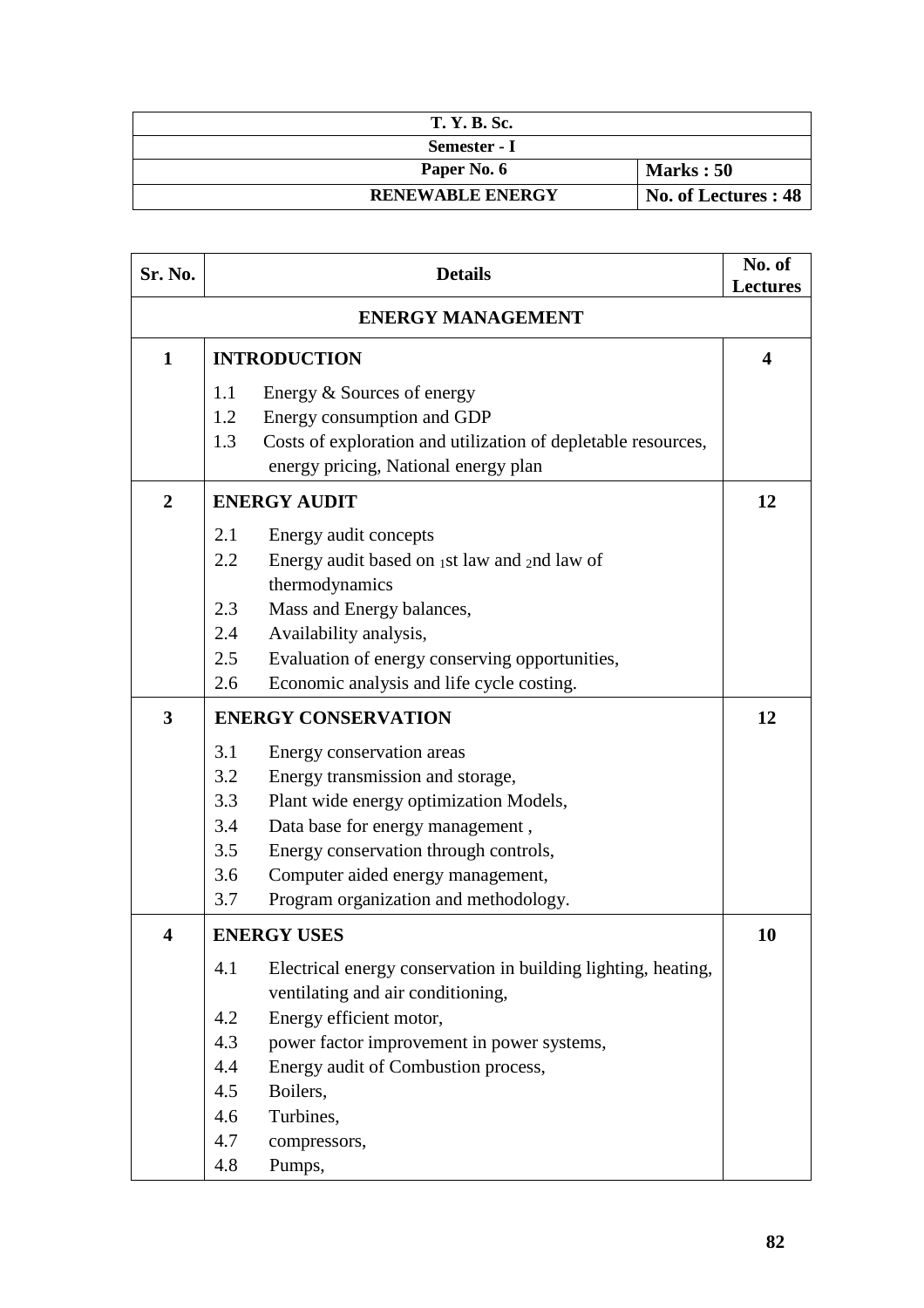|   | 4.9  | Heat exchangers,                |    |
|---|------|---------------------------------|----|
|   | 4.10 | Condensers,                     |    |
|   | 4.11 | Use of industrial, wastes.      |    |
| 5 |      | <b>ENERGY &amp; ENVIRONMENT</b> | 10 |
|   | 5.1  | Energy environment interaction, |    |
|   | 5.2  | Environmental issues,           |    |
|   | 5.3  | Global Warming,                 |    |
|   | 5.4  | Carbon dioxide emissions,       |    |
|   | 5.5  | Depletion of ozone layer,       |    |
|   | 5.6  | Govt.'s Regulations,            |    |
|   | 5.7  | Energy Economy interaction      |    |

# **BOOKS:**

- 1. Energy Management and condevtion, by Clive Beggs, Butterwoth- Heinemann Elsevier Science.
- 2. Optimising Energy Efficiency in the Industry, By Rajan, Tata Mc Graw Hill Publishers. 3. Guide to energy Management , By C.L Capehart, Fairmont Press.
- 3. Renewable Energy Sources and their Environment Impact, by Abbasi & Abbasi, Prentice Hall of India.
- 4. Environmental Risks and Hazards by Cutter, Prentice Hall of India.
- 5. Energy and Power Risk Management: New Developments in Modeling, Pricing and Hedging, buy Alexander Eydeland, John Wiley & Sons.
- 6. Energy Management Handbook by, Wayne C. Turner.
- 7. Thermodynamics, By Kenneth Wark, Tata Mc Graw Hill Publishers.
- 8. Exergy Analysis of Thermal, Chemical and Metallurgical Process, By Jan Szargut, David R. Morris, Frank R. Steward, Hemisphere Pub, Springer Verlag Publisher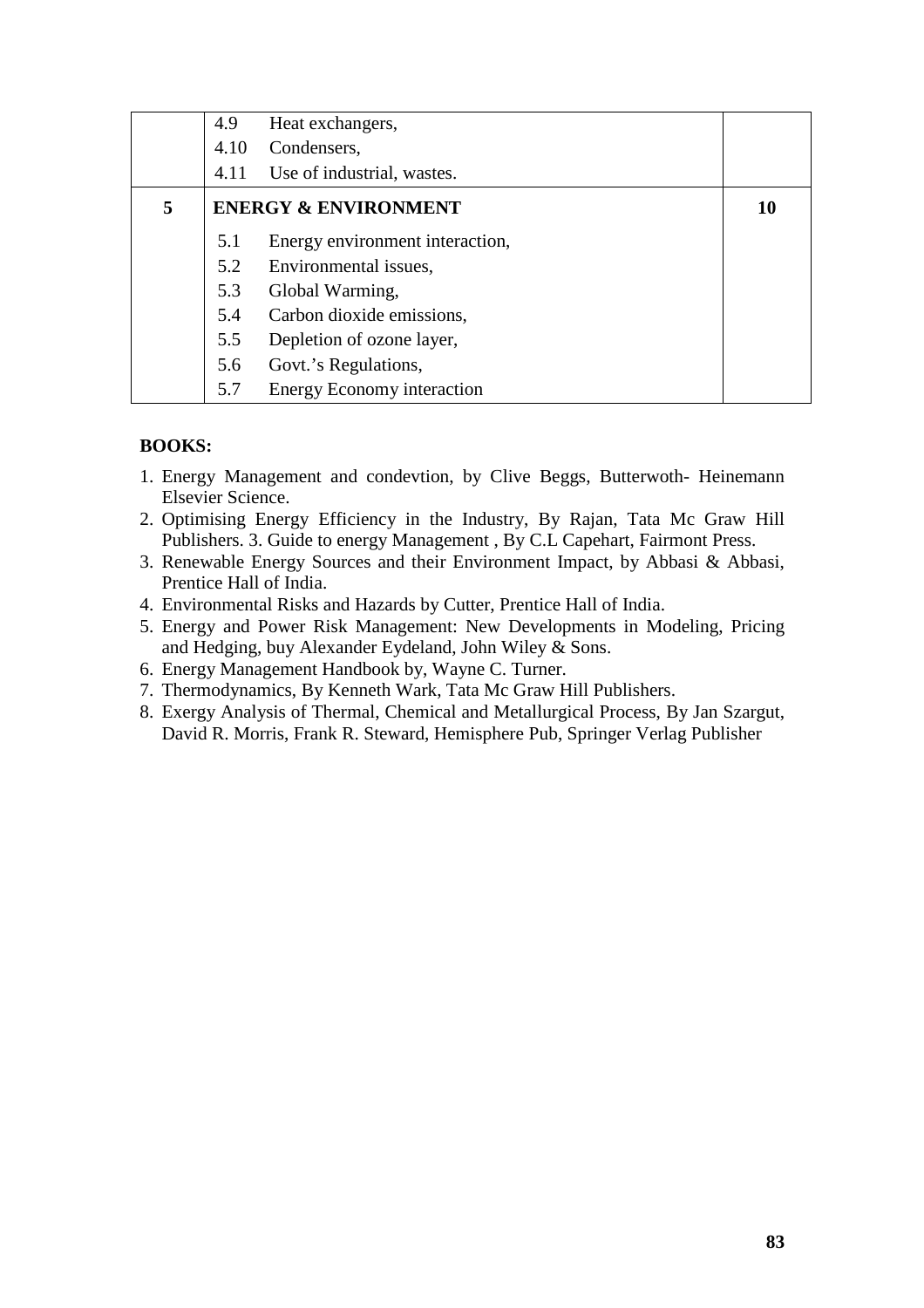| S. Y. B. Sc.            |                      |
|-------------------------|----------------------|
| Semester - II           |                      |
| Paper No. 1             | Marks: 50            |
| <b>RENEWABLE ENERGY</b> | No. of Lectures : 48 |

| Sr. No.                 | <b>Details</b>                                                   | No. of<br><b>Lectures</b> |  |
|-------------------------|------------------------------------------------------------------|---------------------------|--|
|                         | <b>SOLAR ENERGY THERMAL CONVERSION - II</b>                      |                           |  |
| $\mathbf{1}$            | <b>CONCENTRATING COLLECTORS</b>                                  | 15                        |  |
|                         | Introduction<br>1.1                                              |                           |  |
|                         | 1.2 Flat-plate Collectors with Plane Reflectors                  |                           |  |
|                         | 1.3 Tracking lodes & Analysis of Cylindrical Parabolic Collector |                           |  |
|                         | 1.4 Compound Parabolic Collector (CPC)                           |                           |  |
|                         | 1.5 Paraboloid Dish Collector                                    |                           |  |
|                         | 1.6 Central Receiver Collector                                   |                           |  |
| $\overline{2}$          | <b>OTHER SOLAR THERMAL DEVICES</b>                               | 10                        |  |
|                         | Solar still basin & multiple effect<br>2.1                       |                           |  |
|                         | <b>Solar Cookers</b><br>2.2                                      |                           |  |
|                         | 2.2.1 Box Type                                                   |                           |  |
|                         | 2.2.2 Paraboloid Dish                                            |                           |  |
|                         | 2.2.3 Scheffler Type                                             |                           |  |
|                         | Solar Dryers : Cabinet Type Dryer & Indirect Driers<br>2.3       |                           |  |
|                         | Solar Ponds & its Analysis<br>2.4                                |                           |  |
| 3                       | <b>OTHER APPLICATIONS OF SOLAR ENERGY</b>                        | 6                         |  |
|                         | 3.1 Solar Distillation                                           |                           |  |
|                         | 3.2 Solar Pumping                                                |                           |  |
|                         | 3.3 Solar Cooking                                                |                           |  |
|                         | 3.4 Solar Cooling & Refrigeration                                |                           |  |
| $\overline{\mathbf{4}}$ | <b>THERMAL ENERGY STORAGE</b>                                    | 8                         |  |
|                         | Introduction<br>4.1                                              |                           |  |
|                         | 4.2 Sensible Heat Storage                                        |                           |  |
|                         | 4.3 Latent Heat Storage                                          |                           |  |
|                         | 4.4 Thermo Chemical Storage                                      |                           |  |
| 5                       | <b>APPLICATIONS</b>                                              | 9                         |  |
|                         | 5.1 Thermal energy storage : various methods and applications    |                           |  |
|                         | 5.2 Solar ponds : thermal applications                           |                           |  |
|                         | 5.3 Thermal Power Conversion                                     |                           |  |
|                         | 5.4 Solar Cooling and Heating                                    |                           |  |
|                         | 5.5 Solar Desalination, Drying, Solar Pumping                    |                           |  |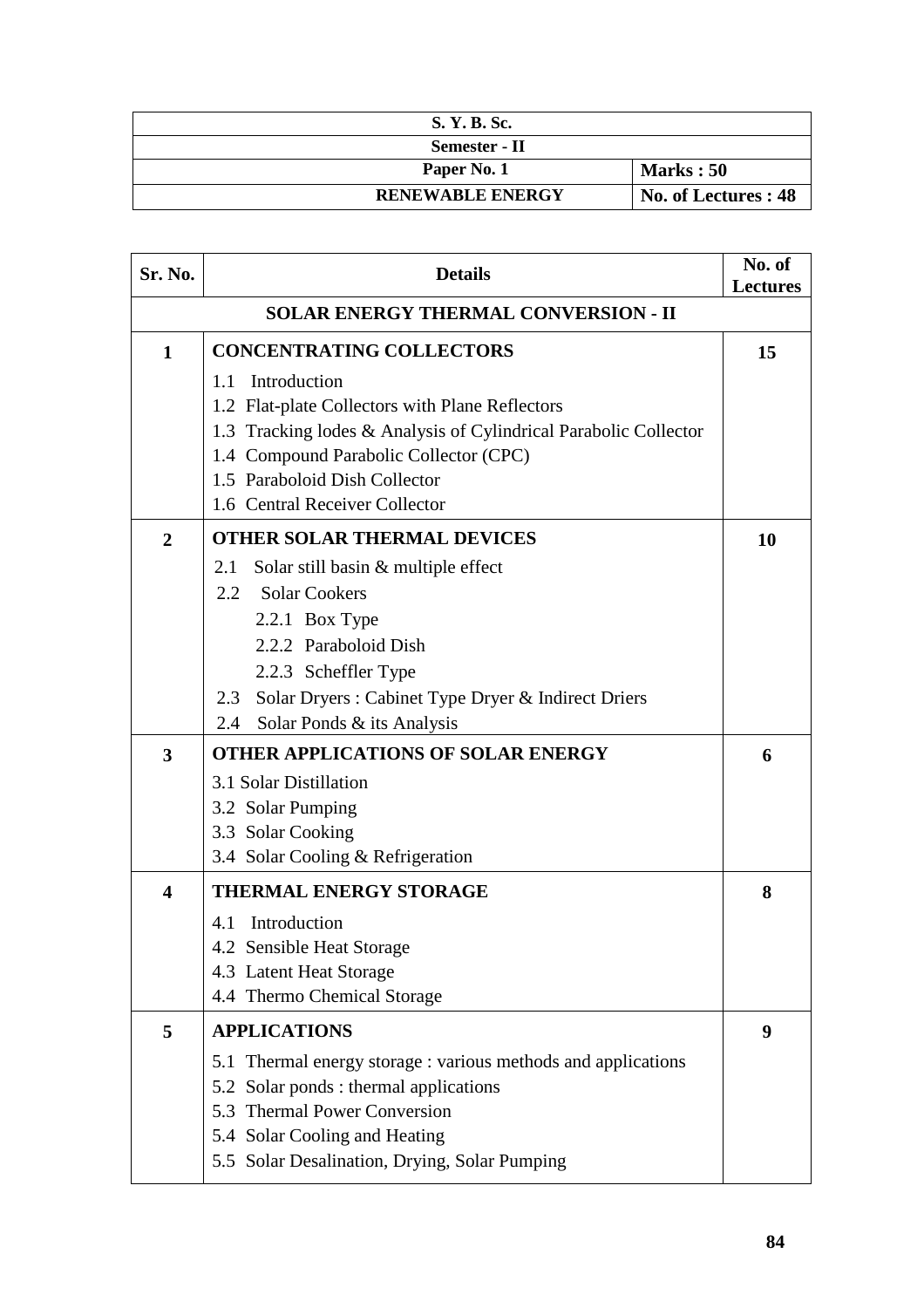### **TEXT BOOKS:**

- 1. Non-Conventional Energy Sources, **G.D. Rai, Khanna Publishers**.
- 2. Non-Conventional Energy Resources, **B.H. Khan, The McGraw-Hill Publications**.
- 3. S.P. Sukhatme and J.K. Nayak, Solar Energy Priniciples of thermal collection and storage; Tata McGraw-Hill, New Delhi
- 4. Solar Energy, Fundamentals and Applications, Garg, Prakash, Tata McGraw Hill
- 5. J.A. Duffie and W.A. Beckmann, Solar Engineering of Thermal Processes, John Wiley, London, 1991.
- 6. M.S. Sodha, N.K. Bansal, A. Kumar and M. A. S. Malik, Solar Passive Building: science and design, Pergamon Press, New York, 1986
- 7. M.A.S. Malik, G.N. Tiwari, A. Kumar and M.S. Sodha, Solar Distillation. Pergamon Press, New York, 1982.
- 8. S. P. Sukhatme and J.K. Nayak, Solar Energy Principes of thermal collection and storage, Tate McGraw-Hill, New Delhi
- 9. Gilbert M. Masters, Renewable and efficient electric power systems, Prentice-Hall
- 10. Solar Energy, Fundamentals and Applications, Garg, Prakash, Tata McGraw Hill
- 11. J.A. Duffie and W.A. Beckmann, Solar Engineering of Thermal Processes, Johm Wiley, London, 1991.
- 12. C.S. Solanki, Solar Photovoltaics: Fundamental, technologies and applications, Prentice Hall of India, 2011.

#### **REFERENCES:**

- 1. Kreith F and Kreider J.F., 'Principles of Solar Engineering', McGraw Hill Book Co.,
- 2. A. Rabl, Active Solar Collectors and Their Applications, Oxford University Press, New York, 1985.
- 3. Gilbert M. Masters, Renewable and efficient electric power systems, Prentice-Hall
- 4. Kreith F and Kreider J.F., 'Principles of Solar Engineering', McGrawHill Book Co.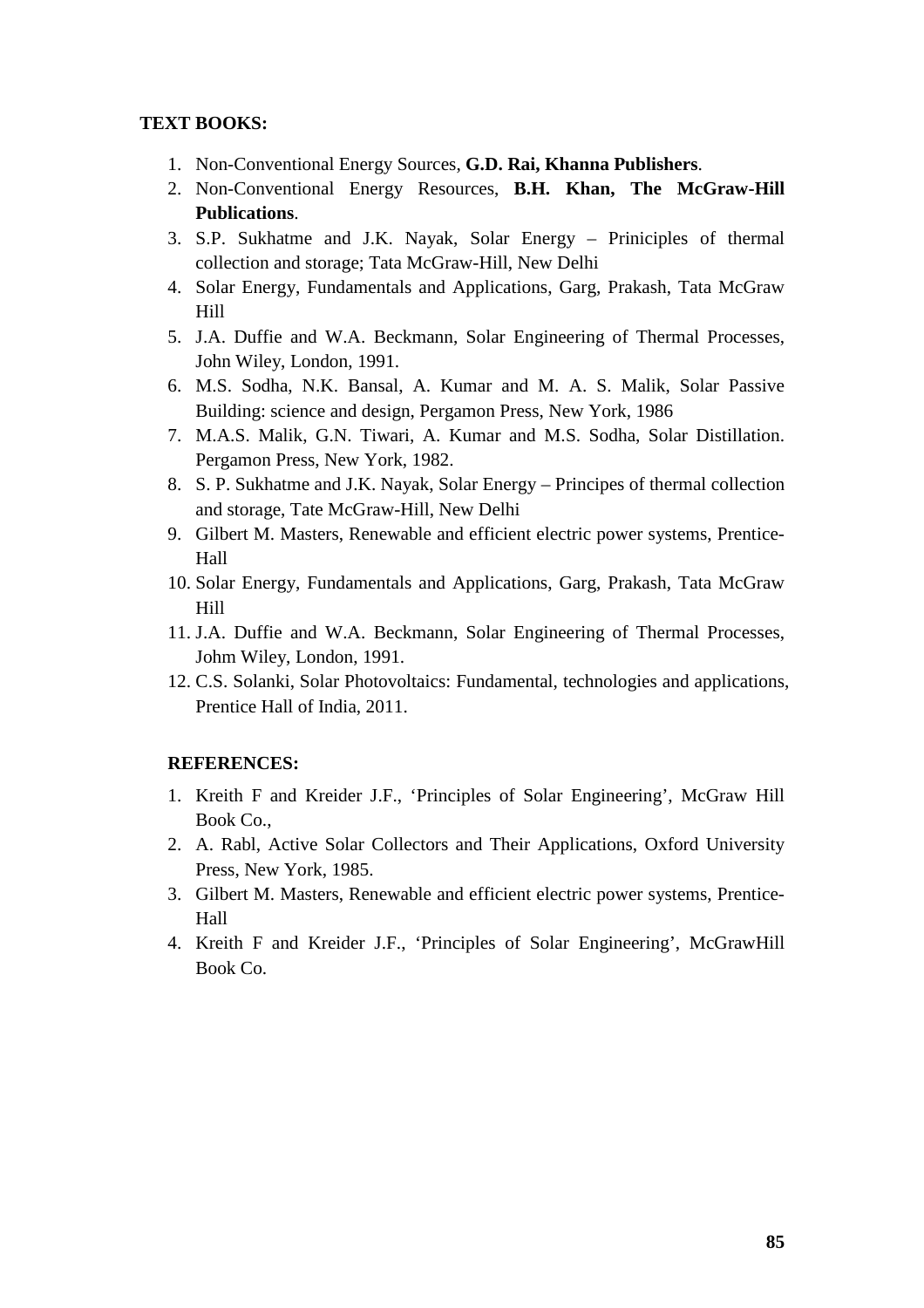| S. Y. B. Sc.            |                      |
|-------------------------|----------------------|
| Semester - II           |                      |
| Paper No. 2             | Marks: 50            |
| <b>RENEWABLE ENERGY</b> | No. of Lectures : 48 |

| Sr. No.                 | <b>Details</b>                                            | No. of<br><b>Lectures</b> |
|-------------------------|-----------------------------------------------------------|---------------------------|
| <b>WIND ENERGY - II</b> |                                                           |                           |
| $\mathbf{1}$            | <b>GENERATORS USED IN WIND TURBINE</b>                    | 8                         |
|                         | 1.1 Generator: Basics                                     |                           |
|                         | 1.2 D.C. Generator                                        |                           |
|                         | 1.3 Induction Generator                                   |                           |
|                         | 1.3.1 Construction & Principle of Operation               |                           |
|                         | 1.3.2 Development of Equivalent circuit                   |                           |
|                         | 1.3.3 Power equation                                      |                           |
|                         | 1.3.4 Voltage control of self-excited generators          |                           |
|                         | 1.3.5 Grid connected single & double output generators    |                           |
|                         | 1.4 Synchronous Generators                                |                           |
|                         | 1.4.1 Construction & Principle of operation               |                           |
|                         | 1.4.2 Operating characteristics power flow equations      |                           |
|                         | 1.4.3 Salient pole synchronous machines                   |                           |
| $\overline{2}$          | WIND FARM DEVELOPMENT & WIND POWER<br><b>PROJECTS</b>     | 12                        |
|                         | Introduction<br>2.1                                       |                           |
|                         | 2.2<br>General Principles & Basic Concepts                |                           |
|                         | 2.3<br>Techno-economic Feasibility considerations         |                           |
|                         | 2.4 Govt. & Private Utilities                             |                           |
|                         | <b>Regulatory Affairs, Guidelines, Constraints</b><br>2.5 |                           |
|                         | 2.6 Land Selection, Topography & Survey Detail            |                           |
|                         | 2.7 Farm Layout                                           |                           |
|                         | 2.7.1 Methods & Procedure                                 |                           |
|                         | 2.7.2 Selection of Equipments                             |                           |
|                         | 2.7.3 Transportation, Installation & Commissioning        |                           |
|                         | 2.7.4 Local infrastructure & Power evacuation             |                           |
|                         | 2.7.5 Grid quality & Reliability                          |                           |
|                         | 2.8 Performance Analysis                                  |                           |
|                         | 2.8.1 Operation Efficiency of Wind Turbine                |                           |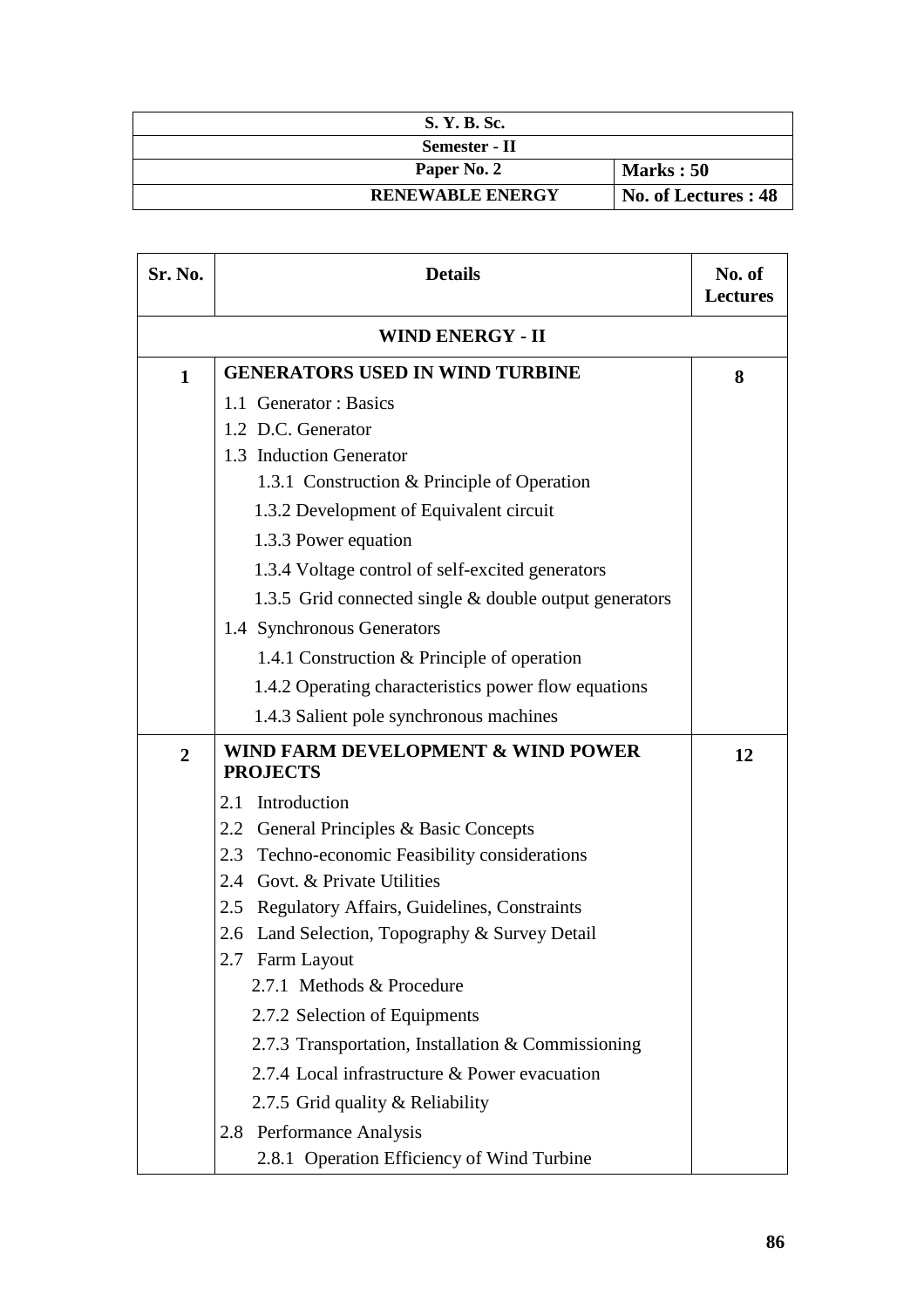|                         | 2.8.2 Failure Analysis, Ageing and Rehabilitation               |    |
|-------------------------|-----------------------------------------------------------------|----|
|                         | <b>Effective Operation of Wind Farm</b><br>2.9                  |    |
|                         | <b>Central Monitoring System</b><br>2.9.1                       |    |
|                         | Modern Developments & SCADA<br>2.9.2                            |    |
|                         | 2.10 Estimation of Energy Production, Capacity Factor,          |    |
|                         | Capacity Credit & Energy Credit                                 |    |
|                         | 2.11 Offshore Wind farm Development & Special<br>considerations |    |
|                         | 2.12 Operation & Supervision of Wind Farm                       |    |
| 3                       | <b>POWER GENERATION &amp; HYBRID SYSTEM</b>                     | 12 |
|                         | 3.1 Wind Energy Conversion System                               |    |
|                         | 3.1.1 Fixed Speed Drive Scheme                                  |    |
|                         | 3.1.2 Variable Speed Drive Scheme                               |    |
|                         | 3.2 Diesel Power Generation                                     |    |
|                         | 3.3 Photovoltaic Power Generation                               |    |
|                         | 3.4 Hybrid System Models                                        |    |
|                         | 3.4.1 Wind – Diesel Hybrid System                               |    |
|                         | 3.4.2 Wind - Photovoltaic Hybrid System                         |    |
|                         | 3.4.3 Diesel - Photovoltaic Hybrid System                       |    |
|                         | 3.4.4 Wind – Photovoltaic – Diesel Hybrid System                |    |
|                         | 3.5 Battery Banks and Power Converters                          |    |
| $\overline{\mathbf{4}}$ | <b>COST ECONOMICS</b>                                           | 4  |
|                         | Cost Components of wind power project<br>4.1                    |    |
|                         | 4.2 Fixed and variable costs                                    |    |
|                         | Statutory provisions and polices<br>4.3                         |    |
|                         | 4.4 Economics of Wind Energy                                    |    |
|                         | 4.4.1 Cost of energy                                            |    |
|                         | 4.4.2 Return on Investment (ROI)                                |    |
|                         | 4.4.3 Life time cash flow and IRR                               |    |
|                         | 4.5<br><b>International Wind Energy Market</b>                  |    |
| 5                       | <b>ENVIRONMENTAL IMPACT &amp; SAFETY ASPETCS</b>                | 12 |
|                         | 5.1 Environmental Impact                                        |    |
|                         | 5.1.1 Aviation interaction                                      |    |
|                         | 5.1.2 Visual impact                                             |    |
|                         | 5.1.3 Noise                                                     |    |
|                         | 5.1.4 Radio waves interference                                  |    |
|                         | 5.1.5 Bird hits                                                 |    |
|                         | 5.1.6 Land use                                                  |    |
|                         | 5.1.7 Impact on flora & fauna                                   |    |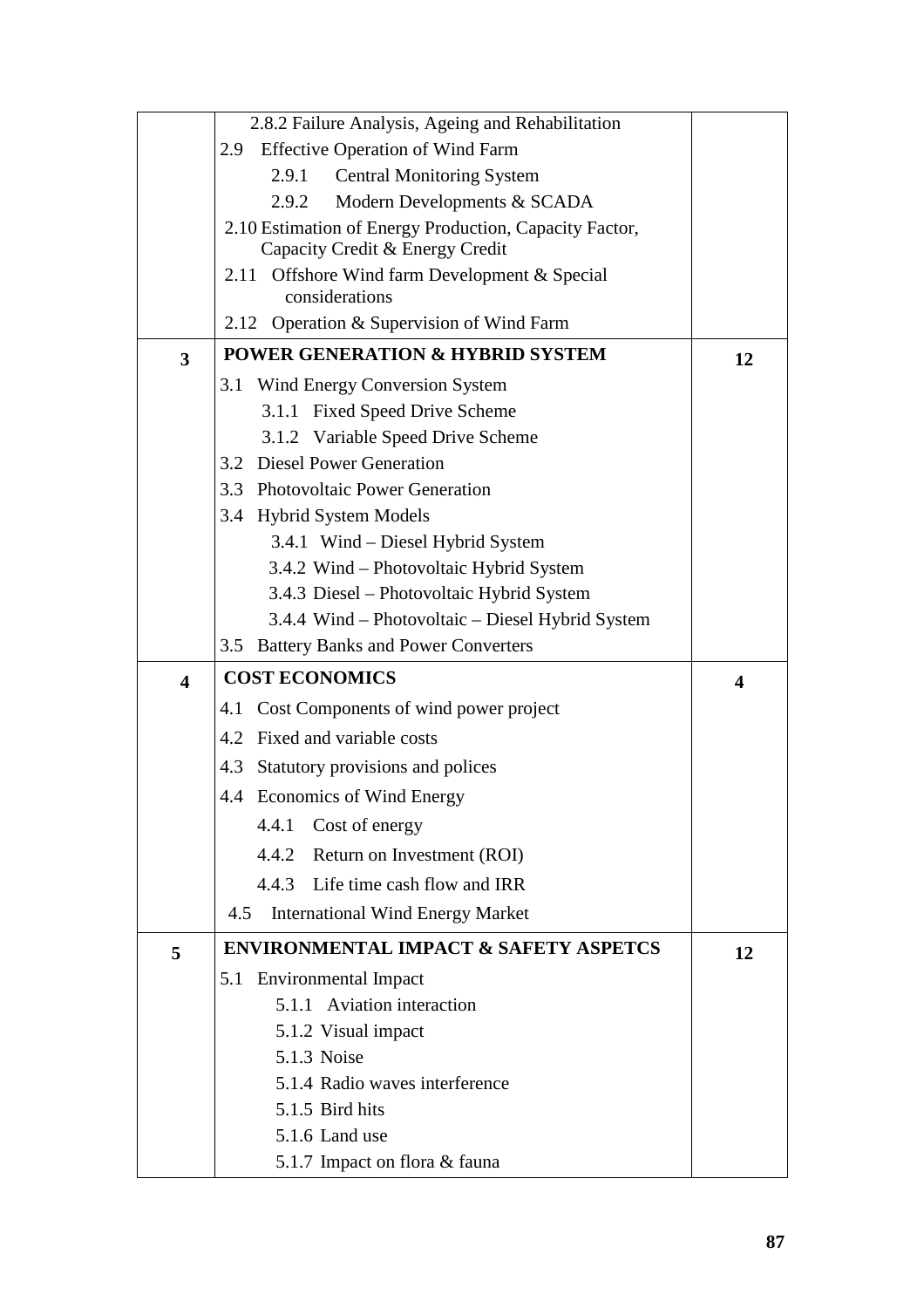|     | 5.1.8 Lightning strikes                                           |
|-----|-------------------------------------------------------------------|
|     | 5.2 Industry Guidelines and Govt. Regulations                     |
|     | 5.3 Electrical Safety                                             |
|     | 5.3.1 Related to Wind Electric Generator                          |
|     | 5.3.2 Local Utility & Electrical Inspectorate<br><b>Standards</b> |
|     | 5.3.3 Earthing, Fencing, Lightning protection in wind<br>farms    |
|     | 5.4 Corrosion Resistance                                          |
|     | 5.4.1 Methods & Practices                                         |
|     | 5.4.2 Selection of Corrosion Resistant Materials &<br>Usage       |
| 5.5 | <b>Safety Hazards</b>                                             |
|     | 5.5.1 Personal Safety                                             |
|     | i.Fire                                                            |
|     | ii. Working at Heights                                            |
|     | 5.5.2 Wind Turbine Safety                                         |
|     | <i>i</i> Computer                                                 |
|     | ii Emergency Stops                                                |
|     | iii Revolution Counters                                           |
|     | iv Wind Velocity                                                  |
|     | v Parachutes                                                      |
|     | vi Lightning Rods                                                 |
|     | 5.5.3 Equipment Safety                                            |
|     | <i>i</i> Electricity Failure                                      |
|     | Earthquakes & Lightning<br>$\mathbf{ii}$                          |
|     | iii Reptiles                                                      |
|     | 5.5.4 Public Safety                                               |
|     | <b>Blade Throw</b><br>i                                           |
|     | $\mathbf{ii}$<br><b>Tower Failure</b>                             |
|     | iii<br><b>Power Failure</b>                                       |
|     | Shadow Flicker & Flashing<br>iv                                   |
| 5.6 | Mitigation of Safety Hazards                                      |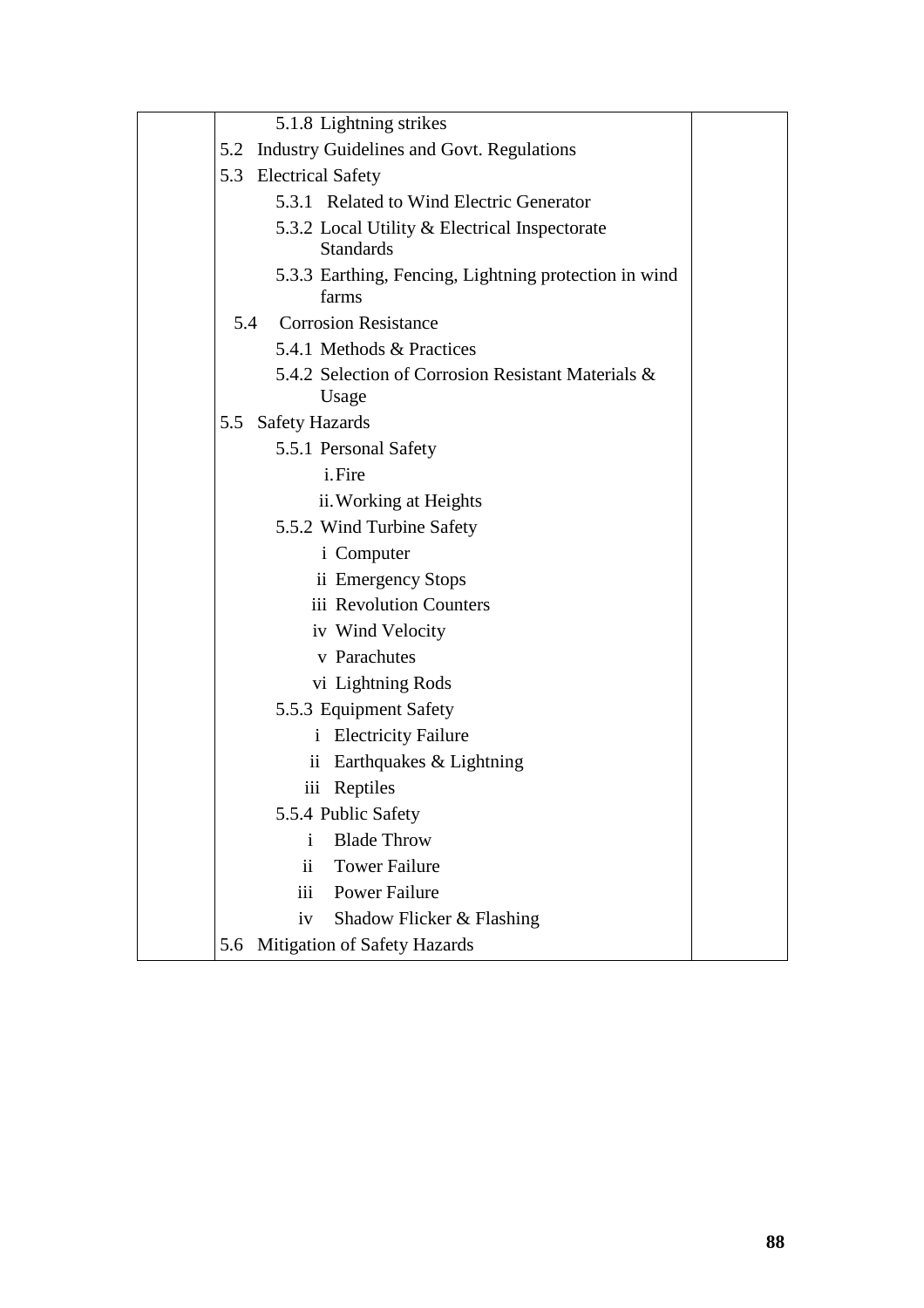#### **TEXT BOOKS**

- 1. E. I. Walil "Power Plant Technology", McGraw Hill Publishers, New York
- 2. G. D. Rai "Non-Conventional Energy Sources", Khanna Publishers, New Delhi.
- 3. B. H. Khan "Non-Conventional Energy Resources", McGraw Hill Publishers, New Delhi.
- 4. Meteorological Aspects of the Utilization of Wind as an Energy Source, Technical Note No. 175, World Meteorological Organization.
- 5. Wind Turbines Fundamentals: Technologies, Application, Economics. Erich Hau, Springer – Verlag Berlin – Heidelbeg, 2000.
- 6. Gary L. Johnson, Wind Energy System", Printice Hall Inc, New Jersy, 1985.
- 7. E.H. Lysen, Introduction to Wind Energy, CWD Report 82-1, Consultancy Services Wind Energy Developing Countries, May 1983.
- 8. DNV-Riso Guidelines for Design of Wind Turbines, Second Edition, Riso National Laboratory, Denmark, 2002.
- 9. Hansen, Martin, O., L., Aerodynamics of Wind Turbine, James & James (Science Publishers) Ltd., London 2000.
- **10. J.F. Manwell, J.G. McGowan and A.L. Rogers Wind Energy Explained, John Willy & Sons 2003**
- **11. A report by the EWEA The Economics of Wind Energy, March 2009**
- **12. Paul Gipe, Wind Power for Home and Business, Chelsea Green Publishing Company, Vermont, Totnes, England, 1993**
- 13. Lysen, E.H., Introduction to Wind Energy, CWD Report 82-1, Consultancy Services Wind Energy Developing Countries, May 1983.
- 14. T. Burton et al, Wind Energy Handbook, John Wiley and Sons, 2004.
- 15. G L Johnson, Wind Energy System, Manhattan, KS, 2004.
- 16. T. Burton, Handbook of Wind Energy, John Wiley and Sons, 2005.
- 17. R. Harrison, E. Hau, and H. Snel, Large wind turbines. John Wiley & Sons, Chichester, 2000
- 18. Thomas Ackermann (Ed), Wing power in Power Systems, John Wiley & Sons, Ltd, 2005
- 19. DNV-Riso Guidelines for Design of Wind Turbines, Second Edition, Riso National Laboratory, Denmark, 2002
- 20. T. Burton et al, Wind Energy Handbook, John Wiley and Sons, 2004.
- 21. I.J. Nagarath and D.P. Kothari, Electric Machines, Tata McGraw Hill, 2<sup>nd</sup> Ed. 2003.
- 22. IEC 61400 Wind Turbine Generator Systems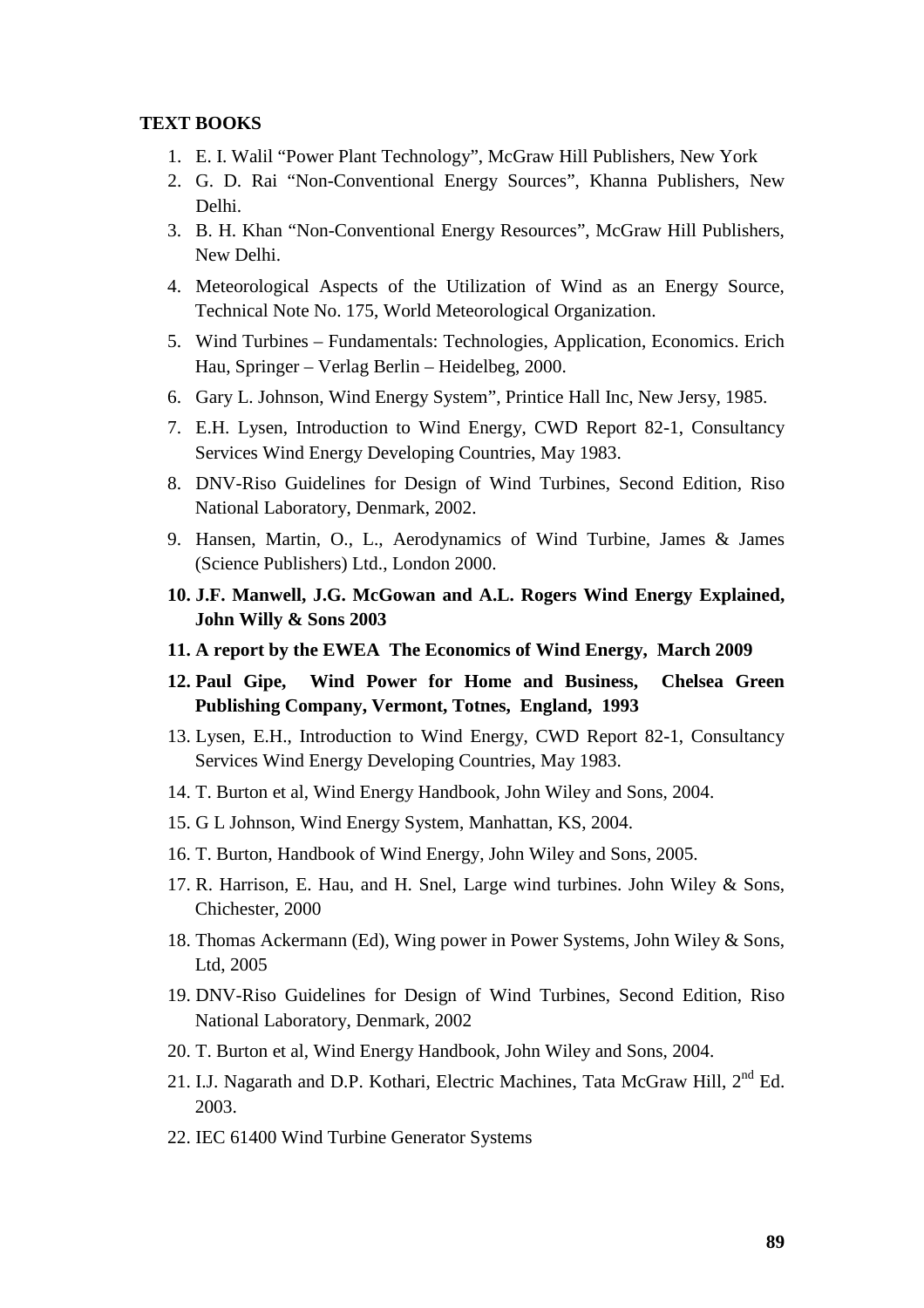- 23. S. A. Nasar, I Boldea and L.E. Unnewehr, Permanent Magnet, Reluctance and Self-synchronous motors, CRC Press, London, 1993
- 24. S.N. Bhadra, D. Kastha and S. Banerjee, Wind Electrical Systems, Oxford Univ Press 2005.

#### **REFERENCES**

- 1. S. Rao & B. B. Parulekar, "Energy Technology", 3<sup>rd</sup> edition, Khanna Publishers, New Delhi, 1995.
- 2. Anna Mani & Dr. Nooley, "Wind Energy Data for India", 1983.
- 3. Logan (EARL), "Turbo Machinery Basic theory and applications", 1981.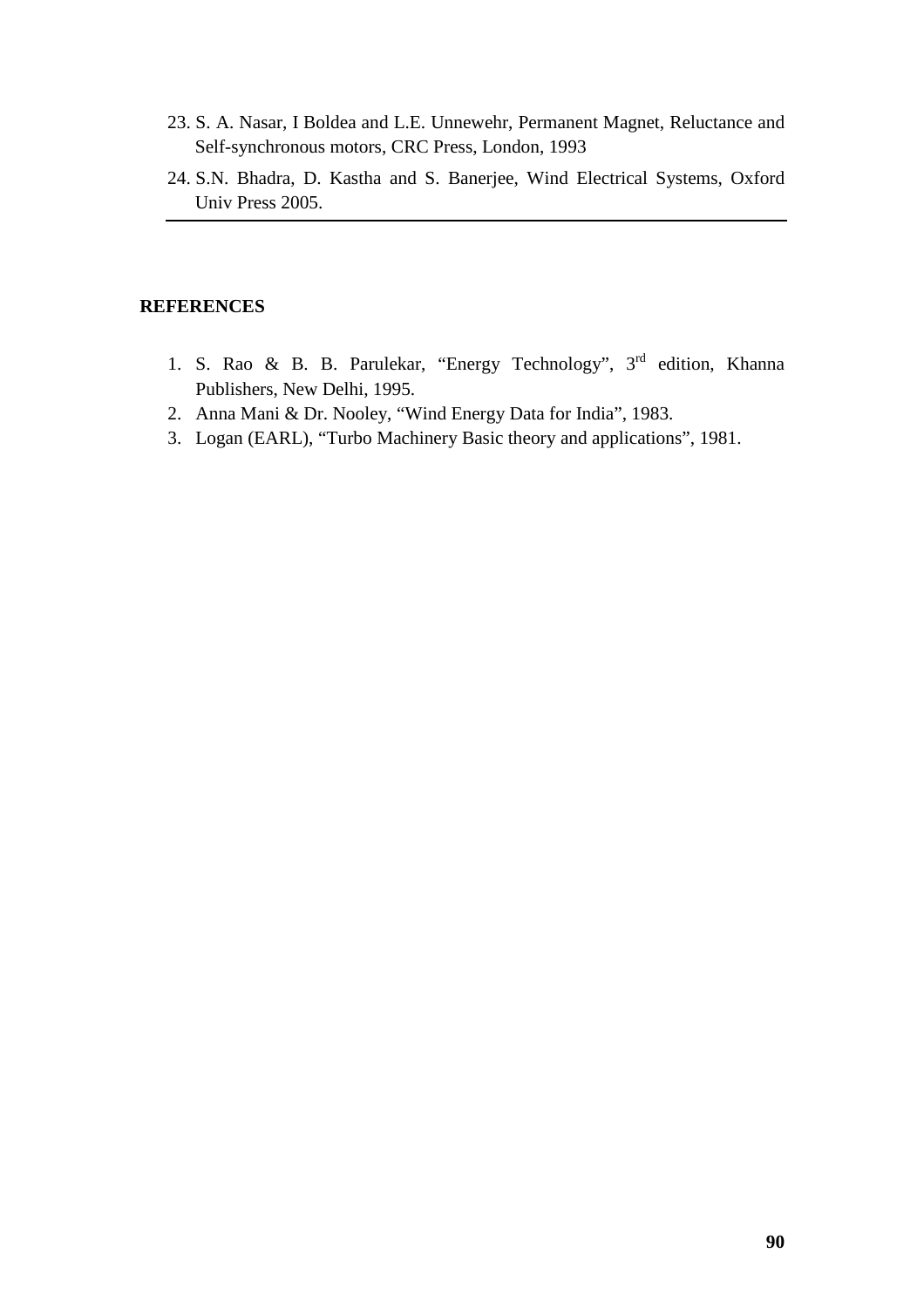| <b>T. Y. B. Sc.</b>     |                      |
|-------------------------|----------------------|
| Semester - II           |                      |
| Paper No. 3             | Marks: 50            |
| <b>RENEWABLE ENERGY</b> | No. of Lectures : 48 |

| Sr. No.                            | <b>Details</b>                                                       |    |
|------------------------------------|----------------------------------------------------------------------|----|
| <b>ENERGY STORAGE SYSTEMS - II</b> |                                                                      |    |
| $\mathbf{1}$                       | <b>SENSIBLE HEAT STORAGE (SHS)</b>                                   | 14 |
|                                    | 1.1 Mediums for SHS<br>1.2 Stratified storage systems                |    |
|                                    | 1.3 Rock-bed storage systems                                         |    |
|                                    | 1.4 Thermal storage in buildings<br>1.5 Energy storage in aquifers   |    |
|                                    |                                                                      |    |
| $\overline{2}$                     | <b>LATENT HEAT THERMAL ENERGY STORAGE PHASE</b>                      | 24 |
|                                    | 2.1 Change Materials (PCMs): Selection criteria of<br><b>PCMs</b>    |    |
|                                    | 2.2 Solar thermal LHTES systems                                      |    |
|                                    | 2.2.1.<br>Energy conservation through LHTES systems                  |    |
|                                    | 2.2.2.<br><b>LHTES</b><br>in refrigeration<br>systems<br>and<br>air- |    |
|                                    | conditioning systems                                                 |    |
|                                    | 2.3 Areas of Application of Energy Storage<br>2.4 Food preservation  |    |
|                                    | 2.5 Waste Heat Recovery                                              |    |
|                                    | 2.6 Solar Energy Storage                                             |    |
|                                    | 2.7 Green House Heating                                              |    |
|                                    | 2.8 Power Plant Applications                                         |    |
|                                    | 2.9 Drying and Heating for Process Industries                        |    |
| 3                                  | <b>FUEL CELL</b>                                                     | 10 |
|                                    | 3.1 Introduction to Technology Overview                              |    |
|                                    | 3.2 Critical Functions of Cell Components                            |    |
|                                    | 3.3 Fuel Cell Types                                                  |    |
|                                    | 3.4 Characteristics and Advantages/Disadvantages of Fuel Cell        |    |
|                                    | 3.5 Fuel Cell Calculations, Fuel Processing Calculations             |    |
|                                    | 3.6 Applications of Fuel Cells                                       |    |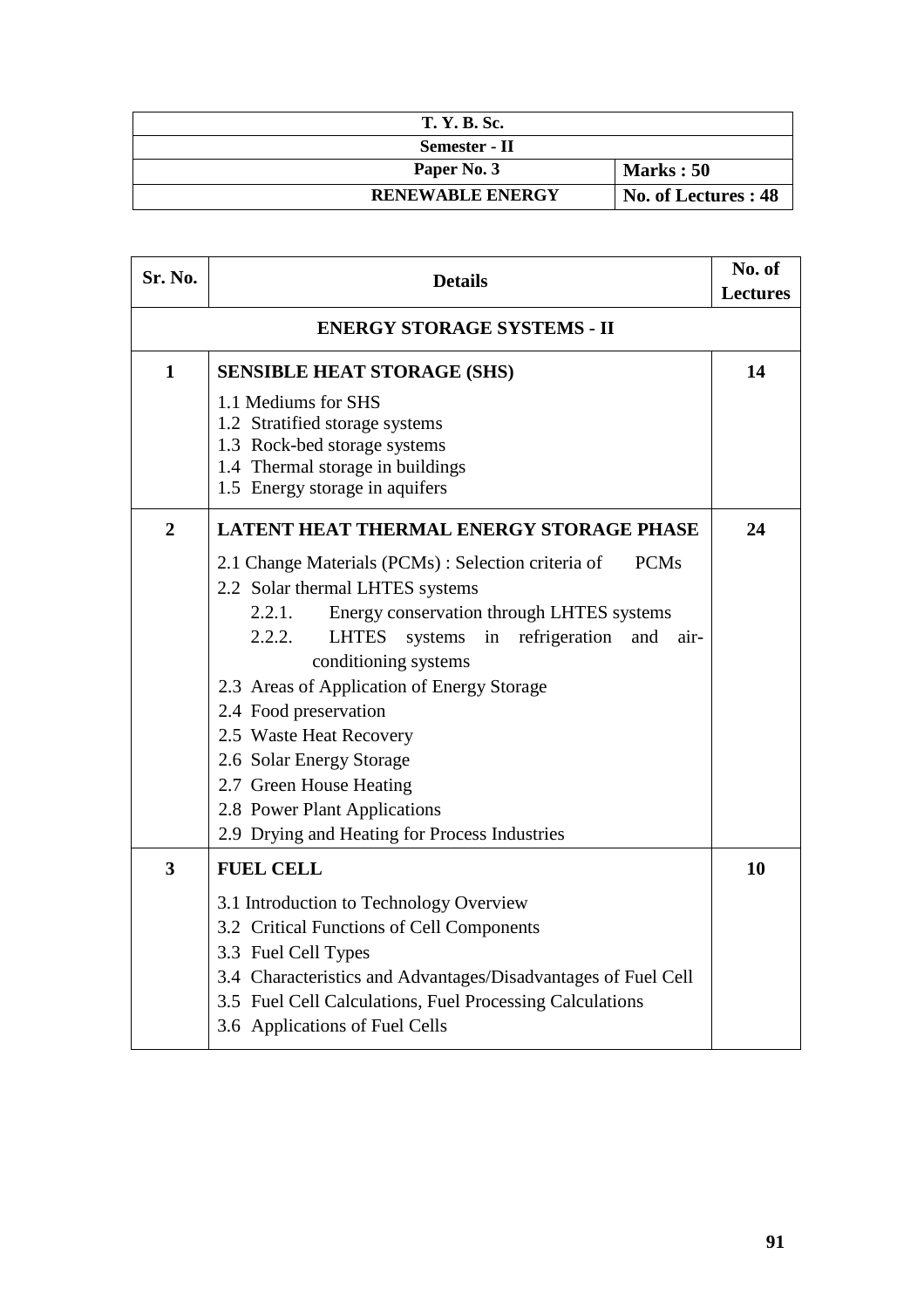### **References:**

- 1. Fuel cell technology handbook, edited by Gregor Hoogers, CRC Press 2003.
- 2. Handbook of Batteries and Fuel cell, David Linden, McGraw-Hill Book Company.
- 3. Non-Conventional Energy Sources, G.D. Ray, Khanna Publications.
- 4. Non-Conventional Energy Resources, B.H. Khan, The McGraw Hill Publications.
- 5. High-temperature Solid Oxide Fuel Cells: Fundamentals, Design and Applications, S.C. Singhal, Elsevier Publications, 2003.
- 6. Fuel Cells for automotive applications professional engineering publishing UK. ISBN 1-86058 4233, 2004.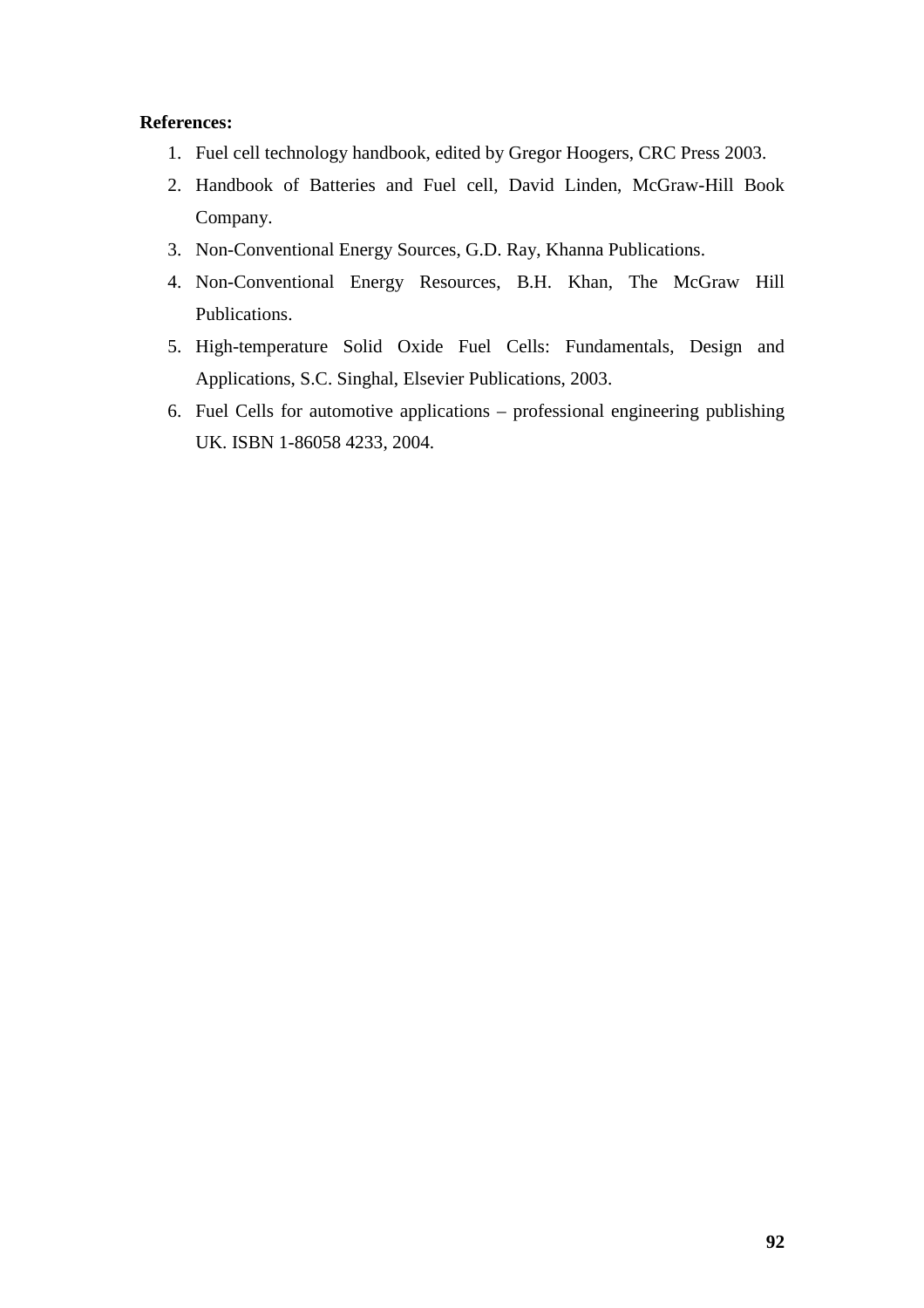| <b>T. Y. B. Sc.</b>     |                      |
|-------------------------|----------------------|
| Semester - II           |                      |
| Paper No. 4             | Marks: 50            |
| <b>RENEWABLE ENERGY</b> | No. of Lectures : 48 |

| Sr. No.                 | <b>Details</b>                                      | No. of<br><b>Lectures</b> |
|-------------------------|-----------------------------------------------------|---------------------------|
|                         | <b>OTHER RENEWABLE ENERGY SOURCES - II</b>          |                           |
|                         | <b>GEOTHERMAL &amp; OCEAN ENERGY</b>                |                           |
| 1                       | <b>INTRODUCTION TO GEOTHERMAL ENERGY</b>            | $\boldsymbol{4}$          |
| $\overline{2}$          | <b>GEOTHERMAL RESOURCES</b>                         | <b>10</b>                 |
|                         | 2.1 Hydrothermal Resources                          |                           |
|                         | 2.2 Geopressured Resources                          |                           |
|                         | 2.3 Hot Dry Rock Resources                          |                           |
|                         | 2.4 Magma Resources                                 |                           |
|                         | 2.5 Advantages & Disadvantages Of Geothermal Energy |                           |
| $\overline{\mathbf{3}}$ | <b>APPLICATIONS OF GEOTHERMAL ENERGY</b>            | 10                        |
|                         | 3.1 Electric Power Generation                       |                           |
|                         | 3.2 Industrial Process Heat                         |                           |
|                         | 3.3 Space Heating for various kinds of Buildings    |                           |
| $\overline{\mathbf{4}}$ | <b>TIDAL ENERGY</b>                                 | <b>10</b>                 |
|                         | 4.1 Introduction                                    |                           |
|                         | 4.2 Origin & Nature of Tidal Energy                 |                           |
|                         | 4.3 Tidal Energy Technology                         |                           |
|                         | 4.4 Advantages & Limitations of Tidal Energy        |                           |
|                         | 4.5 Environmental Impacts                           |                           |
| 5                       | <b>WAVE ENERGY</b>                                  | 8                         |
|                         | 5.1 Introduction                                    |                           |
|                         | 5.2 Energy & Power in Waves                         |                           |
|                         | 5.3 Wave Energy Technology                          |                           |
|                         | Heaving Float Type<br>5.3.1                         |                           |
|                         | Pitching Type<br>5.3.2                              |                           |
|                         | Heaving & Pitching Float Type<br>5.3.3              |                           |
|                         | <b>Oscillating Water Column Type</b><br>5.3.4       |                           |
|                         | <b>Surge Devices</b><br>5.3.5                       |                           |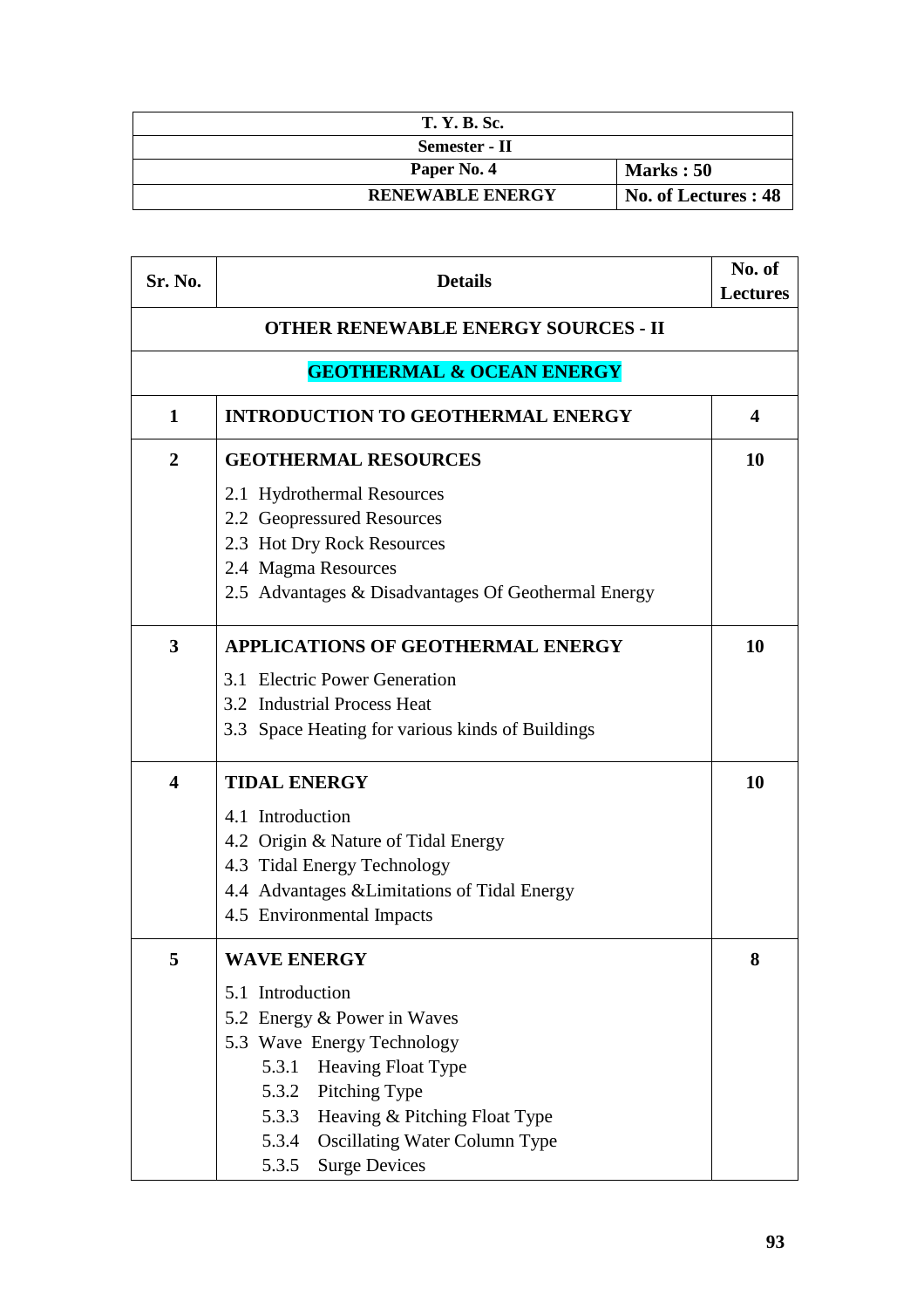|   | 5.4 Advantages & Disadvantages of Wave Energy  |  |
|---|------------------------------------------------|--|
| 6 | <b>OCEAN THERMAL ENERGY</b>                    |  |
|   | 6.1 Introduction                               |  |
|   | 6.2 Ocean Thermal Conversion Technology (OTEC) |  |
|   | 6.2.1 Open Cycle OTEC System                   |  |
|   | 6.2.2 Closed or Anderson OTEC System           |  |
|   | 6.3 Environmental Impacts                      |  |
|   |                                                |  |

# **Reference Books:**

- 1. Non-Conventional Energy Sources. **G. D. Ray, Khanna Publications.**
- 2. Non-Conventional Energy Resources, **B. H. Khan, The McGraw Hill Publications**.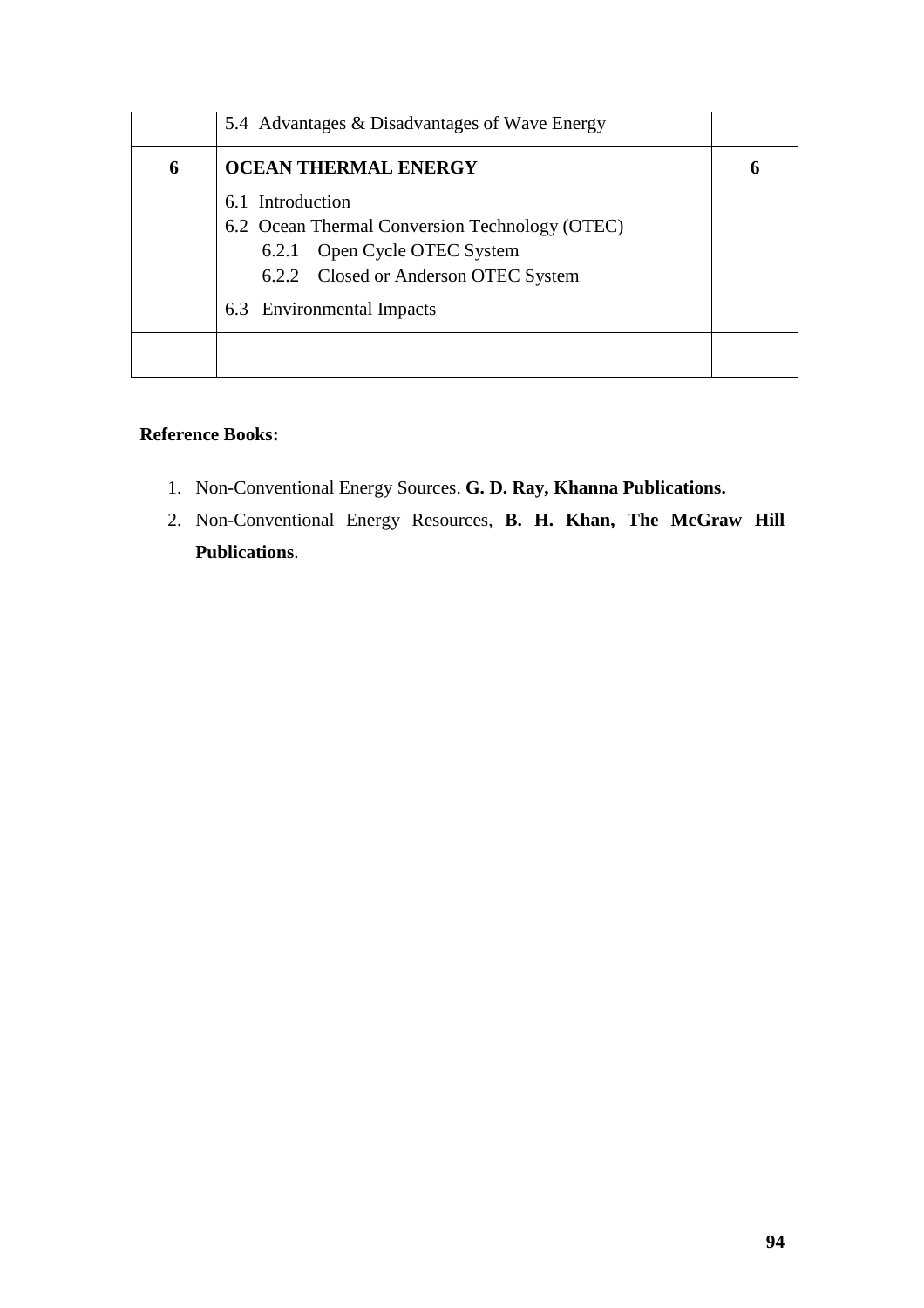| <b>T. Y. B. Sc.</b>     |                      |
|-------------------------|----------------------|
| Semester - II           |                      |
| Paper No. 5             | <b>Marks</b> : 50    |
| <b>RENEWABLE ENERGY</b> | No. of Lectures : 48 |

| Sr. No.                 | <b>Details</b>                                          | No. of<br><b>Lectures</b> |
|-------------------------|---------------------------------------------------------|---------------------------|
|                         | PROJECT MANAGEMENT                                      |                           |
| 1                       | <b>INTRODUCTION</b>                                     | 4                         |
|                         | 1.1 Definitions                                         |                           |
|                         | 1.2 Classifications                                     |                           |
|                         | 1.3 Project Risk                                        |                           |
|                         | 1.4 Scope                                               |                           |
| $\overline{2}$          | PROJECT MANAGEMENT                                      | 5                         |
|                         | 2.1 Definitions                                         |                           |
|                         | 2.2 Overview                                            |                           |
|                         | 2.3 Project Plan                                        |                           |
|                         | 2.4 Management principles applied to project management |                           |
|                         | 2.5 Project management life cycles and uncertainty      |                           |
| 3                       | <b>PROJECT PLANNING</b>                                 | 8                         |
|                         | 3.1 Scope                                               |                           |
|                         | 3.2 Problem Statement                                   |                           |
|                         | 3.3 Project Goals                                       |                           |
|                         | 3.4 Objectives                                          |                           |
|                         | 3.5 Success criteria                                    |                           |
|                         | 3.6 Assumptions                                         |                           |
|                         | 3.7 Risks                                               |                           |
|                         | 3.8 Obstacles                                           |                           |
|                         | 3.9 Approval process                                    |                           |
| $\overline{\mathbf{4}}$ | PROJECT IMPLEMENTATION                                  | 5                         |
|                         | 4.1 Project resource requirements                       |                           |
|                         | Types of resources: men, materials, finance<br>4.2      |                           |
| 5                       | PROJECT MONITORING                                      | 6                         |
|                         | 5.1 Evaluation                                          |                           |
|                         | 5.2 Control                                             |                           |
|                         | 5.3 Project network technique                           |                           |
|                         | 5.4 Planning for monitoring and evaluation              |                           |
|                         | 5.5 Project audits                                      |                           |
|                         | 5.6 Project management information system               |                           |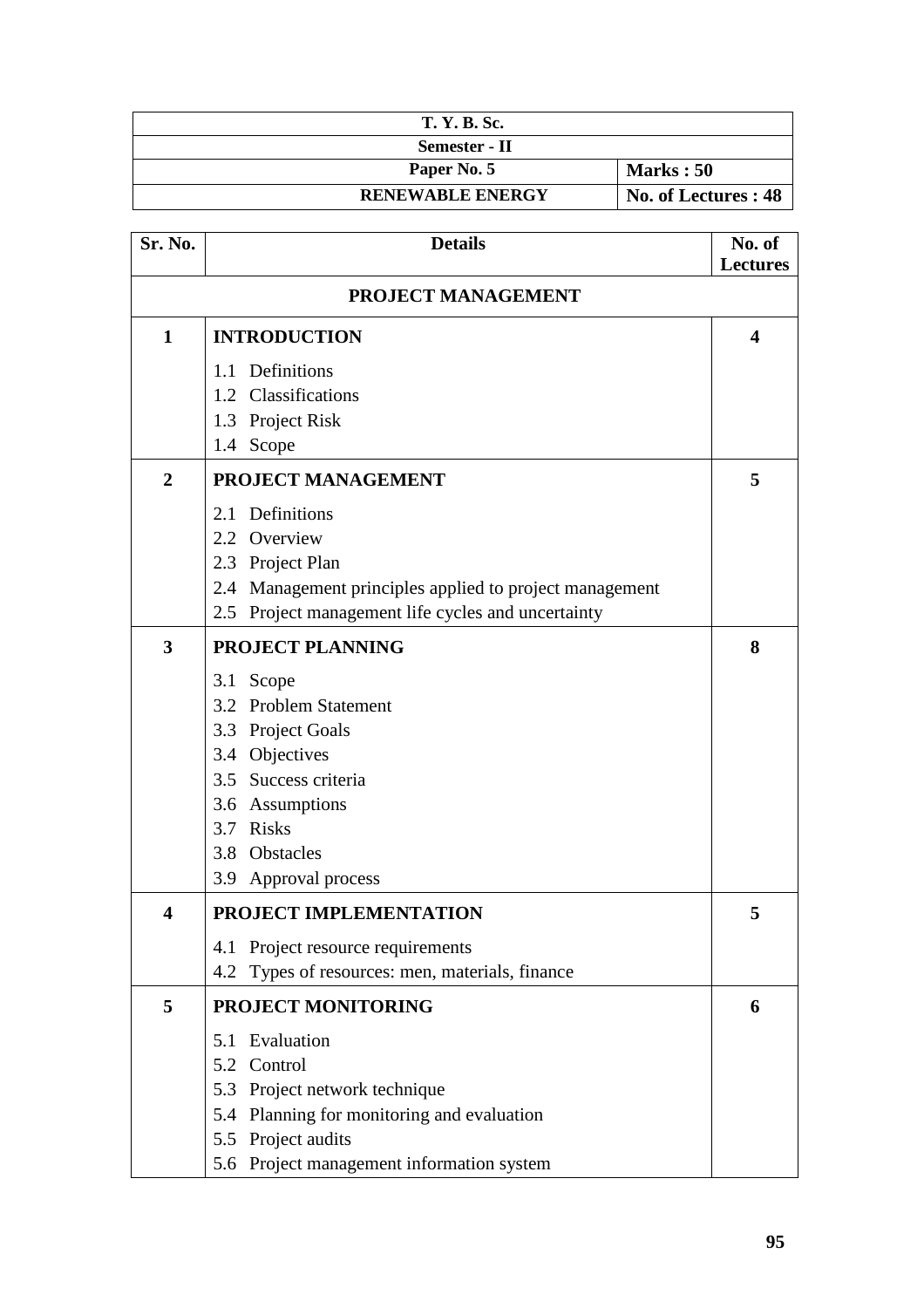|   | 5.7 Project scheduling                                             |    |
|---|--------------------------------------------------------------------|----|
|   | 5.8 PERT & CPM                                                     |    |
|   | 5.9 Project communication                                          |    |
|   | 5.10 Post project reviews                                          |    |
| 6 | PROJECT TEAM MANAGEMENT                                            | 10 |
|   | 6.1 Recruitment                                                    |    |
|   | 6.2 Organizing                                                     |    |
|   | 6.3 Human Resources                                                |    |
|   | 6.4 Team operating rules                                           |    |
|   | 6.5 Project Organization                                           |    |
|   | 6.6 Various forms of project organizations                         |    |
|   | 6.7 Project organization charting – project contracts – principles |    |
|   | 6.8 Compilation of contracts                                       |    |
|   | 6.9 Practical aspects                                              |    |
|   | 6.10 Legal aspects                                                 |    |
|   | 6.11 Global tender                                                 |    |
|   | 6.12 Negotiations                                                  |    |
|   | 6.13 Insurance                                                     |    |
| 7 | <b>CLOSING THE PROJECT</b>                                         | 5  |
|   | 7.1 Types of project termination                                   |    |
|   | 7.2 Strategic implications                                         |    |
|   | 7.3 Project in trouble                                             |    |
|   | 7.4 Termination strategies                                         |    |
|   | 7.5 Evaluation of termination possibilities                        |    |
|   | 7.6 Termination procedures                                         |    |
| 8 | PROJECT INVENTORY MANAGEMENT                                       | 5  |
|   | 8.1 Nature of project inventory                                    |    |
|   | 8.2 Supply and transportation of materials                         |    |
|   | 8.3 Use of PERT & CPM techniques                                   |    |

# **RECOMMENDED BOOKS:**

1. Project Management – for 21st Centrury-Beenet P Lientz, Kathyn P rea- Academic Press, 1995

2. Project Management –Denislok

#### **REFERENCE BOOKS:**

1. Project management - David I Cleland - Mcgraw Hill International Edition, 1999

- 2. Project Management Gopalakrishnan Mcmillan India Ltd.
- 3. Project Management-Harry-Maylor-Peason Publication

**WEBSITE:** 

www.vtu.ac.in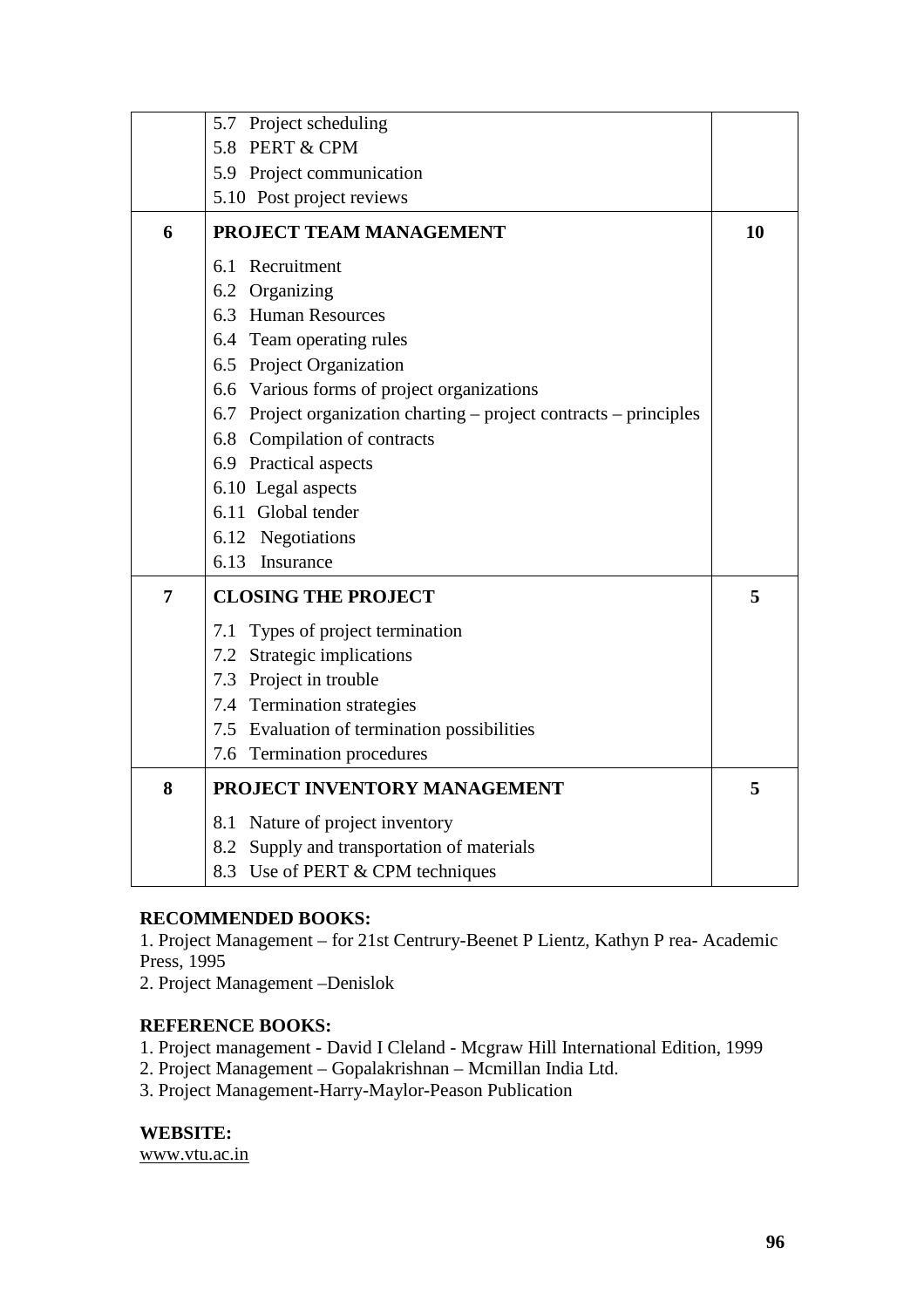| <b>T. Y. B. Sc.</b>     |                      |
|-------------------------|----------------------|
| Semester - II           |                      |
| Paper No. 6             | Marks: 50            |
| <b>RENEWABLE ENERGY</b> | No. of Lectures : 48 |

| Sr. No.                 | <b>Details</b>                                               | No. of<br><b>Lectures</b> |  |
|-------------------------|--------------------------------------------------------------|---------------------------|--|
|                         | <b>ENERGY &amp; ENVIRONMENT</b>                              |                           |  |
| $\mathbf{1}$            | <b>ENERGY &amp; ENVIRONMENT BALANCE</b>                      | 6                         |  |
|                         | 1.1 Introduction to sources of energy                        |                           |  |
|                         | 1.2 Overview of environmental effects                        |                           |  |
|                         | 1.3 Various forms of energy extraction and consumption       |                           |  |
| $\overline{2}$          | <b>ENERGY</b>                                                |                           |  |
|                         | 2.1 Patterns of energy consumption                           |                           |  |
|                         | The laws of energy conversion<br>2.2                         |                           |  |
|                         | 2.3 Work, heat, and internal energy                          |                           |  |
|                         | 2.4 Qualitative presentation of thermodynamic barriers to    |                           |  |
|                         | energy use                                                   |                           |  |
| 3                       | <b>ENERGY AND THE INDUSTRIAL SOCIETY</b>                     | 8                         |  |
|                         | 3.1 Energy and growth                                        |                           |  |
|                         | 3.2 Energy flow in an industrial society                     |                           |  |
|                         | 3.3 Primary fuels: wood, coal, oil, natural gas              |                           |  |
| $\overline{\mathbf{4}}$ | <b>ELECTRICAL ENERGY</b>                                     | 8                         |  |
|                         | 4.1 Generation of electrical energy                          |                           |  |
|                         | 4.2 Transmission of electrical energy                        |                           |  |
|                         | 4.3 End uses of electrical energy                            |                           |  |
| 5                       | <b>ENERGY AND AIR POLLUTION</b>                              | 10                        |  |
|                         | 5.1 Sources of air pollution                                 |                           |  |
|                         | 5.2 Effects of air pollution                                 |                           |  |
|                         | 5.3 Controlling air pollution                                |                           |  |
|                         | 5.4 Effects of energy on climate, $CO2$ and the "green house |                           |  |